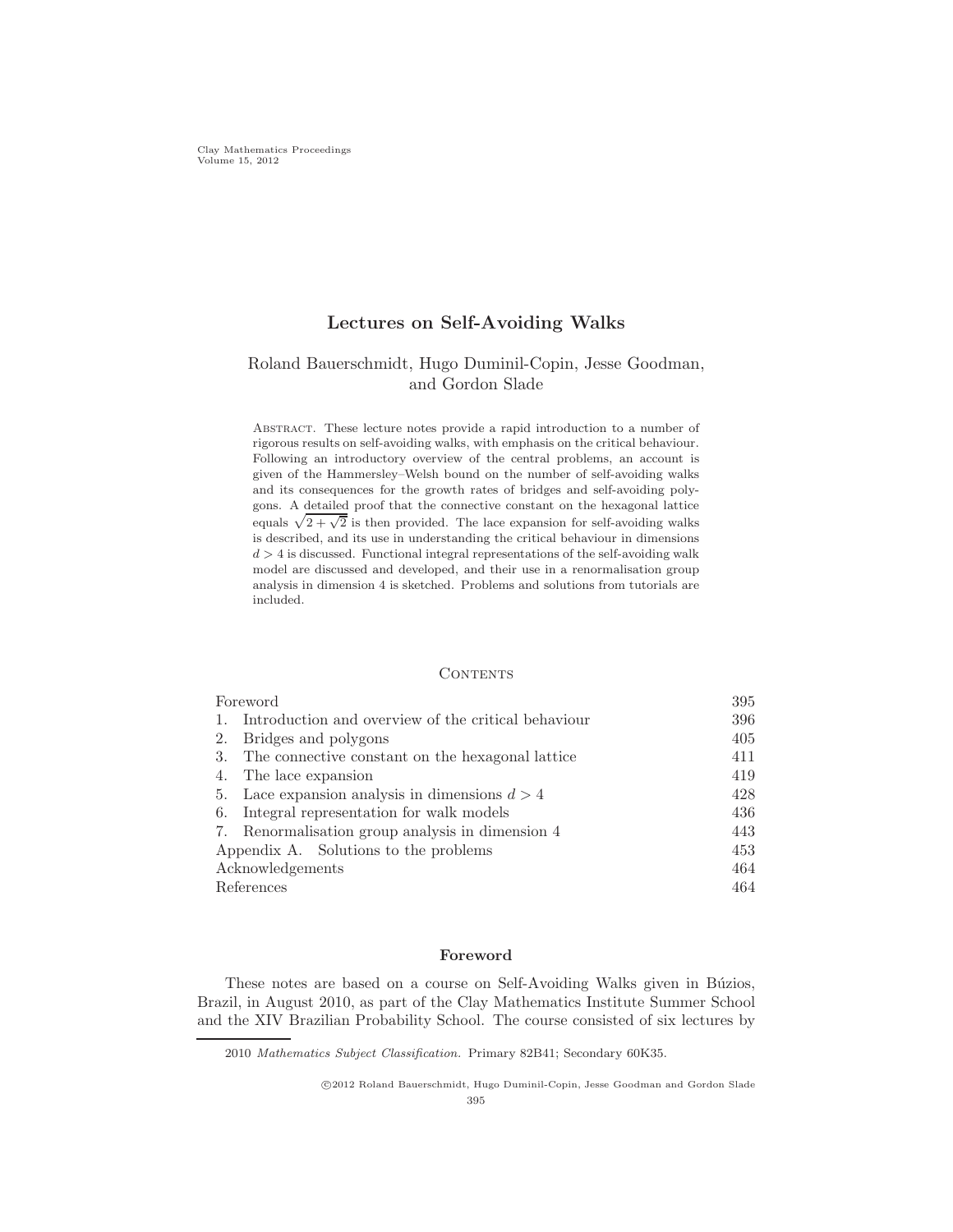Gordon Slade, a lecture by Hugo Duminil-Copin based on recent joint work with Stanislav Smirnov (see Section 3), and tutorials by Roland Bauerschmidt and Jesse Goodman. The written version of Slade's lectures was drafted by Bauerschmidt and Goodman, and the written version of Duminil-Copin's lecture was drafted by himself. The final manuscript was integrated and prepared jointly by the four authors.

#### 1. Introduction and overview of the critical behaviour

These lecture notes focus on a number of rigorous results for self-avoiding walks on the d-dimensional integer lattice  $\mathbb{Z}^d$ . The model is defined by assigning equal probability to all paths of length  $n$  starting from the origin and without self-intersections. This family of probability measures is not consistent as  $n$  is varied, and thus does not define a stochastic process; the model is combinatorial in nature. The natural questions about self-avoiding walks concern the asymptotic behaviour as the length of the paths tends to infinity. Despite its simple definition, the self-avoiding walk is difficult to study in a mathematically rigorous manner. Many of the important problems remain unsolved, and the basic problems encompass many of the features and challenges of critical phenomena. This section gives the basic definitions and an overview of the critical behaviour.

1.1. Simple random walks. The basic reference model is *simple random walk* (SRW). Let  $\Omega \subset \mathbb{Z}^d$  be the set of possible steps. The primary examples considered in these lectures are

(1.1) the nearest-neighbor model: 
$$
\Omega = \{x \in \mathbb{Z}^d : ||x||_1 = 1\},
$$
  
the spread-out model: 
$$
\Omega = \{x \in \mathbb{Z}^d : 0 < ||x||_{\infty} \le L\},
$$

where L is a fixed integer, usually large. An *n-step walk* is a sequence  $\omega$  =  $(\omega(0), \omega(1), \ldots, \omega(n))$  with  $\omega(j) - \omega(j-1) \in \Omega$  for  $j = 1, \ldots, n$ . The *n*-step simple *random walk* is the uniform measure on *n*-step walks. We define the sets

(1.2) 
$$
W_n(0, x) = \{ \omega : \omega \text{ is an } n\text{-step walk with } \omega(0) = 0 \text{ and } \omega(n) = x \}
$$

(1.3) 
$$
\mathcal{W}_n = \bigcup_{x \in \mathbb{Z}^d} \mathcal{W}_n(0, x).
$$

1.2. Self-avoiding walks. The *weakly self-avoiding walk* and the *strictly selfavoiding walk* (the latter also called simply *self-avoiding walk*) are the main subjects of these notes. These are random paths on  $\mathbb{Z}^d$ , defined as follows. Given an *n*-step walk  $\omega \in \mathcal{W}_n$ , and integers s, t with  $0 \leq s < t \leq n$ , let

(1.4) 
$$
U_{st} = U_{st}(\omega) = -1_{\{\omega(s) = \omega(t)\}} = \begin{cases} -1 & \text{if } \omega(s) = \omega(t), \\ 0 & \text{if } \omega(s) \neq \omega(t). \end{cases}
$$

Fix  $\lambda \in [0, 1]$ . We assign to each path  $\omega \in \mathcal{W}_n$  the weighting factor

(1.5) 
$$
\prod_{0 \le s < t \le n} (1 + \lambda U_{st}(\omega)).
$$

The weights can also be expressed as Boltzmann weights:

(1.6) 
$$
\prod_{0 \le s < t \le n} (1 + \lambda U_{st}(\omega)) = \exp\left(-g \sum_{0 \le s < t \le n} 1_{\{\omega(s) = \omega(t)\}}\right)
$$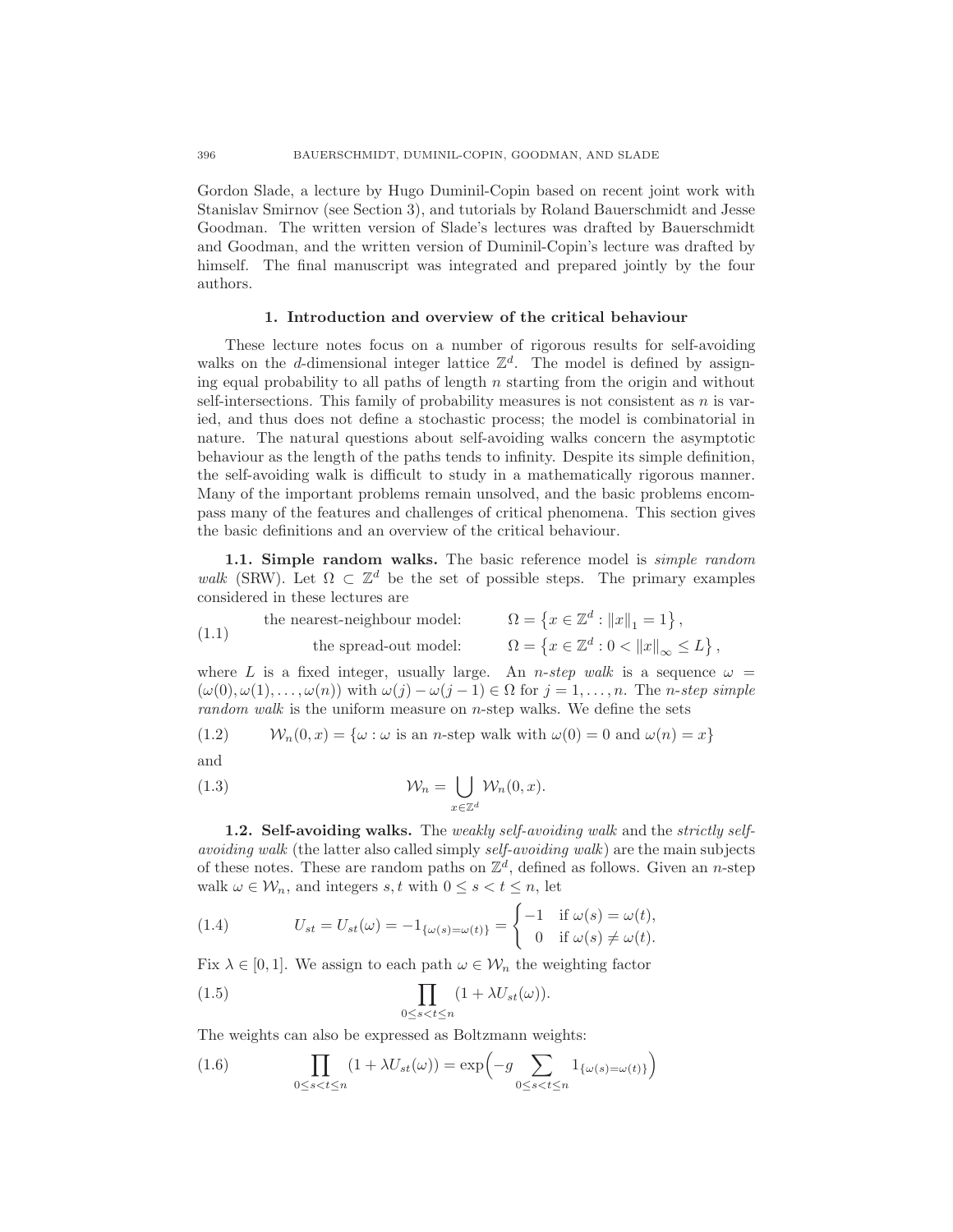with  $q = -\log(1 - \lambda) \in [0, \infty)$  for  $\lambda \in [0, 1)$ . Making the convention  $\infty \cdot 0 = 0$ , the case  $\lambda = 1$  corresponds to  $q = \infty$ .

The choice  $\lambda = 0$  assigns equal weight to all walks in  $\mathcal{W}_n$ ; this is the case of the simple random walk. For  $\lambda \in (0,1)$ , self-intersections are penalised but not forbidden, and the model is called the *weakly self-avoiding walk*. The choice  $\lambda = 1$ prevents any return to a previously visited site, and defines the *self-avoiding walk* (SAW). More precisely, an *n*-step walk  $\omega$  is a self-avoiding walk if and only if the expression (1.5) is non-zero for  $\lambda = 1$ , which happens if and only if  $\omega$  visits each site at most once, and for such walks the weight equals 1.

These weights give rise to associated partition sums  $c_n^{(\lambda)}(x)$  and  $c_n^{(\lambda)}$  for walks in  $\mathcal{W}_n(0, x)$  and  $\mathcal{W}_n$ , respectively:

$$
(1.7) \t c_n^{(\lambda)}(x) = \sum_{\omega \in \mathcal{W}_n(0,x)} \prod_{0 \le s < t \le n} (1 + \lambda U_{st}(\omega)), \t c_n^{(\lambda)} = \sum_{x \in \mathbb{Z}^d} c_n^{(\lambda)}(x).
$$

In the case  $\lambda = 1$ ,  $c_n^{(1)}(x)$  counts the number of self-avoiding walks of length n ending at x, and  $c_n^{(1)}$  counts all n-step self-avoiding walks. The case  $\lambda = 0$  reverts to simple random walk, for which  $c_n^{(0)} = |\Omega|^n$ . When  $\lambda = 1$  we will often drop the superscript (1) and write simple  $c_n$  instead of  $c_n^{(1)}$ .

We also define probability measures  $\mathbb{Q}_n^{(\lambda)}$  on  $\mathcal{W}_n$  with expectations  $\mathbb{E}_n^{(\lambda)}$ :

(1.8) 
$$
\mathbb{Q}_n^{(\lambda)}(A) = \frac{1}{c_n^{(\lambda)}} \sum_{\omega \in A} \prod_{0 \le s < t \le n} (1 + \lambda U_{st}(\omega)) \quad (A \subset \mathcal{W}_n),
$$

(1.9) 
$$
\mathbb{E}_n^{(\lambda)}(X) = \frac{1}{c_n^{(\lambda)}} \sum_{\omega \in \mathcal{W}_n} X(\omega) \prod_{0 \le s < t \le n} (1 + \lambda U_{st}(\omega)) \quad (X : \mathcal{W}_n \to \mathbb{R}).
$$

The measures  $\mathbb{Q}_n^{(\lambda)}$  define the weakly self-avoiding walk when  $\lambda \in (0,1)$  and the strictly self-avoiding walk when  $\lambda = 1$ . Occasionally we will also consider selfavoiding walks that do not begin at the origin.

**1.3.** Subadditivity and the connective constant. The sequence  $c_n^{(\lambda)}$  has the following submultiplicativity property:

$$
(1.10) \t c_{n+m}^{(\lambda)} \leq \sum_{\omega \in \mathcal{W}_{n+m}} \prod_{0 \leq s < t \leq n} (1 + \lambda U_{st}) \prod_{n \leq s' < t' \leq n+m} (1 + \lambda U_{s't'}) \leq c_n^{(\lambda)} c_m^{(\lambda)}.
$$

Therefore,  $\log c_n^{(\lambda)}$  is a *subadditive* sequence:  $\log c_{n+m}^{(\lambda)} \leq \log c_n^{(\lambda)} + \log c_m^{(\lambda)}$ .

LEMMA 1.1. *If*  $a_1, a_2, \ldots \in \mathbb{R}$  *obey*  $a_{n+m} \le a_n + a_m$  *for every n, m, then* 

(1.11) 
$$
\lim_{n \to \infty} \frac{a_n}{n} = \inf_{n \ge 1} \frac{a_n}{n} \in [-\infty, \infty).
$$

PROOF. See Problem 1.1. The value  $-\infty$  is possible, e.g., for the sequence  $=-n^2$ .  $a_n = -n^2$ .

Applying Lemma 1.1 to  $c_n^{(\lambda)}$  gives the existence of  $\mu_\lambda$  such that  $\lim_{n \to \infty} \log c_n^{(\lambda)} =$  $\log \mu_{\lambda} \leq \frac{1}{n} \log c_n^{(\lambda)}$  for all *n*, i.e.,

(1.12) 
$$
\mu_{\lambda} = \lim_{n \to \infty} (c_n^{(\lambda)})^{1/n} \text{ exists, and } c_n^{(\lambda)} \ge \mu_{\lambda}^n \text{ for all } n.
$$

In the special case  $\lambda = 1$ , we write simply  $\mu = \mu_1$ . This  $\mu$ , which depends on d (and also on L for the spread-out model), is called the *connective constant*. For the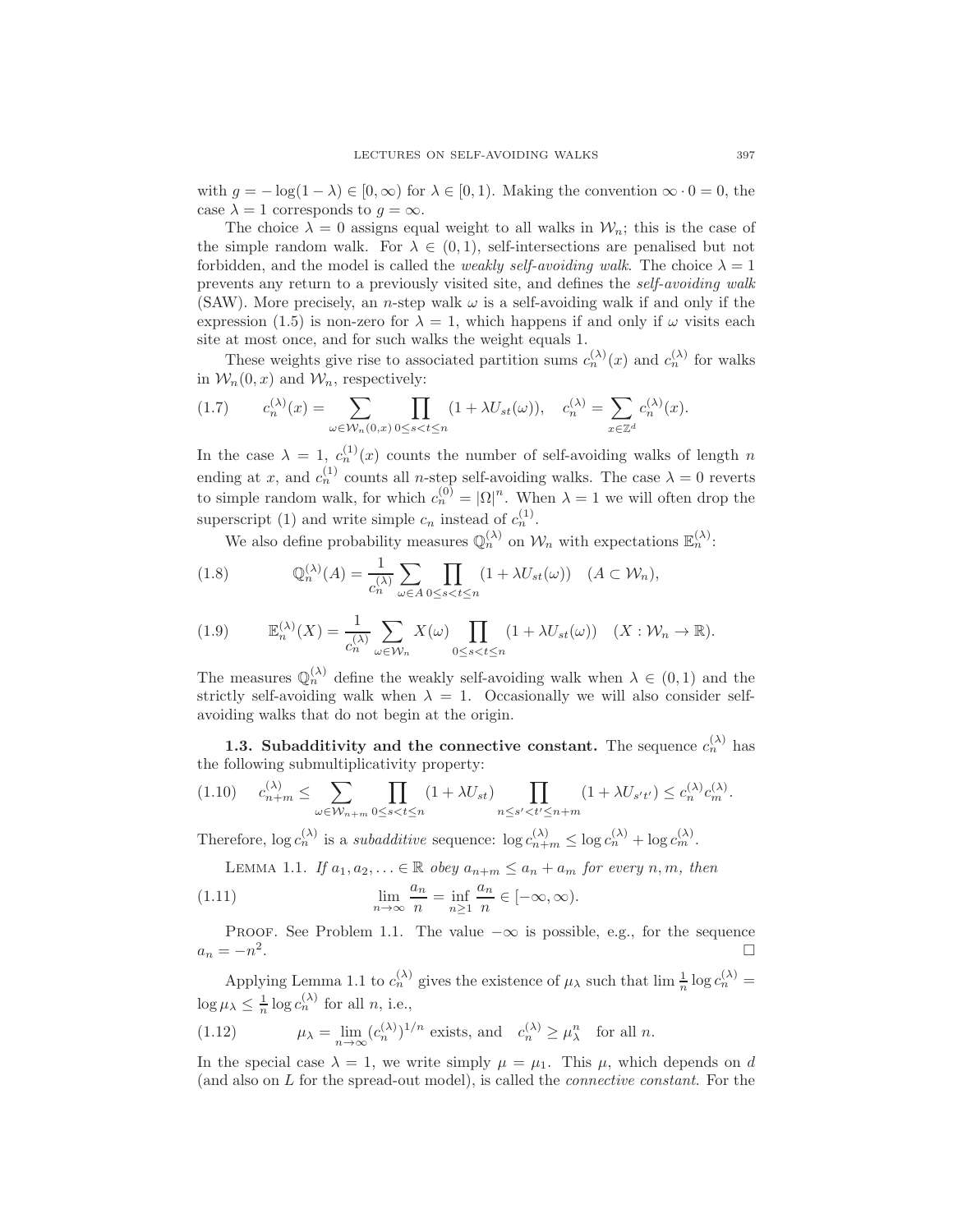nearest-neighbour model, by counting only walks that move in positive coordinate directions, and by counting walks that are restricted only to prevent immediate reversals of steps, we obtain

$$
(1.13) \t dn \le c_n \le 2d(2d-1)^{n-1} \t which implies d \le \mu \le 2d-1.
$$

For  $d = 2$ , the following rigorous bounds are known:

(1.14) 
$$
\mu \in [2.625\,622, 2.679\,193].
$$

The lower bound is due to Jensen [47] via bridge enumeration (bridges are defined in Section 2.1 below), and the upper bound is due to Pönitz and Tittmann  $[64]$  by comparison with finite-memory walks. The estimate

$$
\mu = 2.638\,158\,530\,31(3)
$$

is given in [45]; here the 3 in parentheses represents the subjective error in the last digit. It has been observed that  $1/\mu$  is well approximated by the smallest positive root of  $581x^4 + 7x^2 - 13 = 0$  [23, 48], though no derivation or explanation of this quartic polynomial is known, and later evidence has raised doubts about its validity [45].

Even though the definition of self-avoiding walks has been restricted to the graph  $\mathbb{Z}^d$  thus far, it applies more generally. In 1982, arguments based on a Coulomb gas formalism led Nienhuis [61] to predict that on the hexagonal lattice the connective constant is equal to  $\sqrt{2 + \sqrt{2}}$ . This was very recently proved by Duminil-Copin and Smirnov [24], whose theorem is the following.

Theorem 1.2. *The connective constant for the hexagonal lattice is*

(1.16) 
$$
\mu = \sqrt{2 + \sqrt{2}}.
$$

The proof of Theorem 1.2 is presented in Section 3 below. Except for trivial cases, this is the only lattice for which the connective constant is known explicitly.

Returning to  $\mathbb{Z}^d$ , in 1963, Kesten [50] proved that

$$
\lim_{n \to \infty} \frac{c_{n+2}}{c_n} = \mu^2,
$$

but it remains an open problem (for  $d = 2, 3, 4$ ) to prove that

(1.18) 
$$
\lim_{n \to \infty} \frac{c_{n+1}}{c_n} = \mu.
$$

Even the proof of  $c_{n+1} \geq c_n$  is a non-trivial result, proved by O'Brien [62], though it is not hard to show that  $c_{n+2} \geq c_n$ .

**1.4.**  $1/d$  expansion. It was proved by Hara and Slade [35] that the connective constant  $\mu(d)$  for  $\mathbb{Z}^d$  (with nearest-neighbour steps) has an asymptotic expansion in powers of  $1/2d$  as  $d \to \infty$ : There exist integers  $a_i \in \mathbb{Z}$ ,  $i = -1, 0, 1, \ldots$  such that

(1.19) 
$$
\mu(d) \sim \sum_{i=-1}^{\infty} \frac{a_i}{(2d)^i}
$$

in the sense that  $\mu(d) = a_{-1}(2d) + a_0 + \cdots + a_{M-1}(2d)^{-(M-1)} + O(d^{-M}),$  for each fixed M. In Problem 5.1 below, the first three terms are computed. The constant in the  $O(d^{-M})$  term may depend on M. It is expected, though not proved, that the asymptotic series in  $(1.19)$  has radius of convergence 0, so that the right-hand side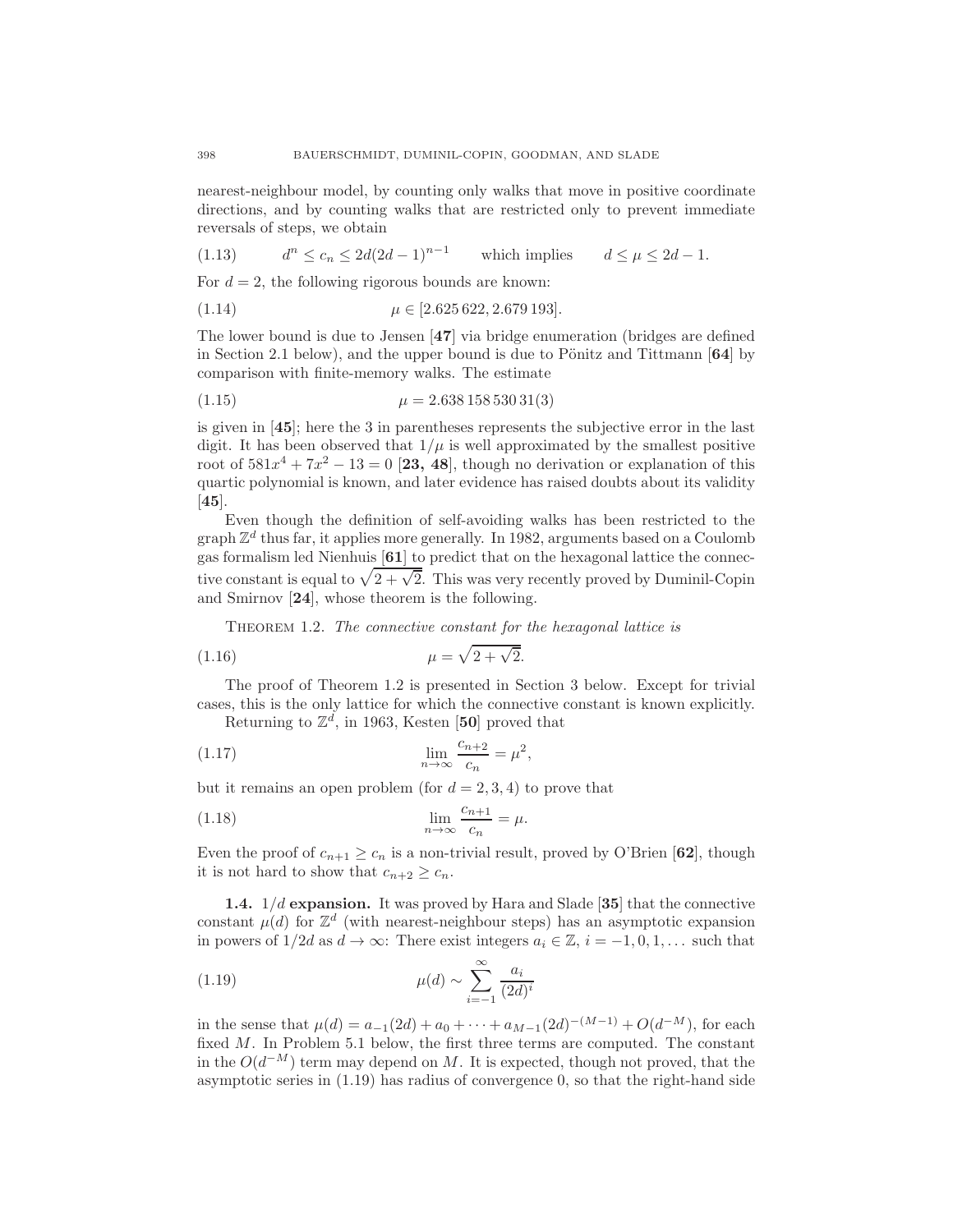of (1.19) diverges for each fixed d. The values of  $a_i$  are known for  $i = -1, 0, \ldots, 11$ and grow rapidly in magnitude; see Clisby, Liang, and Slade [21].

Graham [26] has proved Borel-type error bounds for the asymptotic expansion of  $z_c = z_c(d) = \mu^{-1}$ . Namely, writing the asymptotic expansion of  $z_c$  as  $\sum_{i=1}^{\infty} \alpha_i(2d)^{-i}$ , there is a constant C, independent of d and M, such that for each M and for all  $d \geq 1$ ,

(1.20) 
$$
\left| z_c - \sum_{i=1}^{M-1} \frac{\alpha_i}{(2d)^i} \right| \leq \frac{C^M M!}{(2d)^M}.
$$

An extension of (1.20) to *complex* values of the dimension d would be needed in order to apply the method of Borel summation to recover the value of  $z_c$ , and hence of  $\mu(d)$ , from the asymptotic series.

1.5. Critical exponents. It is a characteristic feature of models of statistical mechanics at the critical point that there exist *critical exponents* which describe the asymptotic behaviour on the large scale. It is a deep conjecture, not yet properly understood mathematically, that these critical exponents are *universal*, meaning that they depend only on the spatial dimension of the system, but not on details such as the specific lattice in  $\mathbb{R}^d$ . For the case of the self-avoiding walk, this conjecture of universality extends to lack of dependence on the constant  $\lambda$ , as soon as  $\lambda > 0$ . We now introduce the critical exponents, and in Section 1.6 we will discuss what is known about them in more detail.

1.5.1. *Number of self-avoiding walks.* It is predicted that for each d there is a constant  $\gamma$  such that for all  $\lambda \in (0,1]$ , and for both the nearest-neighbour and spread-out models,

$$
(1.21) \t\t\t c_n^{(\lambda)} \sim A_\lambda \mu_\lambda^n n^{\gamma - 1}.
$$

Here  $f(n) \sim g(n)$  means  $\lim_{n\to\infty} f(n)/g(n) = 1$ . The predicted values of the critical exponent  $\gamma$  are:

(1.22) 
$$
\gamma = \begin{cases} 1 & d = 1, \\ \frac{43}{32} & d = 2, \\ 1.16... & d = 3, \\ 1 & d = 4, \\ 1 & d \ge 5. \end{cases}
$$

In fact, for  $d = 4$ , the prediction involves a logarithmic correction:

(1.23) 
$$
c_n^{(\lambda)} \sim A_\lambda \mu_\lambda^n (\log n)^{1/4}
$$

This situation should be compared with simple random walk, for which  $c_n^{(0)} = |\Omega|^n$ , so that  $\mu_0$  is equal to the degree  $|\Omega|$  of the lattice, and  $\gamma = 1$ .

.

In the case of the self-avoiding walk (i.e.,  $\lambda = 1$ ),  $\gamma$  has a probabilistic interpretation. Sampling independently from two n-step self-avoiding walks uniformly,

(1.24) 
$$
\mathbb{P}(\omega_1 \cap \omega_2 = \{0\}) = \frac{c_{2n}}{c_n^2} \sim \text{const} \frac{1}{n^{\gamma - 1}},
$$

so  $\gamma$  is a measure of how likely it is for two self-avoiding walks to avoid each other. The analogous question for SRW is discussed in [53].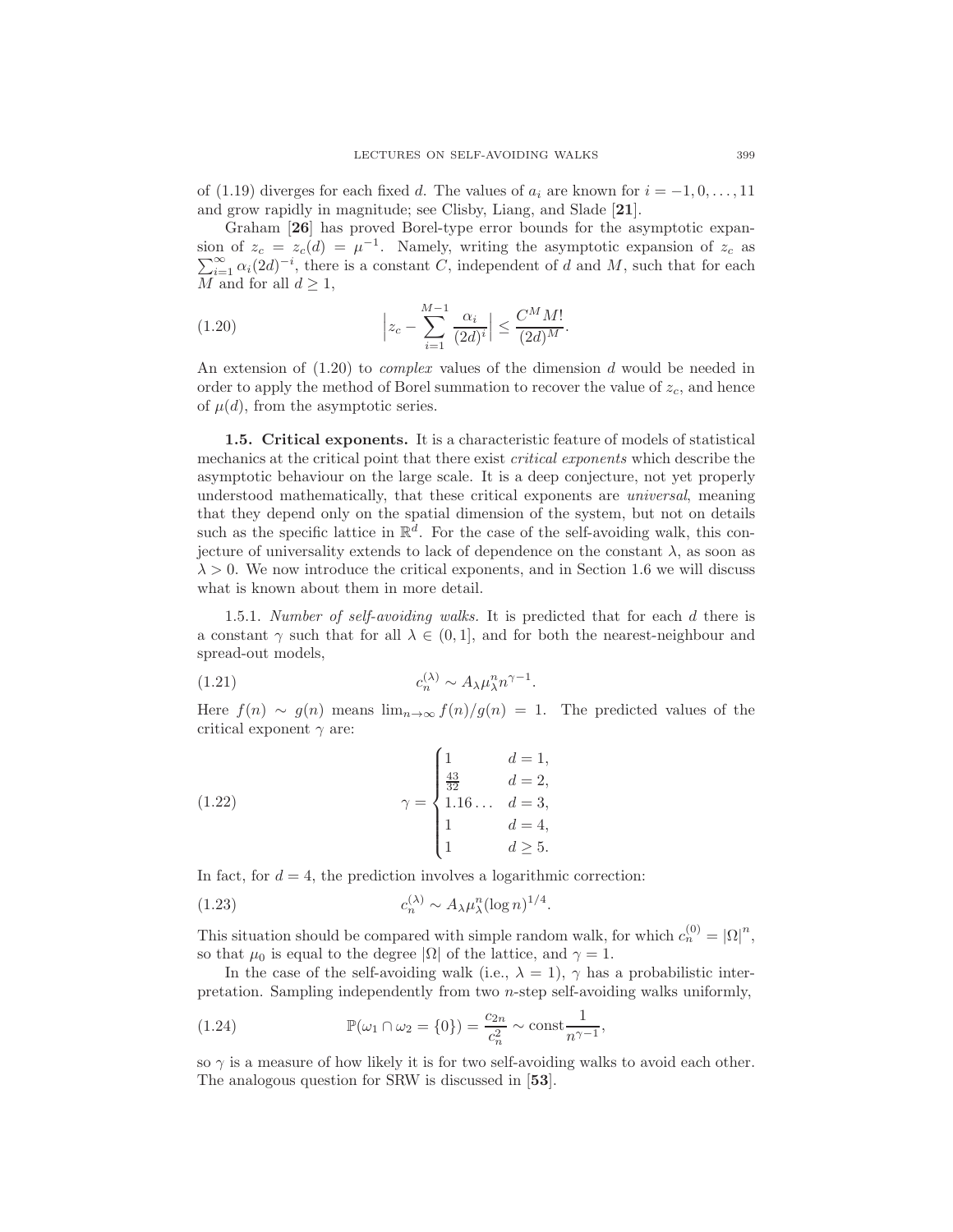Despite the precision of the prediction (1.21), the best rigorously known bounds in dimension  $d = 2, 3, 4$  are very far from tight and almost 50 years old. In [29], Hammersley and Welsh proved that, for all  $d \geq 2$ ,

$$
\mu^n \le c_n \le \mu^n e^{\kappa \sqrt{n}}
$$

(the lower bound is just subadditivity, the upper bound is nontrivial). This was improved slightly by Kesten [50], who showed that for  $d = 3, 4, \ldots$ ,

(1.26) 
$$
\mu^n \leq c_n \leq \mu^n \exp\left(\kappa n^{2/(d+2)} \log n\right).
$$

The proof of the Hammersley–Welsh bound is the subject of Section 2.1.

1.5.2. *Mean-square displacement.* Let  $|x|$  denote the Euclidean norm of  $x \in \mathbb{R}^d$ . It is predicted that for  $\lambda \in (0, 1]$ , and for both the nearest-neighbour and spread-out models,

(1.27) 
$$
\mathbb{E}_n^{(\lambda)} |\omega(n)|^2 \sim D_{\lambda} n^{2\nu},
$$

with

(1.28) 
$$
\nu = \begin{cases} 1 & d = 1, \\ \frac{3}{4} & d = 2, \\ 0.588... & d = 3, \\ \frac{1}{2} & d = 4, \\ \frac{1}{2} & d \ge 5. \end{cases}
$$

Again, a logarithmic correction is predicted for  $d = 4$ :

(1.29) 
$$
\mathbb{E}_n^{(\lambda)} |\omega(n)|^2 \sim D_{\lambda} n (\log n)^{1/4}
$$

This should be compared with the SRW, for which  $\nu = \frac{1}{2}$  in all dimensions.

Almost nothing is known rigorously about  $\nu$  in dimensions 2, 3, 4. It is an open problem to show that the mean-square displacement grows at least as rapidly as simple random walk, and grows more slowly than ballistically, i.e., it has not been proved that

.

(1.30) 
$$
cn \leq \mathbb{E}_n^{(1)} |\omega(n)|^2 \leq Cn^{2-\epsilon},
$$

or even that the endpoint is typically as far away as the surface of a ball of volume *n*, i.e.,  $cn^{2/d} \leq \mathbb{E}_n^{(1)} |\omega(n)|^2$ . Madras (unpublished) has shown  $\mathbb{E}_n^{(1)} |\omega(n)|^2 \geq cn^{4/3d}$ .

1.5.3. *Two-point function and susceptibility.* The two-point function is defined by

(1.31) 
$$
G_z^{(\lambda)}(x) = \sum_{n=0}^{\infty} c_n^{(\lambda)}(x) z^n,
$$

and the susceptibility by

(1.32) 
$$
\chi^{(\lambda)}(z) = \sum_{x \in \mathbb{Z}^d} G_z^{(\lambda)}(x) = \sum_{n=0}^{\infty} c_n^{(\lambda)} z^n.
$$

Since  $\chi^{(\lambda)}$  is a power series whose coefficients satisfy (1.12), its radius of convergence  $z_c^{(\lambda)}$  is given by  $z_c^{(\lambda)} = \mu_{\lambda}^{-1}$ . The value  $z_c^{(\lambda)}$  is referred to as the *critical point*.

PROPOSITION 1.3. *Fix*  $\lambda \in [0,1], z \in (0, z_c^{(\lambda)})$ . *Then*  $G_z^{(\lambda)}(x)$  *decays exponentially in* x*.*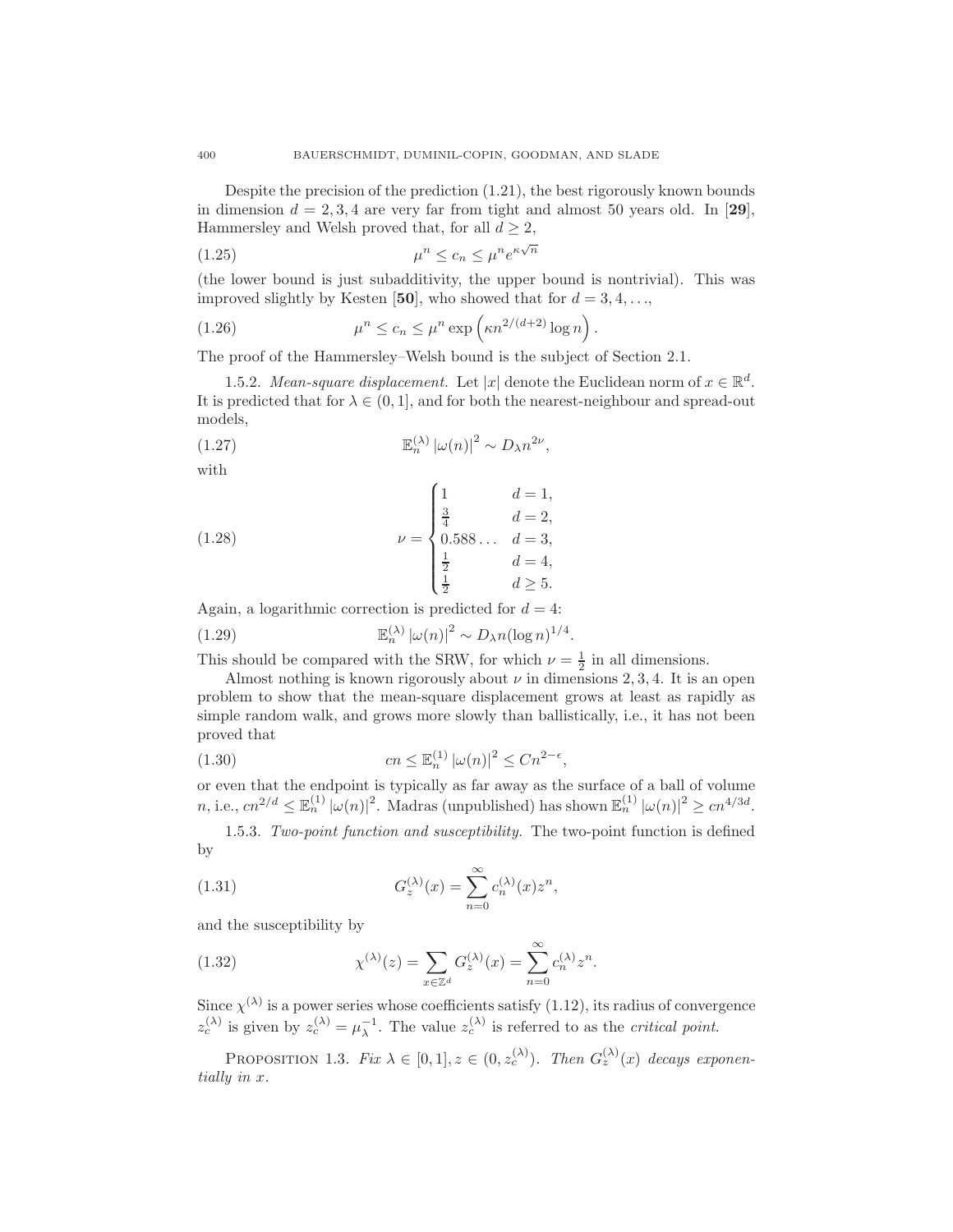Proof. For simplicity, we consider only the nearest-neighbour model, and we omit  $\lambda$  from the notation. Since  $c_n(x) = 0$  if  $n < ||x||_1$ ,

(1.33) 
$$
G_z(x) = \sum_{n=\|x\|_1}^{\infty} c_n(x) z^n \le \sum_{n=\|x\|_1}^{\infty} c_n z^n.
$$

Fix  $z < z_c = 1/\mu$  and choose  $\epsilon > 0$  such that  $z(\mu + \epsilon) < 1$ . Since  $c_n^{1/n} \to \mu$ , there exists  $K = K(\epsilon)$  such that  $c_n \leq K(\mu + \epsilon)^n$  for all *n*. Hence

(1.34) 
$$
G_z(x) \le K \sum_{n=\|x\|_1}^{\infty} (z(\mu+\epsilon))^n \le K'(z(\mu+\epsilon))^{\|x\|_1},
$$
as claimed.  $\square$ 

We restrict temporarily to  $\lambda = 1$ . Much is known about  $G_z(x)$  for  $z < z_c$ . there is a norm  $|\cdot|_z$  on  $\mathbb{R}^d$ , satisfying  $||u||_{\infty} \leq |u|_z \leq ||u||_1$  for all  $u \in \mathbb{R}^d$ , such that  $m(z) = \lim$  $\lim_{|x|_z\to\infty}-\frac{\log G_z(x)}{|x|_z}$  $\frac{G_z(x)}{|x|_z}$  exists and is finite. The *correlation length* is defined by  $\xi(z) = 1/m(z)$ , and hence approximately

$$
(1.35) \t Gz(x) \approx e^{-|x|_{z}/\xi(z)}.
$$

Indeed, more precise asymptotics (Ornstein–Zernike decay) are known [17, 57, 15]:

(1.36) 
$$
G_z(x) \sim \frac{c}{|x|_z^{(d-1)/2}} e^{-|x|_z/\xi(z)} \text{ as } x \to \infty,
$$

and the arguments leading to this also prove that

(1.37) 
$$
\lim_{z \nearrow z_c} \xi(z) = \infty.
$$

As a refinement of (1.37), it is predicted that as  $z \nearrow z_c$ ,

(1.38) 
$$
\xi(z) \sim \text{const} \left(1 - \frac{z}{z_c}\right)^{-\nu},
$$

and that, in addition, as  $|x| \to \infty$  (for  $d \ge 2$ ),

$$
(1.39) \tG_{z_c}(x) \sim \frac{\text{const}}{|x|^{d-2+\eta}}.
$$

The exponents  $\gamma$ ,  $\eta$  and  $\nu$  are predicted to be related to each other via *Fisher's relation* (see, e.g., [57]):

$$
\gamma = (2 - \eta)\nu.
$$

There is typically a correspondence between the asymptotic growth of the coefficients in a generating function and the behaviour of the generating function near its dominant singularity. For our purpose we note that, under suitable hypotheses,

$$
(1.41) \quad a_n \sim \frac{n^{\gamma - 1}}{R^n} \text{ as } n \to \infty \qquad \Longleftrightarrow \qquad \sum_n a_n z^n \sim \frac{C}{(1 - z/R)^{\gamma}} \text{ as } z \nearrow R.
$$

The easier  $\implies$  direction is known as an Abelian theorem, and the more delicate  $\leftarrow$  direction is known as a Tauberian theorem [36]. With this in mind, our earlier prediction for  $c_n^{(\lambda)}$  for  $\lambda \in (0,1]$  corresponds to:

(1.42) 
$$
\chi^{(\lambda)}(z) \sim \frac{\text{const}_{\lambda}}{(1 - z/z_c)^{\gamma}}
$$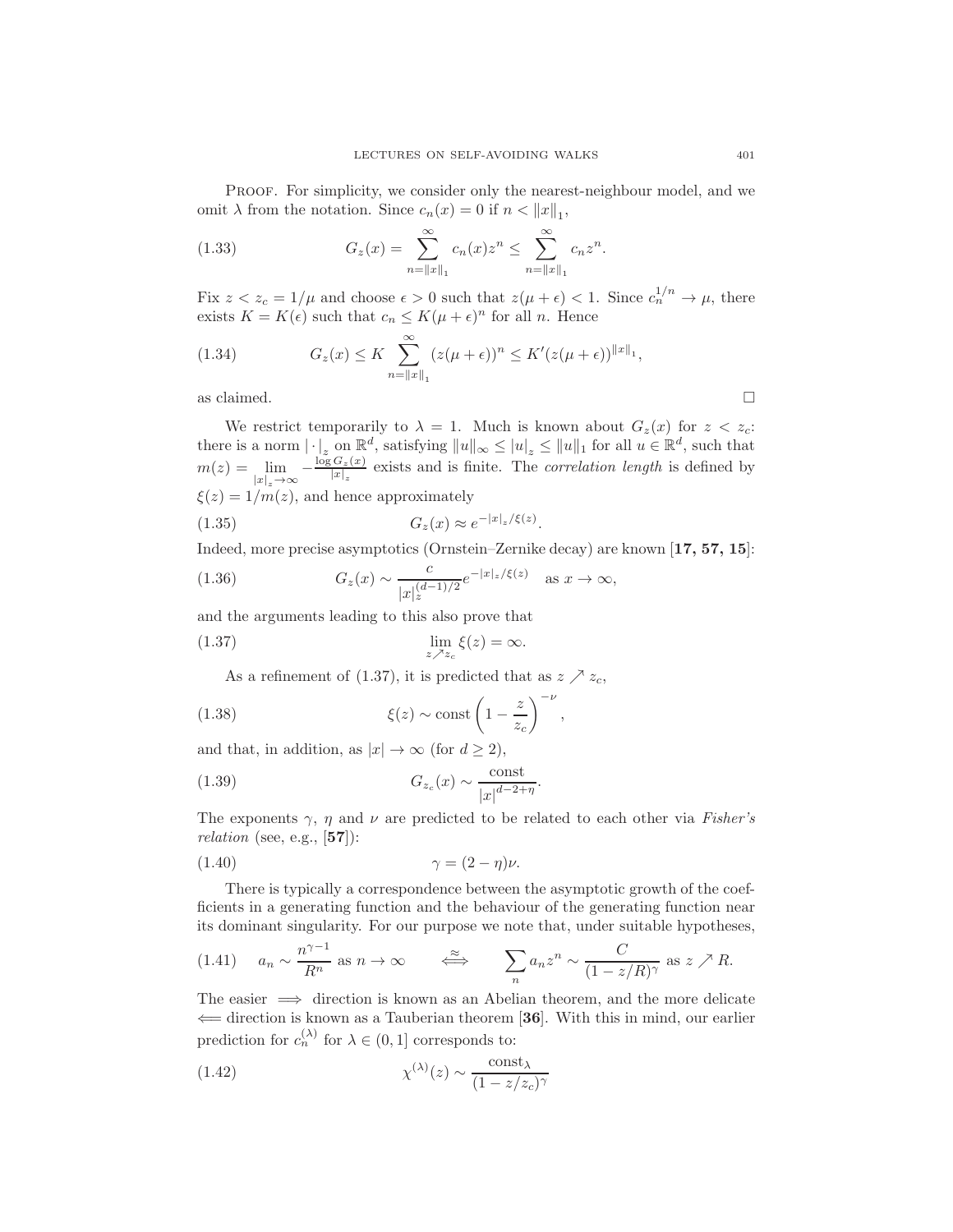as  $z \nearrow z_c$ , with an additional factor  $|\log(1 - z/z_c)|^{1/4}$  on the right-hand side when  $d = 4$ 

1.6. Effect of the dimension. Universality asserts that self-avoiding walks on different lattices in a fixed dimension  $d$  should behave in the same way, independently of the fine details of how the model is defined. However, the behaviour does depend very strongly on the dimension.

1.6.1.  $d = 1$ . For the nearest-neighbour model with  $\lambda = 1$  it is a triviality that  $c_n^{(1)} = 2$  for all  $n \ge 1$  and  $|\omega(n)| = n$  for all  $\omega$ , since a self-avoiding walk must continue either in the negative or in the positive direction. Any configuration  $\omega \in \mathcal{W}_n$  is possible when  $\lambda \in (0,1)$ , however, and it is by no means trivial to prove that the critical behaviour when  $\lambda \in (0,1)$  is similar to the case of  $\lambda = 1$ . The following theorem of König [52] (extending a result of Greven and den Hollander [27]) proves that the weakly self-avoiding walk measure (1.8) does have ballistic behaviour for all  $\lambda \in (0,1)$ .

THEOREM 1.4. Let  $d = 1$ . For each  $\lambda \in (0,1)$ , there exist  $\theta(\lambda) \in (0,1)$  and  $\sigma(\lambda) \in (0,\infty)$  *such that for all*  $u \in \mathbb{R}$ ,

(1.43) 
$$
\lim_{n \to \infty} \mathbb{Q}_n^{(\lambda)} \left( \frac{|\omega(n)| - n\theta}{\sigma \sqrt{n}} \le u \right) = \int_{-\infty}^u \frac{e^{-t^2/2}}{\sqrt{2\pi}} dt.
$$

A similar result is proved in [52] for the 1-dimensional spread-out strictly selfavoiding walk. The result of Theorem 1.4 should be contrasted to the case  $\lambda = 0$ , which has diffusive rather than ballistic behaviour. It remains an open problem to prove the intuitively appealing statement that  $\theta$  should be an increasing function of  $\lambda$ . A review of results for  $d = 1$  is given in [40].

1.6.2.  $d = 2$ . Based on non-rigorous Coulomb gas methods, Nienhuis [61] predicted that  $\gamma = \frac{43}{32}, \nu = \frac{3}{4}$ . These predicted values have been confirmed numerically by Monte Carlo simulation, e.g., [55], and exact enumeration of self-avoiding walks up to length  $n = 71$  [46].

Lawler, Schramm, and Werner [54] have given major mathematical support to these predictions. Roughly speaking, they show that if self-avoiding walk has a scaling limit, and if this scaling limit has a certain conformal invariance property, then the scaling limit must be  $SLE_{8/3}$  (the Schramm–Loewner evolution with parameter  $\kappa = \frac{8}{3}$ . The values of  $\gamma$  and  $\nu$  are then recovered from an SLE<sub>8/3</sub> computation. Numerical evidence supporting the statement that the scaling limit is  $\text{SLE}_{8/3}$  is given in [49]. However, until now, it remains an open problem to prove the required existence and conformal invariance of the scaling limit.

The result of [54] is discussed in greater detail in the course of Vincent Beffara [1]. Here, we describe it only briefly, as follows. Consider a simply connected domain  $\Omega$  in the complex plane  $\mathbb C$  with two points a and b on the boundary. Fix  $\delta > 0$ , and let  $(\Omega_{\delta}, a_{\delta}, b_{\delta})$  be a discrete approximation of  $(\Omega, a, b)$  in the following sense:  $\Omega_{\delta}$  is the largest finite domain of  $\delta \mathbb{Z}^2$  included in  $\Omega$ ,  $a_{\delta}$  and  $b_{\delta}$  are the closest vertices of  $\delta \mathbb{Z}^2$  to a and b respectively. When  $\delta$  goes to 0, this provides an approximation of the domain.

For fixed  $z, \delta > 0$ , there is a probability measure on the set of self-avoiding walks  $\omega$  between  $a_{\delta}$  and  $b_{\delta}$  that remain in  $\Omega_{\delta}$  by assigning to  $\omega$  a *Boltzmann weight* proportional to  $z^{\ell(\omega)}$ , where  $\ell(\omega)$  denotes the length of  $\omega$ . We obtain a random piecewise linear curve, denoted by  $\omega_{\delta}$ .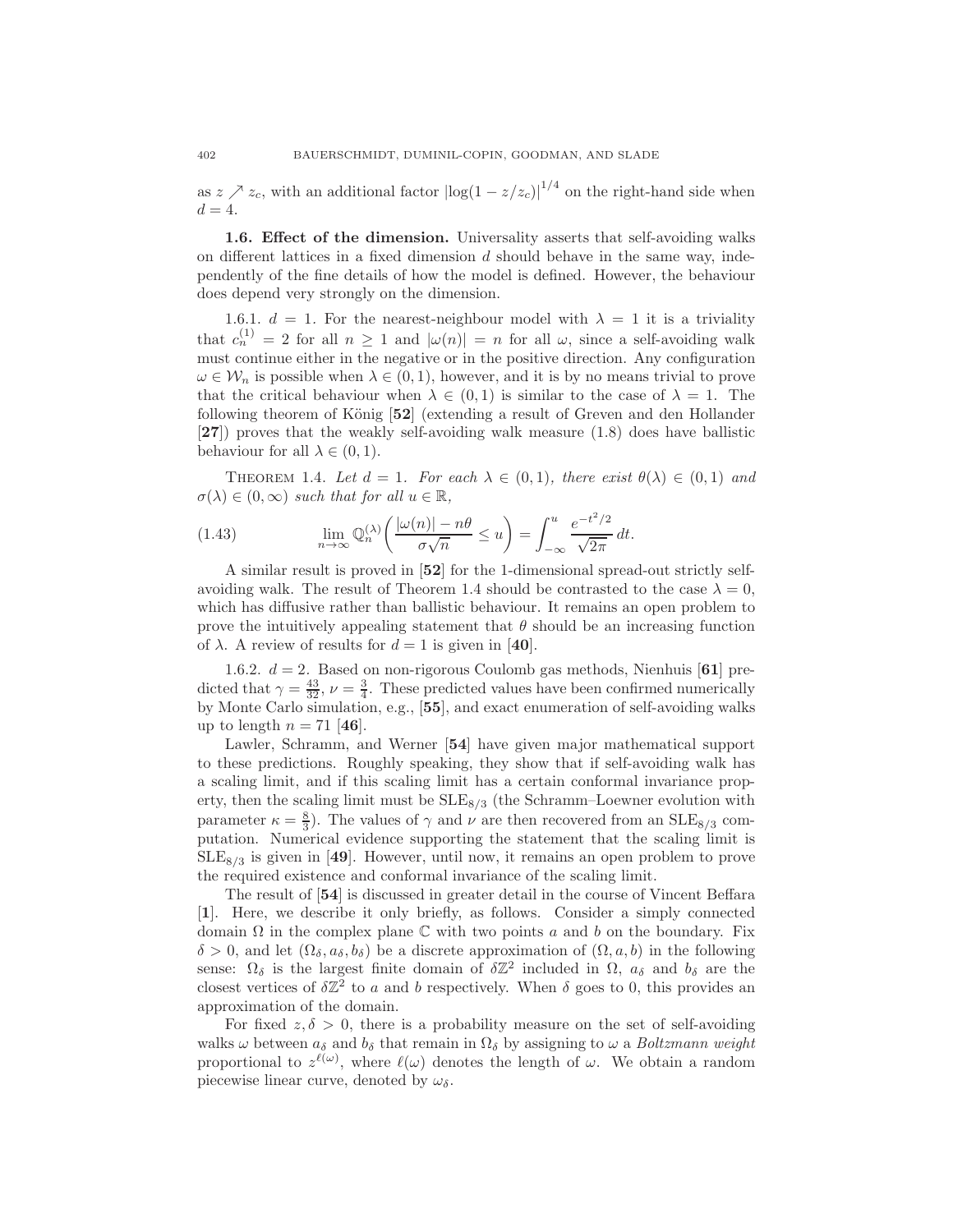It is possible to prove that when  $z < z_c = 1/\mu$ , walks are penalised so much with respect to their length that  $\omega_{\delta}$  becomes straight when  $\delta$  goes to 0; this is closely related to the Ornstein–Zernike decay results. On the other hand, it is expected that, when  $z > z_c$ , the entropy wins against the penalisation and  $\omega_{\delta}$ becomes space filling when  $\delta$  tends to 0. Finally, when  $z = z_c$ , the sequence of measures conjecturally converges to a random continuous curve. It is for this case that we have the following conjecture of Lawler, Schramm and Werner [54].

CONJECTURE 1.5. *For*  $z = z_c$ *, the random curve*  $\omega_{\delta}$  *converges to* SLE<sub>8/3</sub> *from* a *and* b *in the domain* Ω*.*

It remains a major open problem in 2-dimensional statistical mechanics to prove the conjecture.

1.6.3.  $d = 3$ . For  $d = 3$ , there are no rigorous results for critical exponents, and no mathematically well-defined candidate has been proposed for the scaling limit. An early prediction for the values of  $\nu$ , referred to as the Flory values [25], was  $\nu = \frac{3}{d+2}$  for  $1 \leq d \leq 4$ . This does give the correct answer for  $d = 1, 2, 4$ , but it is not quite accurate for  $d = 3$ —the Flory argument is very remote from a rigorous mathematical proof. Flory's interest in the problem was motivated by the use of SAWs to model polymer molecules; this application is discussed in detail in the course of Frank den Hollander [42] (see also [43]).

For  $d = 3$ , there are three methods to compute the exponents approximately. In one method, non-rigorous field theory computations in theoretical physics [28] combine the  $n \to 0$  limit for the  $O(n)$  model with an expansion in  $\epsilon = 4 - d$  about dimension  $d = 4$ , with  $\epsilon = 1$ . Secondly, Monte Carlo studies have been carried out with walks of length  $33,000,000$  [20], using the pivot algorithm [58, 44]. Finally, exact enumeration plus series analysis has been used; currently the most extensive enumerations in dimensions  $d \geq 3$  use the lace expansion [21], and for  $d = 3$  walks have been enumerated to length  $n = 30$ . The exact enumeration estimates for  $d = 3$ are  $\mu = 4.684043(12), \gamma = 1.1568(8), \nu = 0.5876(5)$  [21]. Monte Carlo estimates are consistent with these values:  $\gamma = 1.1575(6)$  [16] and  $\nu = 0.587597(7)$  [20].

1.6.4. d = 4*.* Four dimensions is the *upper critical dimension* for the selfavoiding walk. This term encapsulates the notion that for  $d > 4$  self-avoiding walk has the same critical behaviour as simple random walk, while for  $d < 4$  it does not. The dimension 4 can be guessed by considering the fractal properties of the simple random walk: for  $d \geq 2$ , the path of a simple random walk is two-dimensional. If  $d > 4$ , two independent two-dimensional objects should generically not intersect, so that the effect of self-interaction between the past and the future of a simple random walk should be negligible. In  $d = 4$ , the expected number of intersections between two independent random walks tends to infinity, but only logarithmically in the length. Such considerations are related to the logarithmic corrections that appear in (1.23) and (1.29).

The existence of logarithmic corrections to scaling has been proved for models of weakly self-avoiding walk on a 4-dimensional *hierarchical* lattice, using rigorous renormalisation group methods [5, 9, 10, 32]. The hierarchical lattice is a simplification of the hypercubic lattice  $\mathbb{Z}^4$  which is particularly amenable to the renormalisation group approach. Recently there has been progress in the application of renormalisation group methods to a continuous-time weakly self-avoiding walk model on  $\mathbb{Z}^4$  itself, and in particular it has been proved in this context that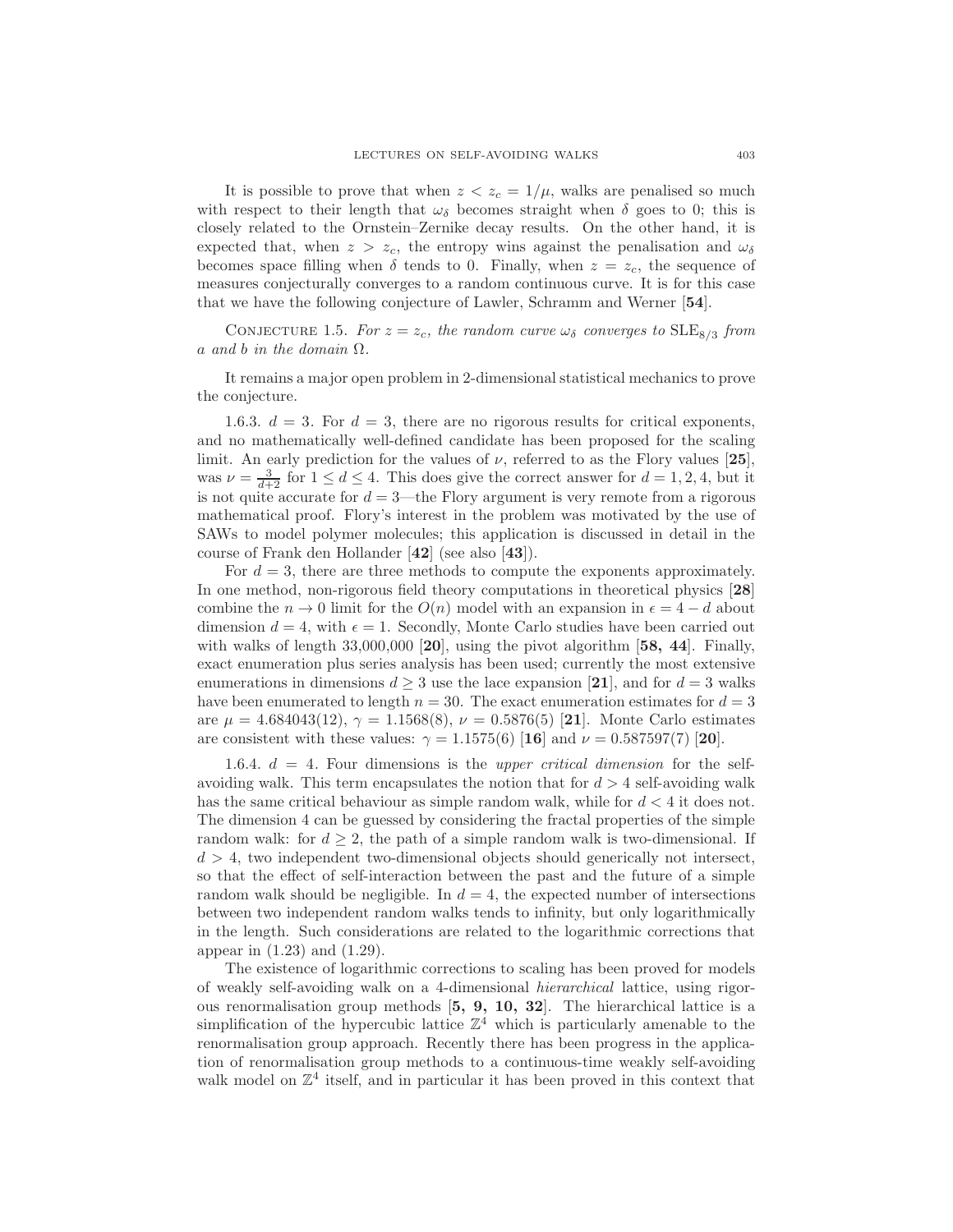the critical two-point function has  $|x|^{-2}$  decay [12], which is a statement that the critical exponent  $\eta$  is equal to 0. This is the topic of Section 7 below.

1.6.5.  $d \geq 5$ . Using the lace expansion, it has been proved that for the nearestneighbour model in dimensions  $d \geq 5$  the critical exponents exist and take their so-called *mean field* values  $\gamma = 1$ ,  $\nu = \frac{1}{2}$  [34, 33] and  $\eta = 0$  [30], and that the scaling limit is Brownian motion [33]. The lace expansion for self-avoiding walks is discussed in Section 4, and its application to prove simple random walk behaviour in dimensions  $d \geq 5$  is discussed in Section 5.

#### 1.7. Tutorial.

PROBLEM 1.1. Let  $(a_n)$  be a real-valued sequence that is subadditive, that is,  $a_{n+m} \le a_n + a_m$  holds for all  $n, m$ . Prove that  $\lim_{n \to \infty} n^{-1} a_n$  exists in  $[-\infty, \infty)$ and equals  $\inf_n n^{-1}a_n$ .

PROBLEM 1.2. Prove that the connective constant  $\mu$  for the nearest-neighbour model on the square lattice  $\mathbb{Z}^2$  obeys the strict inequalities  $2 < \mu < 3$ .

PROBLEM 1.3. A family of probability measures  $(\mathbb{P}_n)$  on  $\mathcal{W}_n$  is called consistent if  $\mathbb{P}_n(\omega) = \sum_{\rho > \omega} \mathbb{P}_m(\rho)$  for all  $m > n$  and for all  $\omega \in \mathcal{W}_n$ , where the sum is over all  $\rho \in \mathcal{W}_m$  whose first *n* steps agree with  $\omega$ . Show that  $\mathbb{Q}_n^{(1)}$ , the uniform measure on SAWs, does not provide a consistent family.

PROBLEM 1.4. Show that the Fourier transform of the two-point function of the 1-dimensional strictly self-avoiding walk is given by

(1.44) 
$$
\hat{G}_z(k) = \frac{1 - z^2}{1 + z^2 - 2z \cos k}.
$$

Here  $\hat{f}(k) = \sum_{x \in \mathbb{Z}^d} f(x) e^{ik \cdot x}$ .

PROBLEM 1.5. Suppose that  $f(z) = \sum_{n=0}^{\infty} a_n z^n$  has radius of convergence 1. Suppose that  $|f(z)| \leq c|1-z|^{-b}$  uniformly in  $|z| < 1$ , with  $b \geq 1$ . Prove that, for some constant C,  $|a_n| \leq Cn^{b-1}$  if  $b > 1$ , and that  $|a_n| \leq C \log n$  if  $b = 1$ . Hint:

(1.45) 
$$
a_n = \frac{1}{2\pi i} \oint_{\Gamma_n} \frac{f(z)}{z^{n+1}} dz,
$$

where  $\Gamma_n = \{ z \in \mathbb{C} : |z| = 1 - \frac{1}{n} \}.$ 

PROBLEM 1.6. Consider the nearest-neighbour simple random walk  $(X_n)_{n\geq 0}$  on  $\mathbb{Z}^d$  started at the origin. Let  $D(x) = (2d)^{-1}1_{\{|x\|_1=1\}}$  denote its step distribution. The two-point function for simple random walk is defined by

(1.46) 
$$
C_z(x) = \sum_{n\geq 0} c_n^{(0)}(x) z^n = \sum_{n\geq 0} D^{*n}(x) (2dz)^n,
$$

where  $D^{*n}$  denotes the *n*-fold convolution of D with itself.

(a) Let u denote the probability that the walk ever returns to the origin. The walk is recurrent if  $u = 1$  and transient if  $u < 1$ . Let N denote the random number of visits to the origin, including the initial visit at time 0, and let  $m = \mathbb{E}(N)$ . Show that  $m = (1 - u)^{-1}$ ; so the walk is recurrent if and only if  $m = \infty$ .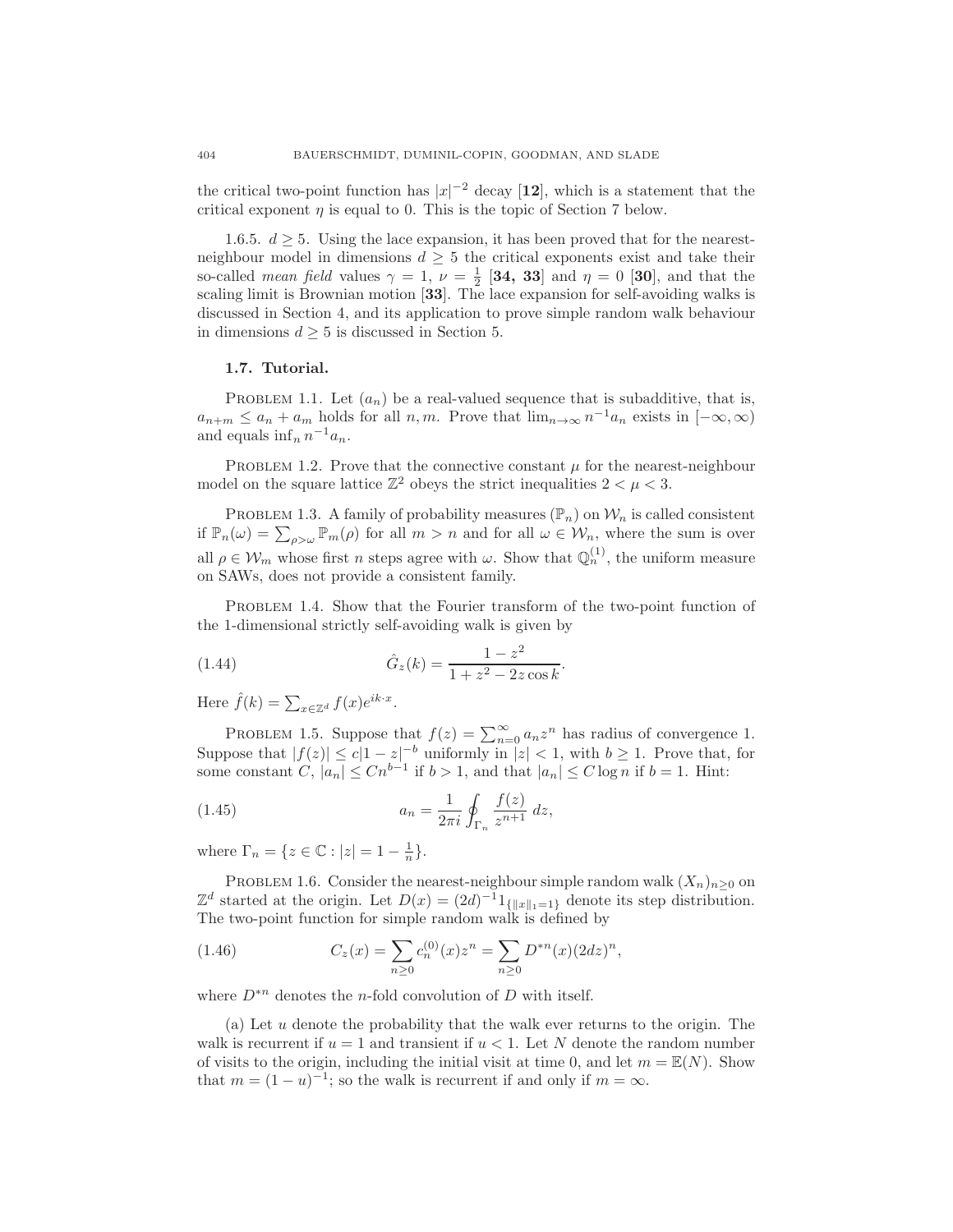(b) Show that

(1.47) 
$$
m = \sum_{n\geq 0} \mathbb{P}(X_n = 0) = \int_{[-\pi,\pi]^d} \frac{1}{1 - \hat{D}(k)} \frac{d^d k}{(2\pi)^d}.
$$

Thus transience is characterised by the integrability of  $\hat{C}_{z_0}(k)$ , where  $z_0 = (2d)^{-1}$ .

(c) Show that the walk is recurrent in dimensions  $d \leq 2$  and transient for  $d > 2$ .

PROBLEM 1.7. Let  $X^1 = (X_i^1)_{i \geq 0}$  and  $X^2 = (X_i^2)_{i \geq 0}$  be two independent nearest-neighbour simple random walks on  $\mathbb{Z}^d$  started at the origin, and let

(1.48) 
$$
I = \sum_{i \geq 0} \sum_{j \geq 0} 1_{\left\{X_i^1 = X_j^2\right\}}
$$

be the random number of intersections of the two walks. Show that

(1.49) 
$$
\mathbb{E}(I) = \int_{[-\pi,\pi]^d} \frac{1}{[1-\hat{D}(k)]^2} \frac{d^d k}{(2\pi)^d}.
$$

Thus  $\mathbb{E}(I)$  is finite if and only if  $\hat{C}_{z_0}$  is square integrable. Conclude that the expected number of intersections is finite if  $d > 4$  and infinite if  $d \leq 4$ .

### 2. Bridges and polygons

Throughout this section, we consider only the nearest-neighbour strictly selfavoiding walk on  $\mathbb{Z}^d$ . We will introduce a class of self-avoiding walks called bridges, and will show that the number of bridges grows with the same exponential rate as the number of self-avoiding walks, namely as  $\mu^n$ . The analogous fact for the hexagonal lattice H will be used in Section 3 as an ingredient in the proof that the connective constant for  $\mathbb H$  is  $\sqrt{2 + \sqrt{2}}$ . The study of bridges will also lead to the proof of the Hammersley–Welsh bound  $(1.25)$  on  $c_n$ . Finally, we will study self-avoiding polygons, and show that they too grow in number as  $\mu^n$ .

2.1. Bridges and the Hammersley–Welsh bound. For a self-avoiding walk  $\omega$ , denote by  $\omega_1(i)$  the first spatial coordinate of  $\omega(i)$ .

DEFINITION 2.1. An *n*-step *bridge* is an *n*-step SAW  $\omega$  such that

(2.1) 
$$
\omega_1(0) < \omega_1(i) \leq \omega_1(n)
$$
 for  $i = 1, 2, ..., n$ .

Let  $b_n$  be the number of *n*-step bridges with  $\omega(0) = 0$  for  $n > 1$ , and  $b_0 = 1$ .

While the number of self-avoiding walks is a *sub*multiplicative sequence, the number of bridges is *super*multiplicative:

$$
(2.2) \t\t\t b_{n+m} \ge b_n b_m.
$$

Thus, applying Lemma 1.1 to  $-\log b_n$ , we obtain the existence of the bridge growth constant  $\mu_{\text{Bridge}}$  defined by

(2.3) 
$$
\mu_{\text{Bridge}} = \lim_{n \to \infty} b_n^{1/n} = \sup_{n \ge 1} b_n^{1/n}.
$$

Using the trivial inequality  $\mu_{\text{Bridge}} \leq \mu$  we conclude that

(2.4) 
$$
b_n \leq \mu_{\text{Bridge}}^n \leq \mu^n.
$$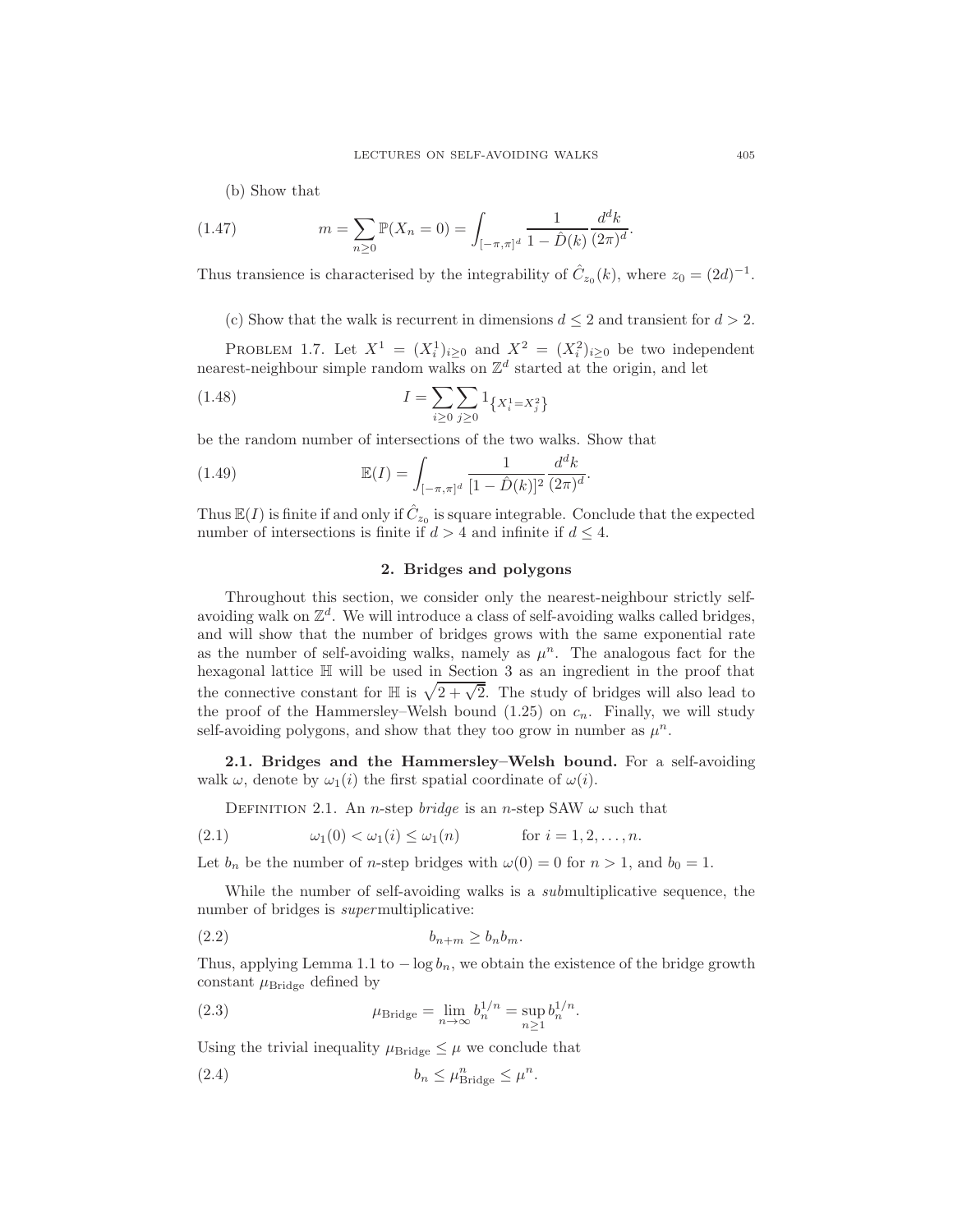

FIGURE 1. A half-space walk is decomposed into bridges, which are reflected to form a single bridge.

DEFINITION 2.2. An *n*-step *half-space walk* is an *n*-step SAW  $\omega$  with

(2.5) 
$$
\omega_1(0) < \omega_1(i)
$$
 for  $i = 1, 2, ..., n$ .

Let  $h_0 = 1$ , and for  $n \geq 1$ , let  $h_n$  denote the number of *n*-step half-space walks with  $\omega(0) = 0$ .

DEFINITION 2.3. The *span* of an *n*-step SAW  $\omega$  is

(2.6) 
$$
\max_{0 \le i \le n} \omega_1(i) - \min_{0 \le i \le n} \omega_1(i).
$$

Let  $b_{n,A}$  be the number of *n*-step bridges with span A.

We will use the following result on integer partitions which dates back to 1917, due to Hardy and Ramanujan [37].

THEOREM 2.4. For an integer  $A \geq 1$ , let  $P_D(A)$  denote the number of ways of *writing*  $A = A_1 + \cdots + A_k$  *with*  $A_1 > \cdots > A_k \geq 1$ *, for any*  $k \geq 1$ *. Then* 

(2.7) 
$$
\log P_D(A) \sim \pi \left(\frac{A}{3}\right)^{1/2}
$$

 $as A \rightarrow \infty$ *.* 

PROPOSITION 2.5.  $h_n \leq P_D(n) b_n$  *for all*  $n \geq 1$ *.* 

PROOF. Set  $n_0 = 0$  and inductively define

(2.8) 
$$
A_{i+1} = \max_{j>n_i} (-1)^i (\omega_1(j) - \omega_1(n_i))
$$

and

(2.9) 
$$
n_{i+1} = \max\left\{j > n_i: (-1)^i(\omega_1(j) - \omega_1(n_i)) = A_{i+1}\right\}.
$$

In words,  $j = n_1$  maximises  $\omega_1(j)$ ,  $j = n_2$  minimises  $\omega_1(j)$  for  $j > n_1$ ,  $n_3$  maximises  $\omega_1(j)$  for  $j > n_2$ , and so on in an alternating pattern. In addition  $A_1 = \omega_1(n_1) \omega_1(n_0)$ ,  $A_2 = \omega_1(n_1) - \omega_1(n_2)$  and so on. Moreover, the  $n_i$  are chosen to be the last times these extrema are attained.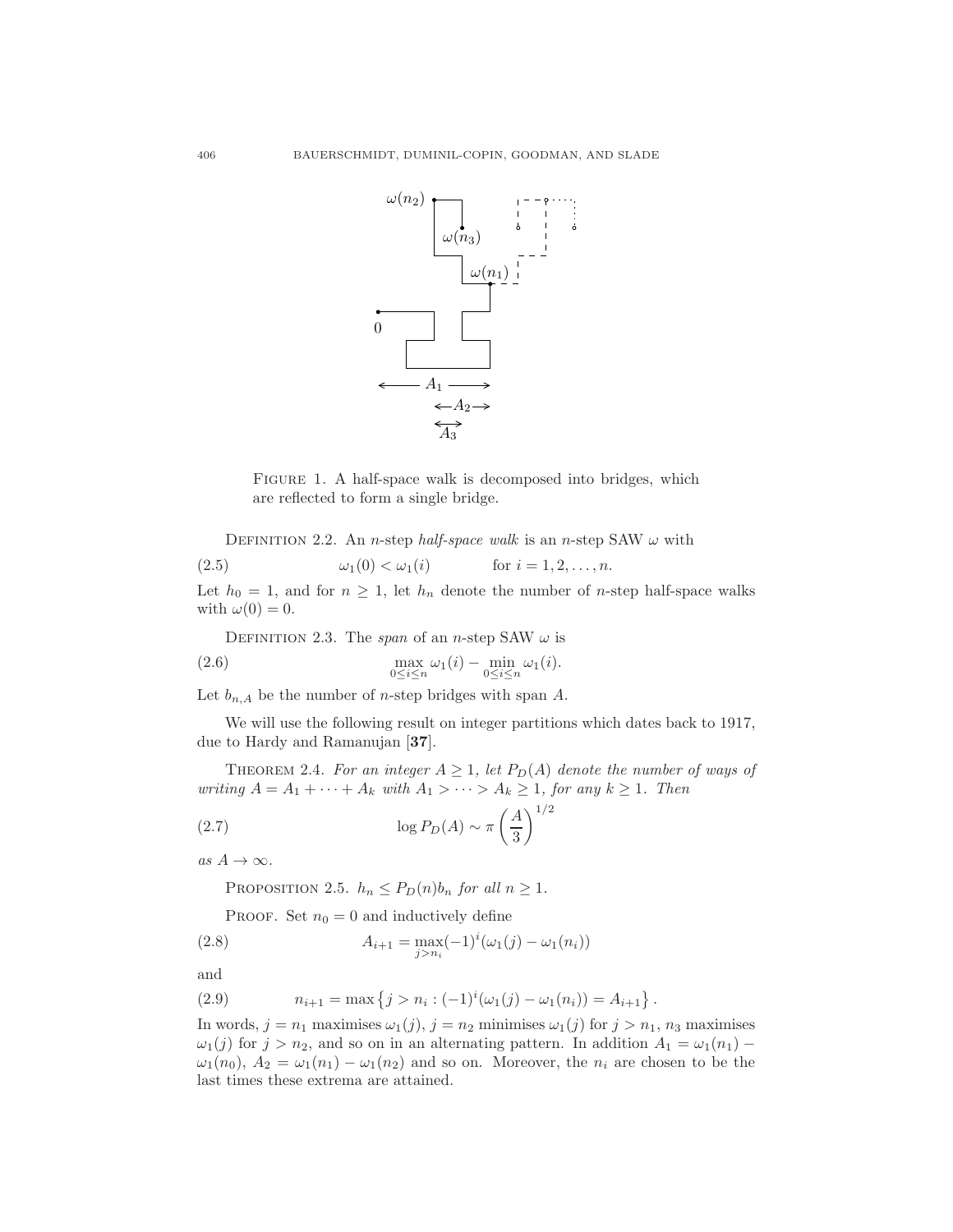This procedure stops at some step  $K \geq 1$  when  $n_K = n$ . Since the  $n_i$  are chosen maximal, it follows that  $A_{i+1} < A_i$ . Note that  $K = 1$  if and only if  $\omega$  is a bridge, and in that case  $A_1$  is the span of  $\omega$ . Let  $h_n[a_1, \ldots, a_k]$  denote the number of *n*-step half-space walks with  $K = k$ ,  $A_i = a_i$  for  $i = 1, ..., k$ . We observe that

(2.10) hn[a1, a2, a3, . . . , ak] ≤ hn[a<sup>1</sup> + a2, a3, . . . , an].

To obtain this, reflect the part of the walk  $(\omega(j))_{j\geq n_1}$  across the line  $\omega_1 = A_1$ ; see Figure 1. Repeating this inequality gives

(2.11) 
$$
h_n[a_1,\ldots,a_k] \leq h_n[a_1+\cdots+a_k] = b_{n,a_1+\cdots+a_k}.
$$

So we can bound

$$
h_n = \sum_{k \ge 1} \sum_{a_1 > \dots > a_k > 0} h_n[a_1, \dots, a_k]
$$
  
\n
$$
\le \sum_{k \ge 1} \sum_{a_1 > \dots > a_k > 0} b_{n, a_1 + \dots + a_k}
$$
  
\n
$$
= \sum_{A=1}^n P_D(A) b_{n,A}.
$$

Bounding  $P_D(A)$  by  $P_D(n)$ , we obtain  $h_n \le P_D(n) \sum_{n=1}^n$  $\sum_{A=1} b_{n,A} = P_D(n)b_n$  as claimed.  $\Box$ 

We can now prove the Hammersley–Welsh bound  $(1.25)$ , from [29].

THEOREM 2.6. *Fix*  $B > \pi(\frac{2}{3})^{1/2}$ *. Then there is*  $n_0 = n_0(B)$  *independent of the dimension*  $d \geq 2$  *such that* 

(2.13) 
$$
c_n \le b_{n+1} e^{B\sqrt{n}} \le \mu^{n+1} e^{B\sqrt{n}} \quad \text{for } n \ge n_0.
$$

Note that (2.13), though an improvement over  $c_n \n\t\leq \mu^n e^{o(n)}$  which follows from the definition (1.12) of  $\mu$ , is still much larger than the predicted growth  $c_n \sim$  $A\mu^n n^{\gamma-1}$  from (1.21). It is an open problem to improve Theorem 2.6 in  $d = 2, 3, 4$ beyond the result of Kesten [50] shown in (1.26).



FIGURE 2. The decomposition of a self-avoiding walk into two halfspace walks.

PROOF OF THEOREM 2.6. We first prove

(2.14) 
$$
c_n \leq \sum_{m=0}^n h_{n-m} h_{m+1},
$$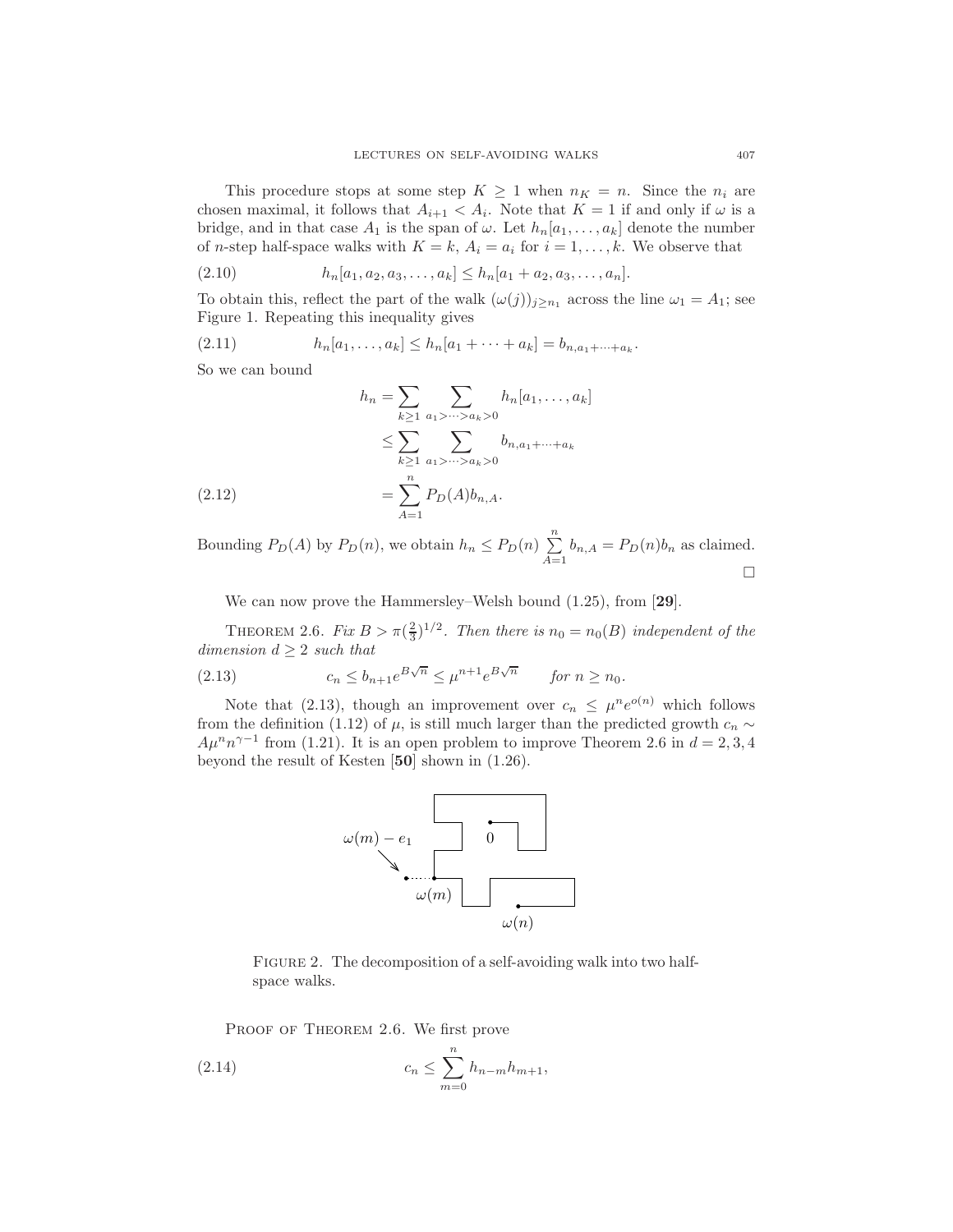using the decomposition depicted in Figure 2, as follows. Given an n-step SAW  $\omega$ , let

(2.15) 
$$
x_1 = \min_{0 \le i \le n} \omega_1(i), \qquad m = \max\{i : \omega_1(i) = x_1\}.
$$

Write  $e_1$  for the unit vector in the first coordinate direction of  $\mathbb{Z}^d$ . Then (after translating by  $\omega(m)$ ) the walk  $(\omega(m), \omega(m+1), \ldots, \omega(n))$  is an  $(n-m)$ -step halfspace walk, and (after translating by  $\omega(m)-e_1$ ) the walk  $(\omega(m)-e_1, \omega(m), \omega(m-1))$ ,  $\ldots, \omega(1), \omega(0)$  is an  $(m + 1)$ -step half-space walk. This proves (2.14).

Next, we apply Proposition 2.5 in (2.14) and use (2.2) to get

$$
c_n \le \sum_{m=0}^n P_D(n-m) P_D(m+1) b_{n-m} b_{m+1}
$$
  
(2.16) 
$$
\le b_{n+1} \sum_{m=0}^n P_D(n-m) P_D(m+1).
$$

Fix  $B > B' > \pi(\frac{2}{3})^{1/2}$ . By Theorem 2.4, there is  $K > 0$  such that  $P_D(A) \leq$  $K \exp\left(B'(A/2)^{1/2}\right)$  and consequently

(2.17) 
$$
P_D(n-m)P_D(m+1) \le K^2 \exp\left[B'\left(\sqrt{\frac{n-m}{2}} + \sqrt{\frac{m+1}{2}}\right)\right].
$$

The bound  $x^{1/2} + y^{1/2} \le (2x + 2y)^{1/2}$  now gives

(2.18) 
$$
c_n \le (n+1)K^2 e^{B'\sqrt{n+1}} b_{n+1} \le e^{B\sqrt{n}} b_{n+1}
$$

if  $n \geq n_0(B)$ . By (2.4), the result follows.

COROLLARY 2.7. For  $n \geq n_0(B)$ ,

(2.19) 
$$
b_n \ge c_{n-1} e^{-B\sqrt{n-1}} \ge \mu^{n-1} e^{-B\sqrt{n-1}}.
$$

*In particular,*  $b_n^{1/n} \to \mu$  *and so*  $\mu_{Bridge} = \mu$ *.* 

COROLLARY 2.8. *Define the bridge generating function*  $B(z) = \sum_{n=0}^{\infty} b_n z^n$ . *Then*

(2.20) 
$$
\chi(z) \leq \frac{1}{z} e^{2(B(z)-1)}
$$

*and in particular*  $B(1/\mu) = \infty$ *.* 

PROOF. In the proof of Proposition 2.5, we decomposed a half-space walk into subwalks on  $[n_{i-1}, n_i]$  for  $i = 1, ..., K$ . Note that each such subwalk was in fact a bridge of span  $A_i$ . With this observation, we conclude that

(2.21) 
$$
h_n \leq \sum_{k=1}^{\infty} \sum_{A_1 > \dots > A_k} \sum_{0 = n_0 < n_1 < \dots < n_k = n} \prod_{i=1}^k b_{n_i - n_{i-1}, A_i}
$$

(the second sum is over  $A_1$  when  $k = 1$ ). The choice of a descending sequence  $A_1 > \cdots > A_k$  of arbitrary length is equivalent to the choice of a subset of N, so that taking generating functions gives

(2.22) 
$$
\sum_{n=0}^{\infty} h_n z^n \leq \prod_{A=1}^{\infty} \left( 1 + \sum_{m=1}^{\infty} b_{m,A} z^m \right).
$$

$$
\mathbf{L}^{\prime}
$$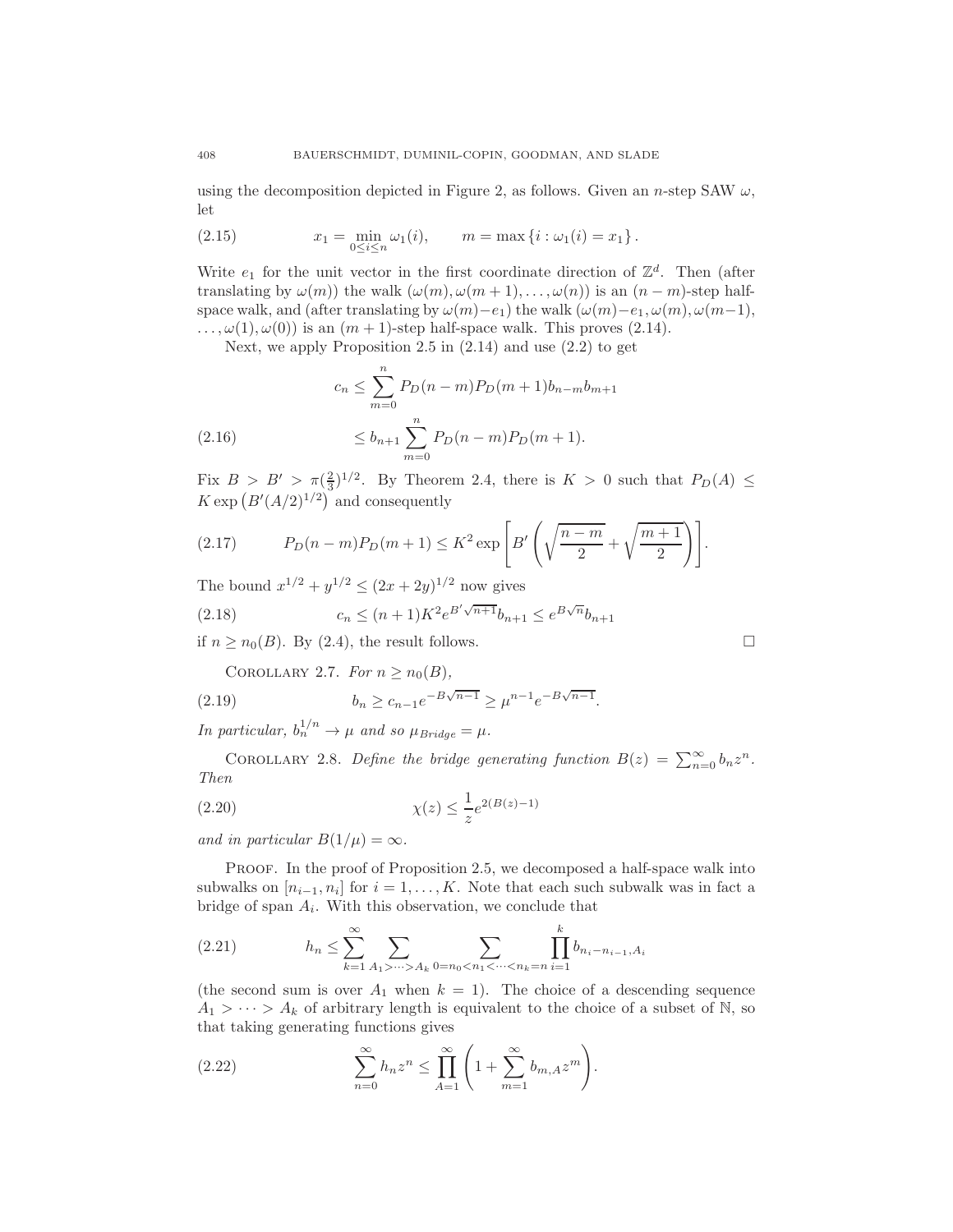Using the inequality  $1 + x \leq e^x$ , we obtain

(2.23) 
$$
\sum_{n=0}^{\infty} h_n z^n \le \exp\left(\sum_{A=1}^{\infty} \sum_{m=1}^{\infty} b_{m,A} z^m\right) = e^{B(z)-1}.
$$

Now using (2.14) gives

$$
\chi(z) = \sum_{n=0}^{\infty} c_n z^n \le \frac{1}{z} \sum_{n=0}^{\infty} \sum_{m=0}^{n} h_{n-m} z^{n-m} h_{m+1} z^{m+1}
$$

$$
= \frac{1}{z} \left( \sum_{n=0}^{\infty} h_n z^n \right) \left( \sum_{n=1}^{\infty} h_n z^n \right)
$$

$$
\le \frac{1}{z} e^{2(B(z)-1)},
$$

as required.  $\hfill \square$ 

**2.2. Self-avoiding polygons.** A 2n-step *self-avoiding return* is a walk  $\omega \in$  $W_{2n}$  with  $\omega(2n) = \omega(0) = 0$  and with  $\omega(i) \neq \omega(j)$  for distinct pairs i, j other than the pair 0, 2n. A *self-avoiding polygon* is a self-avoiding return with both the orientation and the location of the origin forgotten. Thus we can count self-avoiding polygons by counting self-avoiding returns up to orientation and translation invariance, and their number is

(2.25) 
$$
q_{2n} = \frac{2dc_{2n-1}(e_1)}{2 \cdot 2n}, \qquad n \ge 2,
$$

where  $e_1 = (1, 0, \ldots, 0)$  is the first standard basis vector. Here, the 2 in the denominator cancels the choice of orientation, and the 2n cancels the choice of origin in the polygon.



FIGURE 3. Concatenation of a 10-step polygon and a 14-step polygon to produce a 24-step polygon in  $\mathbb{Z}^2$ .

We first observe that two self-avoiding polygons can be concatenated to form a larger self-avoiding polygon. Consider first the case of  $d = 2$ . The procedure is as in Figure 3, namely we join a "rightmost" bond of one polygon to a "leftmost" bond of the other. This shows that for even integers  $m, n \geq 4$ , and for  $d = 2$ ,  $q_mq_n \leq q_{m+n}$ . With a little thought (see [57] for details), in general dimensions  $d \geq 2$  one obtains

$$
\frac{q_m q_n}{d-1} \le q_{m+n},
$$

and if we set  $q_2 = 1$  and make the easy observation that  $q_n \leq q_{n+2}$ , then (2.26) holds for all even  $m, n \geq 2$ . It follows from (2.26) that

$$
(2.27) \tq_{2n}^{1/2n} \to \mu_{\text{Polygon}} \le \mu, \tq_{2n} \le \mu_{\text{Polygon}}^{2n} \le \mu^{2n} \t \text{for all } n \ge 2.
$$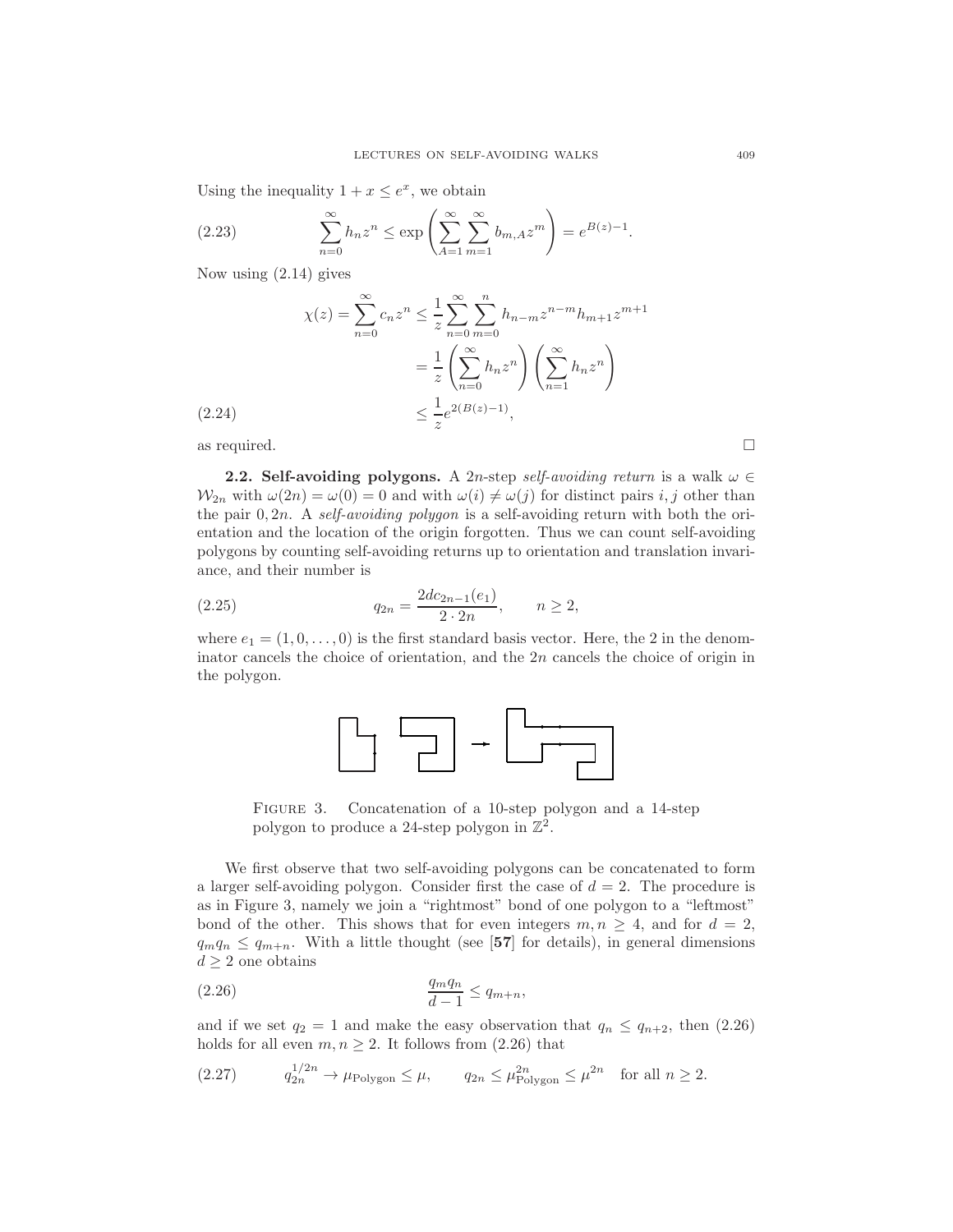

FIGURE 4. Proof of Theorem 2.9. Here  $n = 12$ . (a) The *n*-step bridges  $\omega$  and  $v$ , and the vector **v**. (b) The derived walks  $\overline{\omega}$  and  $\overline{v}$ . (c) The  $(2n + 1)$ -step walk  $\rho$ ; here  $u = (1, 0)$ . The shaded lines are the hyperplanes orthogonal to v.

THEOREM 2.9. *There is a constant*  $K = K(d)$  *such that, for all*  $n \geq 1$ *,* (2.28)  $c_{2n+1}(e_1) \ge \frac{K}{n^{d+2}} b_n^2.$ 

PROOF. We first show the inequality

(2.29) 
$$
\sum_{x \in \mathbb{Z}^d} b_n(x)^2 \le 2d(n+1)^2 c_{2n+1}(e_1)
$$

where  $b_n(x)$  denotes the number of *n*-step bridges ending at x. The proof is illustrated in Figure 4. Namely, given n-step bridges  $\omega$  and  $v$  with  $\omega(n) = v(n) = x \in$  $\mathbb{Z}^d$ , let  $\mathbf{v} \in \mathbb{R}^d$  be some non-zero vector orthogonal to x, and fix some unit direction  $u \in \mathbb{Z}^d$  with  $u \cdot \mathbf{v} > 0$ . Let  $i \in \{0, 1, \ldots, n\}$  be the smallest index maximising  $\omega(i) \cdot \mathbf{v}$ and  $j \in \{0, 1, \ldots, n\}$  the smallest index minimising  $v(j) \cdot \mathbf{v}$ . Split  $\omega$  into the pieces before and after i and interchange them to produce a walk  $\overline{\omega}$ , as in Figure 4(b). Do the same for v and j. Finally combine  $\overline{\omega}$  and  $\overline{\nu}$  with an inserted step u to produce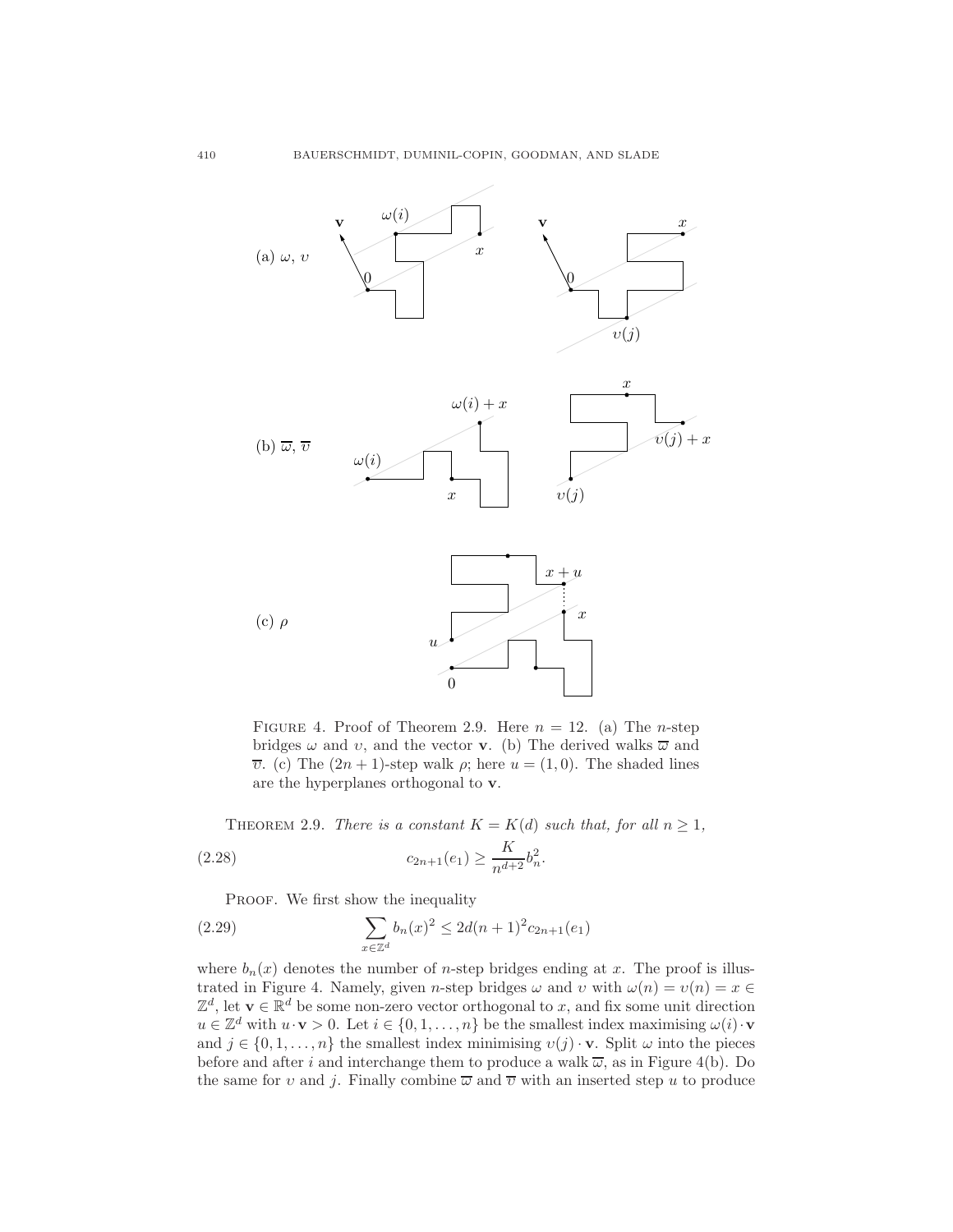a SAW  $\rho$  with  $\rho(2n+1) = u$ , as in Figure 4(c). The resulting map  $(\omega, v) \mapsto (\rho, i, j)$ is one-to-one, which proves (2.29).

Now, applying the Cauchy-Schwarz inequality to (2.29) gives

$$
b_n^2 = \left(\sum_{x \in \mathbb{Z}^d} b_n(x) 1_{\{b_n(x) \neq 0\}}\right)^2 \le \sum_{x \in \mathbb{Z}^d} b_n(x)^2 \sum_{x \in \mathbb{Z}^d} 1_{\{b_n(x) \neq 0\}}
$$
  

$$
\le n(2n+1)^{d-1} \sum b_n(x)^2
$$

(2.30) 
$$
\leq n(2n+1)^{d-1} \sum_{x \in \mathbb{Z}^d} b_n(x)^2.
$$

Thus  $2dc_{2n+1}(e_1) \geq \frac{b_n^2}{n(n+1)^2(2n+1)^{d-1}}$ , which completes the proof.

COROLLARY 2.10. *There is a*  $C > 0$  *such that* 

(2.31) 
$$
\mu^{2n} e^{-C\sqrt{n}} \le c_{2n+1}(e_1) \le (n+1)\mu^{2n+2}.
$$

*In particular,*  $\mu_{\text{Polygon}} = \mu$ .

PROOF. The lower bound follows from Theorem 2.9 and Corollary 2.7. The upper bound follows from (2.25) and (2.27) (using  $d \ge 2$ ).

With a little more work, it can be shown that for any fixed  $x \neq 0$ ,  $c_n(x)^{1/n} \rightarrow \mu$ as  $n \to \infty$  along the subsequence of integers whose parity agrees with  $||x||_1$ . The details can be found in [57]. Thus the radius of convergence of the two-point function  $G_z(x) = \sum_{n=0}^{\infty} c_n(x) z^n$  is equal to  $z_c = 1/\mu$  for all x.

#### 3. The connective constant on the hexagonal lattice

Throughout this section, we consider self-avoiding walks on the hexagonal lattice  $\mathbb{H}$ . Our first and primary goal is to prove the following theorem from [24]. The proof makes use of a certain observable of broader significance, and following the proof we discuss this in the context of the  $O(n)$  models.

Theorem 3.1. *For the hexagonal lattice* H*,*

$$
\mu = \sqrt{2 + \sqrt{2}}.
$$

As a matter of convenience, we extend walks at their extremities by two halfedges in such a way that they start and end at *mid-edges*, i.e., centres of edges of  $\mathbb H$ . The set of mid-edges will be called H. We position the hexagonal lattice  $\mathbb H$  of mesh size 1 in  $\mathbb C$  so that there exists a horizontal edge e with mid-edge a being 0. We now write  $c_n$  for the number of n-step SAWs on the hexagonal lattice  $\mathbb H$  which start at 0, and  $\chi(z) = \sum_{n=0}^{\infty} c_n z^n$  for the susceptibility.

We first point out that it suffices to count bridges. On the hexagonal lattice, a bridge is defined by the following adaptation of Definition 2.1: a *bridge* on H is a SAW which never revisits the vertical line through its starting point, never visits a vertical line to the right of the vertical line through its endpoint, and moreover starts and ends at the midpoint of a horizontal edge. We now use  $b_n$  to denote the number of n-step bridges on  $\mathbb H$  which start at 0. It is straightforward to adapt the arguments used to prove Corollary 2.7 to the hexagonal lattice, leading to the conclusion that  $\mu_{\text{Bridge}} = \mu$  also on H. Thus it suffices to show that

(3.2) 
$$
\mu_{\text{Bridge}} = \sqrt{2 + \sqrt{2}}.
$$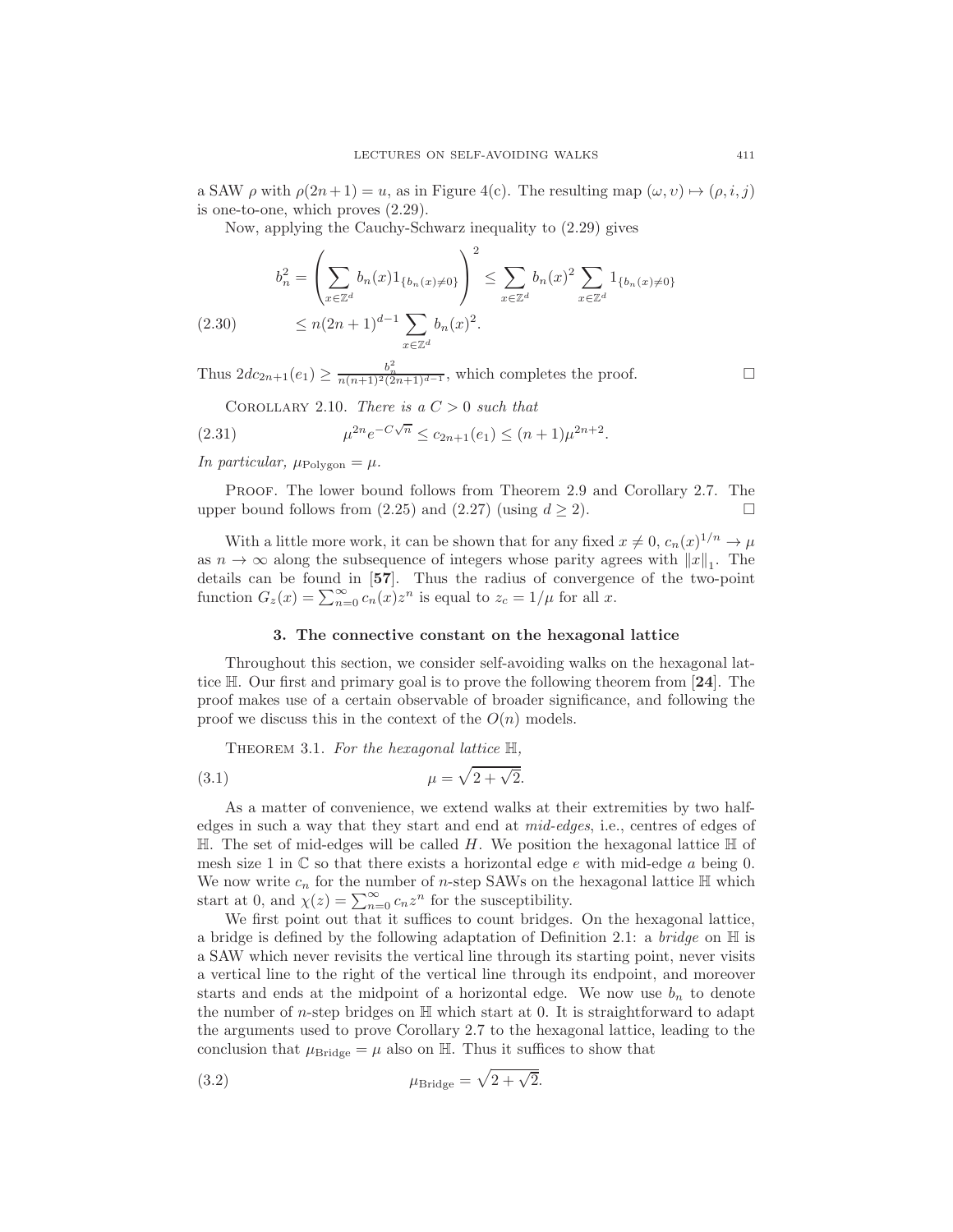Using notation which anticipates our conclusion but which should not create confusion, we will write

(3.3) 
$$
z_c = \frac{1}{\sqrt{2 + \sqrt{2}}}.
$$

We also write  $B(z) = \sum_{n=0}^{\infty} b_n z^n$  for  $z > 0$ . To prove (3.2), it suffices to prove that  $B(z_c) = \infty$  or  $\chi(z_c) = \infty$ , and that  $B(z) < \infty$  whenever  $z < z_c$ . This is what we will prove.

3.1. The holomorphic observable. The proof is based on a generalisation of the two-point function that we call the *holomorphic observable*. In this section, we introduce the holomorphic observable and prove its discrete analyticity. Some preliminary definitions are required.

A *domain*  $\Omega \subset H$  is a union of all mid-edges emanating from a given connected collection of vertices  $V(\Omega)$ ; see Figure 5. In other words, a mid-edge x belongs to  $\Omega$  if at least one end-point of its associated edge is in  $V(\Omega)$ . The boundary  $\partial\Omega$ consists of mid-edges whose associated edge has exactly one endpoint in  $\Omega$ . We further assume  $\Omega$  to be simply connected, i.e., having a connected complement.



FIGURE 5. Left: A domain  $\Omega$  whose boundary mid-edges are pictured by small black squares. Vertices of  $V(\Omega)$  correspond to circles. Right: Winding of a SAW  $\omega$ .

DEFINITION 3.2. The winding  $W_{\omega}(a, b)$  of a SAW  $\omega$  between mid-edges a and b (not necessarily the start and end of  $\omega$ ) is the total rotation in radians when  $\omega$  is traversed from a to b; see Figure 5.

We write  $\omega : a \to E$  if a walk  $\omega$  starts at mid-edge a and ends at some mid-edge of  $E \subset H$ . In the case where  $E = \{b\}$ , we simply write  $\omega : a \to b$ . The *length*  $\ell(\omega)$  of the walk is the number of vertices belonging to  $\omega$ . The following definition provides a generalisation of the two-point function  $G_z(x)$ .

DEFINITION 3.3. Fix  $a \in \partial\Omega$  and  $\sigma \in \mathbb{R}$ . For  $x \in \Omega$  and  $z \geq 0$ , the *holomorphic observable* is defined to be

(3.4) 
$$
F_z(x) = \sum_{\omega \subset \Omega: a \to x} e^{-i\sigma W_{\omega}(a,x)} z^{\ell(\omega)}.
$$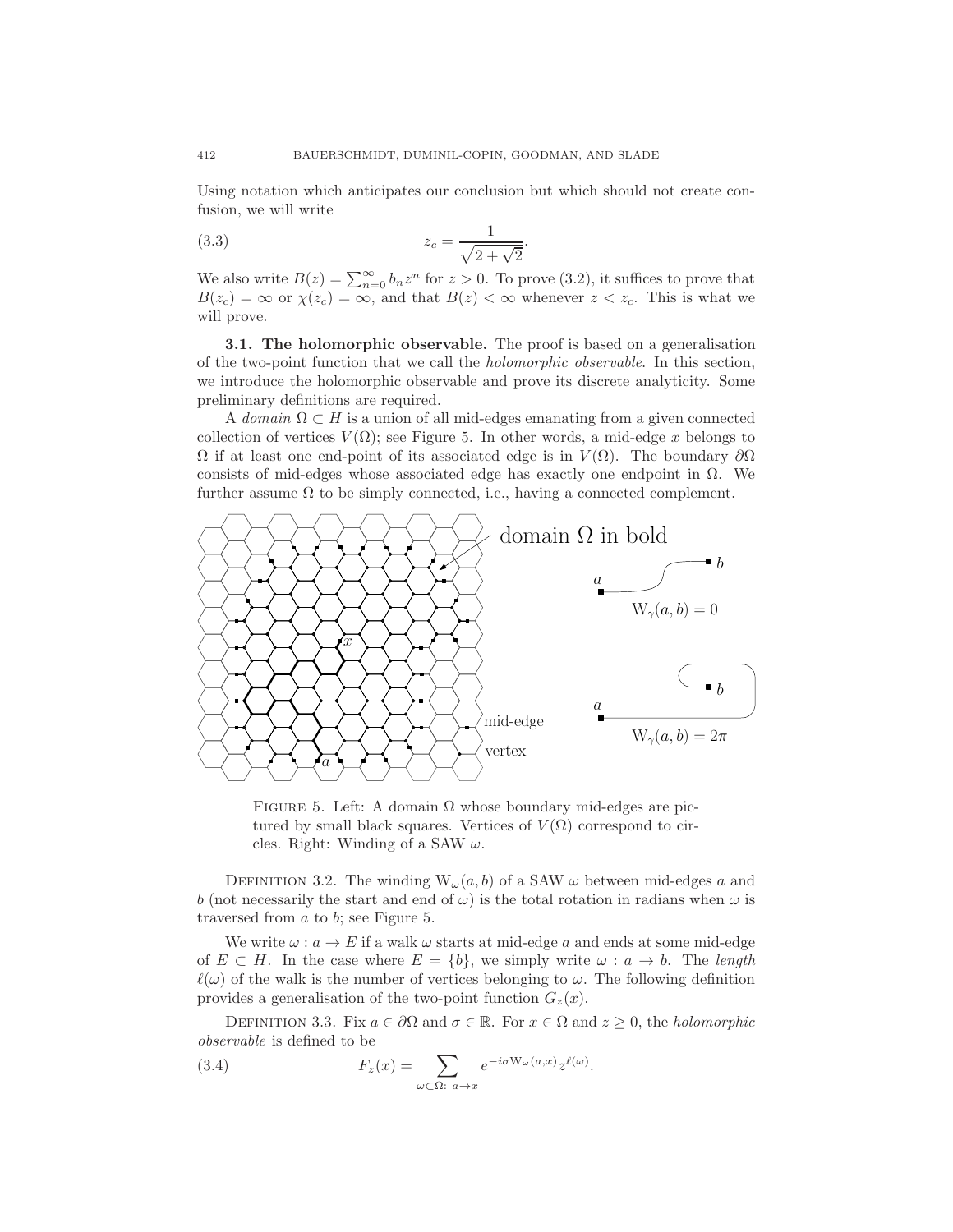In contrast to the two-point function, the weights in the holomorphic observable need not be positive. For the special case  $z = z_c$  and  $\sigma = \frac{5}{8}$ ,  $F_{z_c}$  satisfies the relation in the following lemma, a relation which can be regarded as a weak form of discrete analyticity, and which will be crucial in the rest of the proof.

LEMMA 3.4. *If*  $z = z_c$  *and*  $\sigma = \frac{5}{8}$ *, then, for every vertex*  $v \in V(\Omega)$ *,* 

(3.5) 
$$
(p-v)F_{z_c}(p) + (q-v)F_{z_c}(q) + (r-v)F_{z_c}(r) = 0,
$$

*where* p, q, r *are the mid-edges of the three edges adjacent to* v*.*

PROOF. Let  $z \ge 0$  and  $\sigma \in \mathbb{R}$ . We will specialise later to  $z = z_c$  and  $\sigma = \frac{5}{8}$ . We assume without loss of generality that  $p, q$  and  $r$  are oriented counter-clockwise around v. By definition,  $(p - v)F_z(p) + (q - v)F_z(q) + (r - v)F_z(r)$  is a sum of contributions  $c(\omega)$  over all possible SAWs  $\omega$  ending at p, q or r. For instance, if  $\omega$ ends at the mid-edge  $p$ , then its contribution will be

(3.6) 
$$
c(\omega) = (p - v)e^{-i\sigma W_{\omega}(a, p)}z^{\ell(\omega)}.
$$

The set of walks  $\omega$  finishing at p, q or r can be partitioned into pairs and triplets of walks as depicted in Figure 6, in the following way:

- If a SAW  $\omega_1$  visits all three mid-edges  $p, q, r$ , then the edges belonging to  $\omega_1$  form a SAW plus (up to a half-edge) a self-avoiding return from v to v. One can associate to  $\omega_1$  the walk  $\omega_2$  passing through the same edges, but traversing the return from  $v$  to  $v$  in the opposite direction. Thus, walks visiting the three mid-edges can be grouped in pairs.
- If a walk  $\omega_1$  visits only one mid-edge, it can be associated to two walks  $\omega_2$  and  $\omega_3$  that visit exactly two mid-edges by prolonging the walk one step further (there are two possible choices). The reverse is true: a walk visiting exactly two mid-edges is naturally associated to a walk visiting only one mid-edge by erasing the last step. Thus, walks visiting one or two mid-edges can be grouped in triplets.

We will prove that when  $\sigma = \frac{5}{8}$  and  $z = z_c$  the sum of contributions for each pair and each triplet vanishes, and therefore the total sum is zero.



FIGURE 6. Left: a pair of walks visiting the three mid-edges and matched together. Right: a triplet of walks, one visiting one midedge, the two others visiting two mid-edges, which are matched together.

Let  $\omega_1$  and  $\omega_2$  be two walks that are grouped as in the first case. Without loss of generality, we assume that  $\omega_1$  ends at q and  $\omega_2$  ends at r. Note that  $\omega_1$  and  $\omega_2$ coincide up to the mid-edge p since  $(\omega_1, \omega_2)$  are matched together. Then

(3.7) 
$$
\ell(\omega_1) = \ell(\omega_2) \quad \text{and} \quad \begin{cases} W_{\omega_1}(a,q) = W_{\omega_1}(a,p) + W_{\omega_1}(p,q) = W_{\omega_1}(a,p) - \frac{4\pi}{3} \\ W_{\omega_2}(a,r) = W_{\omega_2}(a,p) + W_{\omega_2}(p,r) = W_{\omega_1}(a,p) + \frac{4\pi}{3} .\end{cases}
$$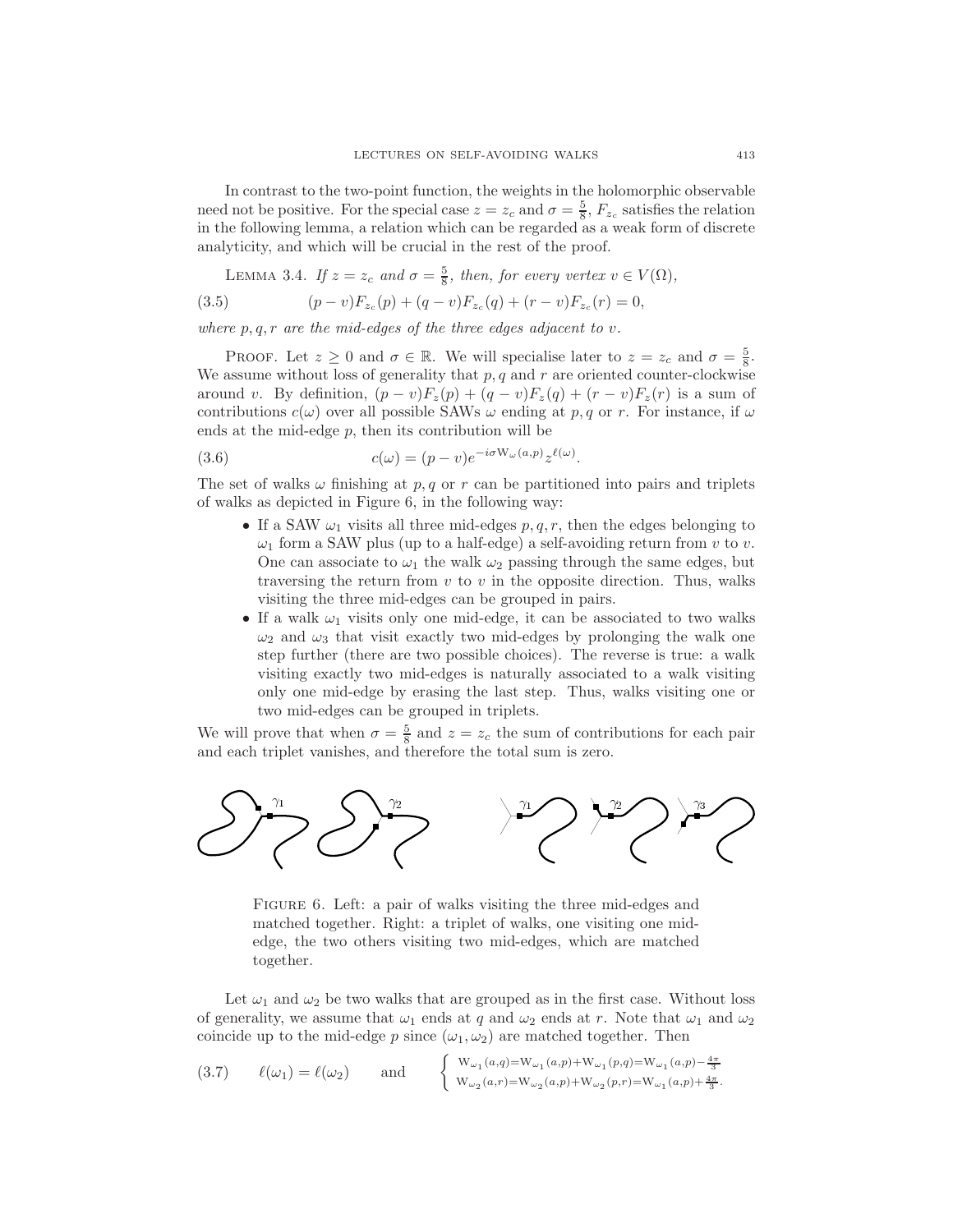In evaluating the winding of  $\omega_1$  between p and q, we used the fact that  $a \in \partial\Omega$  and  $\Omega$  is simply connected. The term  $e^{-i\sigma W_\omega(a,x)}$  gives a weight  $\lambda$  or  $\bar{\lambda}$  per left or right turn of  $\omega$ , where

(3.8) 
$$
\lambda = \exp\left(-i\sigma \frac{\pi}{3}\right).
$$

Writing  $j = e^{i2\pi/3}$ , we obtain

(3.9) 
$$
c(\omega_1) + c(\omega_2) = (q - v)e^{-i\sigma W_{\omega_1}(a,q)}z^{\ell(\omega_1)} + (r - v)e^{-i\sigma W_{\omega_2}(a,r)}z^{\ell(\omega_2)}
$$

$$
= (p - v)e^{-i\sigma W_{\omega_1}(a,p)}z^{\ell(\omega_1)}(j\bar{\lambda}^4 + \bar{j}\lambda^4).
$$

Now we set  $\sigma = \frac{5}{8}$  so that  $j\bar{\lambda}^4 + \bar{j}\lambda^4 = 2\cos(\frac{3\pi}{2}) = 0$ , and hence

(3.10) 
$$
c(\omega_1) + c(\omega_2) = 0.
$$

Let  $\omega_1, \omega_2, \omega_3$  be three walks matched as in the second case. Without loss of generality, we assume that  $\omega_1$  ends at p and that  $\omega_2$  and  $\omega_3$  extend  $\omega_1$  to q and r respectively. As before, we easily find that (3.11)

$$
\ell(\omega_2) = \ell(\omega_3) = \ell(\omega_1) + 1 \quad \text{and} \quad \begin{cases} \mathbf{W}_{\omega_2}(a,r) = \mathbf{W}_{\omega_2}(a,p) + \mathbf{W}_{\omega_2}(p,q) = \mathbf{W}_{\omega_1}(a,p) - \frac{\pi}{3} \\ \mathbf{W}_{\omega_3}(a,r) = \mathbf{W}_{\omega_3}(a,p) + \mathbf{W}_{\omega_3}(p,r) = \mathbf{W}_{\omega_1}(a,p) + \frac{\pi}{3}, \end{cases}
$$

and thus

(3.12) 
$$
c(\omega_1) + c(\omega_2) + c(\omega_3) = (p - v)e^{-i\sigma W_{\omega_1}(a, p)}z^{\ell(\omega_1)}(1 + zj\overline{\lambda} + z\overline{j}\lambda).
$$

Now we choose z such that  $1 + zj\overline{\lambda} + z\overline{j}\lambda = 0$ . Due to our choice  $\sigma = \frac{5}{8}$ , we have  $\lambda = \exp(-i\frac{5\pi}{24})$ . Thus we choose  $z_c^{-1} = 2\cos\frac{\pi}{8} = \sqrt{2+\sqrt{2}}$ .

Now the desired identity (3.5) follows immediately by summing over all the pairs and triplets of walks.

The last step of the proof of Lemma 3.4 is the *only* place where the choice  $z = z_c = 1/\sqrt{2 + \sqrt{2}}$  is used in the proof of Theorem 3.1.

3.2. Proof of Theorem 3.1 completed. Now we will apply Lemma 3.4 to prove Theorem 3.1.

We consider a vertical strip domain  $S_T$  composed of the vertices of T strips of hexagons, and its finite version  $S_{T,L}$  cut at height L at an angle of  $\frac{\pi}{3}$ ; see Figure 7. We denote the left and right boundaries of  $S_T$  by  $\alpha$  and  $\beta$ , respectively, and the top and bottom boundaries of  $S_{T,L}$  by  $\epsilon$  and  $\bar{\epsilon}$ , respectively. We also introduce the positive quantities:

(3.13) 
$$
A_{T,L}(z) = \sum_{\omega \subset S_{T,L}: \ a \to \alpha \setminus \{a\}} z^{\ell(\omega)},
$$

(3.14) 
$$
B_{T,L}(z) = \sum_{\omega \subset S_{T,L}: \ a \to \beta} z^{\ell(\omega)},
$$

(3.15) 
$$
E_{T,L}(z) = \sum_{\omega \subset S_{T,L}: \ a \to \epsilon \cup \bar{\epsilon}} z^{\ell(\omega)}.
$$

LEMMA 3.5. *For*  $z = z_c$ ,

(3.16) 
$$
1 = c_{\alpha} A_{T,L}(z_c) + B_{T,L}(z_c) + c_{\epsilon} E_{T,L}(z_c),
$$
  
where  $c_{\alpha} = \cos\left(\frac{3\pi}{8}\right)$  and  $c_{\epsilon} = \cos\left(\frac{\pi}{4}\right)$ .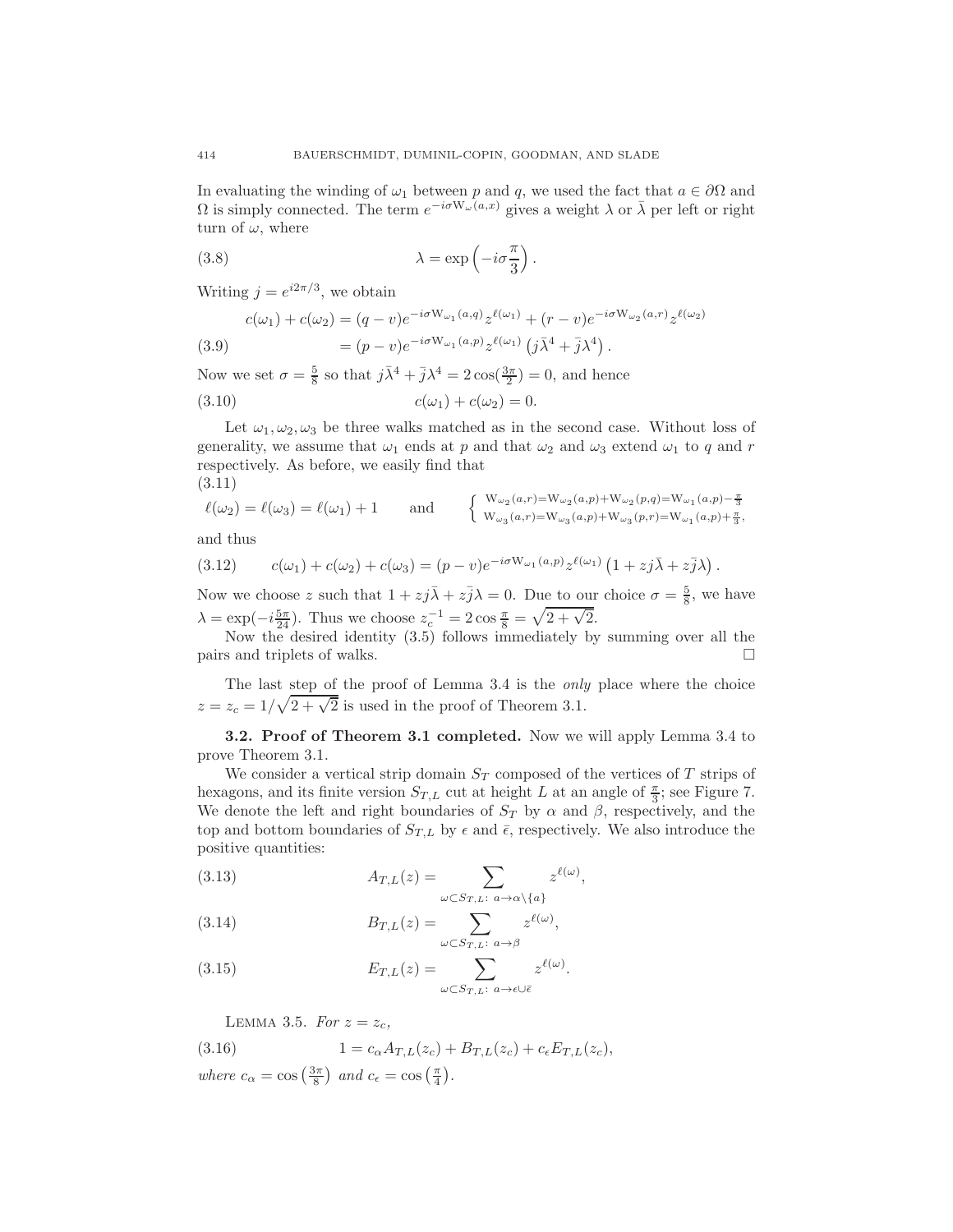

FIGURE 7. Domain  $S_{T,L}$  and boundary parts  $\alpha$ ,  $\beta$ ,  $\epsilon$  and  $\bar{\epsilon}$ .

PROOF. We fix  $z = z_c$  and drop it from the notation. We sum the relation  $(3.5)$  over all vertices in  $V(S_{T,L})$ . Contributions at interior mid-edges vanish and we arrive at

(3.17) 
$$
-\sum_{x \in \alpha} F(x) + \sum_{x \in \beta} F(x) + j \sum_{x \in \epsilon} F(x) + \overline{j} \sum_{x \in \overline{\epsilon}} F(x) = 0.
$$

The winding of any SAW from a to the bottom part of  $\alpha$  is  $-\pi$ , while the winding to the top part is  $\pi$ . Using this and symmetry, together with the fact that the only SAW from a to a has length 0, we conclude that

$$
(3.18) \quad \sum_{x \in \alpha} F(x) = F(a) + \sum_{x \in \alpha \setminus \{a\}} F(x) = 1 + \frac{e^{-i\sigma\pi} + e^{i\sigma\pi}}{2} A_{T,L} = 1 - c_{\alpha} A_{T,L}.
$$

Similarly, the winding from a to any half-edge in  $\beta$ ,  $\epsilon$  or  $\bar{\epsilon}$  is respectively 0,  $\frac{2\pi}{3}$  or  $-\frac{2\pi}{3}$ . Therefore, again using symmetry,

(3.19) 
$$
\sum_{x \in \beta} F(x) = B_{T,L}, \qquad j \sum_{x \in \epsilon} F(x) + \overline{j} \sum_{x \in \overline{\epsilon}} F(x) = c_{\epsilon} E_{T,L}.
$$

The proof is completed by inserting  $(3.18)$ – $(3.19)$  into  $(3.17)$ .

The sequences  $(A_{T,L}(z))_{L>0}$  and  $(B_{T,L}(z))_{L>0}$  are increasing in L and are bounded for  $z \leq z_c$ , thanks to (3.16) and the monotonicity in z. Thus they have limits

(3.20) 
$$
A_T(z) = \lim_{L \to \infty} A_{T,L}(z) = \sum_{\omega \subset S_T: \ a \to \alpha \setminus \{a\}} z^{\ell(\omega)},
$$

(3.21) 
$$
B_T(z) = \lim_{L \to \infty} B_{T,L}(z) = \sum_{\omega \subset S_T: \ a \to \beta} z^{\ell(\omega)}.
$$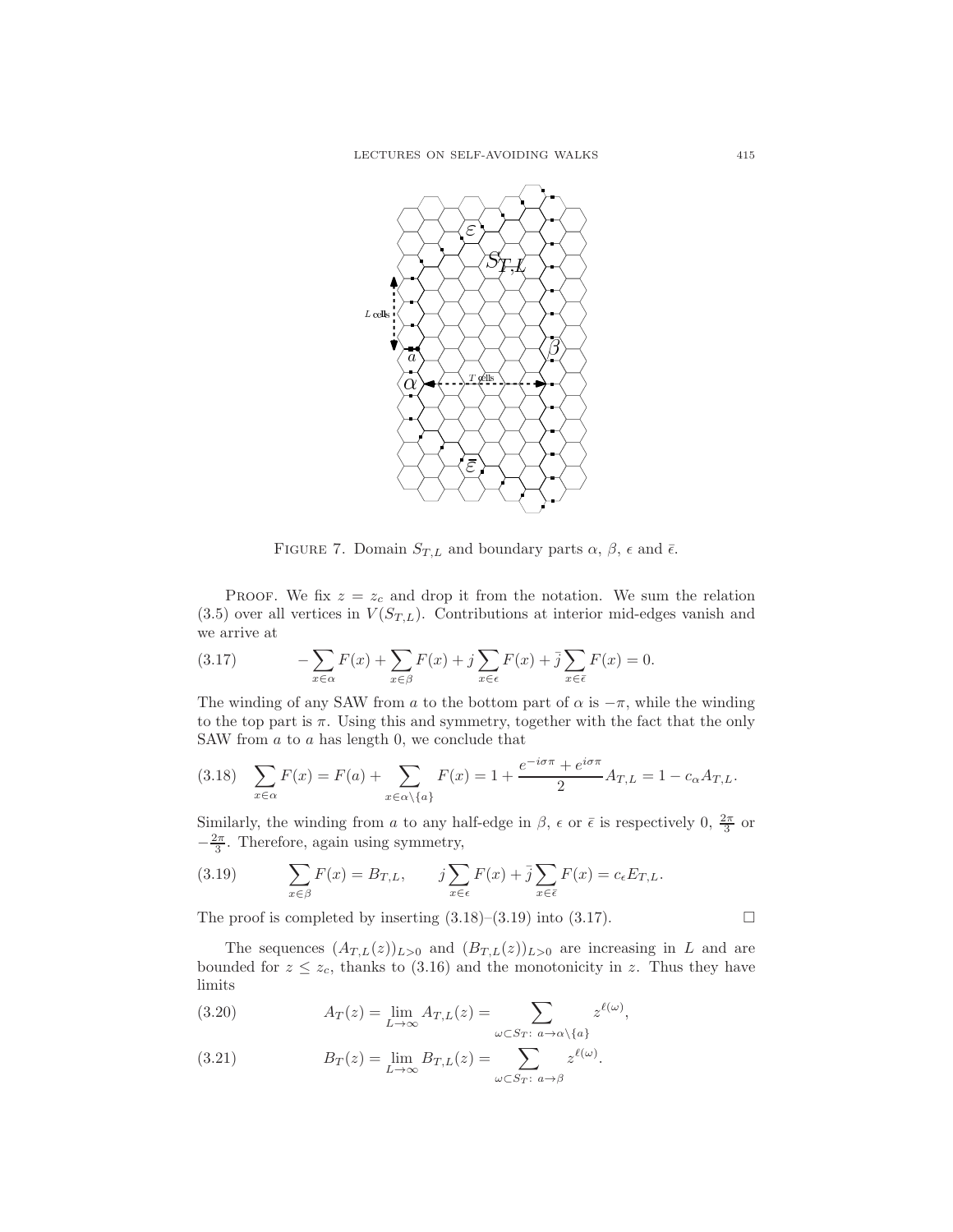When  $z = z_c$ , via (3.16) again, we conclude that  $(E_{T,L}(z_c))_{L>0}$  is decreasing and converges to a limit  $E_T(z_c) = \lim_{L\to\infty} E_{T,L}(z_c)$ . Thus, by (3.16),

(3.22) 
$$
1 = c_{\alpha} A_T(z_c) + B_T(z_c) + c_{\epsilon} E_T(z_c).
$$

 $\sum_{T=0}^{\infty} B_T(z)$ . Recall that it suffices to show that  $B(z) < \infty$  for  $z < z_c$ , and that PROOF OF THEOREM 3.1. The bridge generating function is given by  $B(z) =$  $B(z_c) = \infty$  or  $\chi(z_c) = \infty$ .

We first assume  $z < z_c$ . Since  $B_T(z)$  involves only bridges of length at least T, it follows from (3.22) that

(3.23) 
$$
B_T(z) \leq \left(\frac{z}{z_c}\right)^T B_T(z_c) \leq \left(\frac{z}{z_c}\right)^T,
$$

and hence  $B(z)$  is finite since the right-hand side is summable.

It remains to prove that  $B(z_c) = \infty$  or  $\chi(z_c) = \infty$ . We do this by considering two separate cases. Suppose first that, for some  $T$ ,  $E_T(z_c) > 0$ . As noted previously,  $E_{T,L}(z_c)$  is decreasing in L. Therefore, as required,

(3.24) 
$$
\chi(z_c) \geq \sum_{L=1}^{\infty} E_{T,L}(z_c) \geq \sum_{L=1}^{\infty} E_T(z_c) = \infty.
$$

It remains to consider the case that  $E_T^{z_c} = 0$  for every T. In this case, (3.22) simplifies to

(3.25) 
$$
1 = c_{\alpha} A_T(z_c) + B_T(z_c).
$$

Observe that walks contributing to  $A_{T+1}(z_c)$  but not to  $A_T(z_c)$  must visit some vertex adjacent to the right edge of  $S_{T+1}$ . Cutting such a walk at the first such point (and adding half-edges to the two halves), we obtain two bridges of span  $T+1$ in  $S_{T+1}$ . We conclude from this that

(3.26) 
$$
A_{T+1}(z_c) - A_T(z_c) \leq z_c (B_{T+1}(z_c))^2.
$$

Combining (3.25) for T and  $T + 1$  with (3.26), we can write

(3.27) 
$$
0 = [c_{\alpha}A_{T+1}(z_c) + B_{T+1}(z_c)] - [c_{\alpha}A_T(z_c) + B_T(z_c)]
$$

$$
\leq c_{\alpha}z_c (B_{T+1}(z_c))^2 + B_{T+1}(z_c) - B_T(z_c),
$$

so

(3.28) 
$$
c_{\alpha}z_c (B_{T+1}(z_c))^2 + B_{T+1}(z_c) \ge B_T(z_c).
$$

It is an easy exercise to verify by induction that

(3.29) 
$$
B_T(z_c) \geq \min\{B_1(z_c), 1/(c_\alpha z_c)\}\frac{1}{T}
$$

for every  $T \geq 1$ . This implies, as required, that

(3.30) 
$$
B(z_c) \geq \sum_{T=1}^{\infty} B_T(z_c) = \infty.
$$

This completes the proof.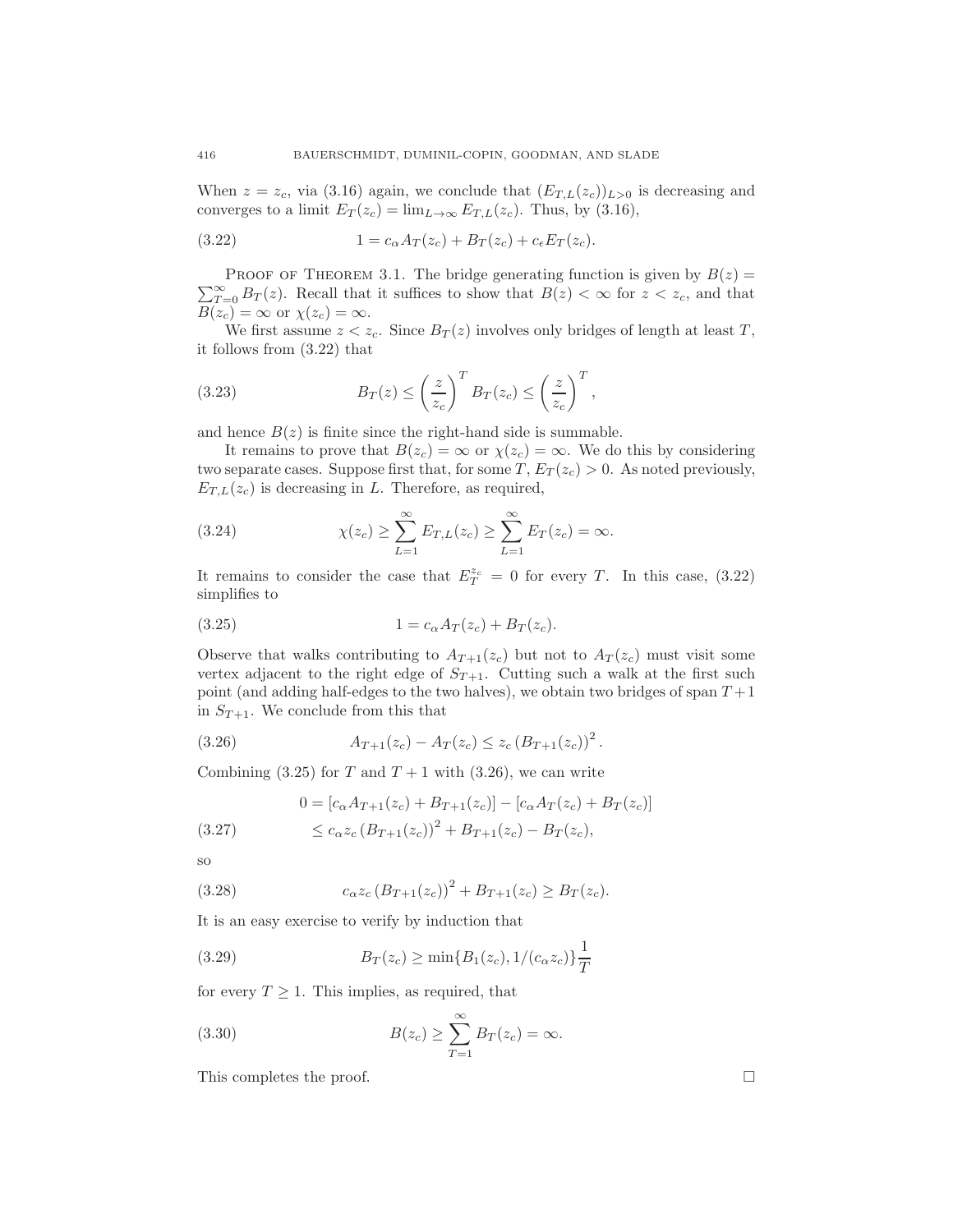3.3. Conjecture 1.5 and the holomorphic observable. Recall the statement of Conjecture 1.5. When formulated on H, this conjecture concerns a simply connected domain  $\Omega$  in the complex plane  $\mathbb C$  with two points a and b on the boundary, with a discrete approximation given by the largest finite domain  $\Omega_{\delta}$  of  $\delta \mathbb{H}$ included in  $\Omega$ , and with  $a_{\delta}$  and  $b_{\delta}$  the closest vertices of  $\delta \mathbb{H}$  to a and b respectively. A probability measure  $\mathbb{P}_{z,\delta}$  is defined on the set of SAWs  $\omega$  between  $a_{\delta}$  and  $b_{\delta}$  that remain in  $\Omega_{\delta}$  by assigning to  $\omega$  a weight proportional to  $z_c^{\ell(\omega)}$ . We obtain a random curve denoted  $\omega_{\delta}$ . We can also define the observable in this context, and we denote it by  $F_{\delta}$ . Conjecture 1.5 then asserts that the random curve  $\omega_{\delta}$  converges to  $\text{SLE}_{8/3}$ from a and b in the domain  $\Omega$ .

A possible approach to proving Conjecture 1.5 might be the following. First, prove a precompactness result for self-avoiding walks. Then, by taking a subsequence, we could assume that the curve  $\gamma_{\delta}$  converges to a continuous curve (in fact, the limiting object would need to be a Loewner chain, see [1]). The second step would consist in identifying the possible limits. The holomorphic observable should play a crucial role in this step. Indeed, if  $F_{\delta}$  converges when rescaled to an explicit function, one could use the *martingale technique* introduced in [70] to verify that the only possible limit is  $SLE_{8/3}$ .

Regarding the convergence of  $F_{\delta}$ , we first recall that in the discrete setting contour integrals should be performed along dual edges. For H, the dual edges form a triangular lattice, and Lemma 3.4 has the enlightening interpretation that the contour integral vanishes along any elementary dual triangle. Any area enclosed by a discrete closed dual contour is a union of elementary triangles, and hence the integral along any discrete closed contour also vanishes. This is a discrete analogue of Morera's theorem. It implies that if the limit of  $F_\delta$  (properly rescaled) exists and is continuous, then it is automatically holomorphic. By studying the boundary conditions, it is even possible to identify the limit. This leads to the following conjecture, which is based on ideas in [70].

CONJECTURE 3.6. Let  $\Omega$  be a simply connected domain (not equal to  $\mathbb{C}$ ), let z ∈ Ω*, and let* a, b *be two distinct points on the boundary of* Ω*. We assume that the boundary of*  $\Omega$  *is smooth near b.* For  $\delta > 0$ , let  $F_{\delta}$  *be the holomorphic observable in the domain*  $(\Omega_{\delta}, a_{\delta}, b_{\delta})$  *approximating*  $(\Omega, a, b)$ *, and let*  $z_{\delta}$  *be the closest point in*  $\Omega_{\delta}$  *to* z. Then

(3.31) 
$$
\lim_{\delta \to 0} \frac{F_{\delta}(a_{\delta}, z_{\delta})}{F_{\delta}(a_{\delta}, b_{\delta})} = \left(\frac{\Phi'(z)}{\Phi'(b)}\right)^{5/8},
$$

*where*  $\Phi$  *is a conformal map from*  $\Omega$  *to the upper half-plane mapping a to*  $\infty$  *and b to 0.*

The right-hand side of  $(3.31)$  is well-defined, since the conformal map  $\Phi$  is unique up to multiplication by a real factor.

3.4. Loop models and holomorphic observables. The original motivation for the introduction of the holomorphic observable stems from a more general context, which we now discuss. The *loop*  $O(n)$  model is a lattice model on a domain  $\Omega$ . We restrict attention in this discussion to the hexagonal lattice  $\mathbb{H}$ . A configuration  $\omega$  is a family of self-avoiding loops, and its probability is proportional to  $z^{\text{#edges}}n^{\text{#loops}}$ . The *loop parameter n* is taken in [0, 2]. There are other variants of the model; for instance, one can introduce an interface going from one point a on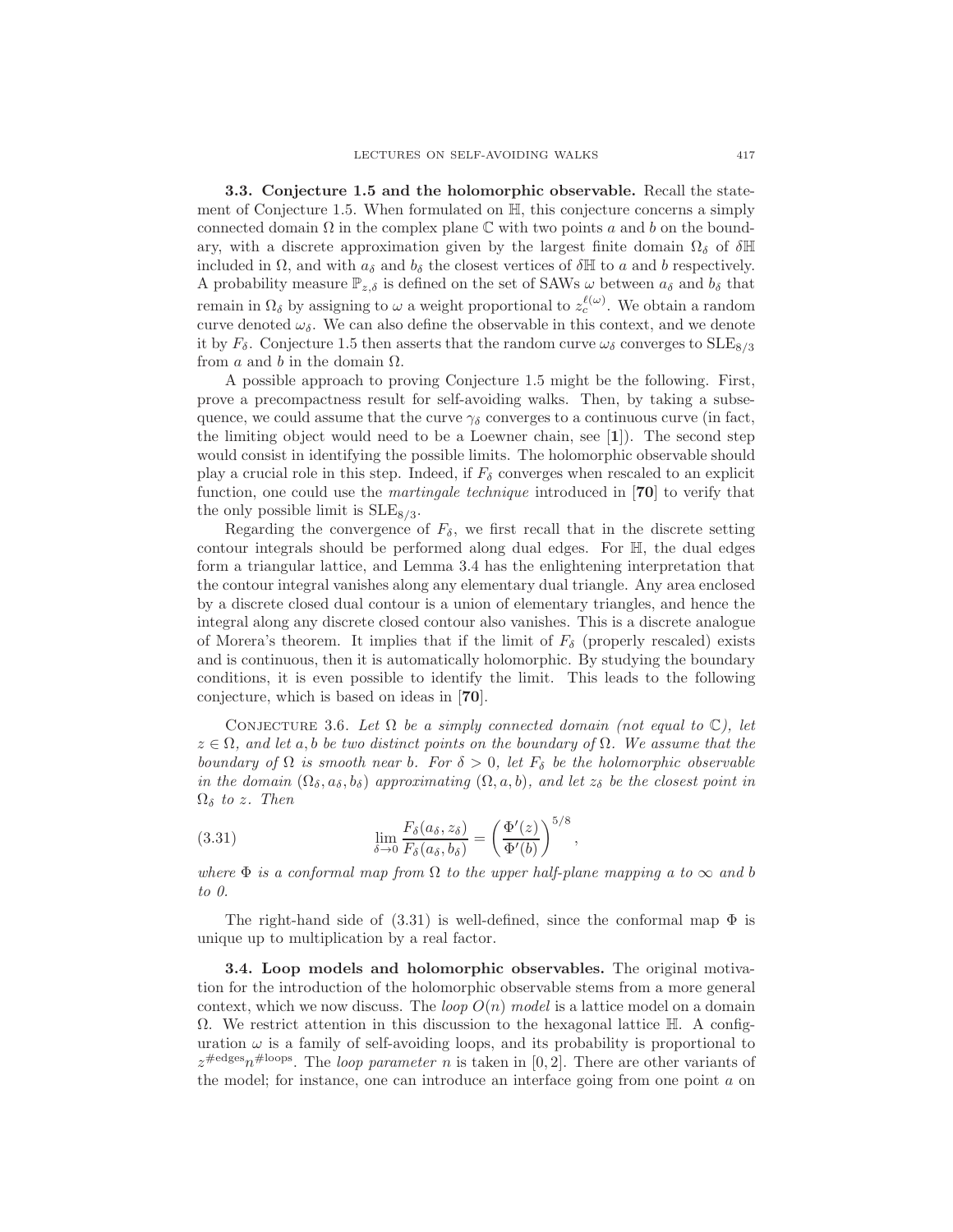the boundary to the inside, or one interface between two points of the boundary. The case  $n = 1$  corresponds to the Ising model, while the case  $n = 0$  corresponds to the self-avoiding walk (when allowing one interface).

Fix  $n \in [0, 2]$ . It is a non-rigorous prediction of [61] that the model has the following three phases distinguished by the value of  $z$ :

- If  $z < 1/\sqrt{2 + \sqrt{2-n}}$ , the loops are sparse (typically of logarithmic size in the size of the domain). This phase is subcritical.
- If  $z = 1/\sqrt{2 + \sqrt{2-n}}$ , the loops are dilute (there are loops of the size of the domain which are typically separated be a distance of the size of the domain). This phase is critical.
- If  $z > 1/\sqrt{2 + \sqrt{2-n}}$ , the loops are dense (there are loops of the size of the domain which are typically separated be a distance much smaller than the size of the domain). This phase is critical as well.

Consider the special case of the Ising model at its critical value  $z_c = 1/\sqrt{3}$ . Let  $E$  denote the set of configurations consisting only of self-avoiding loops, and let  $E(a, x)$  denote the set of configurations with self-avoiding loops plus an interface  $\gamma$ from a to x. Then, ignoring the issue of boundary conditions, the Ising spin-spin correlation is given in terms of the loop model by

(3.32) 
$$
\langle \sigma(a)\sigma(x)\rangle = \frac{\sum_{\omega \in E(a,x)} z_c^{\text{\#edges}}}{\sum_{\omega \in E} z_c^{\text{\#edges}}}.
$$

A natural operation in physics consists in flipping the sign of the coupling constant of the Ising model along a path from  $a$  to  $x$ , in such a way that a monodromy is introduced: if we follow a path turning around  $x$ , spins are reversed after one whole turn. See, e.g., [65]. In terms of the loop representation, the spin-spin correlation  $\langle \sigma(a)\sigma(x)\rangle_{\text{monodromy}}$  in this new Ising model is

(3.33) 
$$
\langle \sigma(a)\sigma(x) \rangle_{\text{monodromy}} = \frac{\sum_{\omega \in E(a,x)} (-1)^{\#\text{turns of }\gamma \text{ around }x} z_c^{\#\text{edges}}}{\sum_{\omega \in E} z_c^{\#\text{edges}}}
$$

where  $\gamma$  is the interface between a and x.

The numerator of the right-hand side of (3.33) can be rewritten as

(3.34) 
$$
\sum_{\omega \in E(a,x)} e^{-i\frac{1}{2}W_{\gamma}(a,x)} z^{\#\text{edges}} n^{\#\text{loops}}
$$

with  $n = 1$ . This is of the same form as the holomorphic observable (3.4). With general values of n, and with the freedom to choose the value of  $\sigma \in [0,1]$ , we obtain the observable

(3.35) 
$$
F_z(x) = \sum_{\omega \in E(a,x)} e^{-i\sigma W_\gamma(a,x)} z^{\text{\#edges}} n^{\text{\#loops}}.
$$

The values of  $\sigma$  and z need to be chosen according to the value of n. If  $\sigma = \sigma(n)$ satisfies  $2\cos[(1+2\sigma)2\pi/3] = -n$  and  $z = z(n) = 1/\sqrt{2+\sqrt{2-n}}$ , then the proof of Lemma 3.4 can be modified to yield its conclusion in this more general context.

To conclude this discussion, consider the loop  $O(n)$  model with a family of self-avoiding loops and a single interface between two boundary points  $a$  and  $b$ . For  $n = 1$  and  $z = 1/\sqrt{3}$ , it has been proved that the interface converges to  $SLE_3$  [18]. For other values of z and n, the following behaviour is conjectured  $[70]$ .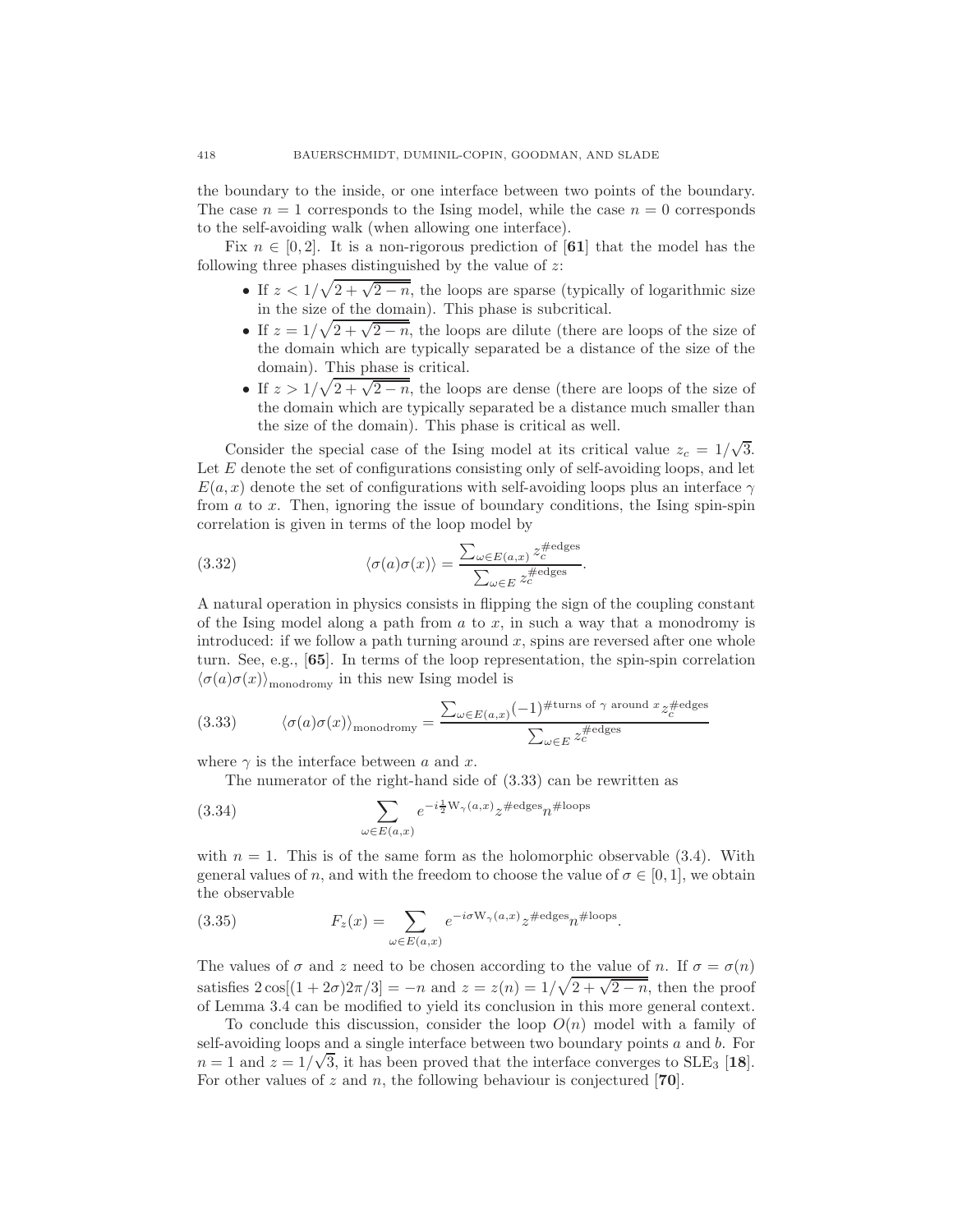

FIGURE 8. Phase diagram for  $O(n)$  models.

CONJECTURE 3.7. *Fix*  $n \in [0,2]$ *. For*  $z = 1/\sqrt{2 + \sqrt{2-n}}$ *, the interface between* a *and* b *converges, as the lattice spacing goes to zero, to*

(3.36) 
$$
\text{SLE}_{\kappa} \quad \text{with} \quad \kappa = \frac{4\pi}{2\pi - \arccos(-n/2)}.
$$

*For*  $z > 1/\sqrt{2 + \sqrt{2-n}}$ , the *interface between* a and *b converges*, as the *lattice spacing goes to zero, to*

(3.37) 
$$
\text{SLE}_{\kappa} \quad \text{with} \quad \kappa = \frac{4\pi}{\arccos(-n/2)}.
$$

Conjecture 3.7 is summarised in Figure 8. The value of arccos is in  $[0, \pi]$ , so the first regime corresponds to  $\kappa \in \left[\frac{8}{3}, 4\right]$  and the second to  $\kappa \in [4, 8]$ . These two critical regimes do not belong to the same universality class, in the sense that the scaling limit of the interface is not the same. In particular, since  $SLE_{\kappa}$  curves are simple for  $\kappa \leq 4$  but not for  $\kappa > 4$  (see [1]), in the dilute phase the interface is conjectured to be simple in the scaling limit, but not in the dense phase. In addition, all the  $\text{SLE}_{\kappa}$  models for  $\frac{8}{3} \leq \kappa \leq 8$  arise in these  $O(n)$  models. This rich behaviour is at the heart of the mathematical interest in  $O(n)$  models. To prove the conjecture remains a major challenge in 2-dimensional statistical mechanics.

#### 4. The lace expansion

**4.1. Main results.** In dimensions  $d \geq 5$ , it has been proved that SAW has the same scaling behaviour as SRW. The following two theorems, due to Hara and Slade [33, 34] and to Hara [30], respectively, show that the critical exponents  $\gamma$ ,  $\nu$ ,  $\eta$ exist and take the values  $\gamma = 1$ ,  $\nu = \frac{1}{2}$ ,  $\eta = 0$ , and that the scaling limit is Brownian motion.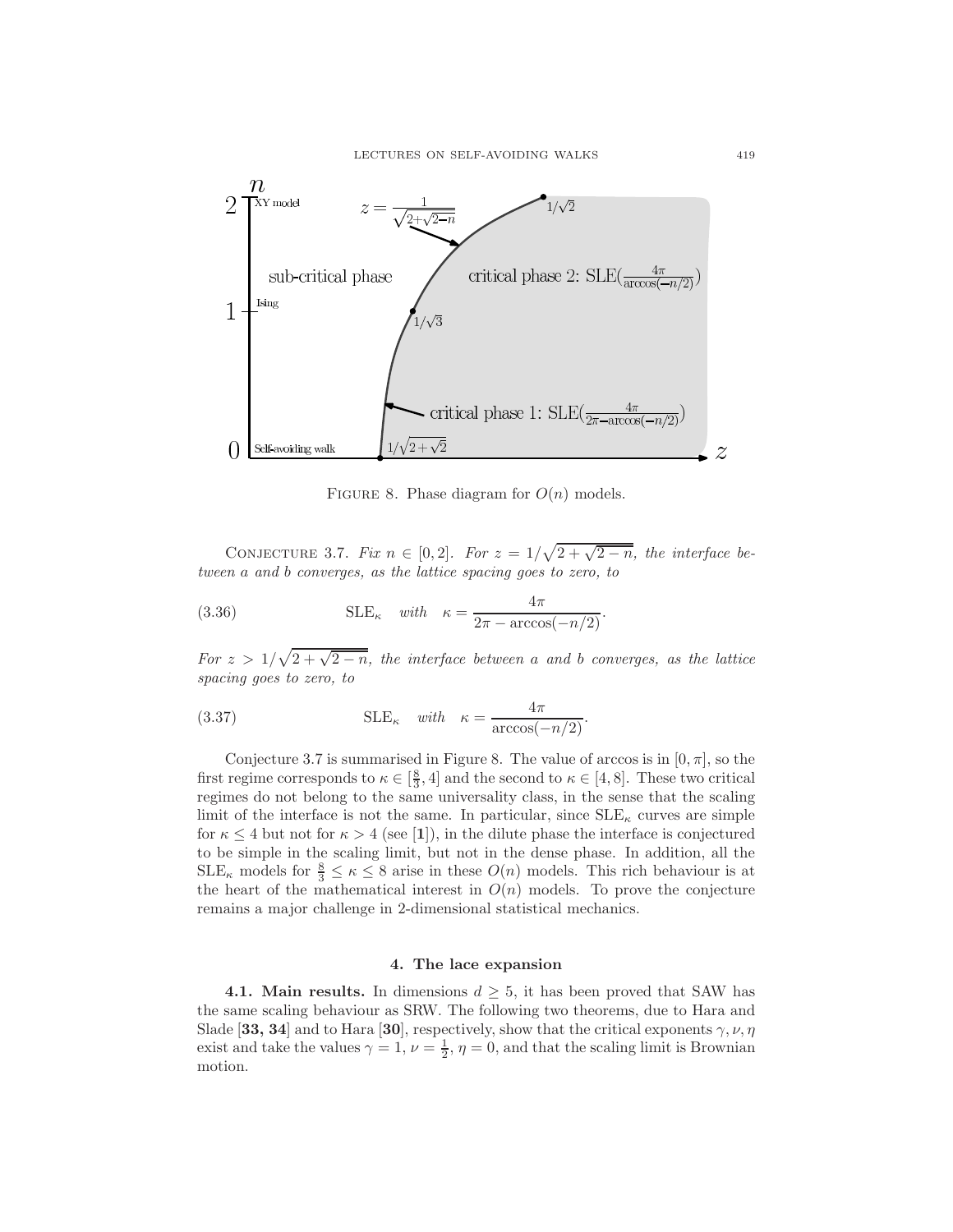THEOREM 4.1. *Fix*  $d \geq 5$ , and consider the nearest-neighbour SAW on  $\mathbb{Z}^d$ . *There exist constants*  $A, D, \epsilon > 0$  *such that, as*  $n \to \infty$ *,* 

(4.1) 
$$
c_n = A\mu^n[1 + O(n^{-\epsilon})],
$$

(4.2) 
$$
\mathbb{E}_n |\omega(n)|^2 = Dn[1 + O(n^{-\epsilon})].
$$

*Also,*

(4.3) 
$$
\left(\frac{\omega(\lfloor nt \rfloor)}{\sqrt{Dn}}\right)_{t \geq 0} \to (B_t)_{t \geq 0},
$$

where  $B_t$  denotes Brownian motion and the convergence is in distribution.

THEOREM 4.2. *Fix*  $d \geq 5$ , and consider the nearest-neighbour SAW on  $\mathbb{Z}^d$ . *There are constants*  $c, \epsilon > 0$  *such that, as*  $x \to \infty$ *,* 

(4.4) 
$$
G_{z_c}(x) = \frac{c}{|x|^{d-2}} \left[ 1 + O\left(|x|^{-\epsilon}\right) \right].
$$

The proofs are based on the lace expansion, a technique that was introduced by Brydges and Spencer [14] to study the weakly SAW in dimensions  $d > 4$ . Since 1985, the method of lace expansion has been highly developed and extended to several other models: percolation (d > 6), oriented percolation (d > 4 *spatial* dimensions), the contact process  $(d > 4)$ , lattice trees and lattice animals  $(d > 8)$ , the Ising model  $(d > 4)$ , and to random subgraphs of high-dimensional transitive graphs such as the Boolean cube. For a review and references, see [69].

Versions of Theorems 4.1–4.2 have been proved also for spread-out models; see [57, 31]. More recently, the above two theorems have been extended also to study long-range SAWs based on simple random walks which take steps of length  $r$  with probability proportional to  $r^{-d-\alpha}$  for some  $\alpha$ . For  $\alpha \in (0,2)$ , the upper critical dimension (recall Section 1.6.4) is reduced from 4 to  $2\alpha$ , and the Brownian limit is replaced by a stable law in dimensions  $d > 2\alpha$  [38]. Further results in this direction can be found in [39, 19].

Our goal now is modest. In this section, we will derive the lace expansion. In Section 5, we will sketch a proof of how it can be used to prove that  $\gamma = 1$ , in the sense that

(4.5) 
$$
\chi(z) \asymp (1 - z/z_c)^{-1} \quad \text{as } z \nearrow z_c,
$$

both for the nearest-neighbour model with  $d \geq d_0 \gg 4$ , and for the spread-out model with  $L \ge L_0(d) \gg 1$  and any  $d > 4$ . Here, the notation  $f(z) \asymp g(z)$  means that there exist positive  $c_1, c_2$  such that  $c_1g(z) \leq f(z) \leq c_2g(z)$  holds uniformly in z. The lower bound in (4.5) holds in all dimensions and follows immediately from the elementary observation in (1.12) that  $c_n \geq \mu^n = z_c^{-n}$ , since

(4.6) 
$$
\chi(z) = \sum_{n=0}^{\infty} c_n z^n \ge \sum_{n=0}^{\infty} (\mu z)^n = \frac{1}{1 - z/z_c}
$$

for  $z \, \langle \, z_c \rangle$ . It therefore suffices to prove that in high dimensions we have the complementary upper bound

$$
\chi(z) \le \frac{C}{1 - z/z_c}
$$

for some finite constant C.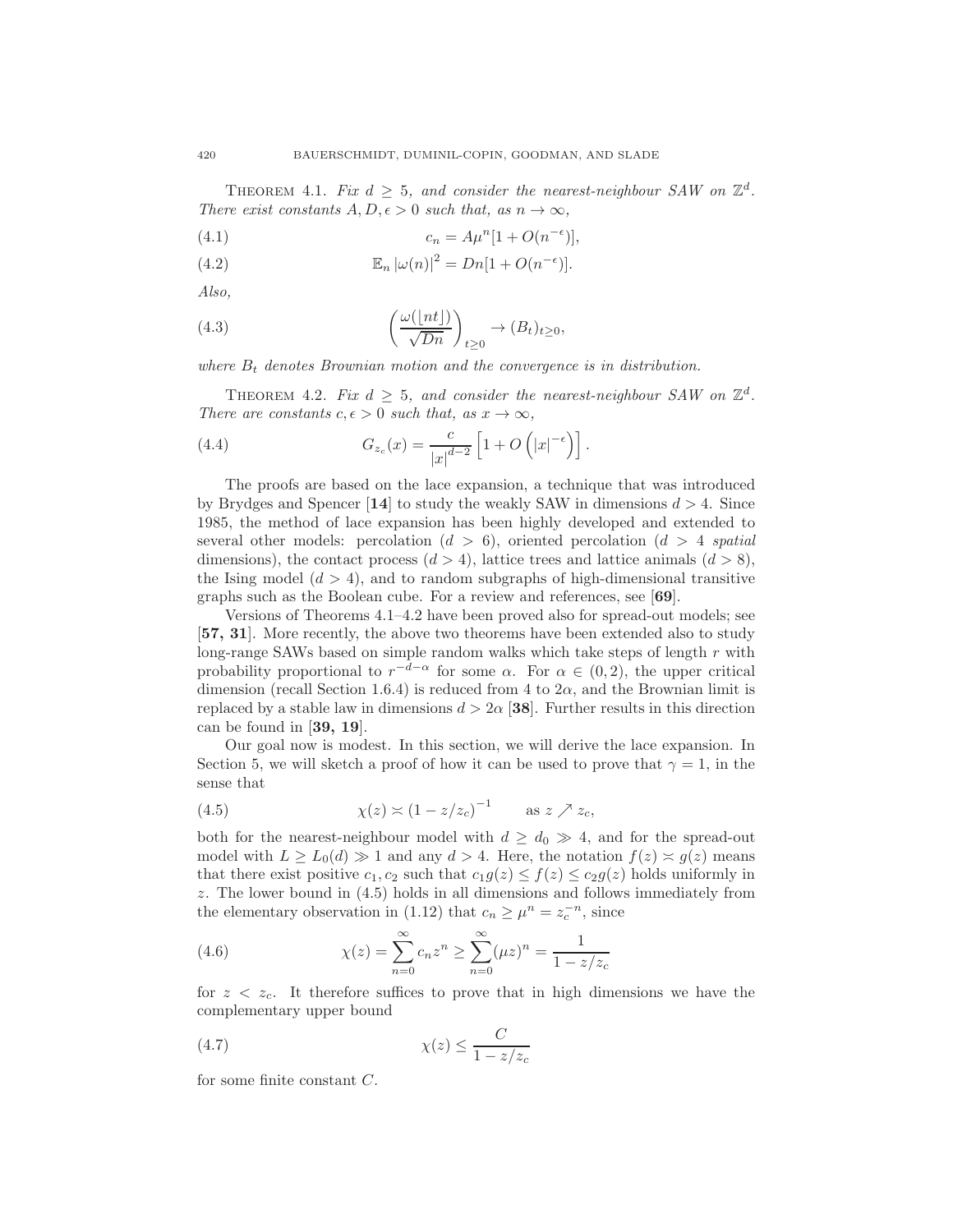**4.2. The differential inequality for**  $\chi(z)$ . We prove (4.7) by means of a *differential inequality*—an inequality relating  $\frac{d}{dz}\chi(z)$  to  $\chi(z)$ . The derivation of the differential inequality and its implication for  $(4.7)$  first appeared in [3].

The differential inequality is expressed in terms of the quantity

(4.8) 
$$
\mathsf{B}(z) = \sum_{x \in \mathbb{Z}^d} G_z(x)^2
$$

for  $z \leq z_c$ . Proposition 1.3 ensures that  $B(z)$  is finite for  $z < z_c$ . If we assume, as usual, that  $G_{z_c} \sim c|x|^{-(d-2+\eta)}$ , then  $B(z_c)$  will be finite precisely when  $d > 4 - 2\eta$ . With Fisher's relation (1.40) and the predicted values of  $\gamma$  and  $\nu$  from (1.22) and (1.28), this inequality can be expected to hold, and correspondingly  $B(z_c) < \infty$ , only for  $d > 4$  (this is a prediction, not a theorem). We refer to  $B(z)$  as the *bubble diagram* because we express (4.8) diagramatically as

$$
B(z) = \bigotimes_0
$$

In this diagram, each line represents a factor  $G_z(x)$  and the unlabelled vertex is summed over  $x \in \mathbb{Z}^d$ . The condition that  $B(z_c) < \infty$  will be referred to as the *bubble condition*.

We now derive the differential inequality

(4.10) 
$$
\frac{d}{dz}(z\chi(z)) \geq \frac{\chi(z)^2}{B(z)}.
$$

Assuming (4.10), we obtain (4.7) as if we were solving a differential equation. Namely, using the monotonicity of B, we first replace  $B(z)$  by  $B(z_c)$  in (4.10). We then rearrange and integrate from z to  $z_c$ , using the terminal value  $\chi(z_c) = \infty$ from (4.6), to obtain

$$
\frac{1}{z^2 \chi(z)^2} \frac{d}{dz} (z \chi(z)) \ge \frac{1}{z^2 \mathsf{B}(z_c)}
$$

$$
-\frac{d}{dz} \left(\frac{1}{z \chi(z)}\right) \ge \frac{d}{dz} \left(\frac{-1}{z \mathsf{B}(z_c)}\right)
$$

$$
-0 + \frac{1}{z \chi(z)} \ge \frac{1}{\mathsf{B}(z_c)} \left(-\frac{1}{z_c} + \frac{1}{z}\right)
$$

$$
\frac{\mathsf{B}(z_c)}{1 - z/z_c} \ge \chi(z).
$$

Thus we have reduced the proof of (4.5) to verifying (4.10) and showing that  $B(z_c)$  <  $\infty$  in high dimensions. We will prove (4.10) now, and in Section 5 we will sketch the proof of the bubble condition in high dimensions.

We will use diagrams to derive  $(4.10)$ . A proof using more conventional mathematical notation can be found, e.g., in [69]. In the diagrams in the next two paragraphs, each dot denotes a point in  $\mathbb{Z}^d$ , and if a dot is unlabelled then it is summed over all points in  $\mathbb{Z}^d$ . Each arc (or line) in a diagram represents a generating function for a SAW connecting the endpoints. At times SAWs corresponding to distinct lines must be mutually-avoiding. We will indicate this condition by labelling diagram lines and listing in groups those that mutually avoid.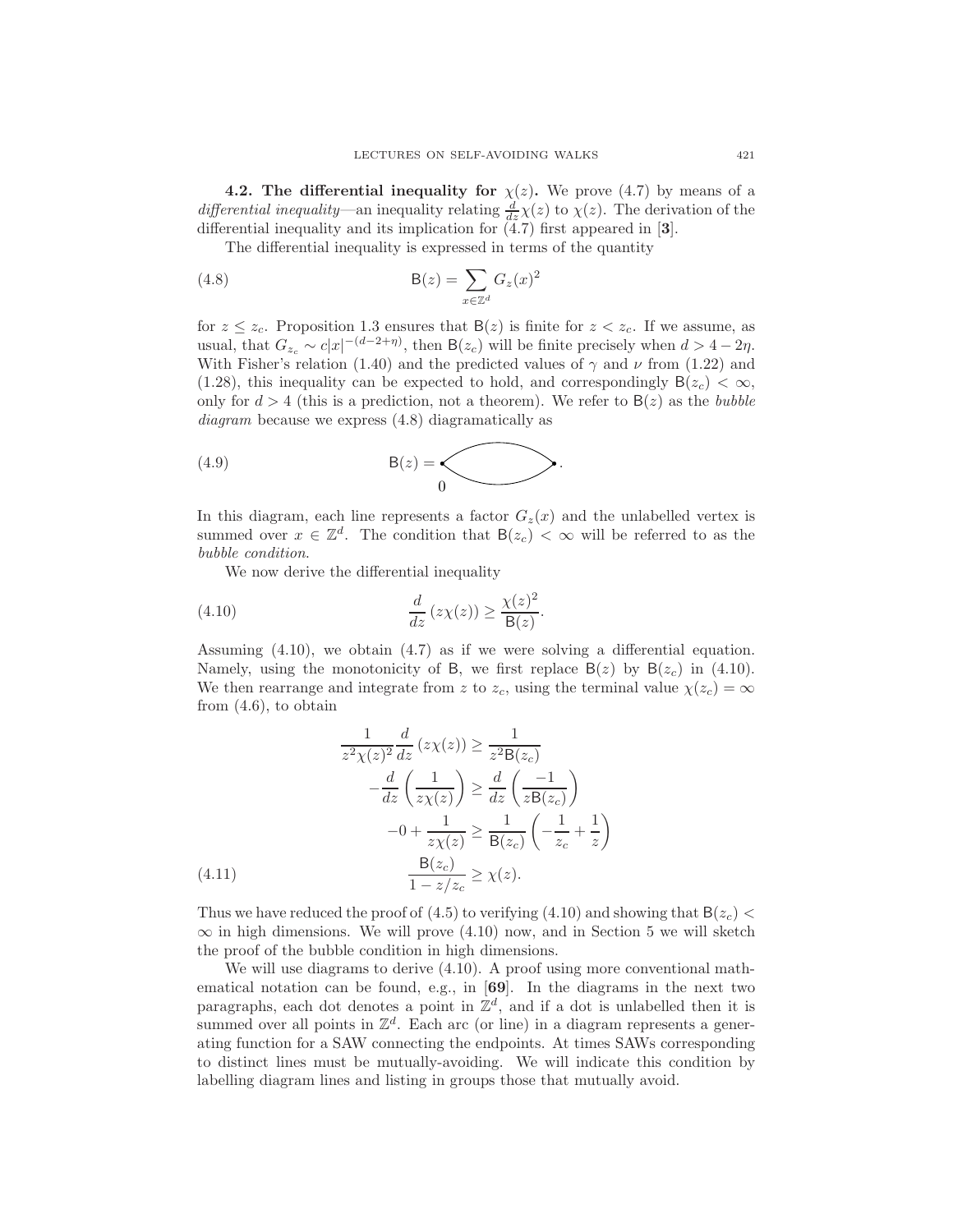With these conventions, we can describe the two-point function and the susceptibility succinctly by

$$
(4.12) \tGz(x) = \begin{array}{c} \bullet \\ 0 \end{array} \qquad \qquad \bullet
$$
,  $\chi(z) = \begin{array}{c} \bullet \\ 0 \end{array}$ 

In order to obtain (4.10), let us consider  $Q(z) = \frac{d}{dz}(z\chi(z))$ . Note that  $Q(z)$  can be regarded as the generating function for SAWs weighted by the number of vertices visited in the walk. We represent this diagrammatically as:

(4.13) 
$$
Q(z) = \sum_{n=0}^{\infty} (n+1)c_n z^n = \underbrace{1 \qquad 2 \qquad 2}_{[12]}
$$

In (4.13), each segment represents a SAW path, and the notation [12] indicates that SAWs 1 and 2 must be mutually avoiding, apart from one shared vertex.

We apply inclusion-exclusion to (4.13), first summing over all pairs of SAWs, mutually avoiding or not, and then subtracting configurations where SAWs 1 and 2 intersect. We parametrise the subtracted term according to the *last* intersection point along the second walk. Renumbering the subwalks, we have

(4.14) 
$$
Q(z) = \frac{1}{0}
$$
  $-\frac{1}{0}$   $\frac{4}{3}$  [124][34]

where the notation  $[124][34]$  means that walks 1, 2 and 4 must be mutually avoiding except at the endpoints, whereas walk 3 must avoid walk 4 but is allowed to intersect walks 1 and 2. Also, SAWs 2 and 3 must each take at least one step. We obtain an inequality by relaxing the avoidance pattern to [14], keeping the requirement that the walk 23 should be non-empty:



Rearranging gives the inequality (4.10).

4.3. The lace expansion by inclusion-exclusion. The proof of the bubble condition is based on the lace expansion. The original derivation of the lace expansion by Brydges and Spencer [14] made use of a certain graphical construction called a *lace*. Later, it was realised that repeated inclusion-exclusion leads to the same expansion  $\left| 68 \right|$ . We present the inclusion-exclusion approach now; the approach via laces is treated in the problems of Section 4.4. The underlying graph plays little role in the derivation, and the following discussion pertains to either nearest-neighbour or spread-out SAWs. Indeed, with minor modifications, the discussion also applies on general graphs [22].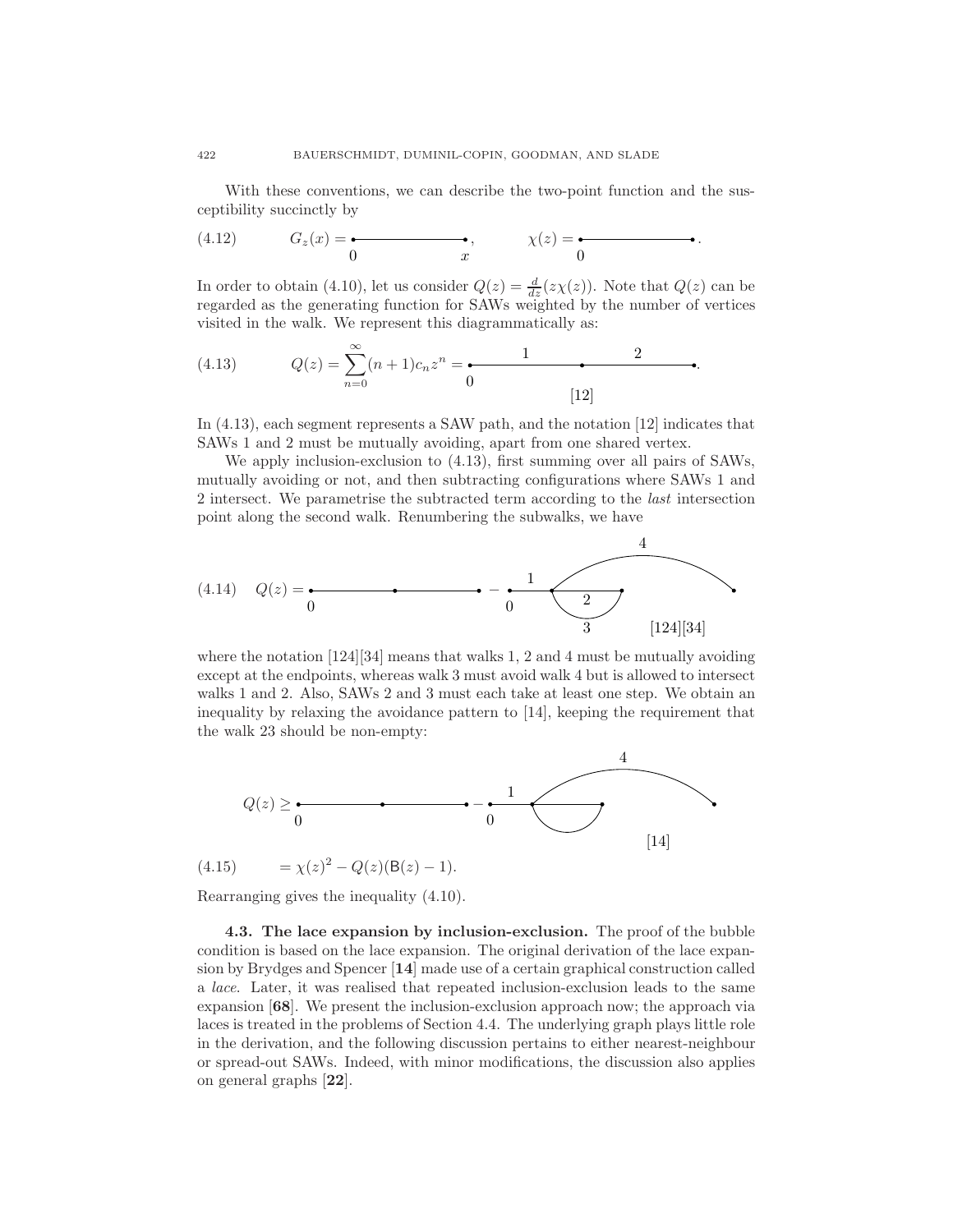We use the convolution  $(f * g)(x) = \sum_{y \in \mathbb{Z}^d} f(y)g(x - y)$  of two functions  $f, g$ on  $\mathbb{Z}^d$ . The lace expansion gives rise to a formula for  $c_n(x)$ , for  $n \ge 1$ , of the form

$$
c_n(x) = (c_1 * c_{n-1})(x) + \sum_{m=2}^{n} (\pi_m * c_{n-m})(x)
$$
  
4.16)  

$$
= \sum_{y \in \mathbb{Z}^d} c_1(y)c_{n-1}(x-y) + \sum_{m=2}^{n} \sum_{y \in \mathbb{Z}^d} \pi_m(y)c_{n-m}(x-y),
$$

 $($ 

in which the coefficients  $\pi_m(y)$  are certain combinatorial integers that we will define below. Note that the identity (4.16) would hold for SRW with  $\pi \equiv 0$ . The quantity  $\pi_m(y)$  can therefore be understood as a correction factor determining to what degree SAWs fail to behave like SRWs. In this sense, the lace expansion studies the SAW as a perturbation of the SRW.

Our starting point is similar to that of the derivation of the differential inequality (4.10), but now we will work with identities rather than inequalities. Also, rather than working with generating functions, we will work instead with walks with a fixed number of steps and without factors  $z$ : diagrams now arise from walks of fixed length. We begin by dividing an n-step SAW ( $n \geq 1$ ) into its first step and the remainder of the walk. Because of self-avoidance, these two parts must be mutually avoiding, and we perform inclusion-exclusion on this condition:



where  $\rightarrow$  indicates a single step. In more detail, the first term on the right-hand side represents  $(c_1 * c_{n-1})(x)$ , and the subtracted term represents the number of  $n$ -step walks from 0 to  $x$  which are self-avoiding apart from a single required return to 0. We again perform inclusion-exclusion, first on the avoidance [12] in the second term of (4.17) (noting now the *first* time along walk 2 that walk 1 is hit):



and then on the avoidance [34] in the second term of (4.18) (noting the *first* time along walk 4 that walk 3 is hit):

$$
(4.19) \quad\n\begin{array}{ccc}\n1 & 2 & 4 & x & 1 \\
& 3 & 0 & 0 \\
& & 0 & 0\n\end{array}\n\right)\n\quad\n\begin{array}{ccc}\n1 & 2 & 4 & 5 \\
& 3 & 6 & x \\
& 0 & 3 & 6 & x \\
& 0 & 3 & 6 & x\n\end{array}
$$
\n
$$
(123)[34] \quad\n\begin{array}{ccc}\n1 & 2 & 4 & 5 \\
& 0 & 3 & 6 & x \\
& 0 & 3 & 6 & x\n\end{array}
$$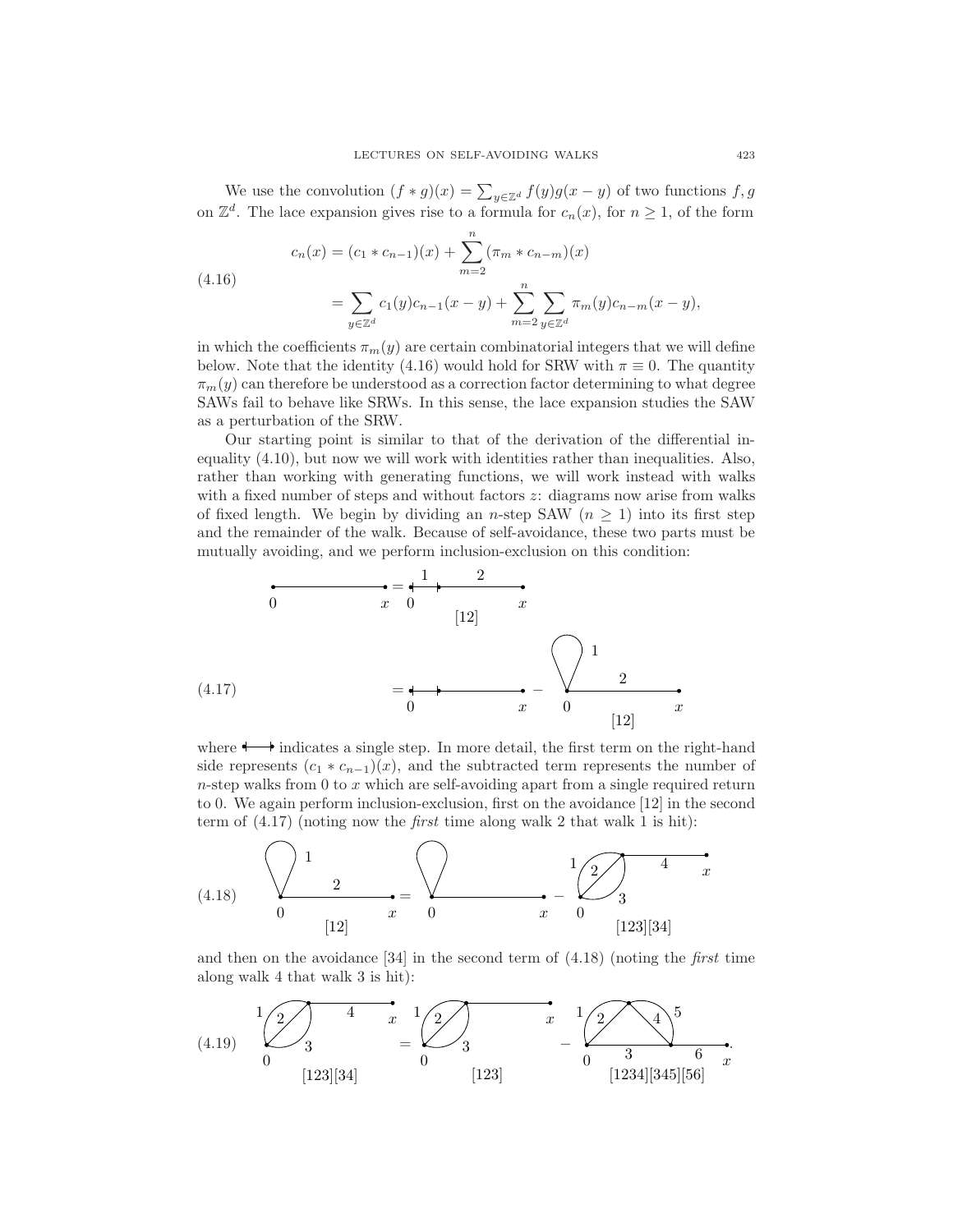The process is continued recursively. Since the total number  $n$  of steps is finite, the above process terminates after a finite number of applications of inclusion-exclusion, because each application uses at least one step. The result is



The first term on the right-hand side is just  $(c_1 * c_{n-1})(x)$ . In the remaining terms on the right-hand side, we regard the line ending at x as having length  $n-m$ , so that m steps are used by the other lines. We also regard the line ending at  $x$  as starting at y. A crucial fact is that the line ending at  $x$  has no dependence on the other lines, so it represents  $c_{n-m}(x-y)$ . Thus, if we define the coefficients  $\pi_m(y)$ as

$$
\pi_m(y) = -\sqrt{\lambda_{0y} + \sum_{0}^{1} \frac{1}{3} \sum_{\substack{1 \ (123]}} y - \frac{1}{2} \sum_{0}^{1} \frac{1}{3} \sum_{\substack{3 \ (1234][345]}} y + \dots}
$$

$$
= \sum_{N=1}^{\infty} (-1)^N \pi_m^{(N)}(y),
$$

where  $\delta_{xy} = 1_{\{x=y\}}$  denotes the Kronecker delta, then (4.20) becomes (4.16), namely

(4.22) 
$$
c_n(x) = \sum_{y \in \mathbb{Z}^d} c_1(y)c_{n-1}(x-y) + \sum_{m=2}^n \sum_{y \in \mathbb{Z}^d} \pi_m(y)c_{n-m}(x-y).
$$

By definition,  $\pi_m^{(1)}(y)$  counts the number of *m*-step self-avoiding returns if  $y = 0$ , and is otherwise 0. Also,  $\pi_m^{(2)}(y)$  counts the number of *m*-step " $\theta$ -diagrams" with vertices 0 and  $y$ , i.e., the number of m-step walks which start at zero, end at  $y$ , and are self-avoiding apart from a required return to  $0$  and a visit to  $y$  before terminating at y. With more attention to the inclusion-exclusion procedure, it can be seen that in the three diagrams on the right-hand side of (4.21) all the individual subwalks must have length at least 1 except for subwalk 3 of the third term which may have length 0. As noted above, the inclusion-exclusion procedure terminates after a finite number of steps, so the terms in the series (4.21) are eventually all zero, but as  $m$  increases more and more terms are non-zero. If the diagrams make you uncomfortable, formulas for  $\pi_m(y)$  are given in Section 4.4. This completes the derivation of the lace expansion.

Our next task is to relate  $\pi_m(y)$  to our goal of proving the bubble condition. Equation (4.16) contains two convolutions: a convolution in space given by the sum over  $y$ , and a convolution in time given by the sum over  $m$ . To eliminate these

 $(4.21)$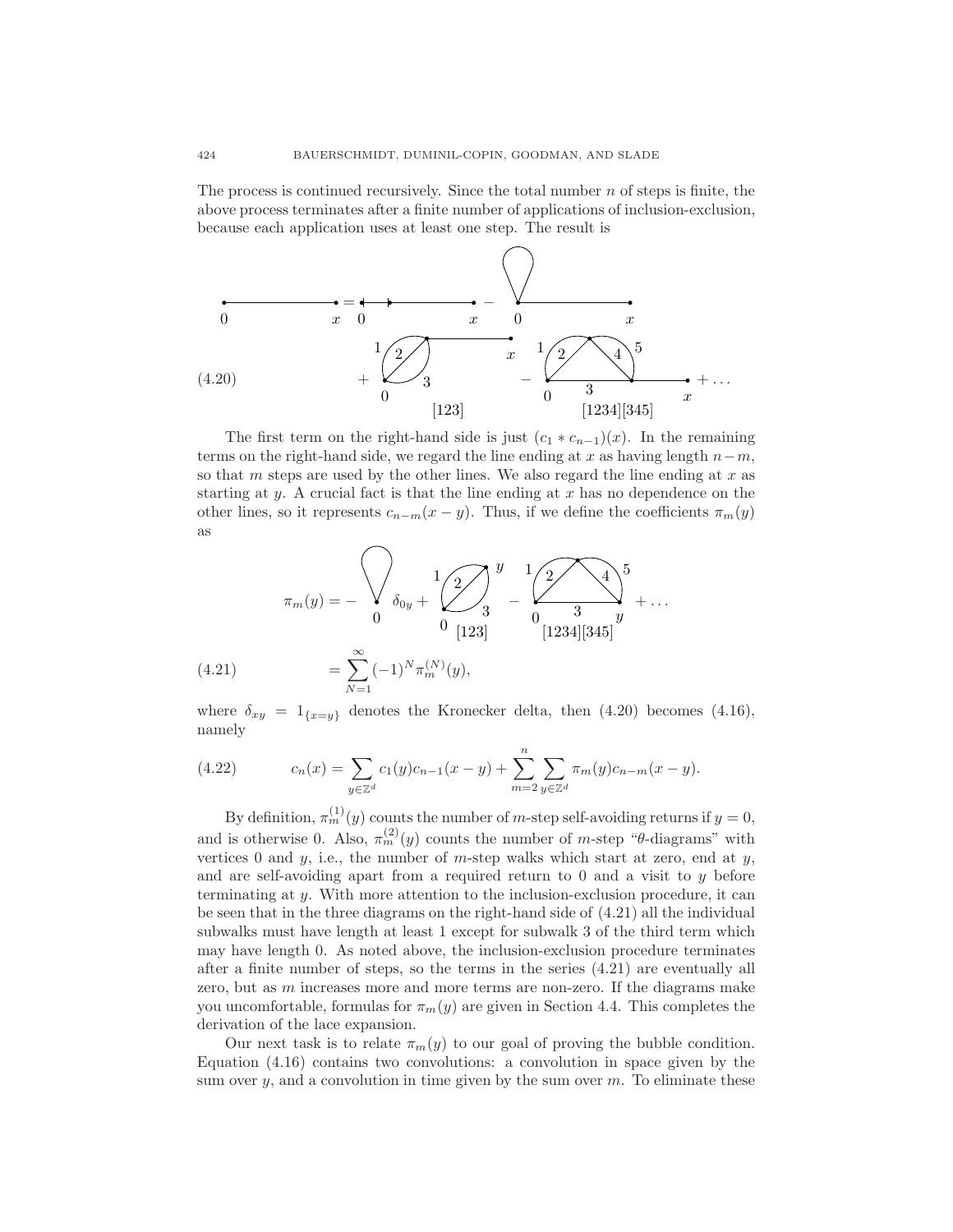and facilitate analysis, we pass to generating functions and Fourier transforms. By definition of the two-point function,

(4.23) 
$$
G_z(x) = \sum_{n=0}^{\infty} c_n(x) z^n = \delta_{0x} + \sum_{n=1}^{\infty} c_n(x) z^n,
$$

and we define

(4.24) 
$$
\Pi_z(x) = \sum_{m=2}^{\infty} \pi_m(x) z^m.
$$

From (4.16), we obtain

(4.25) 
$$
G_z(x) = \delta_{0x} + \sum_{y \in \mathbb{Z}^d} z c_1(y) G_z(x - y) + \sum_{y \in \mathbb{Z}^d} \Pi_z(y) G_z(x - y)
$$

$$
= \delta_{0x} + z (c_1 * G_z)(x) + (\Pi_z * G_z)(x).
$$

Given an absolutely summable function  $f : \mathbb{Z}^d \to \mathbb{C}$ , we write its Fourier transform as

(4.26) 
$$
\hat{f}(k) = \sum_{x \in \mathbb{Z}^d} f(x)e^{ik \cdot x},
$$

with  $k = (k_1, ..., k_d) \in [-\pi, \pi]^d$ . Then (4.25) gives

(4.27) 
$$
\hat{G}_z(k) = 1 + z\hat{c}_1(k)\hat{G}_z(k) + \hat{\Pi}_z(k)\hat{G}_z(k).
$$

We solve for  $\hat{G}_z(k)$  to obtain

(4.28) 
$$
\hat{G}_z(k) = \frac{1}{1 - z\hat{c}_1(k) - \hat{\Pi}_z(k)}.
$$

It is convenient to express  $c_1(y)$  in terms of the probability distribution for the steps of the corresponding SRW model:

(4.29) 
$$
D(y) = \frac{c_1(y)}{|\Omega|}, \qquad \hat{c}_1(k) = |\Omega| \hat{D}(k),
$$

where  $|\Omega|$  denotes the cardinality of either option for the set  $\Omega$  defined in (1.1). For the nearest-neighbour model,  $|\Omega| = 2d$  and

(4.30) 
$$
\hat{D}(k) = \frac{1}{2d} \sum_{j=1}^{d} (e^{ik_j} + e^{-ik_j}) = \frac{1}{d} \sum_{j=1}^{d} \cos k_j.
$$

To simplify the notation, we define  $\hat{F}_z(k)$  by

(4.31) 
$$
\hat{G}_z(k) = \frac{1}{1 - z |\Omega| \hat{D}(k) - \hat{\Pi}_z(k)} = \frac{1}{\hat{F}_z(k)}.
$$

Notice that  $\hat{G}_z(0) = \sum_{x \in \mathbb{Z}^d} \sum_{n=0}^{\infty} c_n(x) z^n = \chi(z)$ , so that  $\hat{G}_z(0)$  will have a singularity at  $z = z_c$ . To emphasise this, we will write

(4.32) 
$$
\hat{F}_z(k) = \hat{F}_z(0) + (\hat{F}_z(k) - \hat{F}_z(0)) \n= \chi(z)^{-1} + z |\Omega| (1 - \hat{D}(k)) + (\hat{\Pi}_z(0) - \hat{\Pi}_z(k)).
$$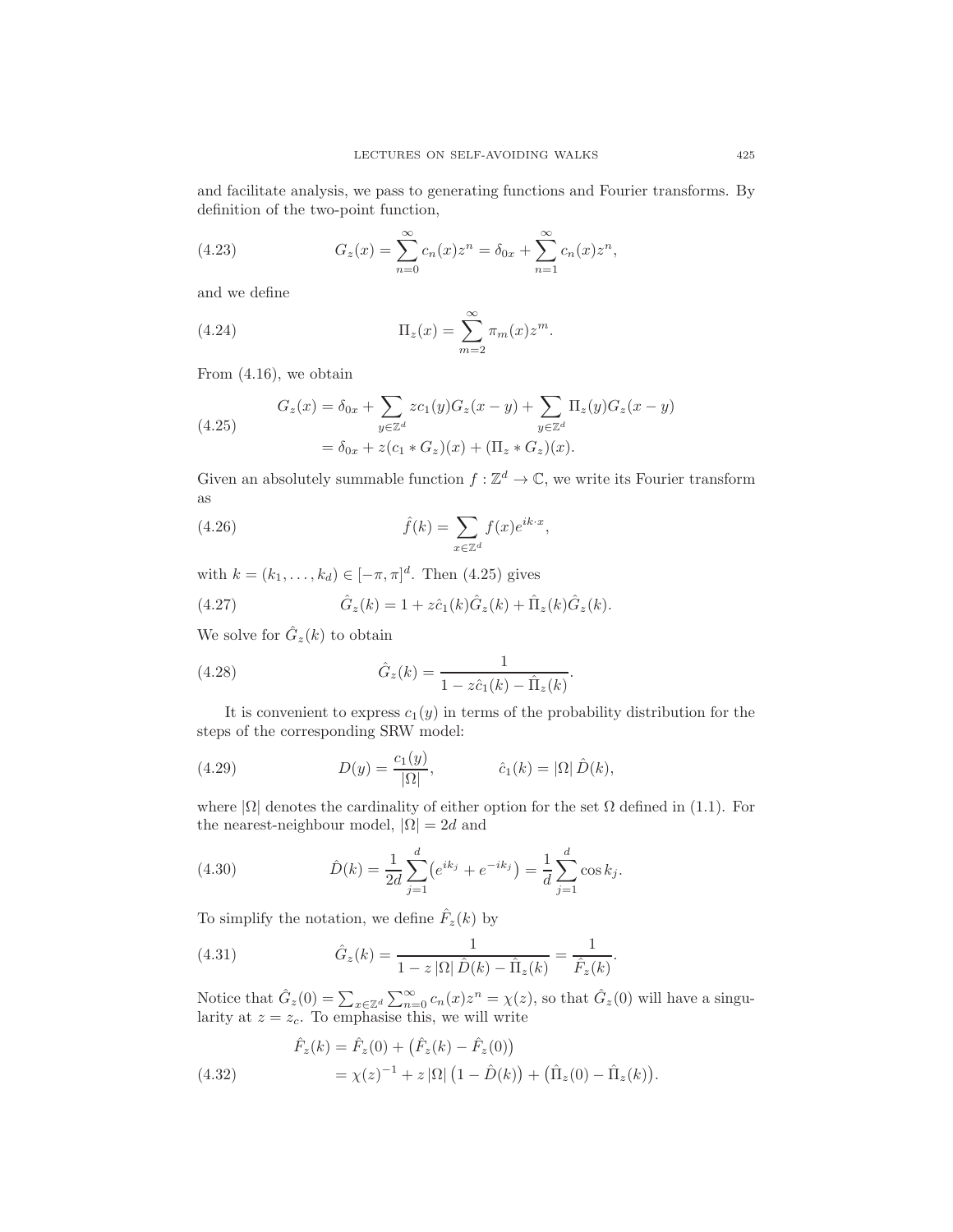Now we can make contact with our goal of proving the bubble condition. By Parseval's relation,

(4.33) 
$$
B(z) = \sum_{x \in \mathbb{Z}^d} G_z(x)^2 = \int_{[-\pi,\pi]^d} |\hat{G}_z(k)|^2 \frac{d^d k}{(2\pi)^d}
$$

(this includes the case where one side of the equality, and hence both, are infinite). The issue of whether  $B(z_c) < \infty$  or not boils down to the question of whether the singularity of the integrand is integrable or not, so we will need to understand the asymptotics of the terms in (4.32) as  $k \to 0$  and  $z \nearrow z_c$ . In principle there could be other singularities when  $z = z_c$ , but for the nearest-neighbour and spread-out models  $1 - \hat{D}(k) > 0$  for non-zero k, and one of the goals of the analysis will be to prove that the term  $\hat{\Pi}_z(0) - \hat{\Pi}_z(k)$  cannot create a cancellation.

The term  $1 - \hat{D}(k)$  is explicit, and for the nearest-neighbour model has asymptotic behaviour

(4.34) 
$$
1 - \hat{D}(k) = \frac{1}{d} \sum_{j=1}^{d} (1 - \cos k_j) \sim \frac{|k|^2}{2d}
$$

as  $k \to 0$ . We need to see that the term  $\hat{\Pi}_z(0) - \hat{\Pi}_z(k)$  is relatively small in high dimensions. By symmetry, we can write this term as

(4.35) 
$$
\hat{\Pi}_z(0) - \hat{\Pi}_z(k) = \sum_{x \in \mathbb{Z}^d} (1 - e^{ik \cdot x}) \Pi_z(x) = \sum_{x \in \mathbb{Z}^d} (1 - \cos k \cdot x) \Pi_z(x).
$$

Finally, we note that the equation  $\chi(z_c) = \infty$  can be rewritten as  $0 = \chi(z_c)^{-1} =$  $1 - z_c |\Omega| - \hat{\Pi}_{z_c}(0)$ , from which we see that the critical point  $z_c$  is given implicitly by

(4.36) 
$$
z_c = \frac{1}{|\Omega|} (1 - \hat{\Pi}_{z_c}(0)).
$$

This equation has been the starting point for the study of  $z_c$ , in particular for the derivation of the  $1/d$  expansion for the connective constant discussed in Section 1.4. Problem 5.1 below indicates how the first terms are obtained.

4.4. Tutorial. These problems develop the original derivation of the lace expansion by Brydges and Spencer [14]. All this material can also be found in [69].

We require a notion of graphs on integer intervals, and connectivity of these graphs. We emphasise in advance that the notion of connectivity is *not* the usual graph theoretic one, but that it is the right notion in this context.

DEFINITION 4.3. (i) Let  $I = [a, b]$  be an interval of non-negative integers. An *edge* is a pair  $st = \{s, t\}$  with  $s, t \in \mathbb{Z}$  and  $a \leq s < t \leq b$ . A *graph* on [a, b] is a set of edges. We denote the set of all graphs on  $[a, b]$  by  $\mathcal{B}[a, b]$ .

(ii) A graph  $\Gamma \in \mathcal{B}[a, b]$  is *connected* if a, b are endpoints of edges, and if for any  $c \in (a, b)$ , there are  $s, t \in [a, b]$  such that  $c \in (s, t)$  and  $st \in \Gamma$ . Equivalently,  $Γ$  is connected if  $(a, b) = ∪_{st∈Γ}(s, t)$ . The set of all connected graphs on [a, b] is denoted by  $\mathcal{G}[a, b]$ .

PROBLEM 4.1. Give an example of a graph which is connected in the above sense, but not path-connected in the usual graph theoretic sense, and give an example which is path-connected, but not connected in the above sense.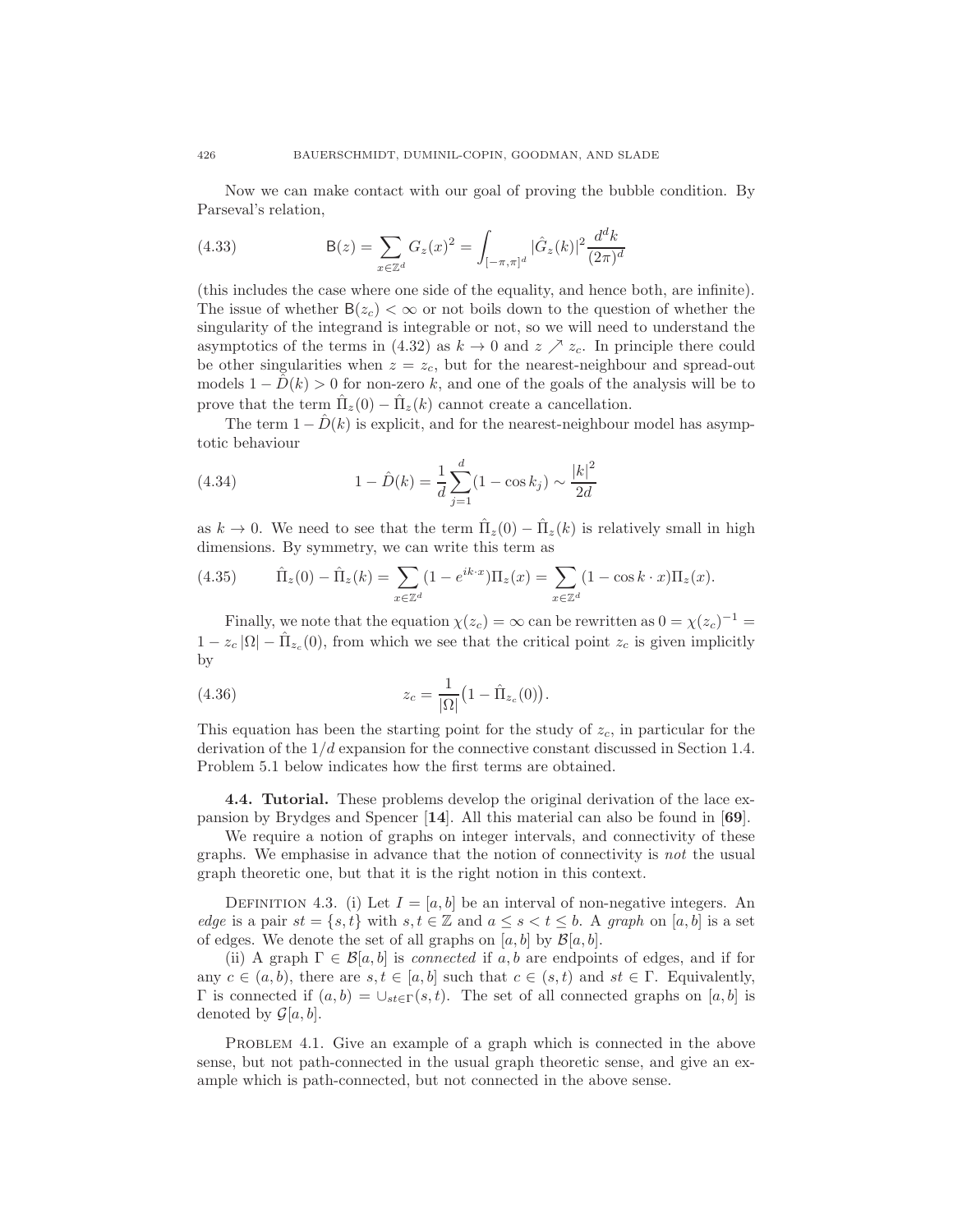Let 
$$
U_{st}(\omega) = -1_{\{\omega(s)\neq \omega(t)\}}
$$
, and for  $a < b$  define

(4.37) 
$$
K[a, b](\omega) = \prod_{a \le s < t \le b} (1 + U_{st}(\omega)), \quad K[a, a](\omega) = 1,
$$

so that

(4.38) 
$$
c_n(x) = \sum_{\omega \in \mathcal{W}_n(0,x)} K[0,n](\omega).
$$

PROBLEM 4.2. Show that

(4.39) 
$$
K[a, b](\omega) = \sum_{\Gamma \in \mathcal{B}[a, b]} \prod_{st \in \Gamma} U_{st}(\omega).
$$

PROBLEM 4.3. For  $a < b$ , let

(4.40) 
$$
J[a, b](\omega) = \sum_{\Gamma \in \mathcal{G}[a, b]} \prod_{st \in \Gamma} U_{st}(\omega).
$$

Show that

(4.41) 
$$
K[a, b] = K[a+1, b] + \sum_{j=a+1}^{b} J[a, j]K[j, b].
$$

PROBLEM 4.4. Define

(4.42) 
$$
\pi_m(x) = \sum_{\omega \in \mathcal{W}_m(0,x)} J[0,m](\omega)
$$

for  $m \geq 1$ . Use Problem 4.3 to show that, for  $n \geq 1$ ,

(4.43) 
$$
c_n(x) = (c_1 * c_{n-1})(x) + \sum_{m=1}^n (\pi_m * c_{n-m})(x).
$$

(Compared to (4.16), the sum here starts at  $m = 1$  instead of  $m = 2$ . In fact, we will see that  $\pi_1(x) = 0$  for the self-avoiding walk, since walks cannot self-intersect in 1 step.)

Definition 4.4. A *lace* is a minimally connected graph, that is, a connected graph for which the removal of any edge would result in a disconnected graph. The set of laces on  $[a, b]$  is denoted  $\mathcal{L}[a, b]$ .

PROBLEM 4.5. Let  $L = \{s_1t_1, \ldots, s_Nt_N\}$ , where  $s_l < t_l$  and  $s_l \leq s_{l+1}$  for all l (and all the edges are different). Show that  $L$  is a lace if and only if

 $(4.44)$   $a = s_1 < s_2$ ,  $s_N < t_{N-1} < t_N = b$ ,  $s_{l+1} < t_l \leq s_{l+2}$   $(1 \leq l \leq N-2)$ , or  $L = \{ab\}$  if  $N = 1$ . In particular, for  $N > 1$ , L divides [a, b] into  $2N - 1$ subintervals,

 $(4.45)$   $[s_1, s_2], [s_2, t_1], [t_1, s_3][s_3, t_2], \ldots, [t_{N-2}, s_N][s_N, t_{N-1}], [t_{N-1}, t_N].$ 

Determine which of these intervals must have length at least 1, and which can have length 0.

Let  $\Gamma \in \mathcal{G}[a, b]$  be a connected graph. We associate a unique lace  $\mathsf{L}_{\Gamma}$  to  $\Gamma$  as follows: Let

(4.46) 
$$
t_1 = \max\{t : at \in \Gamma\}, \quad s_1 = a,
$$

$$
t_{i+1} = \max\{t : \exists s < t_i \text{ such that } st \in \Gamma\}, \quad s_{i+1} = \min\{s : st_{i+1} \in \Gamma\}.
$$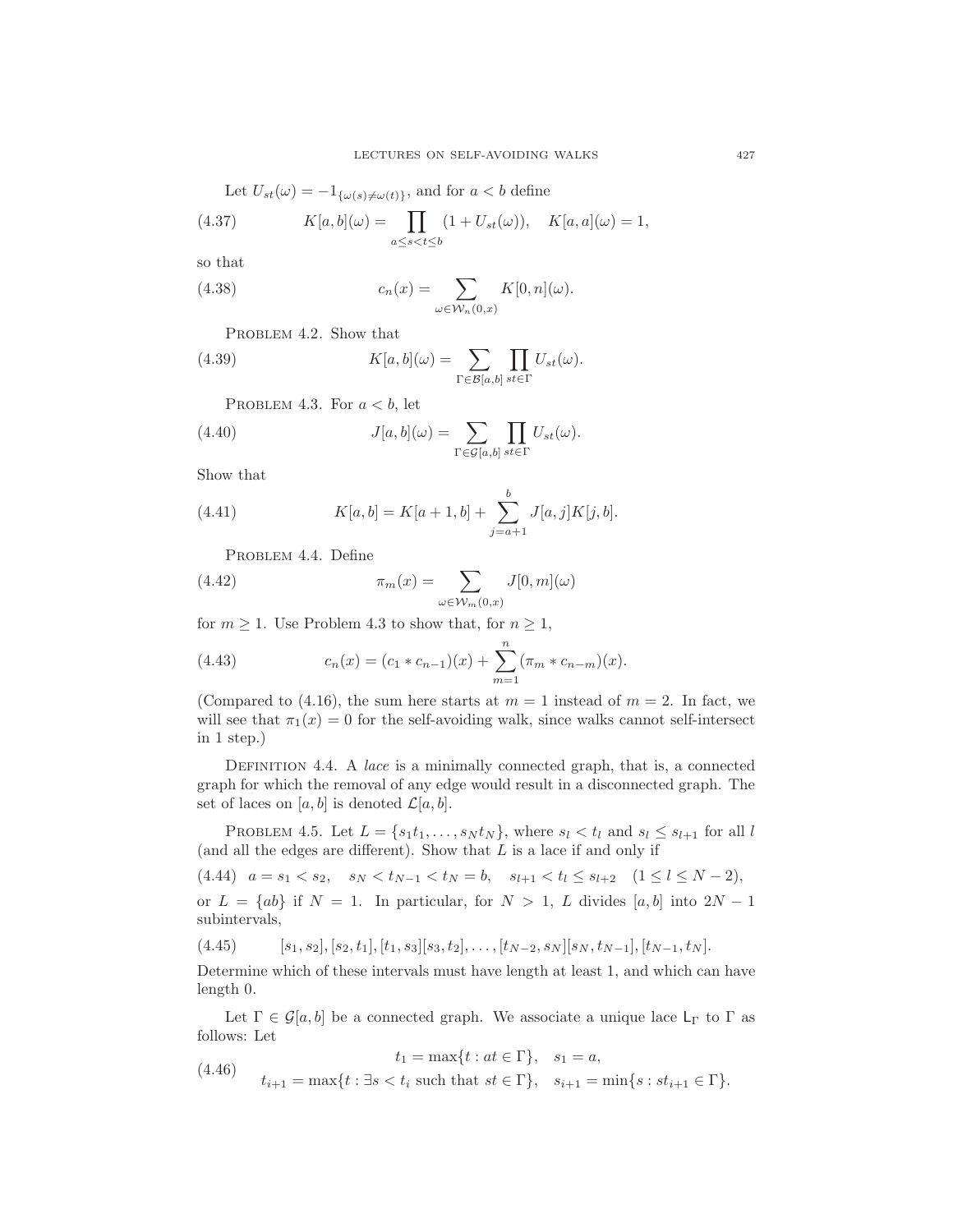The procedure terminates when  $t_N = b$  for some N, and we then define  $L_\Gamma =$  $\{s_1t_1,\ldots,s_Nt_N\}$ . We define the set of edges *compatible* with a lace  $L \in \mathcal{L}[a,b]$  to be

(4.47) 
$$
\mathcal{C}(L) = \{st : \mathsf{L}_{L \cup \{st\}} = L, st \notin L\}.
$$

PROBLEM 4.6. Show that  $L_{\Gamma} = L$  if and only if  $L \subset \Gamma$  and  $\Gamma \setminus L \subset \mathcal{C}(L)$ .

PROBLEM 4.7. Show that

(4.48) 
$$
J[a,b](\omega) = \sum_{L \in \mathcal{L}[a,b]} \prod_{st \in L} U_{st}(\omega) \sum_{\Gamma: L_{\Gamma} = L} \prod_{s't' \in \Gamma \backslash L} U_{s't'}(\omega).
$$

Conclude from the previous exercise that

(4.49) 
$$
\sum_{\Gamma:\mathsf{L}_{\Gamma}=L} \prod_{s't'\in\Gamma\backslash L} U_{s't'}(\omega) = \prod_{s't'\in\mathcal{C}(L)} (1+U_{s't'}(\omega)),
$$

and thus

(4.50) 
$$
J[a, b](\omega) = \sum_{L \in \mathcal{L}[a, b]} \prod_{st \in L} U_{st}(\omega) \prod_{s't' \in \mathcal{C}(L)} (1 + U_{s't'}(\omega)).
$$

PROBLEM 4.8. Let  $\mathcal{L}^{(N)}[a,b]$  denote the set of laces on  $[a,b]$  which consist of exactly  $N$  edges. Define

(4.51) 
$$
J^{(N)}[a,b](\omega) = \sum_{L \in \mathcal{L}^{(N)}[a,b]} \prod_{st \in L} U_{st}(\omega) \prod_{s't' \in \mathcal{C}(L)} (1 + U_{s't'}(\omega))
$$

and

(4.52) 
$$
\pi_m^{(N)}(x) = (-1)^N \sum_{\omega \in \mathcal{W}_m(0,x)} J^{(N)}[0,m](\omega).
$$

(a) Prove that

(4.53) 
$$
\pi_m(x) = \sum_{N=1}^{\infty} (-1)^N \pi_m^{(N)}(x)
$$

with  $\pi_m^{(N)}(x) \geq 0$ .

- (b) Describe the walk configurations that correspond to non-zero terms in  $\pi_m^{(N)}(x)$ , for  $N = 1, 2, 3, 4$ . What parts of the walk must be mutually avoiding?
- (c) What is the interpretation of the possibly empty intervals in Problem 4.5?

#### 5. Lace expansion analysis in dimensions  $d > 4$

In this section, we outline a proof that the bubble condition holds for the nearest-neighbour model in sufficiently high dimensions, and for the spread-out model in dimensions  $d > 4$  provided L is large enough. As noted above, the bubble condition implies that  $\gamma = 1$  in the sense that the susceptibility diverges linearly at the critical point as in (4.5). Proving the bubble condition will require control of the generating function  $\hat{\Pi}_z(k)$  at the critical value  $z = z_c$ . According to (4.21) (see also Problem 4.8),  $\Pi_z$  is given by an infinite series

(5.1) 
$$
\Pi_z(x) = \sum_{N=1}^{\infty} (-1)^N \Pi_z^{(N)}(x), \qquad \Pi_z^{(N)}(x) = \sum_{m=2}^{\infty} \pi_m^{(N)}(x) z^m.
$$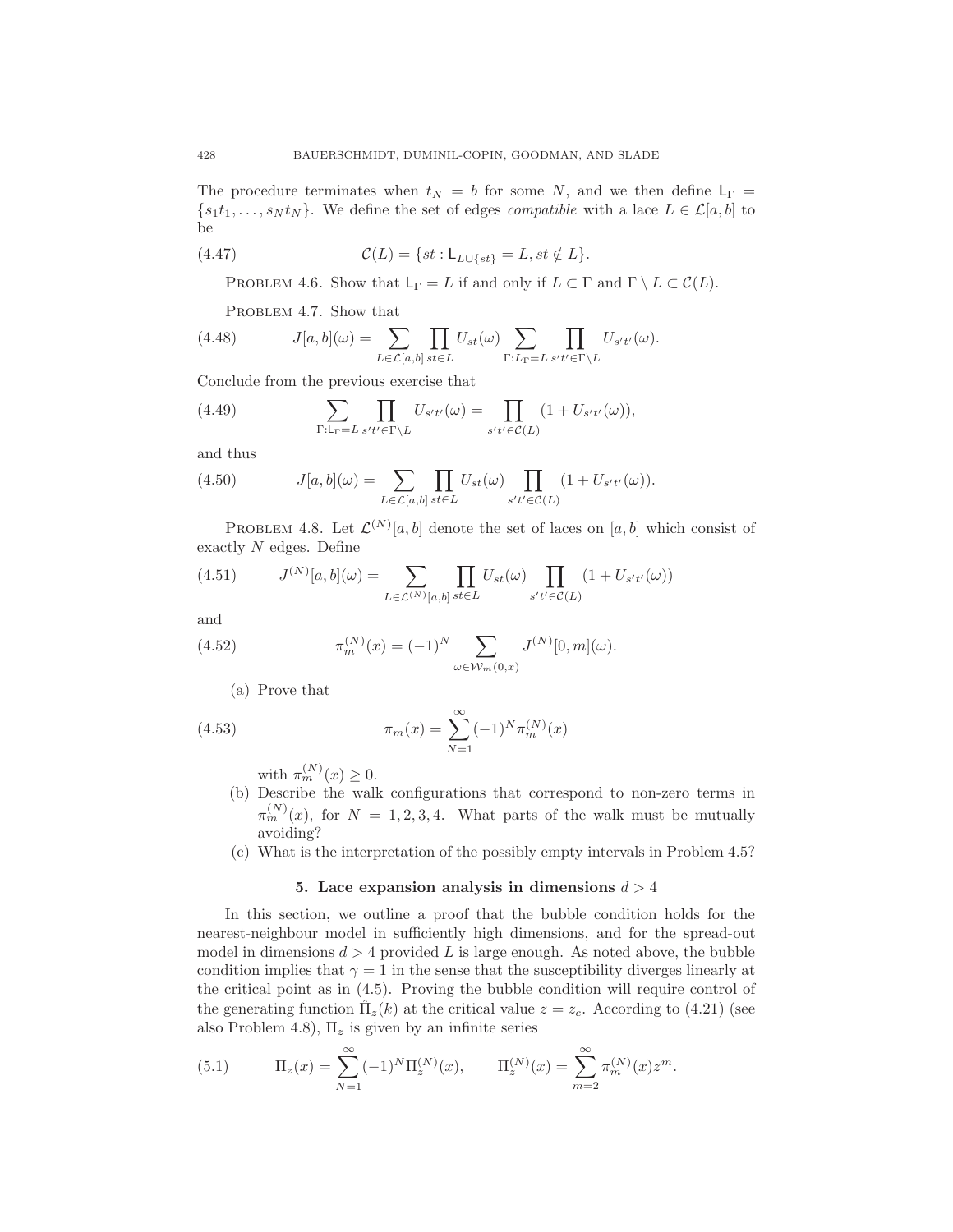The lace expansion is said to converge if  $\Pi_z(x)$  is absolutely summable when  $z = z_c$ , in the strong sense that

(5.2) 
$$
\sum_{x \in \mathbb{Z}^d} \sum_{N=1}^{\infty} \Pi_{z_c}^{(N)}(x) < \infty.
$$

There are now several different approaches to proving convergence of the lace expansion. In particular, a powerful but technically demanding method involves the study of  $(4.16)$  by induction on n [41]. Here we will follow the relatively simple approach of  $[69]$ , which was inspired by a similar argument for percolation in  $[2]$ . Some details are omitted below; these can all be found in [69].

We will make use of the usual  $\ell^p$  norms on functions on  $\mathbb{Z}^d$ , for  $p = 1, 2, \infty$ . In addition, when dealing with functions on the torus  $[-\pi, \pi]^d$ , we will use the usual  $L^p$  norms with respect to the probability measure  $(2\pi)^{-d} d^d k$  on the torus, for  $p = 1, 2$ . To simplify the notation, we will sometimes omit the measure, and write, e.g.,  $B(z) = \int \hat{G}_z^2 = ||\hat{G}_z||_2^2$ .

**5.1. Diagrammatic estimates.** We will obtain bounds on  $\Pi_z(x)$  in terms of  $G_z(x)$  and the closely related quantity  $H_z(x)$  defined by

(5.3) 
$$
H_z(x) = G_z(x) - \delta_{0x} = \sum_{n=1}^{\infty} c_n(x) z^n.
$$

The trivial term  $c_0(x) = \delta_{0x}$  in  $G_z(x)$  gives rise to a contribution 1 in the bubble diagram, and it will be important in the following that this contribution sometimes be omitted. It is for this reason that we use  $H_z$  as well as  $G_z$ .

The following *diagrammatic estimates* bound  $\Pi_z$  in terms of  $H_z$  and  $G_z$ . Once this theorem has been proved, the details of the definition of  $\Pi_z$  are no longer needed—the rest of the argument is analysis that uses the diagrammatic estimates.

THEOREM 5.1. For any  $z \geq 0$ ,

(5.4) 
$$
\sum_{x \in \mathbb{Z}^d} \Pi_z^{(1)}(x) \leq z |\Omega| \|H_z\|_{\infty},
$$

(5.5) 
$$
\sum_{x \in \mathbb{Z}^d} (1 - \cos k \cdot x) \Pi_z^{(1)}(x) = 0,
$$

*and for*  $N > 2$ *,* 

(5.6) 
$$
\sum_{x \in \mathbb{Z}^d} \Pi_z^{(N)}(x) \leq ||H_z||_{\infty} ||G_z * H_z||_{\infty}^{N-1},
$$

(5.7) 
$$
\sum_{x \in \mathbb{Z}^d} (1 - \cos k \cdot x) \Pi_z^{(N)}(x) \le N^2 ||(1 - \cos k \cdot x) H_z||_{\infty} ||G_z * H_z||_{\infty}^{N-1}.
$$

PROOF. We prove just the cases  $N = 1, 2$  here; the complete proof can be found in [69, Theorem 4.1].

For  $N = 1$ , since  $\pi_m^{(1)}(x)$  is equal to  $\delta_{0x}$  times the number  $\sum_{y \in \Omega} c_{m-1}(y)$  of self-avoiding returns, we have

(5.8) 
$$
\sum_{x \in \mathbb{Z}^d} \Pi_z^{(1)}(x) = \sum_{y \in \Omega} \sum_{m=2}^{\infty} c_{m-1}(y) z^m = \sum_{y \in \Omega} z H_z(y),
$$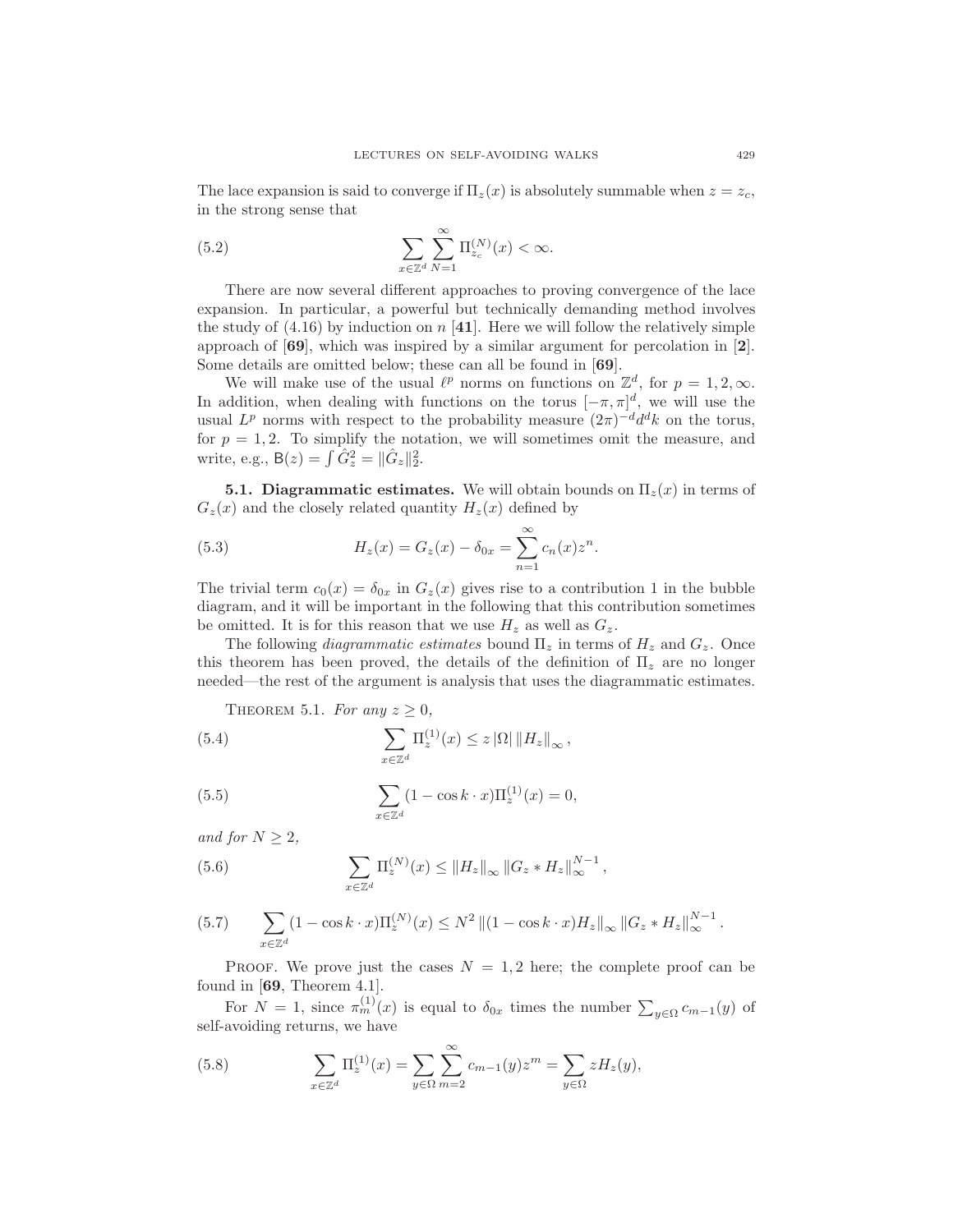which implies (5.4). Also, (5.5) follows from

(5.9) 
$$
\sum_{x \in \mathbb{Z}^d} (1 - \cos k \cdot x) \Pi_z^{(1)}(x) = (1 - \cos k \cdot 0) \Pi_z^{(1)}(0) = 0.
$$

For  $N = 2$ , dropping the mutual avoidance constraint between the three lines in  $\pi_m^{(2)}(x)$  in (4.21) gives

(5.10) 
$$
\sum_{x \in \mathbb{Z}^d} \Pi_z^{(2)}(x) \le \sum_{x \in \mathbb{Z}^d} H_z(x)^3 \le ||H_z||_{\infty} (H_z * H_z)(0)
$$

$$
\le ||H_z||_{\infty} ||H_z * H_z||_{\infty}
$$

and

(5.11) 
$$
\sum_{x \in \mathbb{Z}^d} (1 - \cos k \cdot x) \Pi_z^{(2)}(x) \le ||(1 - \cos k \cdot x) H_z||_{\infty} ||H_z * H_z||_{\infty}.
$$

Since  $0 \le H_z(x) \le G_z(x)$ , this is stronger than (5.6) and (5.7).

**5.2. The small parameter.** Theorem 5.1 shows that the sum over  $N$  in (5.1) can be dominated by the sum of a geometric series with ratio  $||G_z * H_z||_{\infty}$ . Ideally, we would like this ratio to be small. A Cauchy–Schwarz estimate gives

$$
||H_z * G_z||_{\infty} \le ||H_z||_{\infty} + ||H_z * H_z||_{\infty} \le ||H_z||_{\infty} + ||H_z||_2^2
$$
  
(5.12) 
$$
\le ||H_z||_{\infty} + ||G_z||_2^2 = ||H_z||_{\infty} + B(z),
$$

but this looks problematic because the upper bound involves the bubble diagram —the very quantity we are trying to prove is finite at the critical point! So we will need some insight to make good use of the diagrammatic estimates.

An important idea will be to use not just the finiteness, but also the smallness of  $H_z$ . Specifically, we might hope that  $||H_{z_c}||_2^2 = ||\hat{H}_{z_c}||_2^2 = ||\hat{G}_{z_c} - 1||_2^2$  should be small when the corresponding quantity for SRW is small.

Let  $C_z(x) = \sum_{n=0} c_n^{(0)}(x) z^n$  be the analogue of  $G_z(x)$  for the SRW model. Its critical value is  $z_0 = |\Omega|^{-1}$ , and

(5.13) 
$$
\hat{C}_z(k) = \frac{1}{1 - z |\Omega| \hat{D}(k)}, \qquad \hat{C}_{z_0}(k) = \frac{1}{1 - \hat{D}(k)}.
$$

The SRW analogue of  $\|\hat{G}_{z_c} - 1\|_2^2$  $\frac{2}{2}$  is

(5.14) 
$$
\|\hat{C}_{z_0} - 1\|_2^2 = \int \left(\frac{1}{1 - \hat{D}} - 1\right)^2 = \int \frac{\hat{D}^2}{\left(1 - \hat{D}\right)^2}
$$

The following elementary proposition shows that the above integral is small for the models we are studying. The hypothesis  $d > 4$  is needed for convergence, due to the  $(|k|^{-2})^2$  singularity at the origin.

.

PROPOSITION 5.2. *Let*  $d > 4$ *. Then* 

$$
\int \frac{\hat{D}^2}{\left(1-\hat{D}\right)^2} \le \beta
$$

*where, for some constant* K*,*

(5.16) 
$$
\beta = \begin{cases} \frac{K}{d-4} & \text{for the nearest-neighbor model,} \\ \frac{K}{L^d} & \text{for the spread-out model.} \end{cases}
$$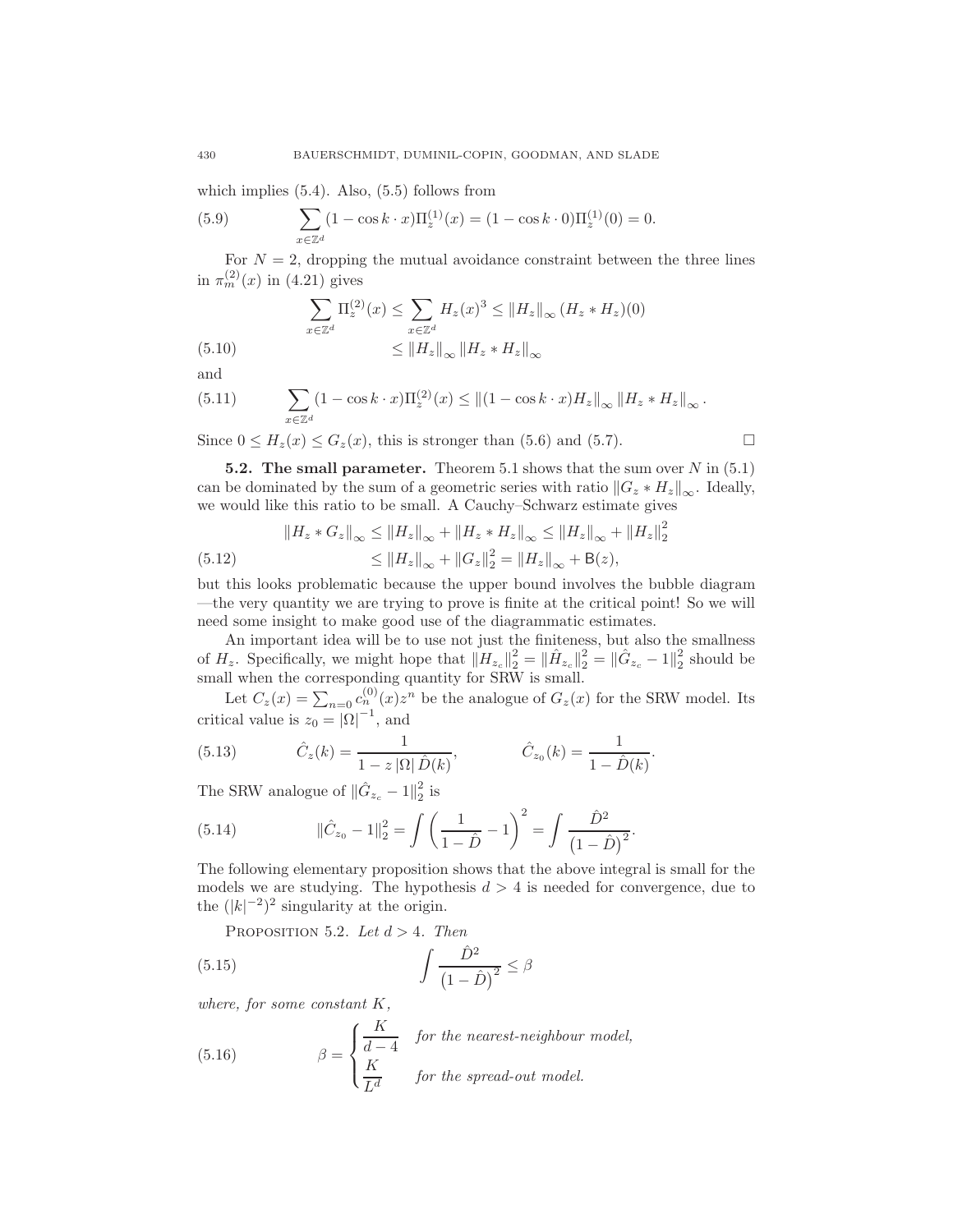PROOF. This is a calculus problem. For the nearest-neighbour model, see [57, Lemma A.3, and for the spread-out model see [69, Proposition 5.3].

We will prove the following theorem.

THEOREM 5.3. *There are constants*  $\beta_0$  *and* C, *independent* of d *and* L, *such that when* (5.15) *holds with*  $\beta \leq \beta_0$  *we have*  $B(z_c) \leq 1 + C\beta$ *.* 

Theorem 5.3 achieves our goal of proving the bubble condition for the nearestneighbour model in sufficiently high dimensions, and for the spread-out model with L sufficiently large in dimensions  $d > 4$ . As noted previously, this gives the following corollary that  $\gamma = 1$  in high dimensions.

COROLLARY 5.4. *When* (5.15) *holds with*  $\beta \leq \beta_0$ *, then as*  $z \nearrow z_c$ *,* 

$$
\chi(z) \asymp \frac{1}{1 - z/z_c}.
$$

5.3. Proof of Theorem 5.3. We begin with the following elementary lemma, which will be a principal ingredient in the proof.

Lemma 5.5. *Let* a < b *be real numbers and let* f *be a continuous real-valued function on*  $[z_1, z_2]$  *such that*  $f(z_1) \leq a$ *. Suppose that, for each*  $z \in (z_1, z_2)$ *, we have the implication*

(5.18) 
$$
f(z) \le b
$$
  $\implies$   $f(z) \le a$ .  
Then  $f(z) \le a$  for all  $z \in [z_1, z_2)$ .

Proof. The result is a straightforward application of the Intermediate Value Theorem.  $\Box$ 



FIGURE 9. The definition of  $p(z)$ .

We will apply Lemma 5.5 to a carefully chosen function f, based on a *coupling* between  $\hat{G}$  on the parameter range [0,  $z_c$ ], and the SRW analogue  $\hat{C}$  on the parameter range  $[0, z_0)$ . To define the coupling, let  $z \in [0, z_c)$  and define  $p(z) \in [0, z_0)$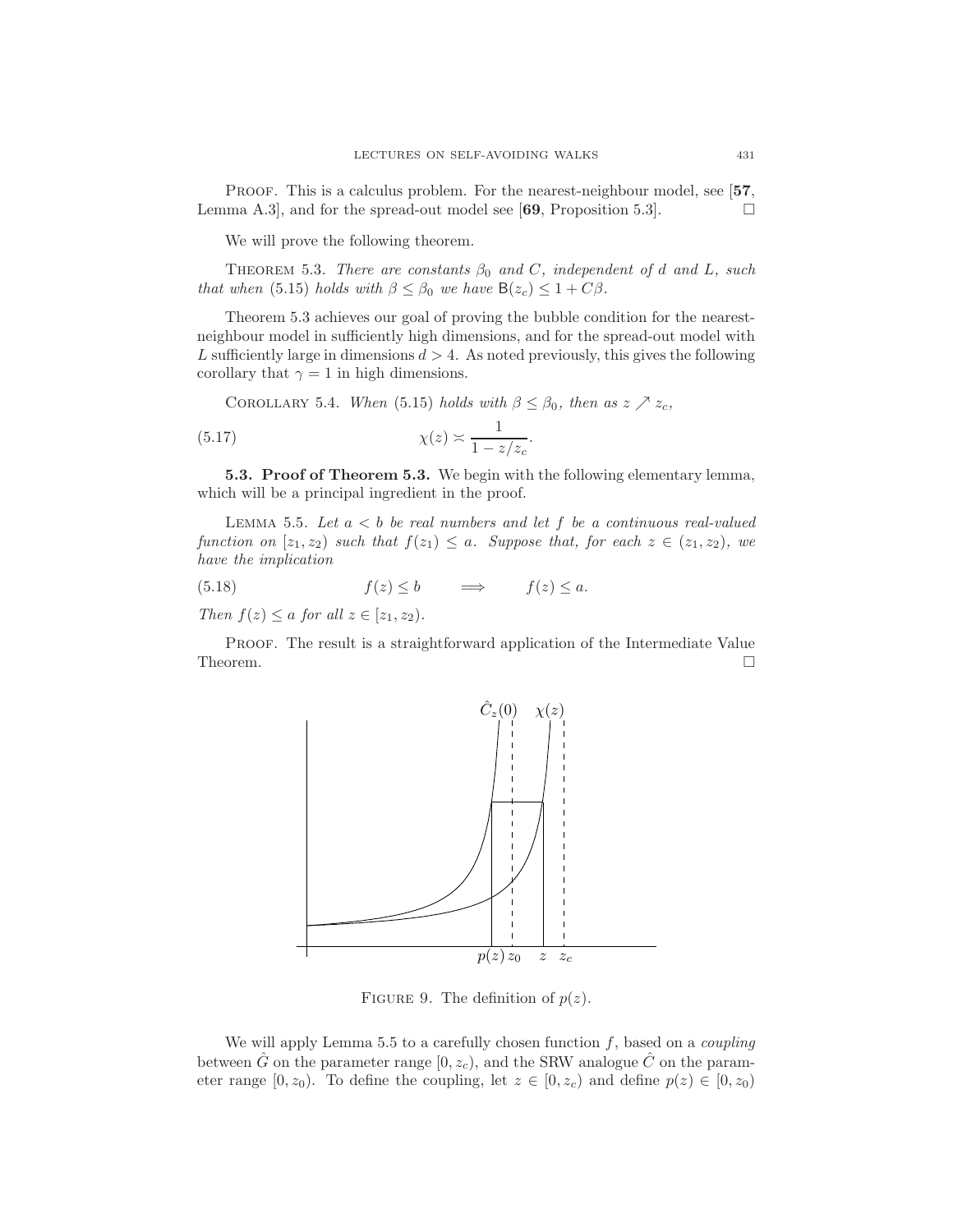by

(5.19) 
$$
\hat{G}_z(0) = \chi(z) = \hat{C}_{p(z)}(0) = \frac{1}{1 - p(z) |\Omega|},
$$

i.e.,

(5.20) 
$$
p(z) |\Omega| = 1 - \chi(z)^{-1} = z |\Omega| + \hat{\Pi}_z(0).
$$

See Figure 9. We expect (or hope!) that  $\hat{G}_z(k) \approx \hat{C}_{p(z)}(k)$  for all k, not just for  $k = 0$ , as well as an additional condition that expresses another form of similarity between  $\hat{G}_z(k)$  and  $\hat{C}_{p(z)}(k)$ . For the latter, we define

(5.21) 
$$
-\frac{1}{2}\Delta_k \hat{G}_z(l) = \hat{G}_z(l) - \frac{1}{2}(\hat{G}_z(l+k) + \hat{G}_z(l-k));
$$

this is the Fourier transform of  $(1 - \cos k \cdot x)G_z(x)$  with l as the dual variable. We aim to apply Lemma 5.5 with  $z_1 = 0$ ,  $z_2 = z_c$ ,  $a = 1 + const \cdot \beta$  (with a constant whose value is determined in (5.27) below),  $b = 4$  (in fact, any fixed  $b > 1$  will do here), and

(5.22) 
$$
f(z) = \max\{f_1(z), f_2(z), f_3(z)\}\
$$

where

(5.23) 
$$
f_1(z) = z |\Omega|, \qquad f_2(z) = \sup_{k \in [-\pi, \pi]^d} \frac{|\hat{G}_z(k)|}{|\hat{C}_{p(z)}(k)|},
$$

and

(5.24) 
$$
f_3(z) = \sup_{k,l \in [-\pi,\pi]^d} \frac{\frac{1}{2} |\Delta_k \hat{G}_z(l)|}{|U_{p(z)}(k,l)|},
$$

with

 $(5.26)$ 

$$
U_{p(z)}(k,l) = 16\hat{C}_{p(z)}(k)^{-1} \left( \hat{C}_{p(z)}(l-k)\hat{C}_{p(z)}(l) + \hat{C}_{p(z)}(l+k)\hat{C}_{p(z)}(l) + \hat{C}_{p(z)}(l-k)\hat{C}_{p(z)}(l+k) \right).
$$
\n(5.25)

The choice of  $U_{p(z)}(k, l)$  is made for technical reasons not explained here, and should be regarded as a useful replacement for the more natural choice  $\frac{1}{2}|\Delta_k \hat{C}_{p(z)}(l)|$ .

The conclusion from Lemma 5.5 would be that  $f(z) \le a$  for all  $z \in [0, z_c)$ . The inequality (5.15) can be used to show that  $||(1 - \hat{D})^{-1}||_2^2 \leq 1 + 3\beta$  (see [69, (5.10)]), and hence we may assume that  $||(1 - \hat{D})^{-1}||_2^2 \le 2$ . Using  $f_2(z) \le a$  we therefore conclude that

$$
B(z_c) = \lim_{z \nearrow z_c} B(z) = \lim_{z \nearrow z_c} ||\hat{G}_z||_2^2
$$
  
\n
$$
\leq a^2 \lim_{z \nearrow z_c} ||\hat{C}_{p(z)}||_2^2 = a^2 ||(1 - \hat{D})^{-1}||_2^2
$$
  
\n
$$
\leq 2a^2 < \infty
$$

which is our goal. Thus it suffices to verify the hypotheses on  $f(z)$  in Lemma 5.5. This is the content of the following lemma.

LEMMA 5.6. *The function*  $f(z)$  *defined by* (5.22)–(5.24) *is continuous on*  $[0, z_c)$ *, with*  $f(0) = 1$ *, and for each*  $z \in (0, z_c)$ *,* 

(5.27)  $f(z) \leq 4 \implies f(z) \leq 1 + O(\beta).$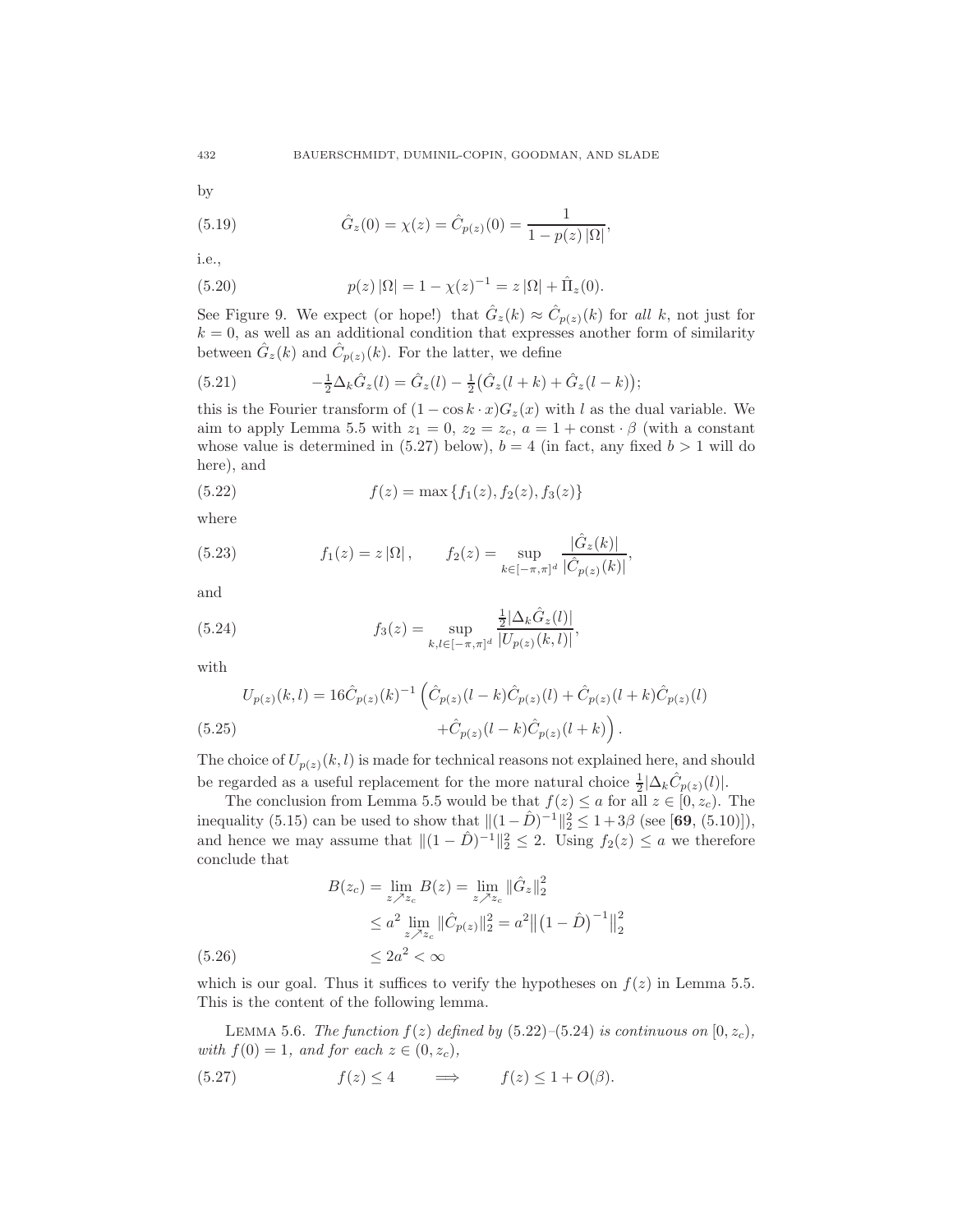PROOF. It is relatively easy to verify the continuity of  $f$ , and we omit the details. To see that  $f(0) = 1 \le a$ , we observe that  $f_1(0) = 0$ ,  $p(0) = 0$  and hence  $f_2(0) = 1/1 = 1$ , and  $f_3(0) = 0$ . The difficult step is to prove the implication (5.27), and the remainder of the proof concerns this step. We assume throughout that  $f(z) \leq 4$ .

We consider first  $f_1(z) = z |\Omega|$ . Our goal is to prove that  $f_1(z) \leq 1 + O(\beta)$ , and for this we will only use the assumptions  $f_1(z) \leq 4$  and  $f_2(z) \leq 4$ ; we do not yet need  $f_3$ . Since  $0 < \chi(z) < \infty$ , we have  $\chi(z)^{-1} = 1 - z |\Omega| - \hat{\Pi}_z(0) > 0$ , i.e.,

(5.28) 
$$
f_1(z) = z |\Omega| < 1 - \hat{\Pi}_z(0) \le 1 + |\hat{\Pi}_z(0)|.
$$

The required bound for  $f_1(z)$  will follow once we show that for all  $z \in (0, z_c)$  and for all  $k \in [-\pi, \pi]^d$ ,

(5.29) 
$$
|\hat{\Pi}_z(k)| \leq O(\beta).
$$

To prove  $(5.29)$  we use Theorem 5.1 (more precisely,  $(5.4)$  and  $(5.6)$ ), to obtain

(5.30) 
$$
|\hat{\Pi}_z(k)| \leq \sum_{N=1}^{\infty} \sum_{x \in \mathbb{Z}^d} \Pi_z^{(N)}(x)
$$

$$
\leq ||H_z||_{\infty} \left( f_1(z) + \sum_{N=2}^{\infty} ||G_z * H_z||_{\infty}^{N-1} \right).
$$

For the first term, we use  $f_1(z) \leq 4$ . For the second term, we need a bound on  $||G_z * H_z||_{\infty}$  in order to bound the sum. By definition,

$$
(5.31) \t ||G_z * H_z||_{\infty} \le ||H_z||_{\infty} + ||H_z * H_z||_{\infty} \le ||H_z||_{\infty} + ||H_z||_2^2.
$$

Now  $H_z$  is the generating function for SAWs which take at least one step. By omitting the avoidance constraint between the first step and subsequent steps, we obtain

(5.32) 
$$
H_z(x) \leq z |\Omega| (D * G_z)(x) \leq 4(D * G_z)(x).
$$

Thus we can bound the second term in (5.31), using  $f_2(z) \leq 4$  and Proposition 5.2, as

$$
||H_z||_2^2 \le 4^2 ||D * G_z||_2^2 = 4^2 ||\hat{D}\hat{G}_z||_2^2
$$
  
\n
$$
\le 4^4 ||\hat{D}\hat{C}_{p(z)}||_2^2 = 4^4 ||D * C_{p(z)}||_2^2
$$
  
\n
$$
\le 4^4 ||D * C_{z_0}||_2^2 = 4^4 ||\hat{D}(1 - \hat{D})^{-1}||_2^2
$$
  
\n
$$
\le 4^4 \beta.
$$

Similar estimates show  $||H_z||_{\infty} \leq O(\beta)$ . If we substitute these estimates into (5.30), we obtain

(5.34) 
$$
|\hat{\Pi}_z(k)| \leq C\beta \left(4 + \sum_{N=2}^{\infty} (C\beta)^{N-1}\right)
$$

 $(5.33)$ 

for some constant C, so that (5.29) will hold for  $\beta$  sufficiently small. This completes the proof for  $f_1(z)$ .

We next sketch the proof that  $f_2(z) \leq 1 + O(\beta)$ . Recalling the notation  $\hat{F}_z(k) =$  $\hat{G}_z(k)^{-1}$  introduced in (4.31), and using the formulas (5.19) and (5.20) for  $p(z)$ , we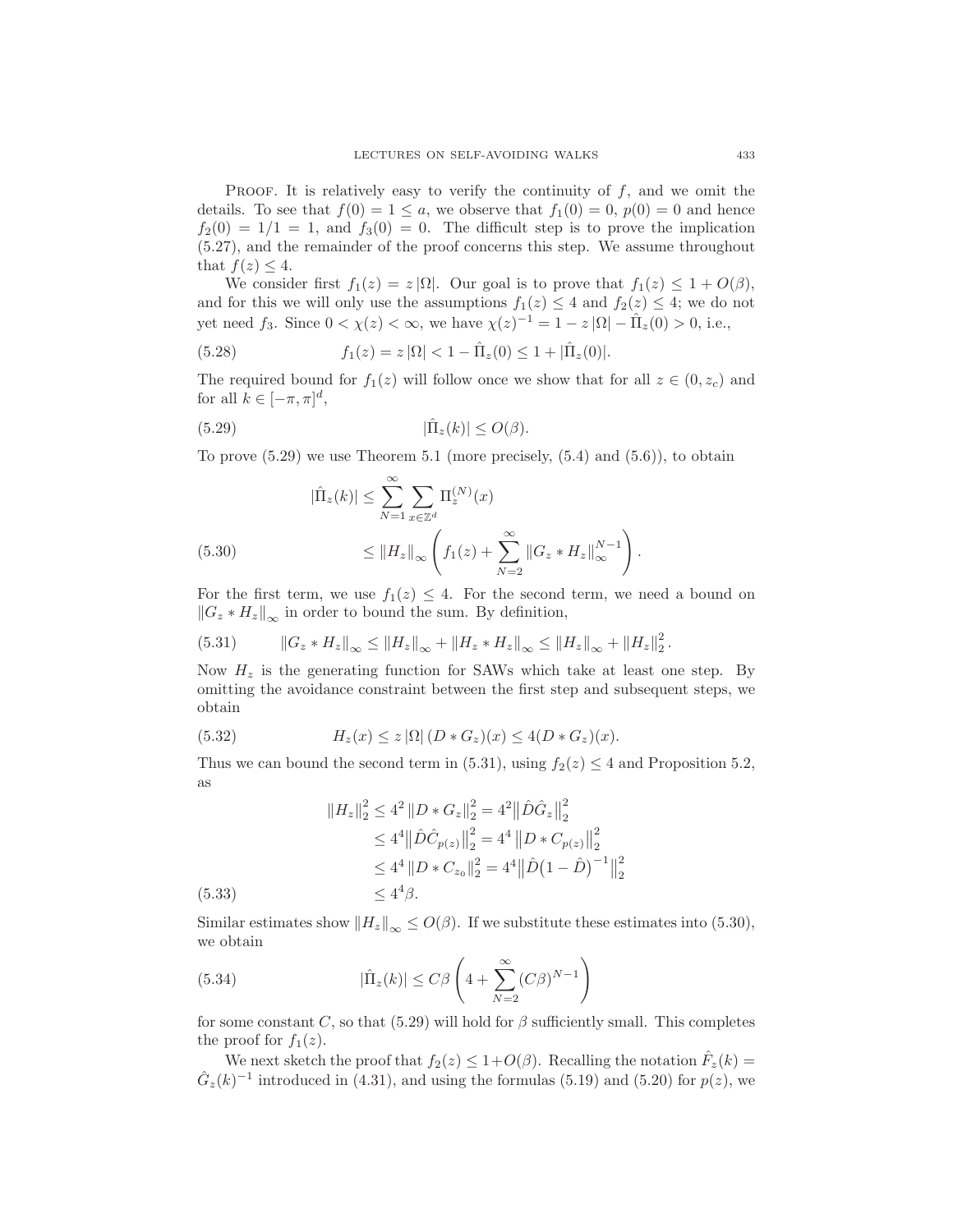obtain

$$
\frac{\hat{G}_z(k)}{\hat{C}_{p(z)}(k)} - 1 = \frac{1 - p(z) |\Omega| \hat{D}(k)}{\hat{F}_z(k)} - 1
$$
\n
$$
= \frac{1 - (z |\Omega| + \hat{\Pi}_z(0)) \hat{D}(k) - \hat{F}_z(k)}{\hat{F}_z(k)}
$$
\n
$$
= \frac{-\hat{\Pi}_z(0) \hat{D}(k) + \hat{\Pi}_z(k)}{\hat{F}_z(k)}
$$
\n(5.35)\n
$$
= \frac{\hat{\Pi}_z(0) (1 - \hat{D}(k)) - (\hat{\Pi}_z(0) - \hat{\Pi}_z(k))}{\hat{F}_z(k)}.
$$

The bound  $f_3(z) \leq 4$  and (5.7) can be used to show that  $|\hat{\Pi}_z(0) - \hat{\Pi}_z(k)| \leq$  $O(\beta)(1-\hat{D}(k))$  (see [69] for details); it is precisely at this point that the need to include  $f_3$  in the definition of f arises. Together with (5.29), this shows that the numerator of  $(5.35)$  is  $O(\beta)(1-\hat{D}(k)).$ 

For the denominator, we recall the formula (4.32):

(5.36) 
$$
\hat{F}_z(k) = \chi(z)^{-1} + z |\Omega| (1 - \hat{D}(k)) + (\hat{\Pi}_z(0) - \hat{\Pi}_z(k)).
$$

To bound  $\hat{F}_z(k)$  from below, we consider two parameter ranges for z. If  $z \leq \frac{1}{2} |\Omega|^{-1}$ , we can make the trivial estimate  $\chi(z)^{-1} \geq \hat{C}_z(0)^{-1} = 1 - z |\Omega| \geq \frac{1}{2}$ , so that  $\hat{F}_z(k) \geq \frac{1}{2} + 0 - O(\beta) \geq \frac{1}{4}$  for small  $\beta$ . Since the numerator of (5.35) is itself  $O(\beta)$ , this proves that  $f_2(z) \leq 1 + O(\beta)$  for this range of z.

It remains to consider  $\frac{1}{2} |\Omega|^{-1} \leq z \leq z_c$ . Now we estimate

(5.37) 
$$
\hat{F}_z(k) \ge 0 + \frac{1}{2} \left( 1 - \hat{D}(k) \right) - O(\beta) \left( 1 - \hat{D}(k) \right) \ge \frac{1}{4} \left( 1 - \hat{D}(k) \right).
$$

The factors  $1 - D(k)$  in the numerator and denominator of (5.35) cancel, leaving  $O(\beta)$  as desired.

Finally the proof for  $f_3(z)$  is similar to the proof for  $f_2(z)$ , and we refer to [69] for the details.  $\hfill\Box$ 

5.4. Tutorial. For simplicity, we restrict our attention now to the nearestneighbour model of SAWs in dimensions sufficiently high that the preceding arguments and conclusions apply. In Lemma 5.6, we found that  $f_2(z) \le a = 1 + O(d^{-1}),$ since  $\beta \le O((d-4)^{-1}) = O(d^{-1})$ . This estimate, which states that

(5.38) 
$$
\hat{G}_z(k) \le a \hat{C}_{p(z)}(k) \qquad k \in [\pi, \pi]^d, \quad z \in (0, z_c),
$$

is most important for  $k \approx 0$ , the *small frequencies*, and it is referred to as the *infrared bound*. Other bounds obtained in Lemma 5.6 can be framed as follows: there is a constant c, independent of  $z \leq z_c$ , such that

(5.39) 
$$
||H_z||_2^2 \le cd^{-1}, \quad ||H_z||_{\infty} \le cd^{-1}, \quad ||\Pi_z||_1 \le cd^{-1},
$$

and

(5.40) 
$$
\|\Pi_z^{(N)}\|_1 \leq (cd^{-1})^N, \quad \sum_{N=M}^{\infty} \|\Pi_z^{(N)}\|_1 \leq cd^{-M}.
$$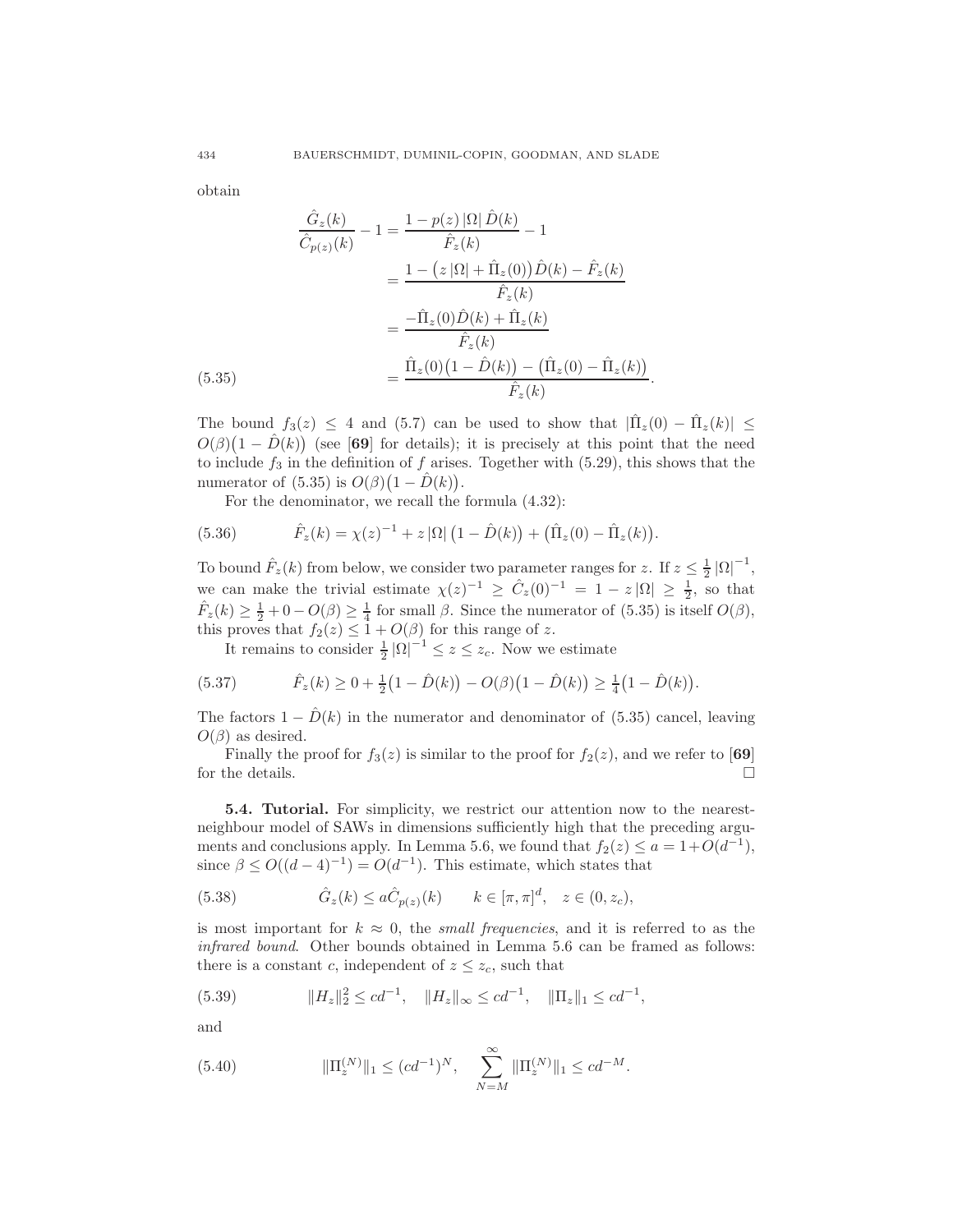We also recall that the Fourier transform of the two-point function can be written as

(5.41) 
$$
\hat{G}_z(k) = \frac{1}{1 - z|\Omega|\hat{D}(k) - \hat{\Pi}_z(k)}.
$$

Since  $\hat{G}_z(0) \to \infty$  as  $z \to z_c$ , we obtain the equation

(5.42) 
$$
1 - z_c |\Omega| - \hat{\Pi}_{z_c}(0) = 0.
$$

This equation provides a starting point to study the connective constant  $\mu = z_c^{-1}$ .

PROBLEM 5.1. In this problem, we show that the connective constant obeys

(5.43) 
$$
\mu = 2d - 1 - (2d)^{-1} + O((2d)^{-2}) \quad \text{as } d \to \infty.
$$

This special case of the results discussed in Section 1.4 was first proved by Kesten [51], by very different means.

(a) Let  $m \geq 1$  be an integer. Show that  $||(1 - \hat{D})^{-m}||_1$  is non-increasing in  $d > 2m$ . In particular, it follows that  $\|\hat{C}_{z_0}\|_2$  is bounded uniformly in  $d > 4$ . *Hint:*  $A^{-m} = \Gamma(m)^{-1} \int_0^\infty u^{m-1} e^{-uA} du$ .

(b) Let  $H_z^{(j)}(x) = \sum_{m=j}^{\infty} c_m(x) z^m$  be the generating function for SAWs that take at least  $j$  steps. By relaxing the condition of mutual self-avoidance for the first  $j$  steps, show that

(5.44) 
$$
||H_{z_c}^{(j)}||_{\infty} \le O((2d)^{-j/2}), \quad j > 1.
$$

*Hint:* Use the infrared bound for the two-point function (5.38), and that the probability that a 2j-step simple random walk which starts at 0 also ends at 0 is

(5.45) 
$$
\|\hat{D}^{2j}\|_1 \le O((2d)^{-j}).
$$

(c) Recall that  $\pi_n^{(1)}(x) = 0$  if  $x \neq 0$ , so that  $\hat{\Pi}_z^{(1)}(0) = \sum_{x \in \mathbb{Z}^d} \Pi_z^{(1)}(x) = \Pi_z^{(1)}(0)$ is the generating function for all self-avoiding returns. Prove that

(5.46) 
$$
\hat{\Pi}_{z_c}^{(1)}(0) = (2d)^{-1} + 3(2d)^{-2} + O((2d)^{-3})
$$

(d) Note that  $\hat{\Pi}_z^{(2)}(0)$  is the generating function for all  $\theta$ -walks: paths that visit their eventual endpoint, return to the origin, then return to their endpoint, and are otherwise self-avoiding. Prove that

(5.47) 
$$
\hat{\Pi}_z^{(2)}(0) = (2d)^{-2} + O((2d)^{-3}).
$$

(e) Conclude from (c) and (d) that

(5.48) 
$$
\hat{\Pi}_z(0) = -(2d)^{-1} - 2(2d)^{-2} + O((2d)^{-3}),
$$

and use this to show

(5.49) 
$$
\mu = 2d - 1 - (2d)^{-1} + O((2d)^{-2}).
$$

We have seen in Section 4.2 that  $\chi(z) \approx (1 - z/z_c)^{-1}$  in high dimensions, assuming the bubble condition. The next problem shows that this bound can be improved to an asymptotic formula.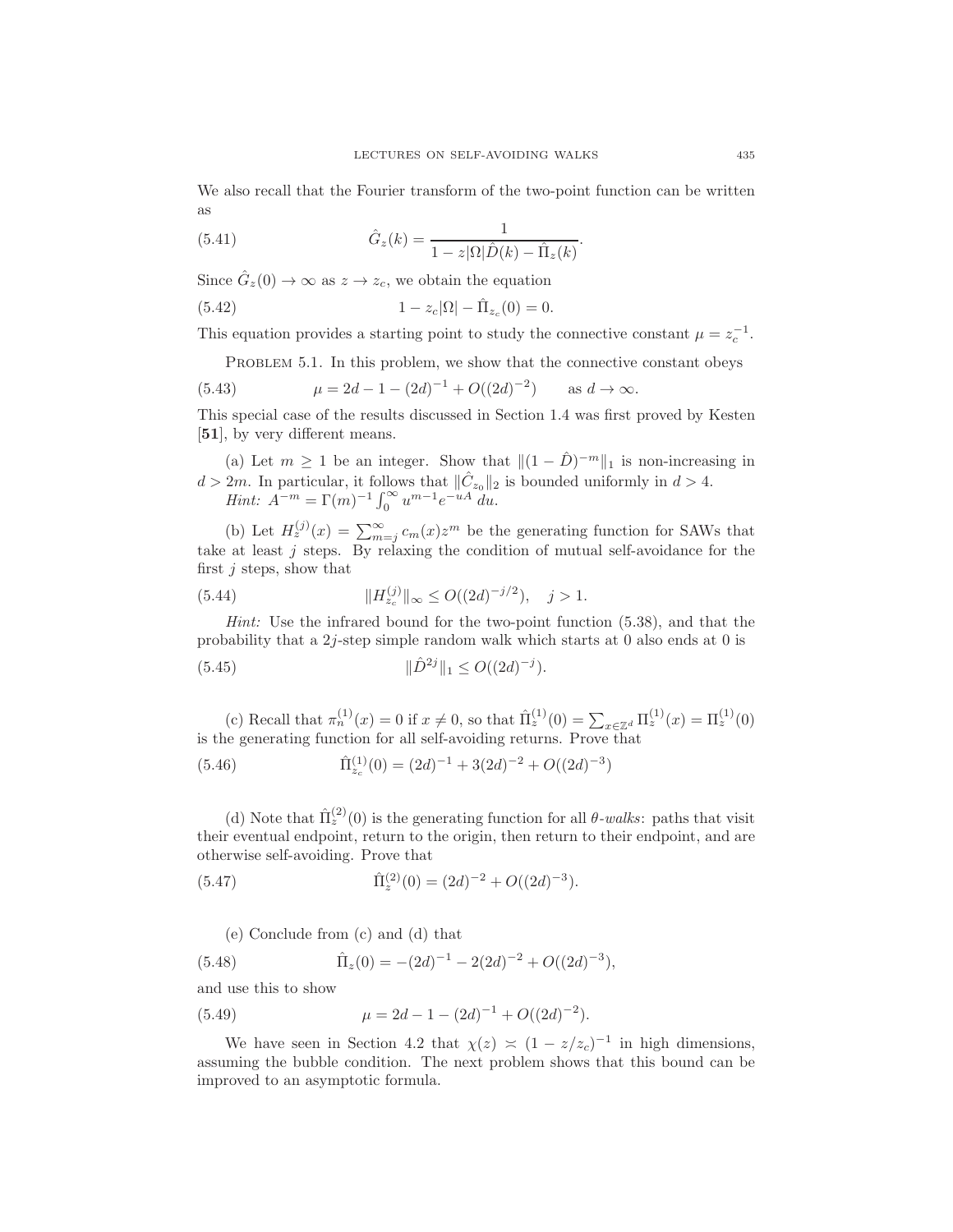PROBLEM 5.2. (a) Show that

(5.50) 
$$
\frac{d[z\chi(z)]}{dz} = V(z)\chi(z)^2, \text{ where } V(z) = 1 - \hat{\Pi}_z(0) + z\frac{d\hat{\Pi}_z(0)}{dz}.
$$

*Hint:* Let  $\hat{F}_z(0) = \chi(z)^{-1} = 1 - z|\Omega| - \hat{\Pi}_z(0)$  and express the left-hand side in terms of  $\hat{F}_z(0)$ .

(b) Show that  $\hat{\Pi}_{z_c}(0)$ ,  $\frac{d}{dz}\hat{\Pi}_{z_c}(0)$  and thus  $V(z_c)$  are finite. It follows that

(5.51) 
$$
\frac{d[z\chi(z)]}{dz} = V(z)\chi(z)^2 \sim V(z_c)\chi(z)^2 \quad \text{as } z \nearrow z_c,
$$

where  $f(z) \sim g(z)$  means  $\lim_{z \to z_c} f(z)/g(z) = 1$ .

(c) Prove that  $\chi(z) \sim A(1-z/z_c)^{-1}$  as  $z \nearrow z_c$ , where the constant A is given by  $A = z_c^{-1} [2d + \frac{d}{dz}|_{z=z_c} \hat{\Pi}_z(0)]^{-1}$ .

### 6. Integral representation for walk models

It has long been understood by physicists that it is sometimes possible to represent random fields by random walks. Ideas in this direction due to Symanzik [71] were influential among mathematicians, and inspired, e.g., the analysis of [6, 7] who showed how to use random walks to represent and analyse ferromagnetic lattice spin systems. In this section, we develop representations of two random walk models in terms of random fields, via functional integrals. Our ultimate goal is rather the opposite to that of  $[6, 7]$ , namely we wish to study models of random walks via studying their integral representations. This will be the topic of Section 7.

We begin in Section 6.1 with some background material about Gaussian integrals. In Section 6.2, we use these Gaussian integrals to represent a model of SAWs in a background of self-avoiding loops, a model closely related to the  $O(n)$  loop model discussed in Section 3.4. The random field in these Gaussian integrals is called a *boson* field in physics. It was realised in the physics literature [59, 63] that the loops in the loop model could be eliminated by the use of anti-commuting variables, referred to as a *fermion* field, thereby providing a representation for models of SAWs. The anti-commuting variables can be understood in terms of differential forms with their anti-commuting wedge product, and in Sections 6.3–6.4 we provide the relevant background on differential forms and their integration. Finally, in Section 6.5, we obtain an integral representation for SAWs. The ideas in this section are developed in further detail in [11].

**6.1. Gaussian integrals.** Fix a positive integer  $M$ . Later, we identify the set  $\{1, \ldots, M\}$  with a finite set  $\Lambda$  on which the walks related to the fields take place, e.g.,  $\Lambda \subset \mathbb{Z}^d$ . Consider a two-component real field

(6.1) 
$$
(u, v) = (u_x, v_x)_{x \in \{1, ..., M\}} \in \mathbb{R}^M \times \mathbb{R}^M.
$$

From this, we obtain the associated complex field  $(\varphi, \overline{\varphi}) = (\varphi_x, \overline{\varphi}_x)_{x \in \{1, ..., M\}}$ , where

(6.2) 
$$
\varphi_x = u_x + iv_x, \quad \bar{\varphi}_x = u_x - iv_x;
$$

this is the so-called *boson field*. We wish to integrate with respect to the variables  $(\varphi_x, \bar{\varphi}_x)$ , and for this we will use the differentials  $d\varphi_x = du_x + i dv_x$  and  $d\bar{\varphi}_x =$  $du_x - i dv_x$ . As we will discuss in more detail in Section 6.3, differentials are multiplied using an anti-commuting product, so in particular  $du_x dv_x = -dv_x du_x$ ,  $du_x du_x = dv_x dv_x = 0$ , and  $d\bar{\varphi}_x d\varphi_x = 2i du_x dv_x$ .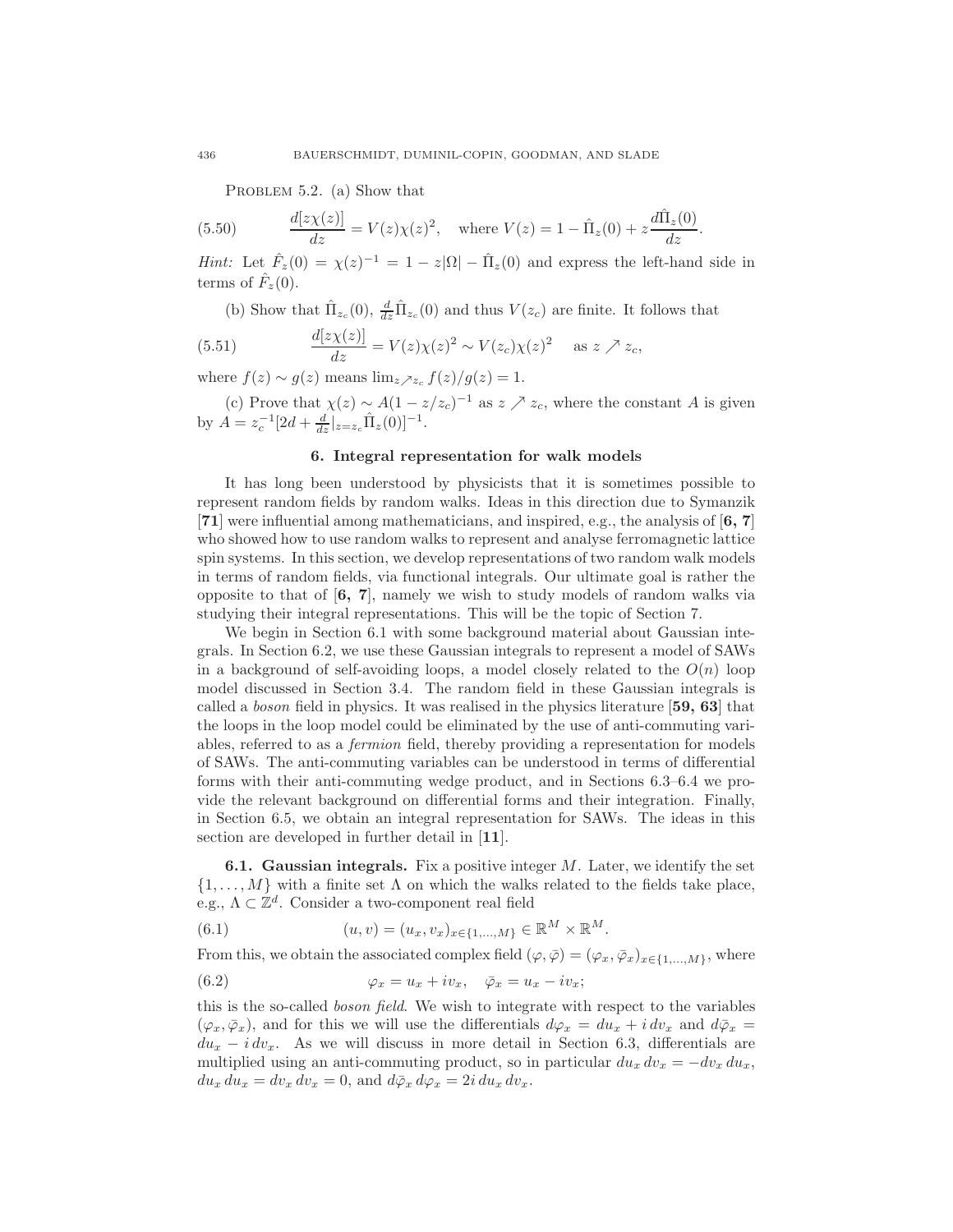Let  $C = (C_{xy})_{x,y \in \{1,...,M\}}$  be an  $M \times M$  complex matrix with positive Hermitian part, meaning that

(6.3) 
$$
\sum_{x,y=1}^{M} \varphi_x (C_{xy} + \bar{C}_{yx}) \bar{\varphi}_y > 0 \text{ for all } \varphi \neq 0 \text{ in } \mathbb{C}^M.
$$

It is not difficult to see that this implies that  $A = C^{-1}$  exists. The (complex) Gaussian measure with covariance  $C$  is defined by

(6.4) 
$$
d\mu_C(\varphi, \bar{\varphi}) = \frac{1}{Z_C} e^{-\varphi A \bar{\varphi}} d\bar{\varphi} d\varphi,
$$

where  $\varphi A\bar{\varphi} = \sum_{x,y=1}^{M} \varphi_x A_{xy} \bar{\varphi}_y$ , and

(6.5) 
$$
d\bar{\varphi} d\varphi = d\bar{\varphi}_1 d\varphi_1 \cdots d\bar{\varphi}_M d\varphi_M = (2i)^M du_1 dv_1 \cdots du_M dv_M
$$

is a multiple of the Lebesgue measure on  $\mathbb{R}^{2M}$ . The normalisation constant

(6.6) 
$$
Z_C = \int_{\mathbb{R}^{2M}} e^{-\varphi A \bar{\varphi}} d\bar{\varphi} d\varphi
$$

can be computed explicitly.

Lemma 6.1. *For* C *with positive Hermitian part, the normalisation of the Gaussian integral is given by*

(6.7) 
$$
Z_C = \frac{(2\pi i)^M}{\det A}.
$$

**PROOF.** In this proof, we make the simplifying assumption that  $C$  and thus also A are Hermitian, though the result holds more generally; see [11]. By the spectral theorem for Hermitian matrices, there is a positive diagonal matrix  $D = \text{diag}(d_x)$ and a unitary matrix U such that  $A = U^{-1}DU$ . Then,  $\varphi A \bar{\varphi} = \rho D \bar{\rho}$  where  $\rho = \bar{U} \varphi$  $(\bar{U}$  is the complex conjugate of U). By a change of variables in the integral and explicit computation of the resulting 1-dimensional integral,

(6.8) 
$$
Z_C = \prod_{x=1}^M \int_{\mathbb{R}^2} e^{-d_x(u_x^2 + v_x^2)} 2i du_x dv_x = \frac{(2\pi i)^M}{\prod_{x=1}^M d_x} = \frac{(2\pi i)^M}{\det A}.
$$

We define the differential operators

(6.9) 
$$
\frac{\partial}{\partial \varphi_x} = \frac{1}{2} \left( \frac{\partial}{\partial u_x} - i \frac{\partial}{\partial v_x} \right), \quad \frac{\partial}{\partial \bar{\varphi}_x} = \frac{1}{2} \left( \frac{\partial}{\partial u_x} + i \frac{\partial}{\partial v_x} \right).
$$

It is easy to check that

(6.10) 
$$
\frac{\partial \varphi_y}{\partial \varphi_x} = \frac{\partial \bar{\varphi}_y}{\partial \bar{\varphi}_x} = \delta_{xy}, \quad \frac{\partial \bar{\varphi}_y}{\partial \varphi_x} = \frac{\partial \varphi_y}{\partial \bar{\varphi}_x} = 0.
$$

The following integration by parts formula will be useful.

Lemma 6.2. *For* C *with positive Hermitian part, and for nice functions* F*,*

(6.11) 
$$
\int \bar{\varphi}_a F d\mu_C(\varphi, \bar{\varphi}) = \sum_{x=1}^M C_{ax} \int \frac{\partial F}{\partial \varphi_x} d\mu_C(\varphi, \bar{\varphi}).
$$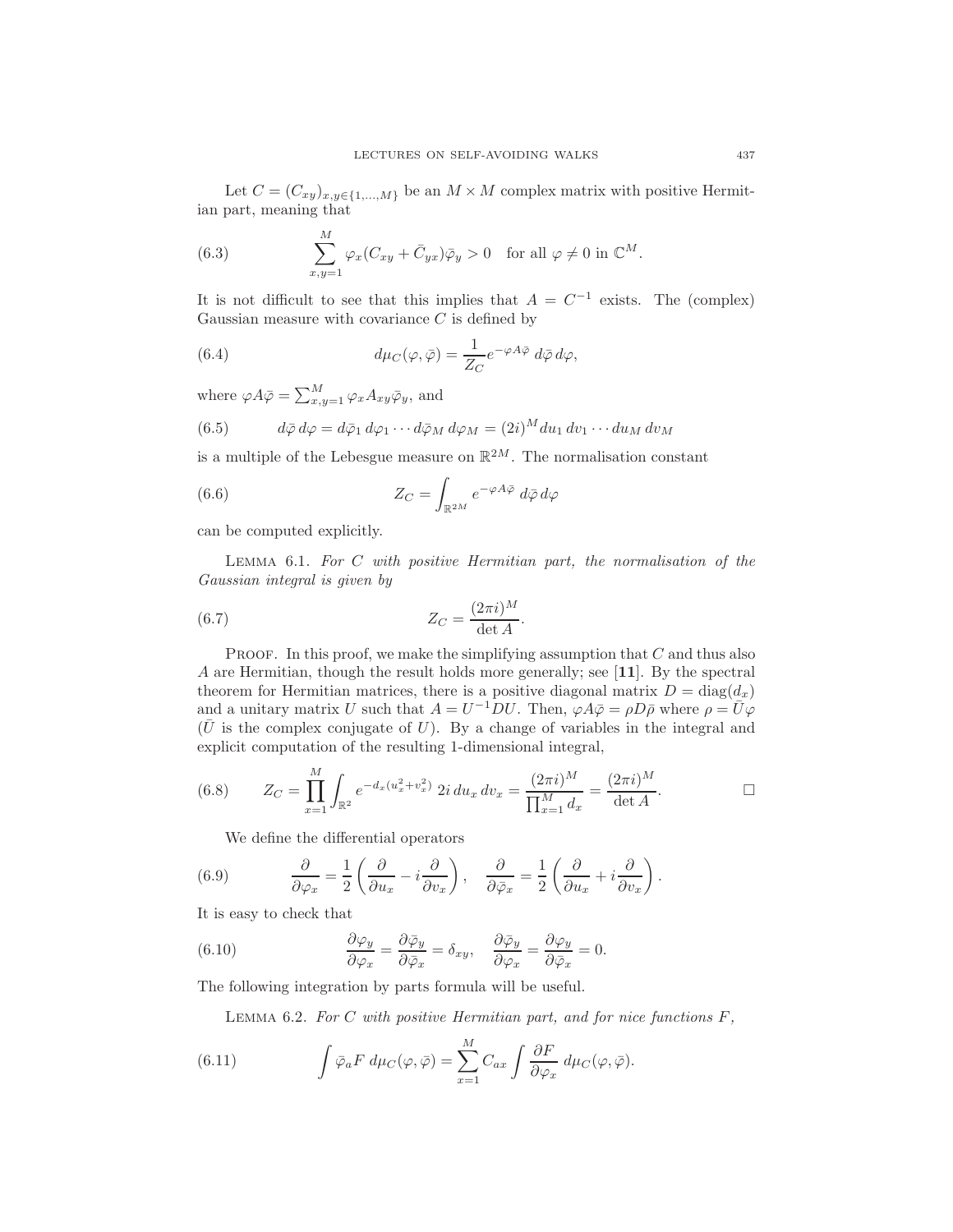PROOF. Integrating by parts, we obtain

(6.12) 
$$
\int \frac{\partial F}{\partial \varphi_x} e^{-\varphi A \bar{\varphi}} d\bar{\varphi} d\varphi = -\int F \frac{\partial}{\partial \varphi_x} e^{-\varphi A \bar{\varphi}} d\bar{\varphi} d\varphi \n= \int F \sum_y A_{xy} \bar{\varphi}_y e^{-\varphi A \bar{\varphi}} d\bar{\varphi} d\varphi.
$$

It follows from the fact that  $C = A^{-1}$  that  $\overline{M}$ 

(6.13) 
$$
\sum_{x=1}^{M} C_{ax} \int \frac{\partial F}{\partial \varphi_x} d\mu_C = \int \sum_{x,y} C_{ax} A_{xy} \bar{\varphi}_y F d\mu_C = \int \bar{\varphi}_a F d\mu_C.
$$

The following application of Lemma 6.2 is a special case of Wick's Theorem. The quantity appearing on the right-hand side of (6.14) is the *permanent* of the submatrix of C indexed by  $(x_i, y_j)_{i,j=1}^k$ .

LEMMA 6.3. Let  $\{x_1, \ldots, x_k\}$  and  $\{y_1, \ldots, y_k\}$  each be sets with k distinct ele*ments from*  $\{1, \ldots, M\}$ *. Then* 

(6.14) 
$$
\int \prod_{l=1}^k \overline{\varphi}_{x_l} \varphi_{y_l} d\mu_C = \sum_{\sigma \in S_k} \prod_{l=1}^k C_{x_l, y_{\sigma(l)}},
$$

*where the sum is over the set*  $S_k$  *of permutations of*  $\{1, \ldots, k\}$ *.* 

PROOF. This follows by repeated application of the integration by parts formula in Lemma 6.2. Each time the formula is applied, one factor of  $\bar{\varphi}$  disappears on the right-hand side of (6.11), and the partial differentiation eliminates one factor  $\varphi$  as well.

6.2. Integral representation for a loop model. Let  $\Lambda$  be a finite set of cardinality M. Fix  $a, b \in \Lambda$  and a subset  $X \subset \Lambda \setminus \{a, b\}$ . An example we have in mind is  $\Lambda \subset \mathbb{Z}^d$  and  $X = \Lambda \setminus \{a, b\}$ . We define the integral

(6.15) 
$$
G_{ab,X} = \int \bar{\varphi}_a \varphi_b \prod_{x \in X} (1 + \varphi_x \bar{\varphi}_x) d\mu_C.
$$

As we now explain, this can be interpreted as a loop model whose configurations consist of a self-avoiding walk from  $a$  to  $b$  whose intermediate steps lie in  $X$ , together with a background of closed loops in X. We denote by  $S_{ab}(X)$  the set of sequences  $(a, x_1, \ldots, x_{n-1}, b)$  with  $n \geq 1$  arbitrary and the  $x_i \in X$  distinct—these are SAWs with rather general steps.

Repeated integration by parts gives

(6.16) 
$$
G_{ab,X} = \sum_{\omega \in S_{ab}(X)} C^{\omega} \int \prod_{x \in X \setminus \omega} (1 + \varphi_x \bar{\varphi}_x) d\mu_C,
$$

where  $C^{\omega} = \prod_{i=1}^{\ell(\omega)} C_{w(i-1),w(i)}$ . Also, by expanding the product and applying Lemma 6.3, we obtain

(6.17) 
$$
\int \prod_{x \in X \setminus \omega} (1 + \varphi_x \bar{\varphi}_x) d\mu_C = \sum_{Z \subset X \setminus \omega} \int \prod_{x \in Z} \varphi_x \bar{\varphi}_x d\mu_C
$$

$$
= \sum_{Z \subset X \setminus \omega} \sum_{\sigma \in S(Z)} \prod_{z \in Z} C_{z, \sigma(z)},
$$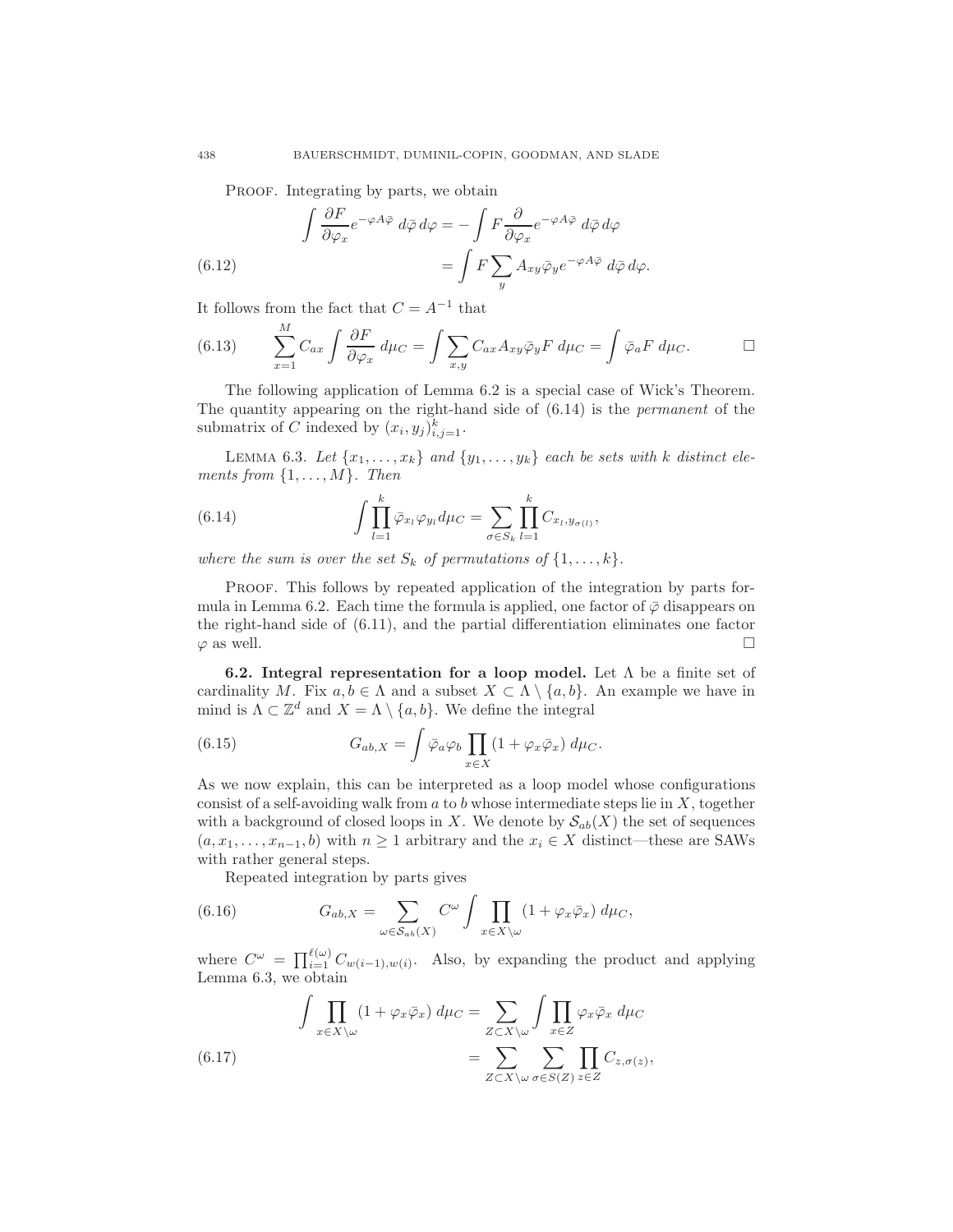with  $S(Z)$  is the set of permutations of the set Z. Altogether, this gives

(6.18) 
$$
G_{ab,X} = \sum_{\omega \in S_{ab}(X)} C^{\omega} \sum_{Z \subset X \setminus \omega} \sum_{\sigma \in S(Z)} \prod_{z \in Z} C_{z,\sigma(z)}.
$$

Thus, by decomposing the permutation  $\sigma$  into cycles, we can interpret (6.15) as the generating function for self-avoiding walks from  $a$  to  $b$  in a background of loops with weight  $C_{xy}$  for every step between x and y (with each loop corresponding to a cycle of  $\sigma$ ). See Figure 10.



FIGURE 10. Self-avoiding walk from a to b with loop background. Loops can have length zero. The loops will be eliminated by the use of differential forms.

6.3. Differential forms. Our next goal is to modify the example of Section 6.2 with the help of differential forms, which are versions of what physicists call *fermions*, to obtain an integral representation for the generating function for self-avoiding walks *without* the loop background. A gentle introduction to differential forms can be found in [66].

The *Grassmann algebra*  $N$  of differential forms is generated by the one-forms  $du_1, dv_1, \ldots, du_M, dv_M$ , with anticommutative product ∧. A p-form (a differential form of degree p) is a function of the variables  $(u, v)$  times a product of p differentials or sum of these. Because of anticommutativity,  $du_x \wedge du_x = dv_x \wedge dv_x = 0$ , and any p-form with  $p > 2M$  must be zero. A form of maximal degree can thus be written uniquely as

(6.19) 
$$
K = f(u, v) du_1 \wedge dv_1 \wedge \cdots \wedge du_M \wedge dv_M,
$$

where  $du_1 \wedge dv_1 \wedge \cdots \wedge du_M \wedge dv_M$  is the standard volume form on  $\mathbb{R}^{2M}$ . A general differential form is a linear combination of p-forms, where different terms in the sum can have different values of p. Together, the differential forms constitute the algebra  $N$ .

We will omit the wedge  $\wedge$  from the notation from now on, and write simply  $du_1 dv_1$  for  $du_1 \wedge dv_1$ , but it should be borne in mind that order is significant in such an expression:  $du_x dv_y = -dv_y du_x$ . On the other hand, two forms of *even* degree commute.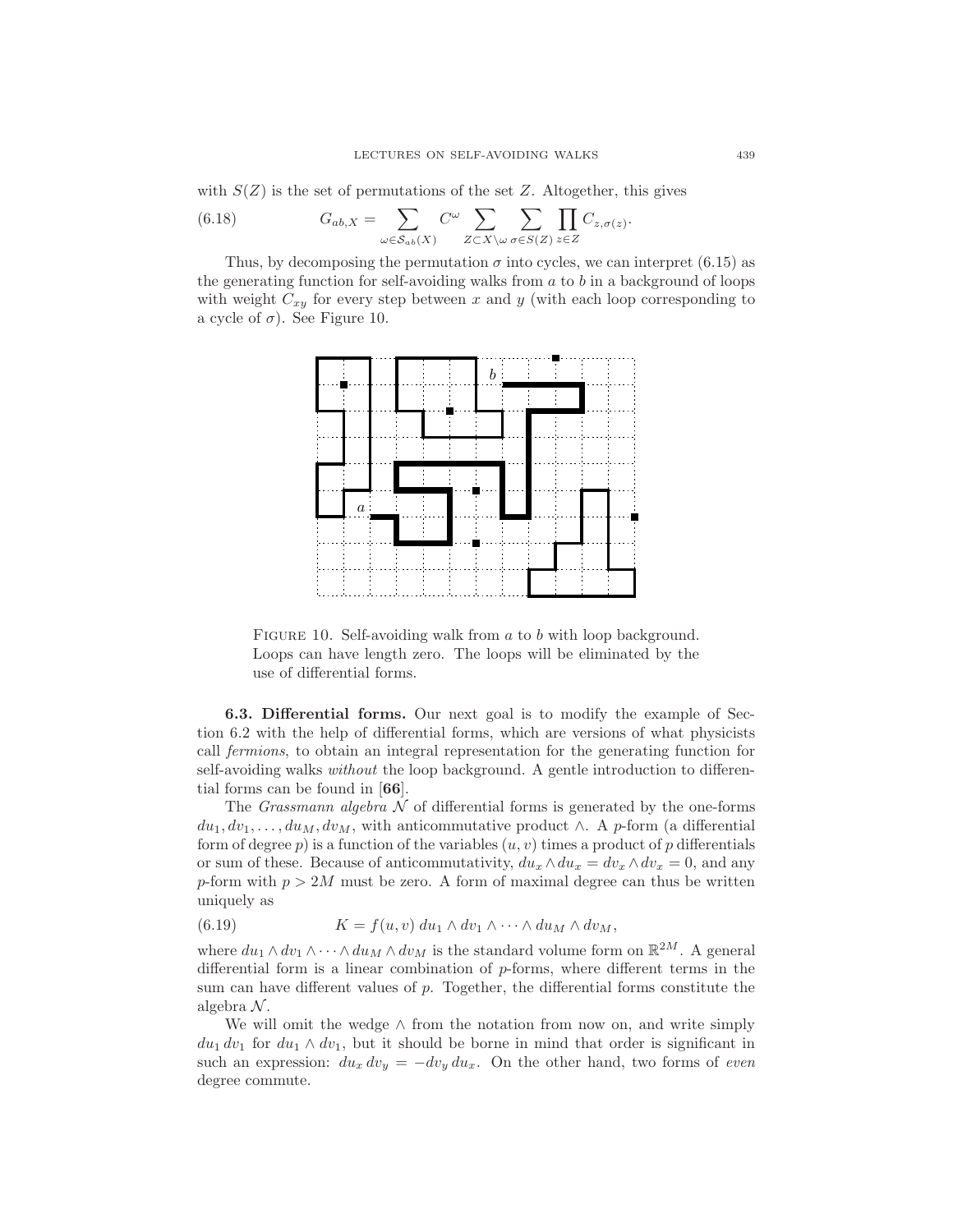We again use complex variables, and write

(6.20) 
$$
\varphi_x = u_x + iv_x, \qquad \bar{\varphi}_x = u_x - iv_x,
$$

$$
d\varphi_x = du_x + i dv_x, \qquad d\bar{\varphi}_x = du_x - i dv_x
$$

Then

(6.21) 
$$
d\bar{\varphi}_x d\varphi_x = 2i du_x dv_x.
$$

Given any fixed choice of the complex square root, we introduce the notation

(6.22) 
$$
\psi_x = \frac{1}{\sqrt{2\pi i}} d\varphi_x, \quad \bar{\psi}_x = \frac{1}{\sqrt{2\pi i}} d\bar{\varphi}_x.
$$

The collection of differential forms

(6.23) 
$$
(\psi, \bar{\psi}) = (\psi_x, \bar{\psi}_x)_{x \in \{1, ..., M\}}
$$

is called the *fermion* field. It follows that

(6.24) 
$$
\bar{\psi}_x \psi_x = -\frac{1}{\pi} du_x dv_x.
$$

Let  $\Lambda = \{1, ..., M\}$ . Given an  $M \times M$  matrix A, we define the differential form

(6.25) 
$$
S_A = \varphi A \bar{\varphi} + \psi A \bar{\psi} = \sum_{x,y \in \Lambda} \varphi_x A_{xy} \bar{\varphi}_y + \sum_{x,y \in \Lambda} \psi_x A_{xy} \bar{\psi}_y.
$$

An example of special interest is the case where  $A_{uv} = \delta_{ux}\delta_{vx}$  for some fixed  $x \in \Lambda$ . In this case, we write  $\tau_x$  in place of  $S_A$ , i.e.,

(6.26) 
$$
\tau_x = \varphi_x \bar{\varphi}_x + \psi_x \bar{\psi}_x.
$$

6.4. Functions of forms and integrals of forms. The following definition tells us how to integrate a differential form.

DEFINITION 6.4. Let  $F$  be a differential form whose term  $K$  of maximal degree is as in (6.19). The *integral of* F is then defined to be

(6.27) 
$$
\int F = \int K = \int_{\mathbb{R}^{2M}} f(u, v) \, du_1 \, dv_1 \cdots du_M \, dv_M.
$$

In particular, if  $F$  contains no term of degree  $2M$  then its integral is zero.

We also need to define functions of even differential forms.

DEFINITION 6.5. Let  $K = (K_j)_{j \in J}$  be a finite collection of differential forms, with each  $K_j$  even (a sum of forms of even degrees). Let  $K_j^{(0)}$  be the degree zero part of  $K_j$ . Given a  $C^{\infty}$  function  $F: \mathbb{R}^J \to \mathbb{C}$ , we define  $F(K)$  to be the form given by the Taylor polynomial (a polynomial in  $\psi$  and  $\bar{\psi}$ )

(6.28) 
$$
F(K) = \sum_{\alpha} \frac{1}{\alpha!} F^{(\alpha)}(K^{(0)})(K - K^{(0)})^{\alpha}
$$

where  $\alpha = (\alpha_1, \ldots, \alpha_i)$  is a multi-index and

(6.29) 
$$
\alpha! = \prod_{j \in J} \alpha_j!, \quad (K - K^{(0)})^{\alpha} = \prod_{j \in J} (K_j - K_j^{(0)})^{\alpha_j}.
$$

The sum in  $(6.28)$  is finite due to anticommutativity, and the product in  $(6.29)$  is well-defined because all factors are even and thus commute.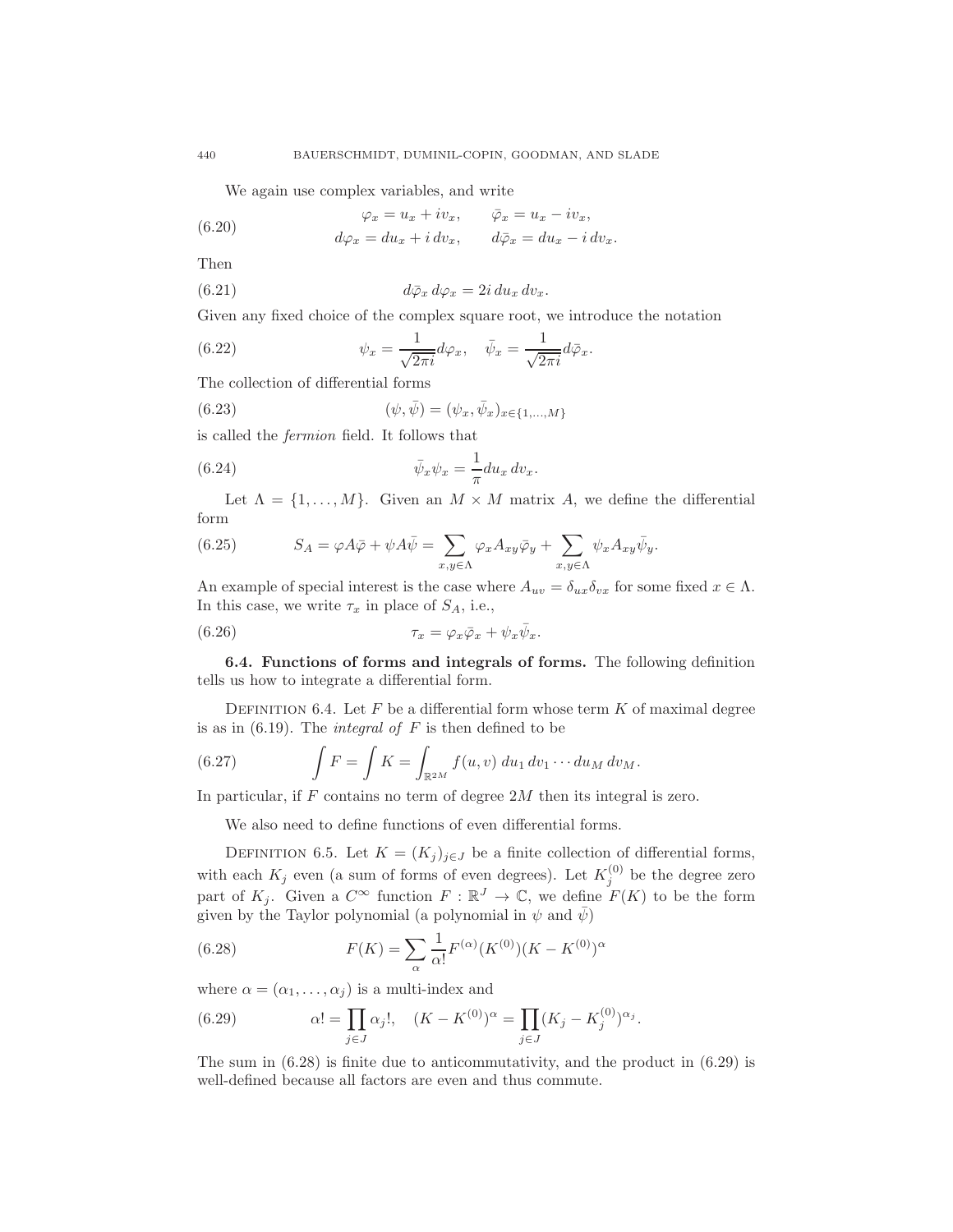EXAMPLE 6.6. A simple but important example is  $J = 1$  and  $F(t) = e^{-t}$ , for which we obtain, e.g.,

(6.30) 
$$
e^{-\tau_x} = e^{-\varphi_x \bar{\varphi}_x - \psi_x \bar{\psi}_x} = e^{-\varphi_x \bar{\varphi}_x} (1 - \psi_x \bar{\psi}_x),
$$

(6.31) 
$$
e^{-S_A} = e^{-\varphi A\bar{\varphi} - \psi A\bar{\psi}} = e^{-\varphi A\bar{\varphi}} \sum_{n=0}^{M} \frac{(-1)^n}{n!} (\psi A\bar{\psi})^n.
$$

The following lemma displays a remarkable self-normalisation property of these integrals.

LEMMA 6.7. If A is a complex  $M \times M$  matrix with positive Hermitian part, *then*

$$
\int e^{-S_A} = 1.
$$

PROOF. Using  $(6.31)$  and Definition 6.4,

(6.33) 
$$
\int e^{-S_A} = \int_{\mathbb{R}^{2M}} e^{-\varphi A \bar{\varphi}} \frac{1}{M!} (-1)^M (\psi A \bar{\psi})^M
$$

$$
= \frac{1}{M!} \left(\frac{-1}{2\pi i}\right)^M \int_{\mathbb{R}^{2M}} e^{-\varphi A \bar{\varphi}} (d\varphi A d\bar{\varphi})^M.
$$

By definition,

$$
(6.34) \quad (d\varphi Ad\bar{\varphi})^M = \sum_{x_1,y_1} \cdots \sum_{x_M,y_M} A_{x_1y_1} \cdots A_{x_My_M} d\varphi_{x_1} d\bar{\varphi}_{y_1} \cdots d\varphi_{x_M} d\bar{\varphi}_{y_M}.
$$

Due to the antisymmetry, non-zero contributions to the above sum require that  $x_1, \ldots, x_M$  and  $y_1, \ldots, y_M$  each be a permutation of  $\{1, \ldots, M\}$ . Thus, by interchanging the (commuting) pairs  $d\varphi_{x_i} d\bar{\varphi}_{y_i}$  so as to place the  $x_i$  in the order  $1, \ldots, M$ , and then relabelling the  $y_i$ , we obtain

$$
(d\varphi Ad\bar{\varphi})^M = M! \sum_{y_1,\dots,y_M} A_{1y_1} \cdots A_{My_M} d\varphi_1 d\bar{\varphi}_{y_1} \cdots d\varphi_M d\bar{\varphi}_{y_M}
$$
  
=  $M! \sum_{y_1,\dots,y_M} \epsilon_{y_1,\dots,y_M} A_{1y_1} \cdots A_{My_M} d\varphi_1 d\bar{\varphi}_1 \cdots d\varphi_M d\bar{\varphi}_M$   
(6.35) =  $M! (-1)^M (\det A) d\bar{\varphi} d\varphi$ ,

where  $\epsilon_{y_1,...,y_M}$  is the sign of the permutation  $(y_1,..., y_M)$  of  $\{1,..., M\}$ . With Lemma 6.1, it follows that

(6.36) 
$$
\int e^{-S_A} = \frac{\det A}{(2\pi i)^M} \int_{\mathbb{R}^{2M}} e^{-\varphi A \bar{\varphi}} d\bar{\varphi} d\varphi = 1.
$$

Remark 6.8. More generally, the calculation in the previous proof also shows that for a function  $f = f(\varphi, \bar{\varphi})$ , a form of degree zero,

(6.37) 
$$
\int e^{-S_A} f = \int f d\mu_C \qquad (C = A^{-1}),
$$

provided  $f$  is such that the integral on the right-hand side converges. In our present setup, we have defined  $\int e^{-SA} F$  for more general forms F, so this provides an extension of the Gaussian integral of Section 6.1.

The self-normalisation property of Lemma 6.7 has the following beautiful extension. The precise hypotheses needed on  $F$  can be found in [11, Proposition 4.4].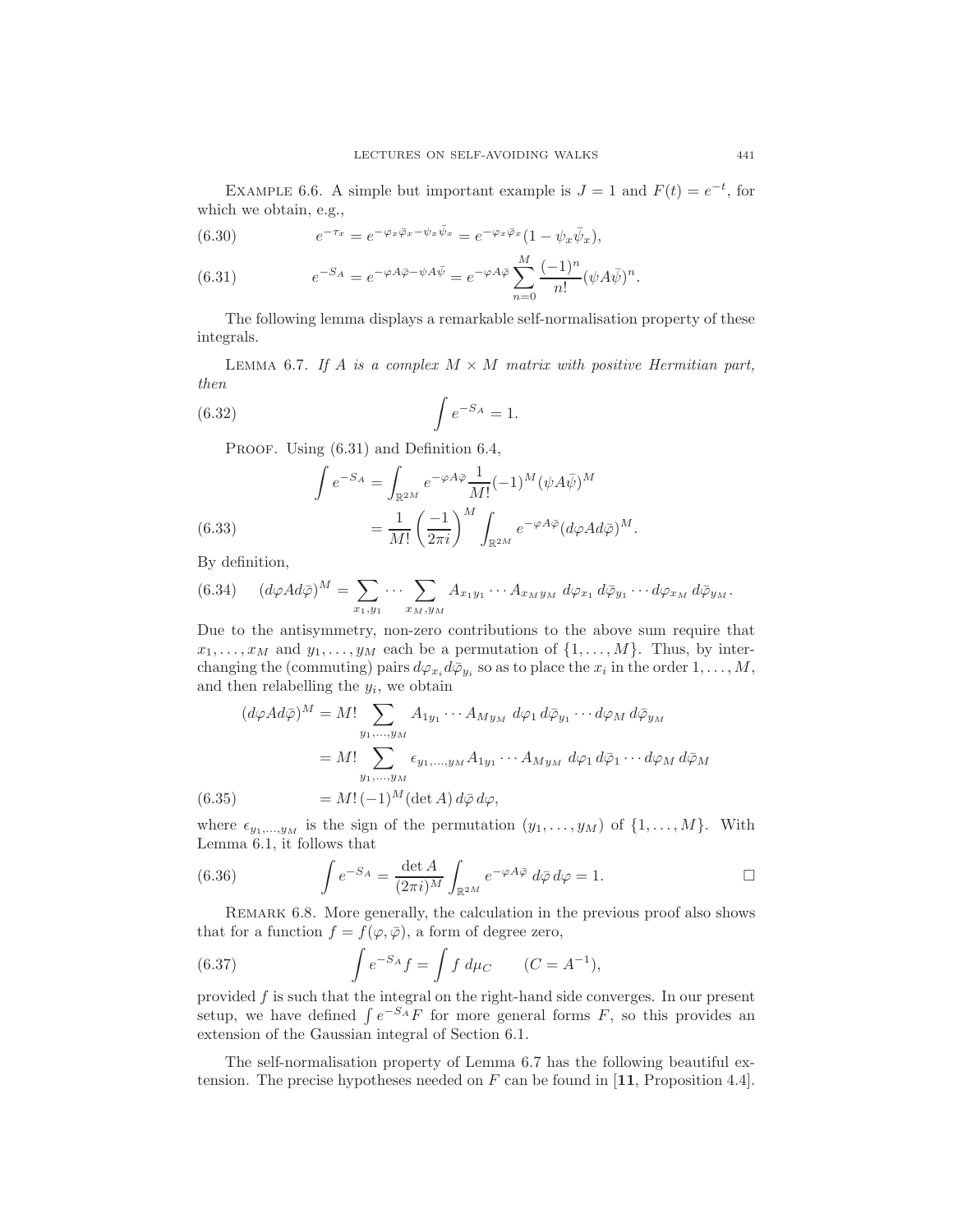LEMMA 6.9. If A is a complex  $M \times M$  matrix with positive Hermitian part, and  $F: \mathbb{R}^M \to \mathbb{C}$  *is a nice function (exponential growth at infinity is permitted)*, *then*

(6.38) 
$$
\int e^{-S_A} F(\tau) = F(0),
$$

*where we regard*  $\tau$  *as the vector*  $(\tau_1, \ldots, \tau_M)$ *.* 

PROOF (SKETCH). If  $F$  is Schwartz class, e.g., then it can be expressed in terms of its Fourier transform as

(6.39) 
$$
F(t) = \frac{1}{(2\pi)^M} \int_{\mathbb{R}^M} \hat{F}(k) e^{-ik \cdot t} dk_1 \cdots dk_M.
$$

It then follows that

(6.40) 
$$
\int e^{-S_A} F(\tau) = \frac{1}{(2\pi)^M} \int \hat{F}(k) \left( \int e^{-S_A - ik \cdot \tau} \right) dk = F(0)
$$

because  $S_A + ik \cdot \tau = S_{A+iK}$  with  $K = \text{diag}(k_x)_{x=1}^M$ , and thus  $\int e^{-S_{A+iK}} = 1$  by Lemma 6.7.  $\Box$ 

It is not difficult to extend the integration by parts formula for Gaussian measures, Lemma 6.2, to the present more general setting; see [11] for details. The result is the following.

LEMMA 6.10. *For*  $a \in \Lambda$ , *for*  $C = A^{-1}$  *with positive Hermitian part, and for forms* F *for which the integrals exist,*

(6.41) 
$$
\int e^{-S_A} \bar{\varphi}_a F = \sum_{x \in \Lambda} C_{ax} \int e^{-S_A} \frac{\partial F}{\partial \varphi_x}.
$$

6.5. Integral representation for self-avoiding walk. Let  $\Lambda$  be a finite set and let  $a, b \in \Lambda$ . In Section 6.2, we showed that the integral

(6.42) 
$$
\int \bar{\varphi}_a \varphi_b \prod_{x \neq a,b} (1 + \varphi_x \bar{\varphi}_x) d\mu_C
$$

is the generating function for SAWs in a background of self-avoiding loops. The following theorem shows that the loops are eliminated if we replace the factors  $(1+\varphi_x\overline{\varphi}_x)$  by  $(1+\tau_x)=(1+\varphi_x\overline{\varphi}_x+\psi_x\overline{\psi}_x)$  and replace the Gaussian measure  $d\mu_C$ by  $e^{-S_A}$  with  $A = C^{-1}$ .

THEOREM 6.11. *For*  $C = A^{-1}$  *with positive Hermitian part, and for*  $a, b \in \Lambda$ ,

(6.43) 
$$
\sum_{\omega \in S_{a,b}(\Lambda)} C^{\omega} = \int e^{-S_A} \bar{\varphi}_a \varphi_b \prod_{x \neq a,b} (1 + \tau_x).
$$

Proof. Exactly as in Section 6.2, but now using the integration by parts formula of Lemma 6.10, we obtain

(6.44) 
$$
\int e^{-S_A} \bar{\varphi}_a \varphi_b \prod_{x \neq a,b} (1 + \tau_x) = \sum_{\omega \in S_{a,b}(\Lambda)} C^{\omega} \int e^{-S_A} \prod_{x \in \Lambda \setminus \omega} (1 + \tau_x).
$$

However, the integral on the right-hand side, which formerly generated loops, is now equal to 1 by Lemma 6.9.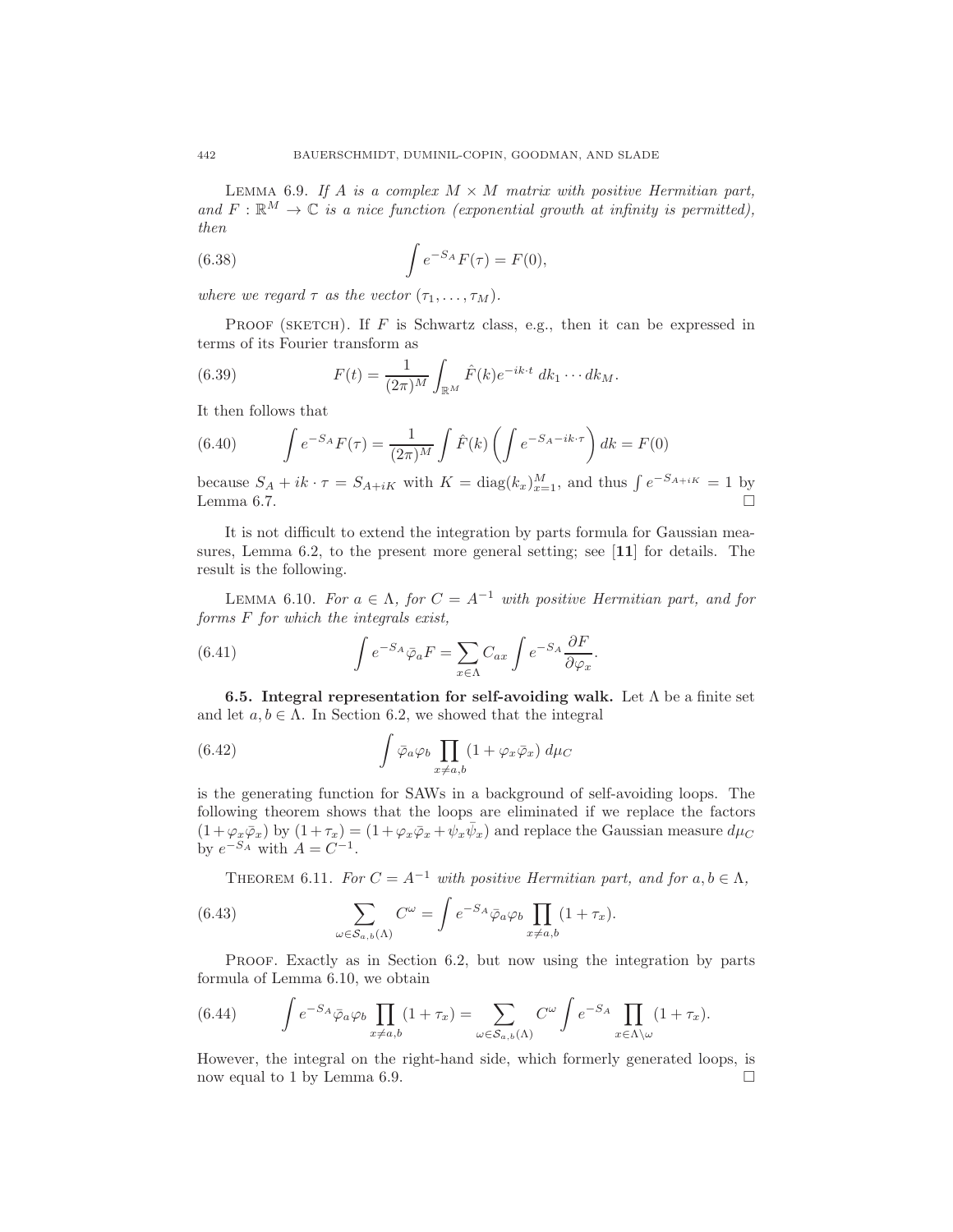#### 7. Renormalisation group analysis in dimension 4

The integral representation of Theorem 6.11 opens up the following possibility for studying SAWs on  $\mathbb{Z}^d$ : approximate  $\mathbb{Z}^d$  by a large finite set  $\Lambda$ , rewrite the SAW two-point function as an integral as in (6.43), and apply methods of analysis to compute the asymptotic behaviour of the integral uniformly in the limit  $\Lambda \nearrow \mathbb{Z}^d$ . In this section, we sketch how such a program can be carried out for a particular model of continuous-time weakly SAW on the 4-dimensional lattice  $\mathbb{Z}^4$ , using a variant of Theorem 6.11. In this approach, once the integral representation has been invoked, the original SAWs no longer appear and play no further role in the analysis. The method of proof is a rigorous renormalisation group method [12, 13]. There is work in progress, not discussed further here, to attempt to extend this program to a particular spread-out version of the discrete-time strictly SAW model on  $\mathbb{Z}^4$  using Theorem 6.11.

We begin in Section 7.1 with the definition of the continuous-time weakly SAW and a statement of the main result for its two-point function, followed by some commentary on related results. The approximation of the two-point function on  $\mathbb{Z}^d$  by a two-point function on a d-dimensional finite torus  $\Lambda$  is discussed in Section 7.2, and the integral representation of the two-point function on  $\Lambda$  is explained in Section 7.3. The discussion of integration of differential forms from Section 6.4 is developed further in Section 7.4. At this point, the stage is set for the application of the renormalisation group method, and this is described briefly in Sections 7.5–7.7. A more extensive account of all this can be found in [12, 13].

7.1. Continuous-time weakly self-avoiding walk. The definition of the discrete-time weakly self-avoiding walk was given in Section 1.2. With an unimportant change in our conventions, and writing  $z = e^{-\nu}$  and using the parameter  $q > 0$  of (1.6) rather than  $\lambda$ , the two-point function (1.31) can be rewritten as

(7.1) 
$$
G_{\nu}^{(g),\text{DT}}(x) = \sum_{n=0}^{\infty} \sum_{\omega \in \mathcal{W}_n(0,x)} \exp\left(-g \sum_{i,j=0}^n 1_{\{\omega(i)=\omega(j)\}}\right) e^{-\nu n},
$$

where "DT" emphasises the fact that the walks are in discrete time. The *local time* at  $v \in \mathbb{Z}^d$  is defined as the number of visits to v up to time n, i.e.,

(7.2) 
$$
L_{v,n} = L_{v,n}(\omega) = \sum_{i=0}^{n} 1_{\{\omega(i) = v\}}.
$$

Note that  $\sum_{v \in \mathbb{Z}^d} L_{v,n} = n$  is independent of the walk  $\omega$ , and that

(7.3) 
$$
\sum_{v \in \mathbb{Z}^d} L_{v,n}^2 = \sum_{v \in \mathbb{Z}^d} \sum_{i,j=0}^n 1_{\{\omega(i)=v\}} 1_{\{\omega(j)=v\}} = \sum_{i,j=0}^n 1_{\{\omega(i)=\omega(j)\}}.
$$

Thus, writing  $z = e^{-\nu}$ , the two-point function can be rewritten as

(7.4) 
$$
G_{\nu}^{(g),\text{DT}}(x) = \sum_{n=0}^{\infty} \sum_{\omega \in \mathcal{W}_n(0,x)} e^{-g \sum_{v \in \mathbb{Z}^d} L_{v,n}^2} e^{-\nu n}.
$$

The two-point function of the continuous-time weakly SAW is a modification of (7.4) in which the underlying random walk model has continuous, rather than discrete, time. To define the modification, we consider the *continuous-time* random walk X which takes nearest-neighbour steps like the usual SRW, but whose jumps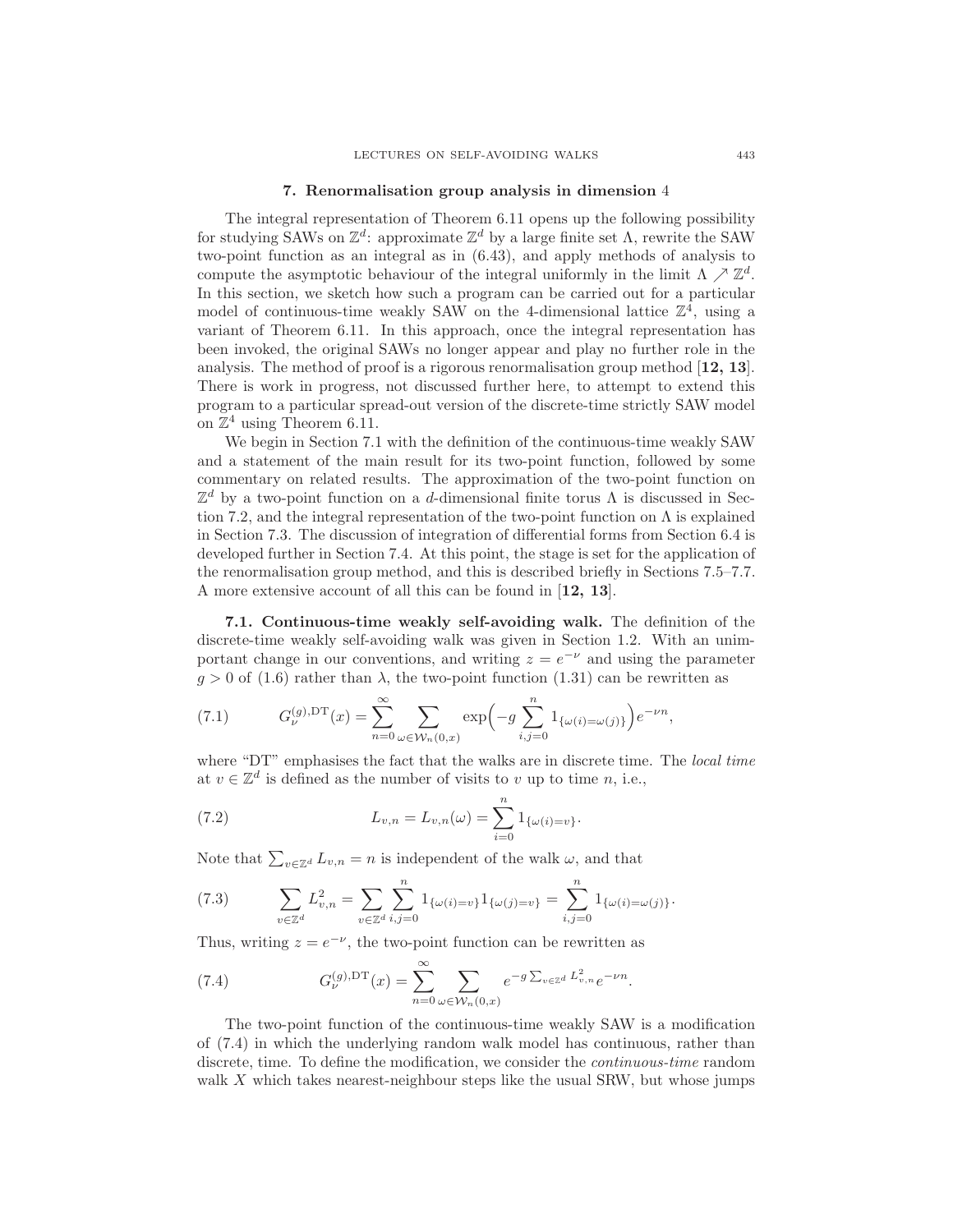occur after independent  $Exp(2d)$  holding times at each vertex. In other words, the steps occur at the events of a rate-2d Poisson process, rather than at integer times. We write  $\mathbb{E}_0$  for the expectation associated to the process X started at  $X(0) = 0 \in \mathbb{Z}^d$ . The local time of X at v up to time T is now defined by

(7.5) 
$$
L_{v,T} = \int_0^T 1_{\{X(s)=v\}} ds.
$$

The probabilistic structure of  $(1.7)$ – $(1.9)$  extends naturally to the continuoustime setting. With this in mind, we define the *two-point function* of continuous-time weakly SAW by

(7.6) 
$$
G_{\nu}^{(g)}(x) = \int_0^\infty \mathbb{E}_0(e^{-g\sum_v L_{v,T}^2} 1_{\{X(T)=x\}}) e^{-\nu T} dT;
$$

this is a natural modification of (7.1). The continuous-time SAW is predicted to lie in the same universality class as the discrete-time SAW.

Using a subadditivity argument as in Section 1.3, it is not difficult to see that the limit

(7.7) 
$$
\lim_{T \to \infty} \left( \mathbb{E}_0 (e^{-g \sum_v L_{v,T}^2}) \right)^{1/T} = e^{\nu_c(g)}
$$

exists, for some  $\nu_c(g) \leq 0$ . We leave it as an exercise to show that  $\nu_c(g) > -\infty$ . In particular,  $G_{\nu}^{(g)}(x)$  is well-defined for  $\nu > \nu_c(g)$ . The following theorem of Brydges and Slade [12, 13] shows that the critical exponent  $\eta$  is equal to 0 for this model, in dimensions  $d \geq 4$ .

THEOREM 7.1. Let  $d \geq 4$ . For  $g \geq 0$  sufficiently small, there exists  $c_q > 0$  such *that*

(7.8) 
$$
G_{\nu_c(g)}^{(g)}(x) = \frac{c_g}{|x|^{d-2}} (1 + o(1)) \quad \text{as } |x| \to \infty.
$$

Theorem 7.1 should be compared with the result of Theorem 4.2 for  $d \geq 5$ . The main point in Theorem 7.1 is the inclusion of the upper critical dimension  $d = 4$ . In particular, there is no logarithmic correction to the leading asymptotic behaviour of the critical two-point function when  $d = 4$ . The case  $g = 0$  is the classical result that the SRW Green function obeys  $G_0^{(0)}(x) \sim c_0 |x|^{-(d-2)}$ , which in fact holds in all dimensions  $d > 2$ .

The proof of Theorem 7.1 is based on an integral representation combined with a rigorous renormalisation group method, and is inspired by the methods used in [5, 9, 10] for the continuous-time weakly self-avoiding walk on the 4-dimensional *hierarchical lattice*. The hierarchical lattice is a modification of the lattice  $\mathbb{Z}^d$  that is particularly amenable to a renormalisation group approach. It is predicted that the models on the hierarchical lattice and  $\mathbb{Z}^d$  lie in the same universality class. Strong evidence for this is the result of Brydges and Imbrie [9] that on the 4-dimensional hierarchical lattice the typical end-to-end distance after time  $T$  is given, for small  $g > 0$  and as  $T \to \infty$ , by

$$
(7.9) \qquad \frac{\mathbb{E}_0(|\omega(T)| \, e^{-g \sum_v L_{v,T}^2})}{\mathbb{E}_0(e^{-g \sum_v L_{v,T}^2})} = c \, T^{1/2} (\log T)^{1/8} \left[ 1 + \frac{\log \log T}{32 \log T} + O\left(\frac{1}{\log T}\right) \right].
$$

This matches the prediction (1.29) for  $\mathbb{Z}^4$ . There are related results by Hara and Ohno [32], proved with a completely different renormalisation group approach, for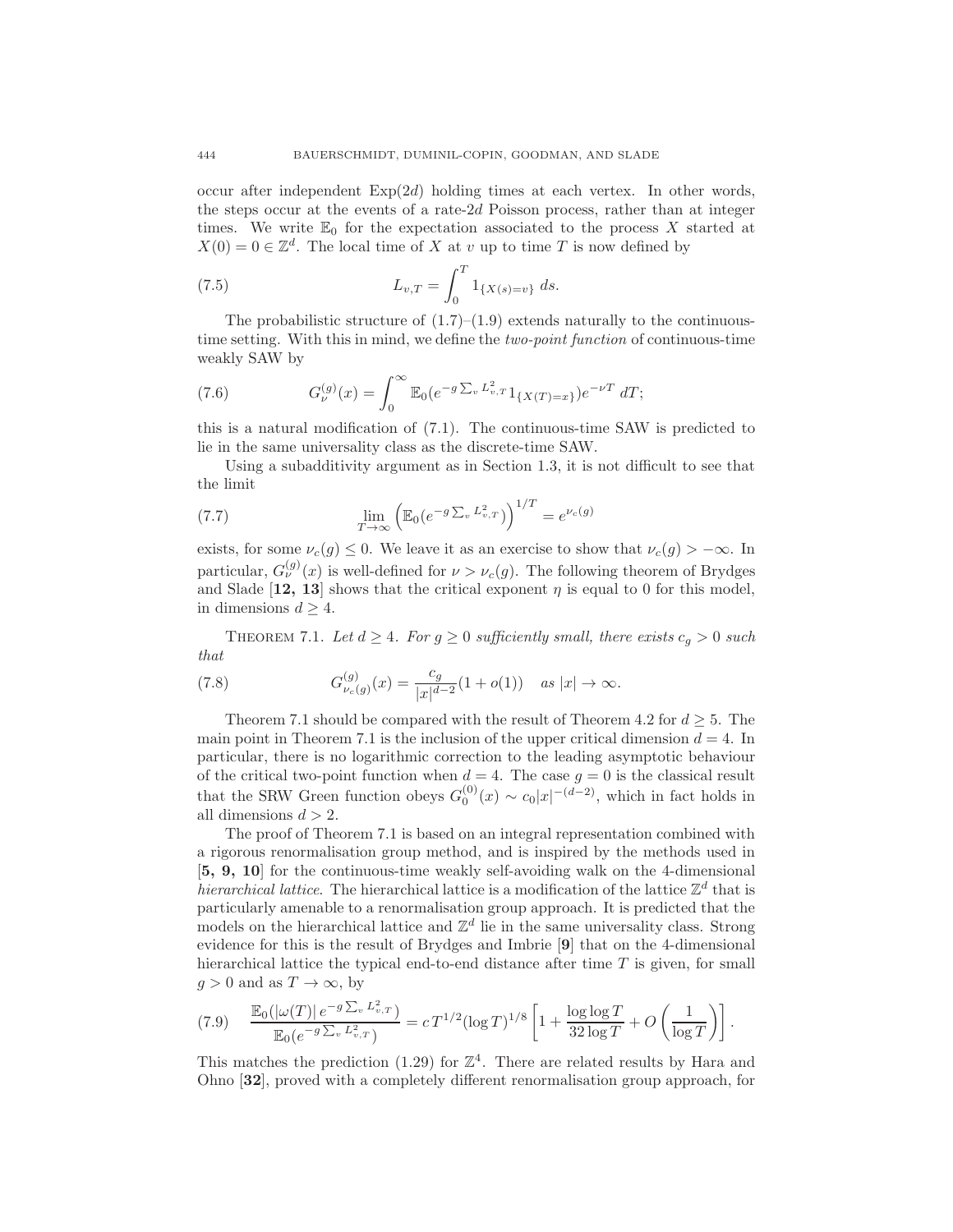the critical two-point function, susceptibility and correlation length of the *discrete*time weakly self-avoiding walk on the d-dimensional hierarchical lattice for  $d > 4$ .

Recently, Mitter and Scoppola [60] used the integral representation and renormalisation group analysis to study a continuous-time weakly self-avoiding walk with long-range steps. In the model of  $[60]$ , each step of length r has a weight decaying like  $r^{-d-\alpha}$ , with  $\alpha = \frac{1}{2}(3+\epsilon)$  for small  $\epsilon > 0$ , in dimension  $d = 3$ . This is *below* the upper critical dimension  $2\alpha = 3 + \epsilon$  (recall the discussion below Theorem 4.2). The main result is a control of the renormalisation group trajectory, a first step towards the computation of the asymptotic behaviour of the critical two-point function below the upper critical dimension. This is a rigorous version, for the weakly self-avoiding walk, of the expansion in  $\epsilon = 4 - d$  discussed in [72].

7.2. Finite-volume approximation. Integral representations of the type discussed in Section 6.5 are for walks on a finite set. In preparation for the integral representation, we first discuss the approximation of the two-point function  $G_{\nu_c}^{(g)}(x)$  on  $\mathbb{Z}^d$  by a two-point function on the finite torus  $\Lambda = \mathbb{Z}^d / R \mathbb{Z}^d$  with side length  $R \in \mathbb{Z}_+$ . For later convenience, we will always take  $R = L^N$  with L a large dyadic integer. The parameter  $g$  is regarded as a fixed positive number and will sometimes be omitted in what follows, to simplify the notation. We denote by  $G^{\Lambda}$ the natural modification of (7.6) in which the random walk on  $\mathbb{Z}^d$  is replaced by the random walk on Λ.

THEOREM 7.2. Let  $d \geq 1$ ,  $g > 0$ , and  $x \in \mathbb{Z}^d$ . Then for all  $\nu \geq \nu_c$ ,

(7.10) 
$$
G_{\nu}(x) = \lim_{\nu' \searrow \nu} \lim_{N \to \infty} G_{\nu'}^{\Lambda}(x),
$$

*where, on the right-hand side,* x *is the canonical representative of* x *in*  $\Lambda$  *for*  $L^N$ *large compared to* x*.*

PROOF. This follows from a version of the Simon–Lieb inequality [67, 56] for the continuous-time weakly self-avoiding walk. In the problems of Section 7.8 below, we develop the corresponding argument in the discrete-time setting. With a little more work, the same approach can be adapted to continuous time.  $\Box$ 

We are most interested in the case  $\nu = \nu_c$  in Theorem 7.2. The theorem allows for the study of the critical two-point function on  $\mathbb{Z}^d$  via the subcritical twopoint function in finite volume, provided sufficient control is maintained to take the limits. Since SRW is recurrent in finite volume, its Green function is infinite, and the flexibility of taking  $\nu$  slightly larger than  $\nu_c$  helps bypass this concern.

7.3. Integral representation. We recall the introduction of the boson field  $(\varphi_x, \bar{\varphi}_x)$  in (6.20) and the fermion field  $(\psi_x, \bar{\psi}_x)$  in (6.22), and now index these fields with x in the torus  $\Lambda = \mathbb{Z}^d / L^N \mathbb{Z}^d$ . We also recall from (6.26) the definition, for  $x \in \Lambda$ , of the differential form

(7.11) 
$$
\tau_x = \varphi_x \bar{\varphi}_x + \psi_x \bar{\psi}_x.
$$

The Laplacian  $\Delta$  applies to the boson and fermion fields according to

(7.12) 
$$
(\Delta \varphi)_x = \sum_{y:y \sim x} (\varphi_y - \varphi_x), \quad (\Delta \psi)_x = \sum_{y:y \sim x} (\psi_y - \psi_x),
$$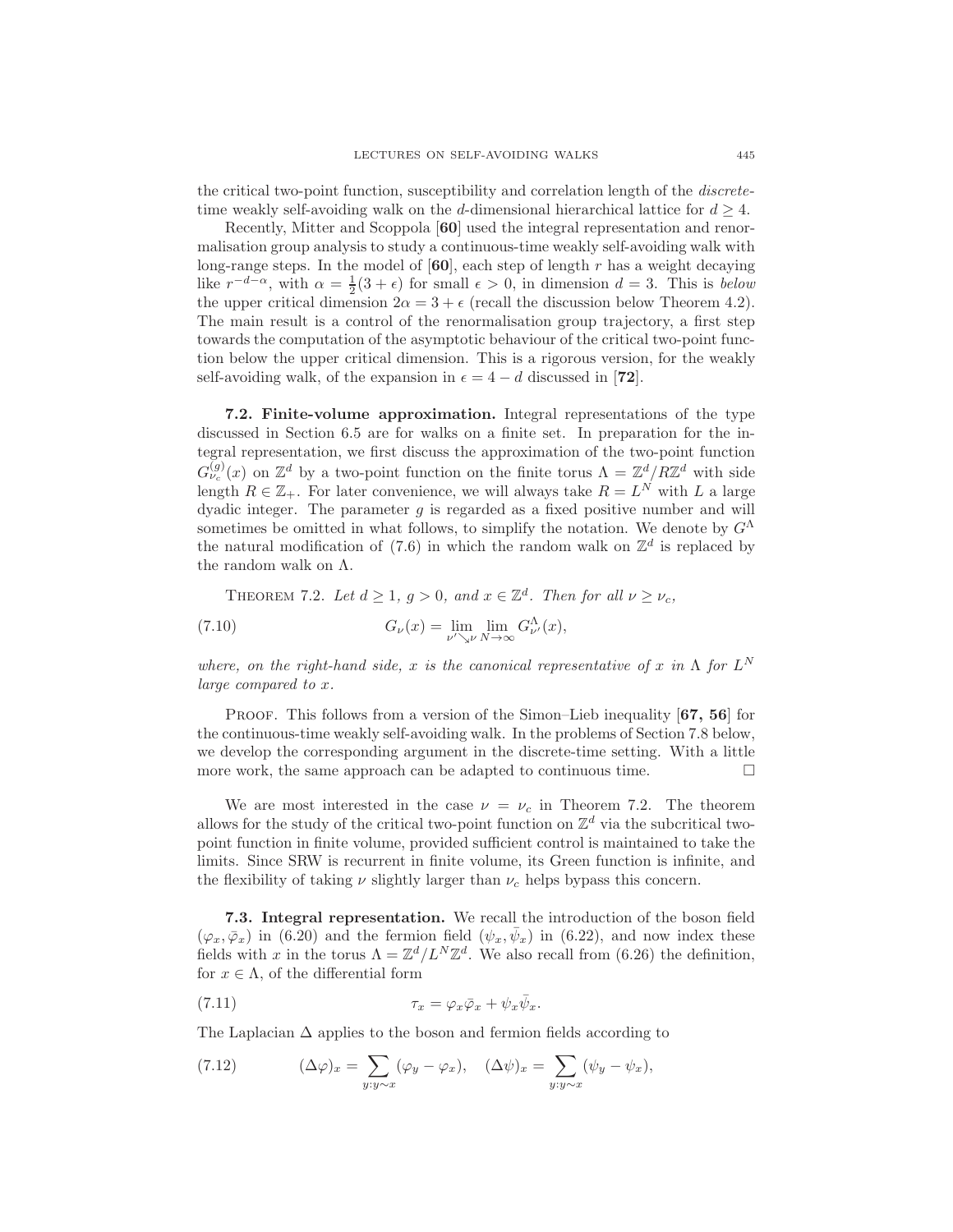where the sum is over the neighbours y of x in the torus Λ. We also define the differential forms

(7.13) 
$$
\tau_{\Delta,x} = \frac{1}{2} (\varphi_x (-\Delta \bar{\varphi})_x + (-\Delta \varphi)_x \bar{\varphi}_x + \psi_x (-\Delta \bar{\psi})_x + (-\Delta \psi)_x \bar{\psi}_x).
$$

The following theorem is proved in  $[9]$ ; see also  $[11,$  Theorem 5.1] for a self-contained proof. Its requirement that  $G_{\nu}^{\Lambda}(x) < \infty$  for large  $\Lambda$  is a consequence of Theorem 7.2.

THEOREM 7.3. *For*  $\nu > \nu_c$  and  $0, x \in \Lambda$ , and for  $\Lambda$  *large enough that*  $G_{\nu}^{\Lambda}(x) <$ ∞*, the finite-volume two-point function has the integral representation*

(7.14) 
$$
G_{\nu}^{\Lambda}(x) = \int e^{-\sum_{v \in \Lambda} (\tau_{\Delta, v} + g\tau_v^2 + \nu \tau_v)} \bar{\varphi}_0 \varphi_x.
$$

It is the goal of the method to show that the infinite-volume critical two-point function is asymptotically equal to a multiple of the inverse Laplacian on  $\mathbb{Z}^d$ , for  $d \geq 4$ . To exhibit an explicit factor to account for this multiple, we introduce a parameter  $z_0 > -1$  by making the change of variables  $\varphi_x \mapsto (1 + z_0)^{1/2} \varphi_x$ . With this change of variables, the integral representation (7.14) becomes

(7.15) 
$$
G_{\nu}^{\Lambda}(x) = (1+z_0) \int e^{-S(\Lambda)} e^{-\widetilde{V}_0(\Lambda)} \bar{\varphi}_0 \varphi_x,
$$

where

(7.16) 
$$
S(\Lambda) = \sum_{v \in \Lambda} (\tau_{\Delta, v} + m^2 \tau_v),
$$

(7.17) 
$$
\widetilde{V}_0(\Lambda) = \sum_{v \in \Lambda} (g_0 \tau_v^2 + \nu_0 \tau_v + z_0 \tau_{\Delta, v}),
$$

with

(7.18) 
$$
g_0 = (1 + z_0)^2 g, \quad \nu_0 = (1 + z_0) \nu_c, \quad m^2 = (1 + z_0)(\nu - \nu_c).
$$

In particular, the limit  $\nu \searrow \nu_c$  corresponds to  $m^2 \searrow 0$ .

It is often convenient in statistical mechanics to obtain a correlation function by differentiation of a partition function with respect to an external field, and we will follow this approach here. Introducing an *external field*  $\sigma \in \mathbb{C}$ , we define

.

(7.19) 
$$
V_0(\Lambda) = \widetilde{V}_0(\Lambda) + \sigma \bar{\varphi}_0 + \bar{\sigma} \varphi_x.
$$

Then the two-point function is given by

(7.20) 
$$
G_{\nu}^{\Lambda}(x) = (1+z_0) \frac{\partial^2}{\partial \sigma \partial \bar{\sigma}} \Big|_{\sigma = \bar{\sigma} = 0} \int_{\mathbb{C}^{\Lambda}} e^{-S(\Lambda) - V_0(\Lambda)}
$$

Our goal now is the evaluation of the large-x asymptotic behaviour of

(7.21) 
$$
G_{\nu_c}(x) = \lim_{m^2 \searrow 0} \lim_{N \to \infty} (1 + z_0) \frac{\partial^2}{\partial \sigma \partial \bar{\sigma}} \Big|_{\sigma = \bar{\sigma} = 0} \int_{\mathbb{C}^{\Lambda}} e^{-S(\Lambda) - V_0(\Lambda)}.
$$

For the case  $\tilde{V}_0 = 0$  (so in particular  $z_0 = 0$ ), in view of Remark 6.8 the right-hand side becomes

(7.22) 
$$
\lim_{m^2 \searrow 0} \lim_{N \to \infty} \int_{\mathbb{C}^{\Lambda}} e^{-S(\Lambda)} \bar{\varphi}_0 \varphi_x = \lim_{m^2 \searrow 0} \lim_{\Lambda \nearrow \mathbb{Z}^d} \int \bar{\varphi}_0 \varphi_x d\mu_{(-\Delta_{\Lambda} + m^2)^{-1}},
$$

and by Lemma 6.3 this is equal to

(7.23) 
$$
\lim_{m^2 \searrow 0} \lim_{\Lambda \nearrow \mathbb{Z}^d} (-\Delta_{\Lambda} + m^2)_{0x}^{-1} = (-\Delta_{\mathbb{Z}^d})_{0x}^{-1} \sim c_0 |x|^{-(d-2)}
$$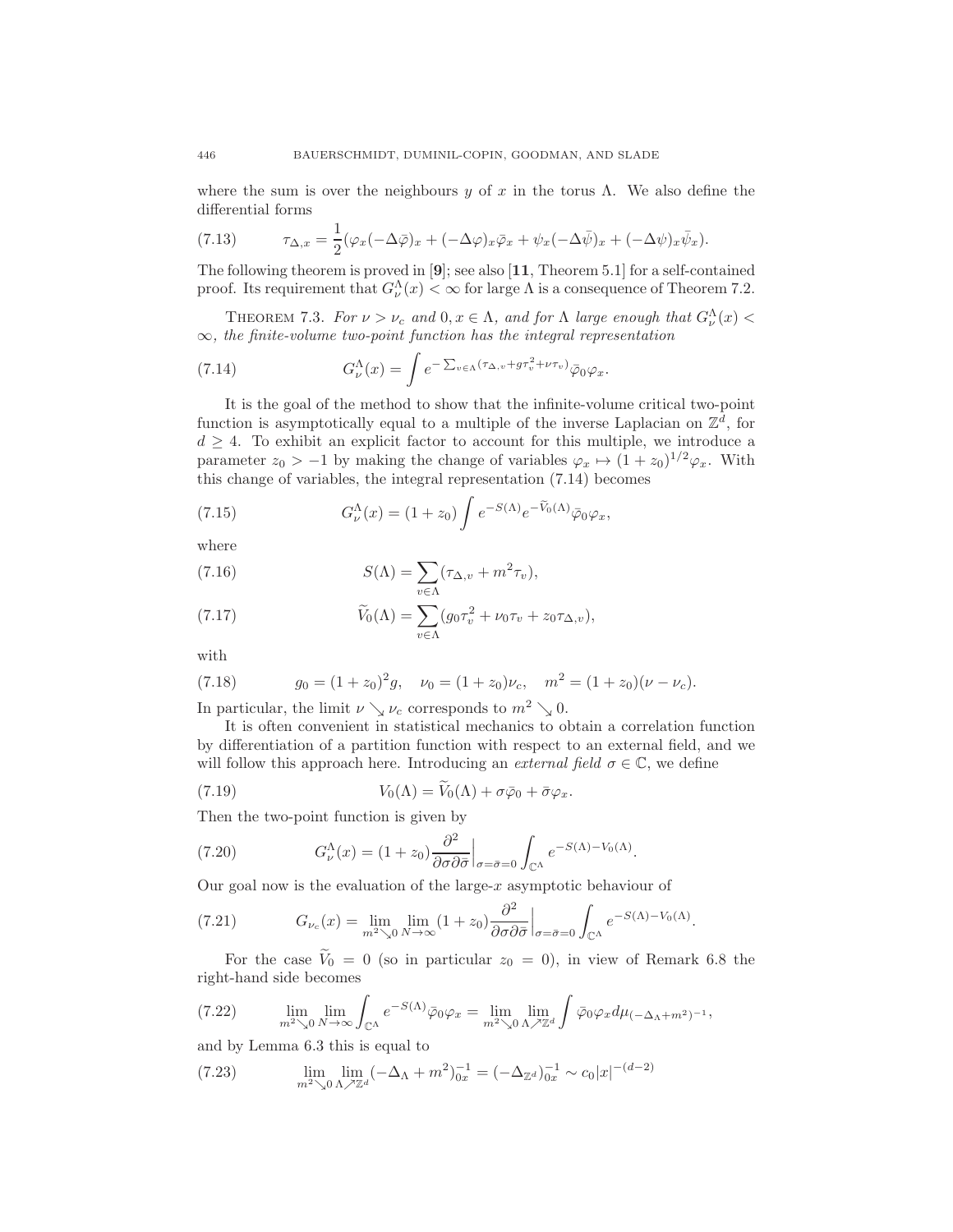(we have added subscripts to the Laplacians to emphasise where they act). The goal of the forthcoming analysis is to show that for small  $g > 0$ , and with the correct choice of  $z_0$ , the effect of  $\widetilde{V}_0$  is a small perturbation in the sense that its presence does not change the power in this  $|x|^{-(d-2)}$  decay.

7.4. Superexpectation. We will need some further development of the theory of integration of differential forms discussed in Section 6.4. As before, we denote the algebra of differential forms, now with index set  $\Lambda$ , by N. Let C be a  $\Lambda \times \Lambda$ matrix, with positive-definite Hermitian part, and with inverse  $A = C^{-1}$ . The *Gaussian superexpectation* with covariance matrix C is defined by

(7.24) 
$$
\mathbb{E}_C F = \int e^{-S_A} F \text{ for } F \in \mathcal{N}.
$$

The name "superexpectation" comes from the fact that the integral representation for the two-point function is actually a *supersymmetric* field theory; supersymmetry is discussed in [11].

Note that, by Lemma 6.7 and Remark 6.8,  $\mathbb{E}_C 1 = 1$ , and more generally  $\mathbb{E}_C f = \int f d\mu_C$  if f is a zero-form. The latter property shows that the Gaussian superexpectation extends the ordinary Gaussian expectation, and we wish to take this further. Recall the elementary fact that if  $X_1 \sim N(0, \sigma_1^2)$  and  $X_2 \sim N(0, \sigma_2^2)$ are independent normal random variables, then  $X_1 + X_2 \sim N(0, \sigma_1^2 + \sigma_2^2)$ . In particular, if  $X \sim N(0, \sigma_1^2 + \sigma_2^2)$  then we can evaluate  $\mathbb{E}(f(X))$  in stages as

(7.25) 
$$
\mathbb{E}(f(X)) = \mathbb{E}(\mathbb{E}(f(X_1 + X_2) | X_2)).
$$

It will be a crucial ingredient of the following analysis that this has an extension to the superexpectation, as we describe next.

By definition, any form  $F \in \mathcal{N}$  is a linear combination of products of factors  $\psi_{x_i}$  and  $\bar{\psi}_{\bar{x}_i}$ , with  $x_i, \bar{x}_i \in \Lambda$  and with coefficients given by functions of  $\varphi$  and  $\bar{\varphi}$ . The coefficients may also depend on the external field  $(\sigma, \bar{\sigma})$ , but we leave the dependence on  $\sigma$ ,  $\bar{\sigma}$  implicit in the notation. We also define an algebra  $\mathcal{N}^{\times}$  with twice as many fields as  $\mathcal{N}$ , namely with boson fields  $(\phi, \xi)$  and fermion fields  $(\psi, \eta)$ , where  $\phi = (\varphi, \bar{\varphi}), \xi = (\zeta, \bar{\zeta}), \psi = \frac{1}{\sqrt{2}}$  $\frac{1}{2\pi i}(d\varphi,d\bar{\varphi}),\ \eta\,=\,\frac{1}{\sqrt{2}}$  $\frac{1}{2\pi i} (d\zeta, d\bar{\zeta})$ . For a form  $F = f(\varphi, \bar{\varphi}) \psi^x \bar{\psi}^y$  (where  $\psi^x$  denotes a product  $\psi_{x_1} \cdots \psi_{x_j}$ ), we define

(7.26) 
$$
\theta F = f(\varphi + \xi, \bar{\varphi} + \bar{\xi})(\psi + \eta)^{x}(\bar{\psi} + \bar{\eta})^{y},
$$

and we extend this to a map  $\theta : \mathcal{N} \to \mathcal{N}^{\times}$  by linearity. Then we understand the map  $\mathbb{E}_C \circ \theta : \mathcal{N} \to \mathcal{N}$  as the integration with respect to the *fluctuation fields*  $\xi$ and  $\eta$ , with the fields  $\phi$  and  $\psi$  left fixed. This is like a conditional expectation. However, this is not standard probability theory, since  $\mathbb{E}_C$  does not arise from a probability measure and takes values in the (non-commutative) algebra of forms.

The superexpectation has the following important convolution property, analogous to  $(7.25)$  (see [9, 13]).

PROPOSITION 7.4. Let  $F \in \mathcal{N}$ , and suppose that  $C_1$  and  $C'$  have positive*definite Hermitian parts. Then*

$$
\mathbb{E}_{C'+C_1}F = \mathbb{E}_{C'}(\mathbb{E}_{C_1}\theta F).
$$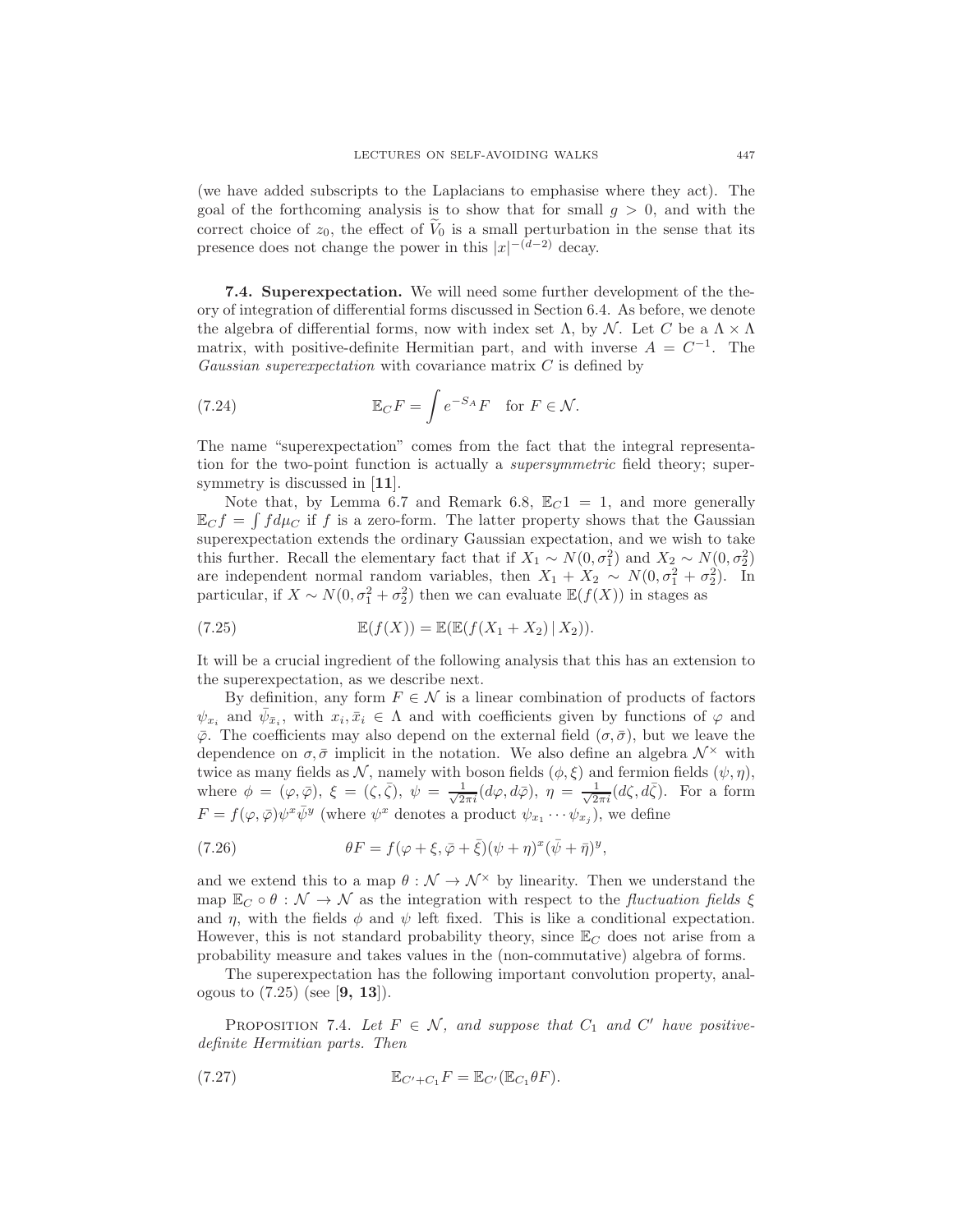Suppose C and  $C_j$ ,  $j = 1, ..., N$ , are  $\Lambda \times \Lambda$  matrices with positive-definite Hermitian parts, such that

$$
(7.28)\qquad \qquad C=\sum_{j=1}^{N}C_j.
$$

Then, by the above proposition,

(7.29) 
$$
\mathbb{E}_C F = (\mathbb{E}_{C_N} \circ \mathbb{E}_{C_{N-1}} \theta \circ \cdots \circ \mathbb{E}_{C_1} \theta) F.
$$

In the next section, we describe a particular choice of the decomposition (7.28), which will allow us to control the progressive integration in  $(7.29)$ .

7.5. Decomposition of the covariance. Our goal is to compute the large- $x$ asymptotic behaviour of the two-point function using (7.20), which we can now rewrite as

(7.30) 
$$
G^{\Lambda}_{\nu}(x) = (1+z_0) \frac{\partial^2}{\partial \sigma \partial \bar{\sigma}} \Big|_{\sigma = \bar{\sigma} = 0} \mathbb{E}_C e^{-V_0(\Lambda)},
$$

with  $C = (-\Delta + m^2)^{-1}$ . The Laplacian is on the torus  $\Lambda$ , and we must take the limits as  $\Lambda$  approaches  $\mathbb{Z}^d$  and  $m^2$  approaches zero, so C is an approximation to  $(-\Delta_{\mathbb{Z}^d})^{-1}$ . The operator  $(-\Delta_{\mathbb{Z}^d})^{-1}$  decays as  $|x|^{-2}$  in dimension  $d=4$ , and such long-range correlations make the analysis difficult. The renormalisation group approach takes the long-range correlations into account progressively, by making a good decomposition of the covariance C into a sum of terms with *finite* range, together with progressive integration as in (7.29). The particular decomposition used is given in the following theorem, which extends a result of Brydges, Guadagni and Mitter [8]; see also [4, 13]. In its statement,  $\nabla_x^{\alpha} = \nabla_{x_1}^{\alpha_1} \cdots \nabla_{x_d}^{\alpha_d}$  for a multi-index  $\alpha = (\alpha_1, \ldots, \alpha_d)$ , where  $\nabla_{x_k}$  denotes the finite-difference operator  $\nabla_{x_k} f(x, y) =$  $f(x + e_k, y) - f(x, y).$ 

THEOREM 7.5. Let  $d > 2$  and  $N \in \mathbb{Z}_+$ , and let  $\Lambda$  be the torus  $\mathbb{Z}^d / L^N \mathbb{Z}^d$ , with L *a* sufficiently large dyadic integer. Let  $m^2 > 0$  and let  $C = (-\Delta + m^2)^{-1}$  on  $\Lambda$ . *There exist positive-definite*  $\Lambda \times \Lambda$  *matrices*  $C_1, \ldots, C_N$  *such that:* 

- (a)  $C = \sum_{j=1}^{N} C_j$ ,
- (b)  $C_j(x, y) = 0$  if  $|x y| \ge \frac{1}{2}L^j$ ,
- (c) *for multi-indices*  $\alpha, \beta$  *with*  $\ell^1$  *norms*  $|\alpha|_1, |\beta|_1$  *at most some fixed value*  $p$ *, and for*  $i < N$ *,*

(7.31) 
$$
|\nabla_x^{\alpha} \nabla_y^{\beta} C_j(x, y)| \leq c L^{-(j-1)(2[\phi] - (|\alpha|_1 + |\beta|_1))},
$$

where  $[\phi] = \frac{1}{2}(d-2)$ , and *c* is independent of *j* and *N*.

The decomposition in Theorem 7.5(a) is called a *finite-range* decomposition because of item (b): the covariance  $C_j$  has range  $\frac{1}{2}L^j$ , and fields at points separated beyond that range are uncorrelated under  $\mathbb{E}_{C_j}$ .

To compute the important expectation  $\mathbb{E}_C e^{-V_0(\Lambda)}$  in (7.30), we use Theorem 7.5 and Proposition 7.4 to evaluate it progressively. Namely, if we define

$$
(7.32) \qquad Z_0 = e^{-V_0(\Lambda)}, \quad Z_{j+1} = \mathbb{E}_{C_{j+1}} \theta Z_j \quad (j+1 < N), \quad Z_N = \mathbb{E}_{C_N} Z_{N-1},
$$

then the desired expectation is equal to  $Z_N = \mathbb{E}_C e^{-V_0(\Lambda)}$ . Thus we are led to study the recursion  $Z_j \mapsto Z_{j+1}$ .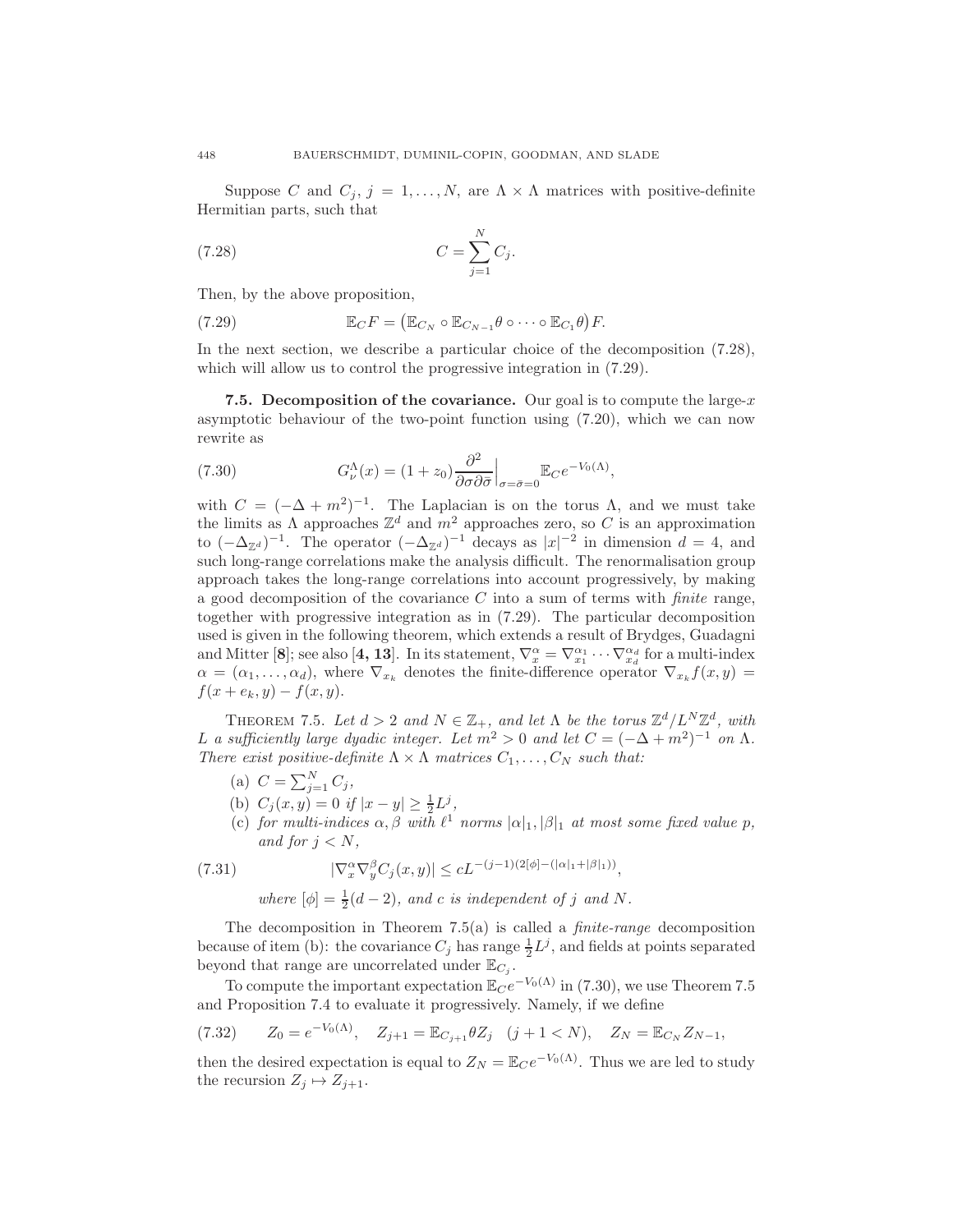In the expectation  $Z_{j+1} = \mathbb{E}_{C_{j+1}} \theta Z_j$ , on the right-hand side we write  $\varphi_j =$  $\varphi_{j+1} + \zeta_{j+1}$ , as in (7.26), and similarly for  $\bar{\varphi}_j$ ,  $d\varphi_j$ ,  $d\bar{\varphi}_j$ . The expectation  $\mathbb{E}_{C_{j+1}}\theta$ integrates out  $\zeta_{j+1}, \bar{\zeta}_{j+1}, d\zeta_{j+1}, d\bar{\zeta}_{j+1}$  leaving dependence of  $Z_{j+1}$  on  $\varphi_{j+1}, \bar{\varphi}_{j+1}$ ,  $d\varphi_{j+1}, d\bar{\varphi}_{j+1}$ . This process is repeated. The  $\zeta_j$  fields that are integrated out are the fluctuation fields.

It follows from Remark 6.8 and Lemma 6.3 that  $\mathbb{E}_{C_{j+1}} |\zeta_{j,x}|^2 = C_{j+1}(x,x)$ . With Theorem 7.5(c), this indicates that the typical size of the fluctuation field  $\zeta_j$ is of order  $L^{-j[\phi]}$ ; the number  $[\phi] = \frac{1}{2}(d-2)$  is referred to as the *scaling dimension* or *engineering dimension* of the field. Moreover, Theorem 7.5(c) also indicates that the derivative of  $\zeta_{j,x}$  is typically smaller than the field itself by a factor  $L^{-j}$ , so that the fluctuation field remains approximately constant over a distance  $L^j$ .

To make systematic use of this behaviour of the fields, we introduce nested pavings of  $\Lambda$  by sets of *blocks*  $\mathcal{B}_i$  on scales  $j = 0, \ldots, N$ . The blocks in  $\mathcal{B}_0$  are simply the points in  $\Lambda$ . The blocks in  $\mathcal{B}_1$  form a disjoint paving of  $\Lambda$  by boxes of side L. More generally, each block in  $\mathcal{B}_j$  has side  $L^j$  and consists of  $L^d$  disjoint blocks in  $\mathcal{B}_{j-1}$ . A *polymer* on scale j is any union of blocks in  $\mathcal{B}_j$ , and we denote the set of scale-j polymers by  $P_j$ . (This terminology is standard but these polymers have nothing to do with physical polymers or random walks, they merely provide a means of organising subsets in the pavings of the torus.)



FIGURE 11. The four small shaded squares represent a polymer in  $P_0$ , and the three larger shaded squares represent its closure in  $P_1$ .

For a block  $B \in \mathcal{B}_i$ , the above considerations concerning the typical size of the fluctuation field suggest that, at each of the  $L^{dj}$  points  $x \in B$ ,  $\zeta_{j,x}$  has typical size  $L^{-j[\phi]}$ , and hence

(7.33) 
$$
\sum_{x \in B} \zeta_{j,x}^p \approx L^{dj} L^{-pj[\phi]} = L^{(d-p[\phi])j}.
$$

The above sum is *relevant* (growing exponentially in j) for  $p|\phi| < d$ , *irrelevant* (decaying exponentially in j) for  $p[\phi] > d$ , and *marginal* (neither growing or decaying)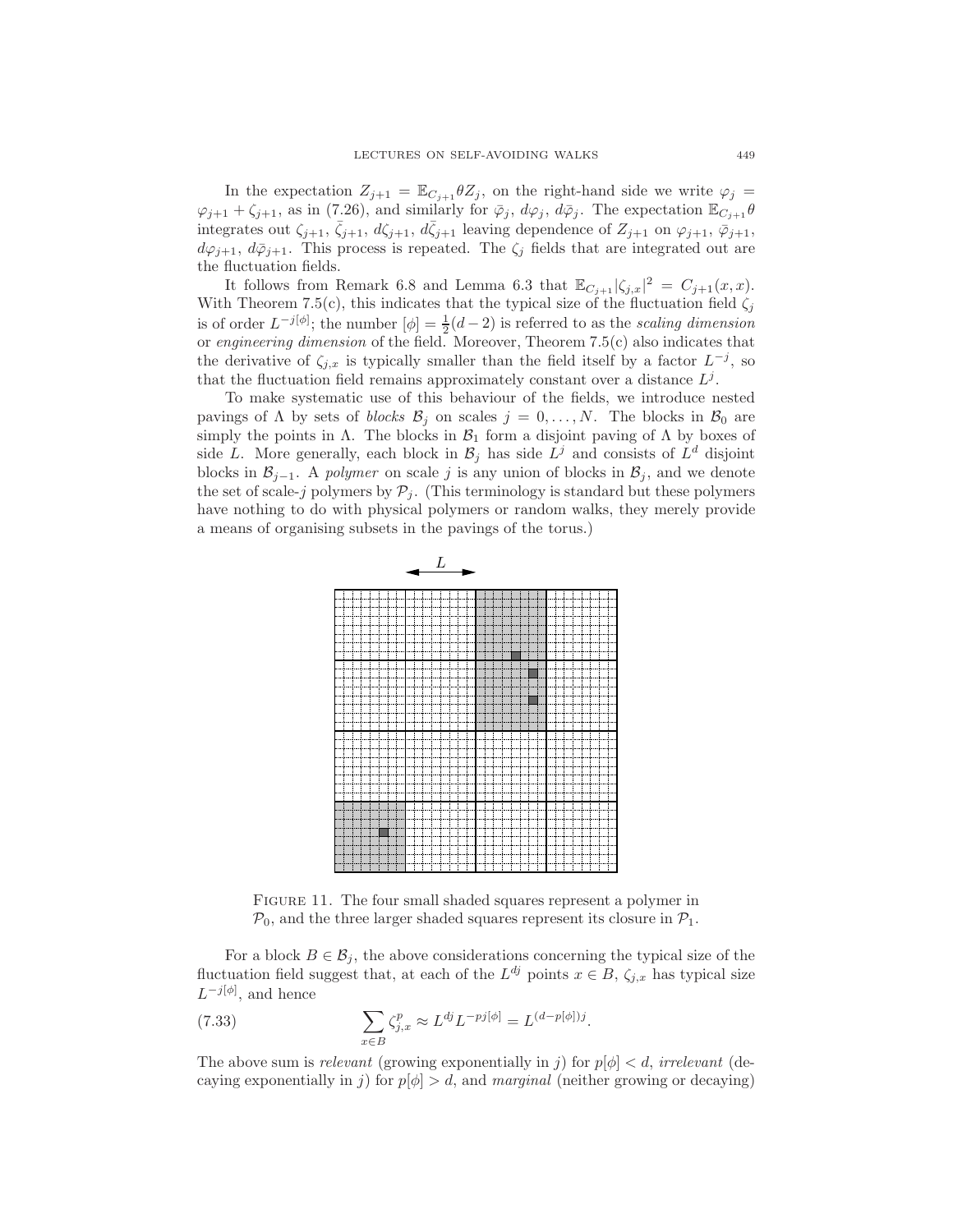for  $p[\phi] = d$ . Since  $\tau_x = \varphi_x \bar{\varphi}_x + \psi_x \bar{\psi}_x$  is quadratic in the fields, it corresponds to  $p = 2$ . Thus  $p[\phi] = 2[\phi] = d - 2 < d$  and  $\tau_x$  is relevant in all dimensions. Similarly,  $\tau_x^2$  corresponds to  $p = 4$  with  $p[\phi] = 4[\phi] = 2d - 4$ , so that  $\tau_x^2$  is irrelevant for  $d > 4$ , marginal for  $d = 4$ , and relevant for  $d < 4$ . The monomial  $\tau_{\Delta,x}$  is marginal in all dimensions. In fact, the three monomials  $\tau_x^2$ ,  $\tau_x$  and  $\tau_{\Delta,x}$ , which constitute the initial potential  $V_0$ , are precisely the marginal and relevant local monomials that are Euclidean invariant and obey an additional symmetry between bosons and fermions called *supersymmetry* (see [11]).

**7.6. The map**  $Z_0 \rightarrow Z_1$ . For an idea of how the recursion  $Z_i \rightarrow Z_{i+1}$  might be studied, let us take  $j = 0$  and consider the map  $Z_0 \mapsto Z_1 = \mathbb{E}_{C_1} \theta Z_0$ .

For simplicity, we set  $\sigma = \bar{\sigma} = 0$ , so that  $V_0 = g_0 \tau^2 + \nu_0 \tau + z_0 \tau_{\Delta}$  is translation invariant. As usual, the monomials in  $V_0$  depend on the fields  $\varphi, \bar{\varphi}, \psi, \bar{\psi}$ . As discussed above, we decompose the field  $\varphi$  as  $\varphi = \varphi_1 + \zeta_1$ , and similarly for  $\bar{\varphi}, \psi, \bar{\psi}$ . The operation  $\mathbb{E}_{C_1}\theta$  integrates out the fields  $\zeta_1, \bar{\zeta}_1, d\zeta_1, d\bar{\zeta}_1$ . Recall that, by definition,  $\mathcal{P}_0$  is the set of subsets of  $\Lambda$ . We write  $I_0(x) = e^{-V_0(x)}$ , and, for  $X \in \mathcal{P}_0$ , write  $I_0^X = \prod_{x \in X} I_0(x) = e^{-V_0(X)}$  where  $V_0(X) = \sum_{x \in X} V_0(x)$ . In this notation, the dependence on the fields is left implicit. Let

(7.34) 
$$
V_1 = g_1 \tau^2 + \nu_1 \tau + z_1 \tau_{\Delta}
$$

denote a modification of  $V_0$  in which the coupling constants in  $V_0$  have been adjusted, or *renormalised*, to some new values  $g_1, \nu_1, z_1$ . This is the origin of the term "renormalisation" in the renormalisation group. We set  $I_1^X = e^{-V_1(X)}$ , but with the fields in  $V_1$  given by  $\varphi_1, \bar{\varphi}_1, d\varphi_1, d\bar{\varphi}_1$ . Let  $\delta I_1^X = \prod_{x \in X} (I_1(x) - \theta I_0(x))$ ; this is an element of  $\mathcal{N}^{\times}$  since  $I_1$  depends on the fields  $\varphi_1$  and so on, while  $\theta I_0$  depends on  $\varphi_1 + \zeta_1$  and so on.

Then we obtain

$$
Z_1(\Lambda) = \mathbb{E}_{C_1} \theta I_0(\Lambda) = E_{C_1} \prod_{x \in \Lambda} (I_1(x) + \delta I_1(x))
$$
  

$$
= \mathbb{E}_{C_1} \sum_{X \in \mathcal{P}_0} I_1^{\Lambda \setminus X} \delta I_1^X = \sum_{X \in \mathcal{P}_0} I_1^{\Lambda \setminus X} \mathbb{E}_{C_1} \delta I_1^X.
$$

Here we have expressed  $Z_1$  as a sum over a polymer on scale 0; we wish to express it as a sum over a polymer on scale 1. To this end, for a polymer  $X$  on scale 0, we define the *closure*  $X$  to be the smallest polymer on scale 1 containing  $X$ : see Figure 11. We can now write

(7.36) 
$$
Z_1(\Lambda) = \sum_{U \in \mathcal{P}_1} I_1^{\Lambda \setminus U} K_1(U),
$$

where

(7.37) 
$$
K_1(U) = \sum_{X \in \mathcal{P}_0 : \overline{X} = U} I_1^{U \setminus X} \mathbb{E}_{C_1} \delta I_1^X.
$$

DEFINITION 7.6. For  $j = 0, 1, 2, ..., N$ , and for  $F, G: \mathcal{P}_j \to \mathcal{N}_{\text{even}}$ , where  $\mathcal{N}_{\text{even}}$ denotes the forms of even degree, the *circle product* of F, G is

(7.38) 
$$
(F \circ G)(\Lambda) = \sum_{U \in \mathcal{P}_j(\Lambda)} F(\Lambda \setminus U) G(U).
$$

Note that the circle product depends on the scale  $j$ .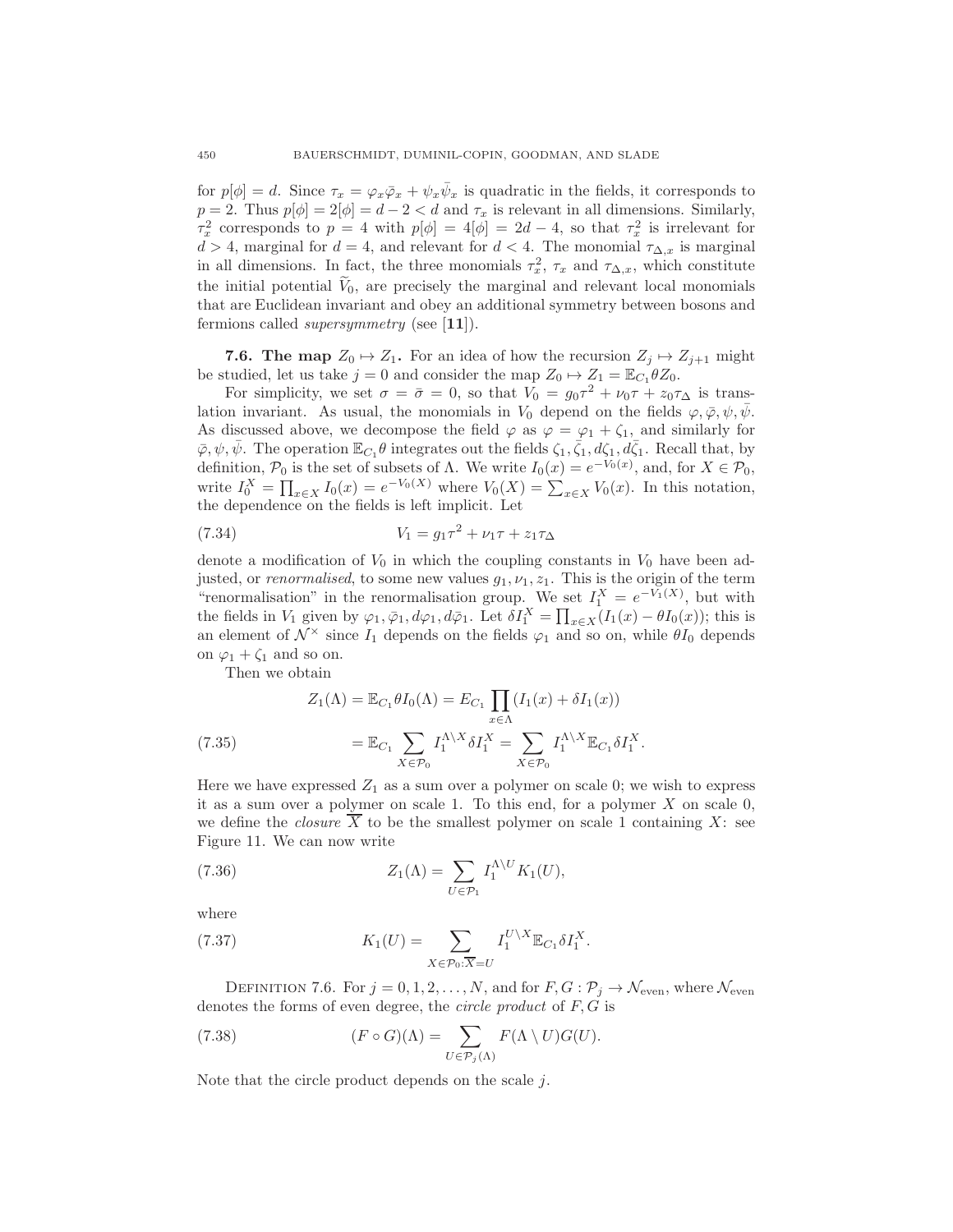The circle product is associative and commutative (the latter due to the restriction to forms of even degree). With the circle product, we can encode the formula (7.36) compactly as  $Z_1(\Lambda) = (I_1 \circ K_1)(\Lambda)$ , with the convention that  $I_1(U) = I_1^U$ . The identity element for the circle product is  $1_{\{U=\varnothing\}}$ . Thus, if we define  $K_0(X) = 1_{\{X = \emptyset\}}$ , then  $Z_0(\Lambda) = I_0(\Lambda) = (I_0 \circ K_0)(\Lambda)$ .

All later stages of the recursion proceed inductively from  $Z_j = (I_j \circ K_j)(\Lambda)$ . The interaction  $I_j$  continues to be defined by a potential  $V_j$ , but the form of the dependence will not, in general, be as simple as  $I = e^{-V}$ . The interaction does, however, obey  $I_j(X) = \prod_{B \in \mathcal{B}_j(X)} I_j(B)$ , for all  $X \in \mathcal{P}_j$  and for all j. The following factorisation property of  $K_1$ , which can be verified from  $(7.37)$ , allows the induction to proceed. If  $U \in \mathcal{P}_1$  has connected components  $U_1, \ldots, U_k$ , then  $K_1(U) = \prod_{i=1}^k K_1(U_i)$ ; the notion of connectivity here includes blocks touching at a corner. The induction will preserve this key property for  $K_j$  and  $\mathcal{P}_j$ , for all j.

7.7. Remaining steps in the proof. Our goal is to prove Theorem 7.1. According to (7.21), we need to show that there is a choice of  $z_0$  such that, for g small and positive,

(7.39) 
$$
G_{\nu_c}(x) = \lim_{m^2 \searrow 0} \lim_{N \to \infty} (1 + z_0) \frac{\partial^2}{\partial \sigma \partial \bar{\sigma}} \Big|_{\sigma = \bar{\sigma} = 0} Z_N(\Lambda) \sim c_g |x|^{-(d-2)}.
$$

In particular, we see from this that the correct choice of  $z_0$  will appear in the value of the constant  $c_g$ . The remaining steps in the proof of  $(7.39)$  are summarised, imprecisely, as follows. Much is left unsaid here, and details can be found in [13].

THEOREM 7.7. Let  $d \geq 4$ , and let  $g > 0$  be sufficiently small. There is a choice *of*  $V_1, \ldots, V_N$  *given, for*  $X \subset \Lambda$ *, by* 

(7.40) 
$$
V_j(X) = \sum_{v \in X} (g_j \tau_v^2 + \nu_j \tau_v + z_j \tau_{\Delta, v}) + \lambda_j (\sigma \bar{\varphi}_0 + \bar{\sigma} \varphi_x) + q_j^2 \sigma \bar{\sigma},
$$

*with*  $V_j$  *determining*  $I_j$ *, and a choice of*  $K_1, \ldots, K_N$  *with*  $K_j : \mathcal{P}_j \to \mathcal{N}$  *obeying the key factorisation property mentioned above, such that*

(7.41) 
$$
Z_j(\Lambda) = (I_j \circ K_j)(\Lambda)
$$

*obeys the recursion*  $Z_{j+1} = \mathbb{E}_{C_{j+1}} \theta Z_j$ *. Moreover,*  $(V_j, K_j)_{0 \leq j \leq N}$  *obeys the flow equations*

(7.42) 
$$
g_{j+1} = g_j - c g_j^2 + r_{g,j}
$$

(7.43) 
$$
\nu_{j+1} = \nu_j + 2g_j C_{j+1}(0,0) + r_{\nu,j}
$$

$$
(7.44) \t\t\t z_{j+1} = z_j + r_{z,j}
$$

$$
(7.45) \t K_{j+1} = r_{K,j}
$$

*where the* r *terms represent error terms. Further equations define the evolution of*  $\lambda_i$  *and*  $q_i$ *.* 

The previous theorem represents the recursion  $Z_j \mapsto Z_{j+1}$  as a dynamical system. A fixed-point theorem is used to make the correct choice of the initial value  $z_0$  so that the r terms remain small on all scales, and so that  $(g_i, \nu_i, z_i, K_i)$ flows to (0, 0, 0, 0). The latter is referred to as *infrared asymptotic freedom*, and is the effect anticipated below (7.23). This final ingredient is summarised in the following theorem.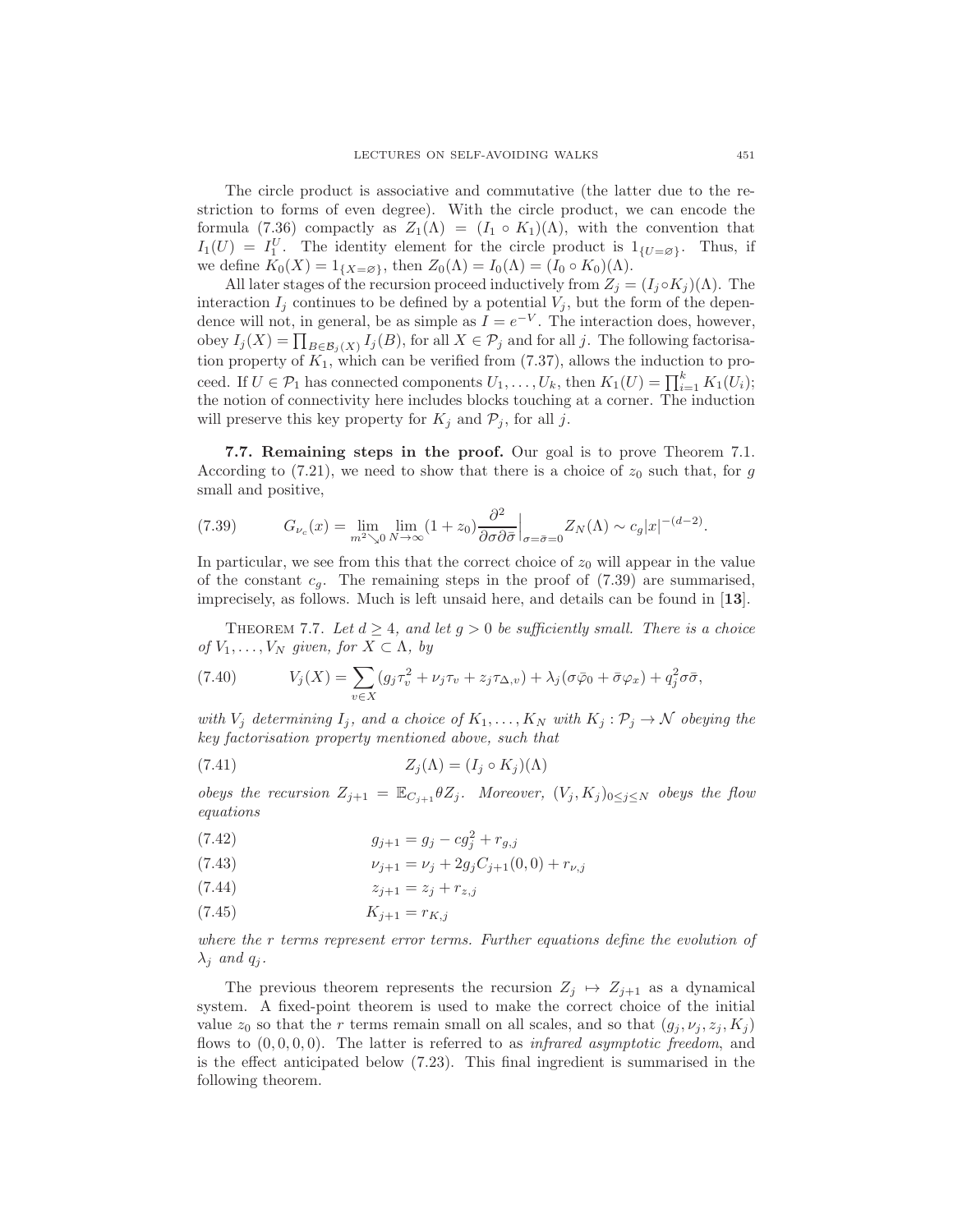THEOREM 7.8. If  $g > 0$  is sufficiently small (independent of N and  $m<sup>2</sup>$ ), there *exists* z<sup>0</sup> *such that*

(7.46) 
$$
\lim_{m^2 \searrow 0} \lim_{N \to \infty} V_N = \lambda_{\infty} (\sigma \bar{\varphi}_0 + \bar{\sigma} \varphi_x) + q_{\infty} \sigma \bar{\sigma},
$$

 $with \lambda_{\infty} > 0$  and, as  $x \to \infty$ ,  $q_{\infty} \sim \lambda_{\infty}^2 (-\Delta_{\mathbb{Z}^d})_{0x}^{-1}$ . Moreover, in an appropriately *defined Banach space,*

(7.47) 
$$
\lim_{m^2 \searrow 0} \lim_{N \to \infty} K_N(\Lambda) = 0.
$$

At scale N there are only two polymers, namely the single block  $\Lambda$  and the empty set  $\varnothing$ . By definition,  $I_N(\varnothing) = K_N(\varnothing) = 1$ . Also, the field has been entirely integrated out at scale N, and from Theorem 7.8 and the definition of the circle product, we obtain

(7.48) 
$$
Z_N(\Lambda) = I_N(\Lambda) + K_N(\Lambda) \approx I_N(\Lambda) \approx e^{-q_N \sigma \bar{\sigma}}.
$$

Let  $z_0^* = \lim_{m^2 \searrow 0} z_0$ . With (7.39) and  $q_N \to q_\infty$ , this gives

$$
(7.49) \quad G_{\nu_c}(x) = (1 + z_0^*)q_\infty \sim (1 + z_0^*)\lambda_\infty^2 (-\Delta_{\mathbb{Z}^d})_{0x}^{-1} \sim (1 + z_0^*)\lambda_\infty^2 c_0 |x|^{-(d-2)}.
$$

This is the desired conclusion of Theorem 7.1.

7.8. Tutorial. These problems develop a proof of the discrete-time version of Theorem 7.2. The proof makes use of a Simon–Lieb inequality—this is now a generic term for inequalities of the sort introduced in [67, 56] for the Ising model. The approach developed here can be adapted to prove Theorem 7.2.

Let  $\Gamma$  represent either  $\Gamma = \mathbb{Z}^d$  or the discrete torus  $\Gamma = \mathbb{Z}^d / R \mathbb{Z}^d$ . Let  $\mathbb{E}_x$ denote the expectation for the usual discrete-time SRW on Γ, which we denote now by  $(X_n)_{n>0}$ , starting at x. Let  $I_{m,n}$  denote the number of self-intersections of X between times m and n:

(7.50) 
$$
I_{m,n} = \sum_{m \le i < j \le n} 1_{\{X_i = X_j\}}, \quad I_n = I_{0,n}.
$$

We define the two-point function of the weakly SAW in the domain  $D \subset \Gamma$  by

$$
(7.51) \tG\nu,D(x,y) = \sum_{n\geq 0} \mathbb{E}_x (e^{-gI_n} 1_{\{X_n = y, n < T_D\}}) e^{-\nu n}, \quad x, y \in \Gamma, \ \nu \in \mathbb{R},
$$

where  $T_D = \inf\{n \geq 0 : X_n \notin D\}$  is the exit time of D. We define the boundary  $\partial D = \{x \notin D : \exists y \in D \text{ s.t. } x \sim y\},\$ and the closure  $\overline{D} = D \cup \partial D$ . The two-point function on the entire graph is written as  $G_{\nu}$  rather than  $G_{\nu,\Gamma}$ . Let  $c_n(x, y)$  =  $E_x(e^{-gI_n}1_{\{X_n=y\}})$ , let  $c_n = \sum_{y \in \Gamma} c_n(0, y)$ , and define the susceptibility by

(7.52) 
$$
\chi(\nu) = \sum_{y \in \Gamma} G_{\nu}(0, y) = \sum_{n \ge 0} c_n e^{-\nu n}.
$$

PROBLEM 7.1. Verify that  $(c_n)_{n>0}$  is a submultiplicative sequence, i.e.  $c_{n+m} \leq$  $c_n c_m$ , and conclude that  $\frac{1}{n} \log(c_n)$  converges to its infimum, which is  $\nu_c$  by definition. In particular, notice that for  $\nu < \nu_c$ ,  $\chi(\nu) = \infty$  and for  $\nu > \nu_c$ ,  $\chi(\nu) < \infty$ .

PROBLEM 7.2. Let  $\chi^R(\nu)$  be the susceptibility for  $\mathbb{Z}^d/R'\mathbb{Z}^d$  where  $R'=2R+1$ , and let  $\chi(\nu)$  be the susceptibility for  $\mathbb{Z}^d$ . Prove that  $\chi^R(\nu) \leq \chi(\nu)$  for  $R' \geq 3$ , and, in particular, that  $\nu_c(\mathbb{Z}^d) \geq \nu_c(\mathbb{Z}^d/R\mathbb{Z}^d)$ . Here,  $\nu_c(\Gamma)$  denotes the critical point of the weakly SAW on Γ.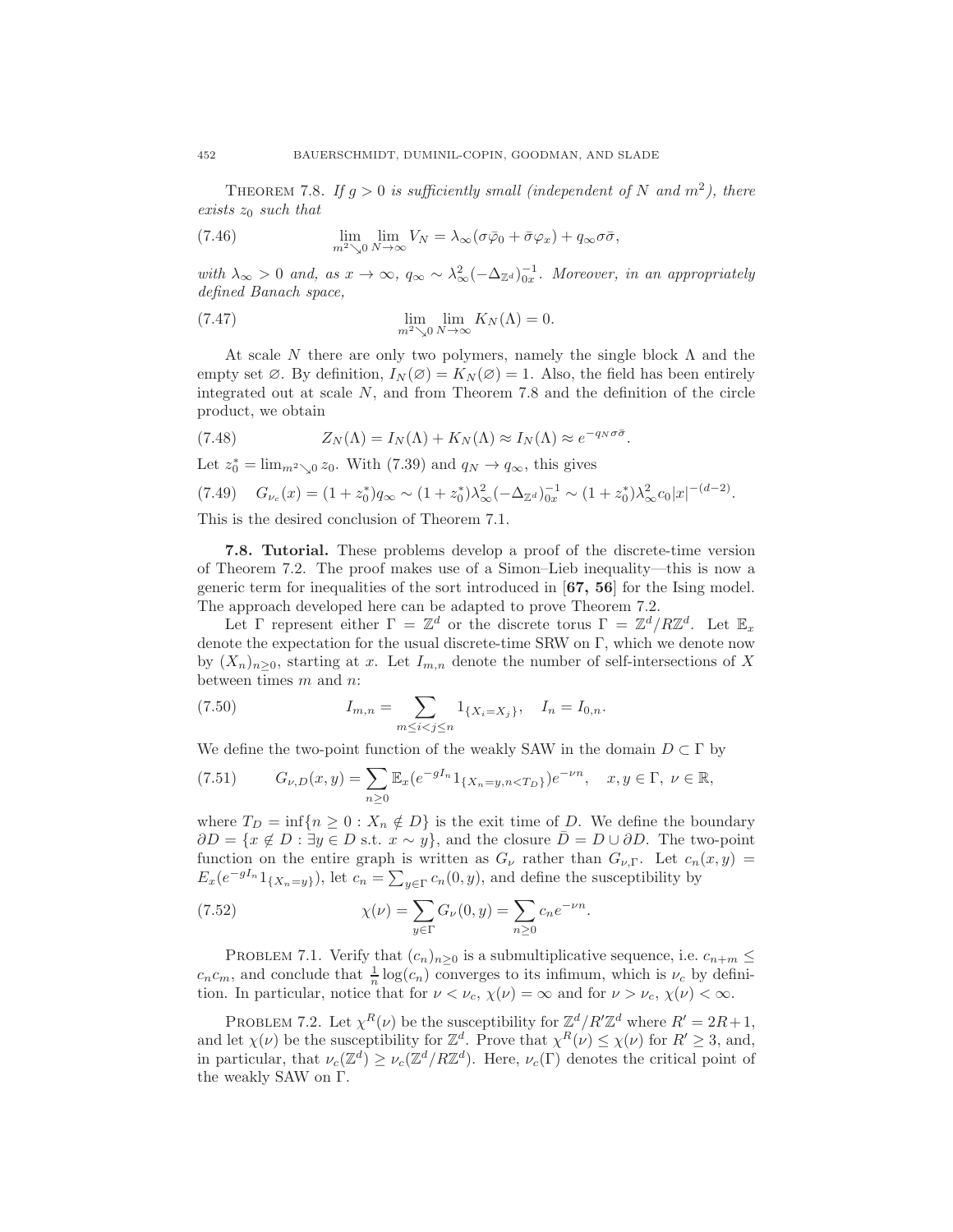PROBLEM 7.3. Prove the following version of the Simon-Lieb inequality for the discrete-time weakly SAW on Γ. Given  $D \subset \Gamma$ , show that

(7.53) 
$$
G_{\nu}(x,y) - G_{\nu,D}(x,y) \leq \sum_{z \in \partial D} G_{\nu,\bar{D}}(x,z) G_{\nu}(z,y).
$$

Note that if  $x \in D$  and  $y \in D^c$ , then  $G_{\nu,D}(x,y) = 0$ .

The following problem provides an approach to proving exponential decay of a subcritical two-point function which, unlike Proposition 1.3, adapts well to the continuous-time setting.

PROBLEM 7.4. Let  $\Lambda_R = \{-R+1,\ldots,R\}^d \subset \mathbb{Z}^d$ . For  $\nu > \nu_c$ ,  $\sum_{y \in \mathbb{Z}^d} G_{\nu}(0, y)$ is finite, and thus  $\theta = \sum_{y \in \partial \Lambda_R} G_{\nu}(0, y) < 1$  for R sufficiently large. Conclude from Problem 7.3 with  $D = \Lambda_R$  that for  $y \notin \Lambda_R$ ,

(7.54) 
$$
G_{\nu}(0,y) \leq \theta^{\lfloor |y|_{\infty}/(R+1) \rfloor} \sup_{x \in \mathbb{Z}^d} G_{\nu}(0,x).
$$

PROBLEM 7.5. Let  $(T_R)_{R\in\mathbb{N}}$  be a sequence of discrete tori with the vertex sets  $V_R$  embedded in  $\mathbb{Z}^d$  by  $V_R = \Lambda_R$  where  $\Lambda_R$  is as in Problem 7.4; in particular,  $V_R \subset$  $V_{R+1}$ . Let  $G_{\nu}^{R}$  be the two-point function on  $T_{R}$ , and  $G_{\nu}$  be the two-point function on  $\mathbb{Z}^d$ . Use Problem 7.2 and Problem 7.4 to prove that for all  $\nu > \nu_c = \nu_c(\mathbb{Z}^d)$ ,  $x, y \in \mathbb{Z}^d$ ,

(7.55) 
$$
G_{\nu}^{R}(x,y) \to G_{\nu}(x,y) \text{ as } R \to \infty.
$$

Conclude that

(7.56) 
$$
G_{\nu_c}(x,y) = \lim_{\nu \searrow \nu_c} \lim_{R \to \infty} G_{\nu}^R(x,y).
$$

#### Appendix A. Solutions to the problems

#### A.1. Solutions for Tutorial 1.7.

PROBLEM 1.1. Let M be an integer, and for every  $n \in \mathbb{N}$ , write  $n = Mk + r$ with  $0 \leq r < M$ . Then,

(A.1) 
$$
\frac{1}{n}a_n \leq \frac{k}{n}a_M + \frac{1}{n}a_r, \text{ and, thus, } \limsup_{n \to \infty} \frac{1}{n}a_n \leq \frac{1}{M}a_M.
$$

In particular,

(A.2) 
$$
\limsup_{n \to \infty} \frac{1}{n} a_n \le \inf_{M \in \mathbb{N}} \frac{1}{M} a_M \le \liminf_{M \to \infty} \frac{1}{n} a_n,
$$

which implies both statements of the claim.  $\Box$ 

PROBLEM 1.2. The number of *n*-step walks with steps only in positive coordinate directions is  $d^n$ . The number of walks which do not reverse direction is  $2d(2d-1)^{n-1}$ . Thus,

(A.3) 
$$
d^n \le c_n \le 2d(2d-1)^{n-1} \text{ and therefore } d \le \mu \le 2d-1.
$$

The upper bound can easily be improved by excluding more patterns that lead to self-intersecting walks than merely reversals of steps. For example, by considering walks which do not contain anti-clockwise "unit squares" (see Figure 12), we obtain

(A.4) 
$$
c_{3n+1} \leq 2d((2d-1)^3-1)^n = 4(26^{1/3})^{3n},
$$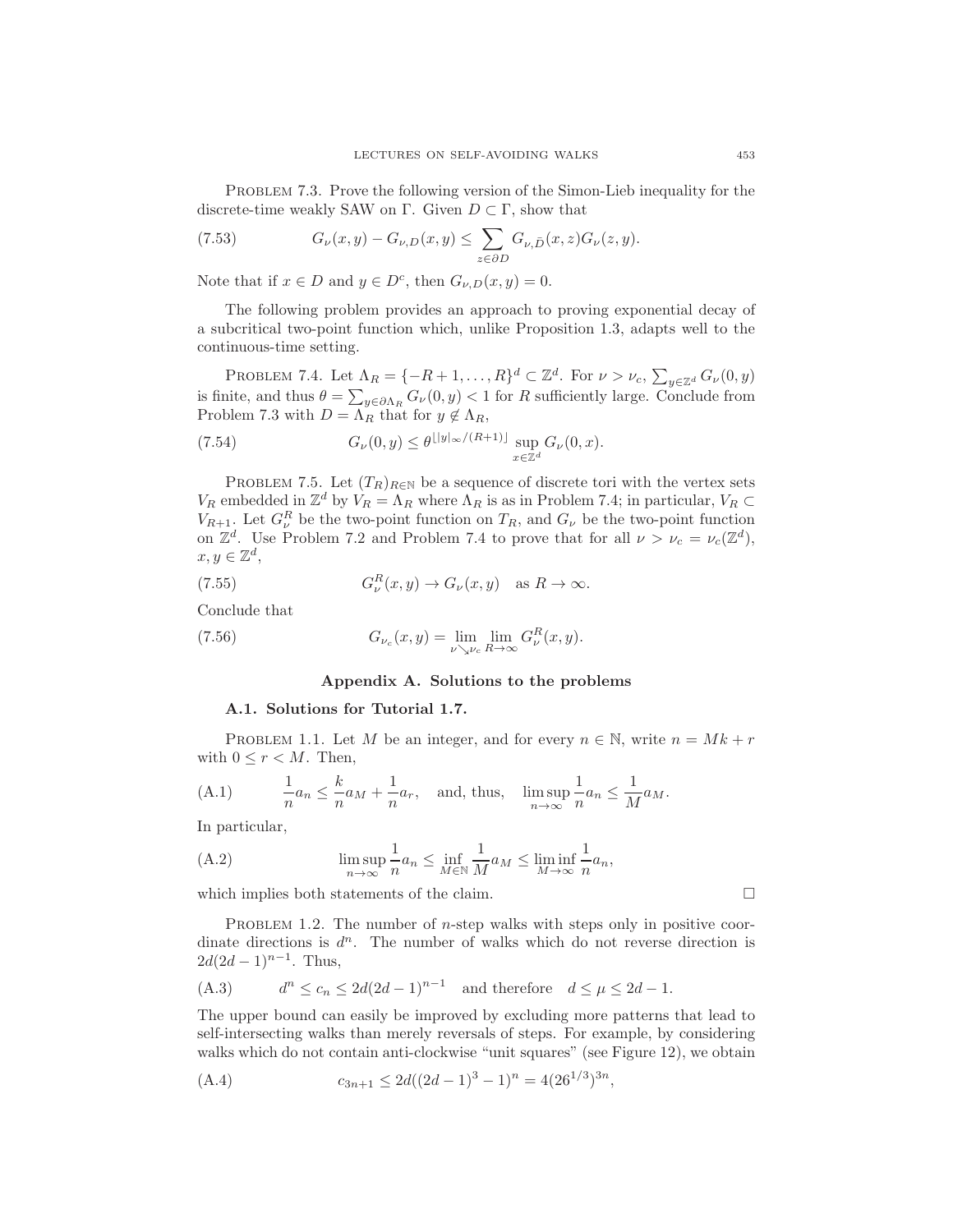giving  $\mu \leq 26^{1/3} < 3$ . Similarly, the lower bound can be improved by considering walks that take steps either in positive coordinate directions, i.e., north or east, or in an east-north-west-north pattern: see Figure 12. It follows that

(A.5) 
$$
c_{4n} \ge (d^4 + 1)^n = (17^{1/4})^{4n},
$$

where  $17^{1/4} > 2$ . In particular,  $2 < 17^{1/4} \leq \mu \leq 26^{1/3} < 3$ .



Figure 12. Left: The walk does contain a unit square. Right: The walk only takes steps east, north, or in east-north-west-north patterns (thick line).

PROBLEM 1.3. SAWs can get trapped: see Figure 13. A trapped walk  $\omega$  of length n does not arise as the restriction of a walk  $\rho$  of length  $m > n$  to the first n steps. Thus, under  $\mathbb{Q}_n^{(1)}$ ,  $\omega$  has positive probability, while  $\sum_{\rho>\omega}\mathbb{Q}_m^{(1)}(\rho)=0$ .  $\Box$ 



Figure 13. Trapped walk.

PROBLEM 1.4.  $c_n(x) = 1_{\{|x|=n\}}$ , so  $G_z(x) = \sum_{n\geq 0} c_n(x) z^n = z^{|x|}$ , and  $\hat{G}_z(k) = \sum$ <sup>x</sup>∈<sup>Z</sup>  $z^{|x|}e^{ikx} = -1 + \sum$  $n\geq 0$  $z^n(e^{ikn}+e^{-ikn})$  $= -1 + (1 - ze^{ik})^{-1} + (1 - ze^{-ik})^{-1} = \frac{1 - z^2}{1 - 2z \cos k}$ (A.6)  $= -1 + (1 - ze^{ik})^{-1} + (1 - ze^{-ik})^{-1} = \frac{1}{1 - 2z \cos k + z^2},$ 

as claimed.  $\Box$ 

PROBLEM 1.5. The assumption implies

(A.7) 
$$
|f((1-1/n)e^{i\varphi})| \le c|1-(1-1/n)e^{i\varphi}|^{-b}.
$$

Note that for  $\varphi \in [0, \pi/2]$ ,

(A.8) 
$$
|\text{Re}(1 - (1 - 1/n)e^{i\varphi})| = 1 - (1 - 1/n)\cos\varphi \ge 1/n,
$$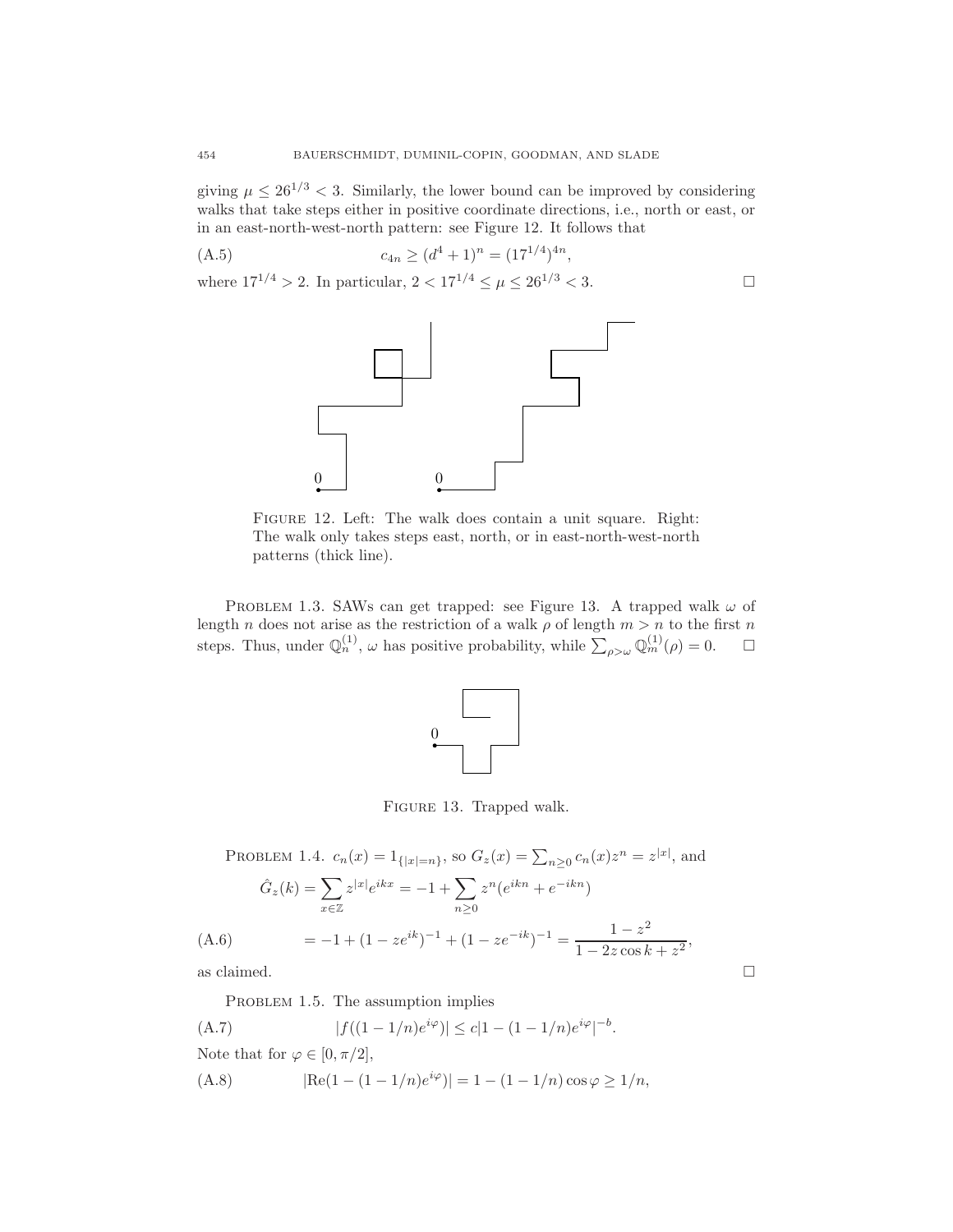(A.9) 
$$
|\text{Im}(1 - (1 - 1/n)e^{i\varphi})| = |(1 - 1/n)\sin\varphi| \ge (1 - 1/n)\frac{2\varphi}{\pi}.
$$

Suppose  $b > 1$ . The integral is estimated using  $|z|^n \ge Ce^{-1}$  for  $|z| = 1 - 1/n$ ,

$$
\begin{aligned} \text{(A.10)} \quad & \frac{1}{2\pi} \int_0^{\pi/2} |f((1 - 1/n)e^{i\varphi})| \, d\varphi \le c \int_0^{\pi/2} \left(\frac{1}{n} + (1 - 1/n)\frac{2\varphi}{\pi}\right)^{-b} \, d\varphi \\ & = (1 - 1/n)^{-1} c \int_{1/n}^1 t^{-b} \, dt = (1 - 1/n)^{-1} cb(n^{b-1} - 1) \le cn^{b-1}, \end{aligned}
$$

and, since  $|f(z)|$  is bounded for z bounded away from 1,

(A.11) 
$$
\frac{1}{2\pi} \int_{\pi/2}^{\pi} |f((1 - 1/n)e^{i\varphi})| d\varphi \leq c.
$$

Likewise, the contributions for the interval  $[\pi, 2\pi]$  are estimated and we obtain

$$
(A.12) \t\t |a_n| \le cn^{b-1}.
$$

The above assumed  $b > 1$  but the extension to  $b = 1$  is easy.

$$
\Box
$$

PROBLEM 1.6. (a) Let  $T_0 = 0$  and  $T_k = \inf\{n > T_{k-1} : X_n = 0\}$ . Then  $u =$  $P(T_1 < \infty)$ , and by induction and the strong Markov property,  $P(T_k < \infty) = u^k$ . It follows that

(A.13) 
$$
m = \mathbb{E}(N) = \sum_{k \ge 0} \mathbb{P}(T_k < \infty) = (1 - u)^{-1}.
$$

(b) The solution relies on the formula

(A.14) 
$$
\mathbb{P}(X_n = 0) = \int_{[-\pi,\pi]^d} \hat{D}(k)^n \frac{d^d k}{(2\pi)^d}.
$$

Some care is required when performing the sum over  $n$  since the best uniform bound on  $\hat{D}^n$  is 1 which is not summable. A solution is to make use of monotone convergence first, and then apply the dominated convergence theorem, as follows,

(A.15) 
$$
m = \lim_{t \nearrow 1} \sum_{n \ge 0} \mathbb{P}(X_n = 0) t^n = \lim_{t \nearrow 1} \int_{[-\pi, \pi]^d} \frac{1}{1 - t \hat{D}(k)} \frac{d^d k}{(2\pi)^d}.
$$

Note that  $\hat{D}$  is a real-valued function and that

(A.16) 
$$
\frac{1}{1-t\hat{D}(k)} \le \frac{2}{1-\hat{D}(k)} \text{ for } t \in [1/2, 1],
$$

so that if  $(1-\hat{D})^{-1} \in L^1$ , then the claim follows by dominated convergence. In the case that  $(1 - \hat{D})^{-1} \notin L^1$ , the claim follows from Fatou's lemma.

(c)  $\hat{D}(k) = \sum_{j=1}^{d} (e^{ik_j} + e^{-ik_j}) = 2 \sum_{j=1}^{d} \cos(k_j)$  and thus  $1 - \hat{D}(k) = O(1)|k|^2$ as  $k \to 0$ . Note further that

(A.17) 
$$
\int_{\mathbb{R}^d} f(|k|) \, dk = V_{d-1} \int_0^\infty f(r) \, r^{d-1} \, dr,
$$

where  $V_{d-1}$  is the volume of the  $(d-1)$ -dimensional sphere, and in particular,

(A.18) 
$$
\int_{[-\epsilon,\epsilon]^d} |k|^{-p} dk
$$
 is integrable if and only if  $d > p$ .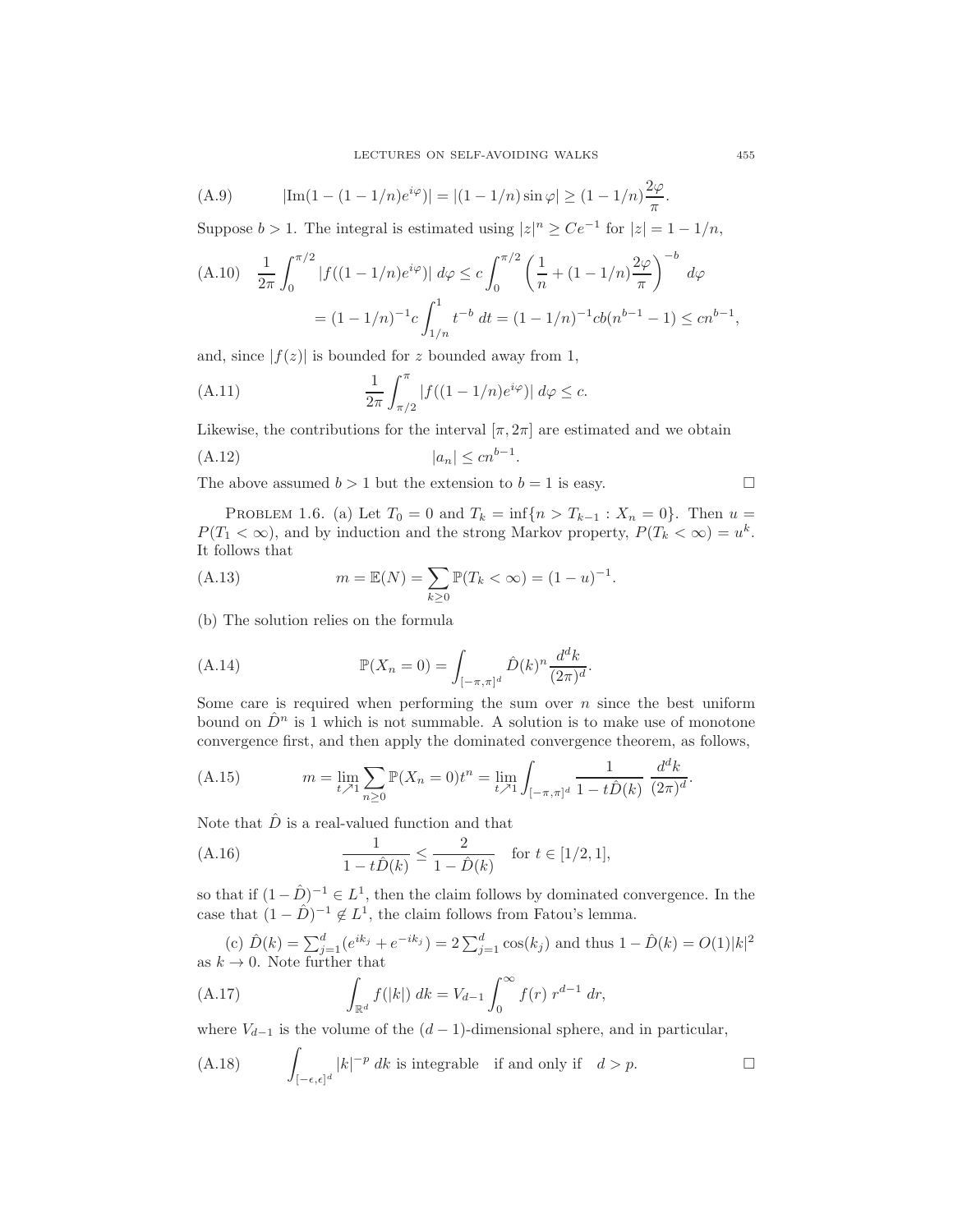PROBLEM 1.7. Note that

(A.19) 
$$
I = \sum_{x \in \mathbb{Z}^d} \left( \sum_{i \ge 0} 1_{\{X_i^1 = x\}} \right) \left( \sum_{j \ge 0} 1_{\{X_j^2 = x\}} \right),
$$

and thus, by Parseval's theorem, if  $f \in L^2(\mathbb{Z}^d)$ ,

(A.20) 
$$
\mathbb{E}(I) = \sum_{x \in \mathbb{Z}^d} f(x)^2 = \int_{[-\pi,\pi]^d} |\hat{f}(k)|^2 \frac{d^d k}{(2\pi)^d},
$$

where

(A.21) 
$$
f(x) = \sum_{j\geq 0} \mathbb{P}\{X_j^1 = x\} = \sum_{j\geq 0} D^{*j}(x), \quad \hat{f}(k) = \sum_{j\geq 0} \hat{D}(k)^j = \frac{1}{1 - \hat{D}(k)}.
$$

If  $f \notin L^2(\mathbb{Z}^d)$ , then both sides must be infinite.

#### A.2. Solutions for Tutorial 4.4.

PROBLEM 4.1. The graph  $\{0n\}$  is connected on  $[0, n]$  in the above sense but not path-connected. Also,  $\{01, 12, \ldots, (n-1)n\}$  is path-connected but not connected in the above sense since the open intervals  $(i-1,i)$  do not overlap. in the above sense since the open intervals  $(i - 1, i)$  do not overlap.

PROBLEM 4.2. This is an application of the identity

(A.22) 
$$
\prod_{i \in I} (1 + u_i) = \sum_{S \subset I} \prod_{i \in S} u_i
$$

with I being the set of edges on [a, b].  $\Box$ 

PROBLEM 4.3. The identity corresponds to a decomposition of  $\mathcal{B}[a, b]$  by connected components. The term  $K[a+1,b]$  corresponds to graphs  $\Gamma$  for which  $a \notin \Gamma$ .

So assume  $a \in \Gamma$ . We shall show that  $\Gamma$  can be written uniquely as  $\Gamma = \Gamma' \cup \Gamma''$ where  $\Gamma' \in \mathcal{G}[a, j]$  and  $\Gamma'' \in \mathcal{B}[j, b]$  for some  $j \in (a, b]$ . Informally,  $\Gamma'$  is the connected component of  $\Gamma$  containing a, though we must verify that this notion is well-defined. Conversely it is clear that if  $\Gamma' \in \mathcal{G}[a, j]$ ,  $\Gamma'' \in \mathcal{B}[j, b]$  for some  $j \in (a, b]$ , then  $\Gamma = \Gamma' \cup \Gamma'' \in \mathcal{B}[a, b]$  with  $a \in \Gamma$ . Then the result will follow since

(A.23) 
$$
\prod_{st \in \Gamma' \cup \Gamma''} U_{st} = \prod_{st \in \Gamma'} U_{st} \prod_{st \in \Gamma''} U_{st}.
$$

Let

(A.24) 
$$
j = \min \{ i \in (a, b] : i \notin (s, t) \text{ for some } st \in \Gamma \}.
$$

The minimum is well defined since there can be no  $st \in \Gamma$  for which  $b \in (s, t)$ . By construction, every edge  $st \in \Gamma$  satisfies  $t \leq j$  or  $s \geq j$ , so that we can write  $\Gamma = \Gamma' \cup \Gamma''$  where  $\Gamma' \in \mathcal{B}[a, j], \Gamma'' \in \mathcal{B}[j, b].$  We must show that  $\Gamma' \in \mathcal{G}[a, j],$ i.e., that  $\Gamma'$  is connected. But  $\cup_{st \in \Gamma'}(s,t) = (a,j) \cap \cup_{st \in \Gamma}(s,t) = (a,j)$  by the minimality of  $i$ .

Finally we check that the decomposition  $\Gamma = \Gamma' \cup \Gamma''$  is unique: this follows because if  $\Gamma' \in \mathcal{G}[a, j']$  and  $\Gamma'' \in \mathcal{B}[j', b]$  then the formula (A.24) recovers  $j = j'$ .  $\Box$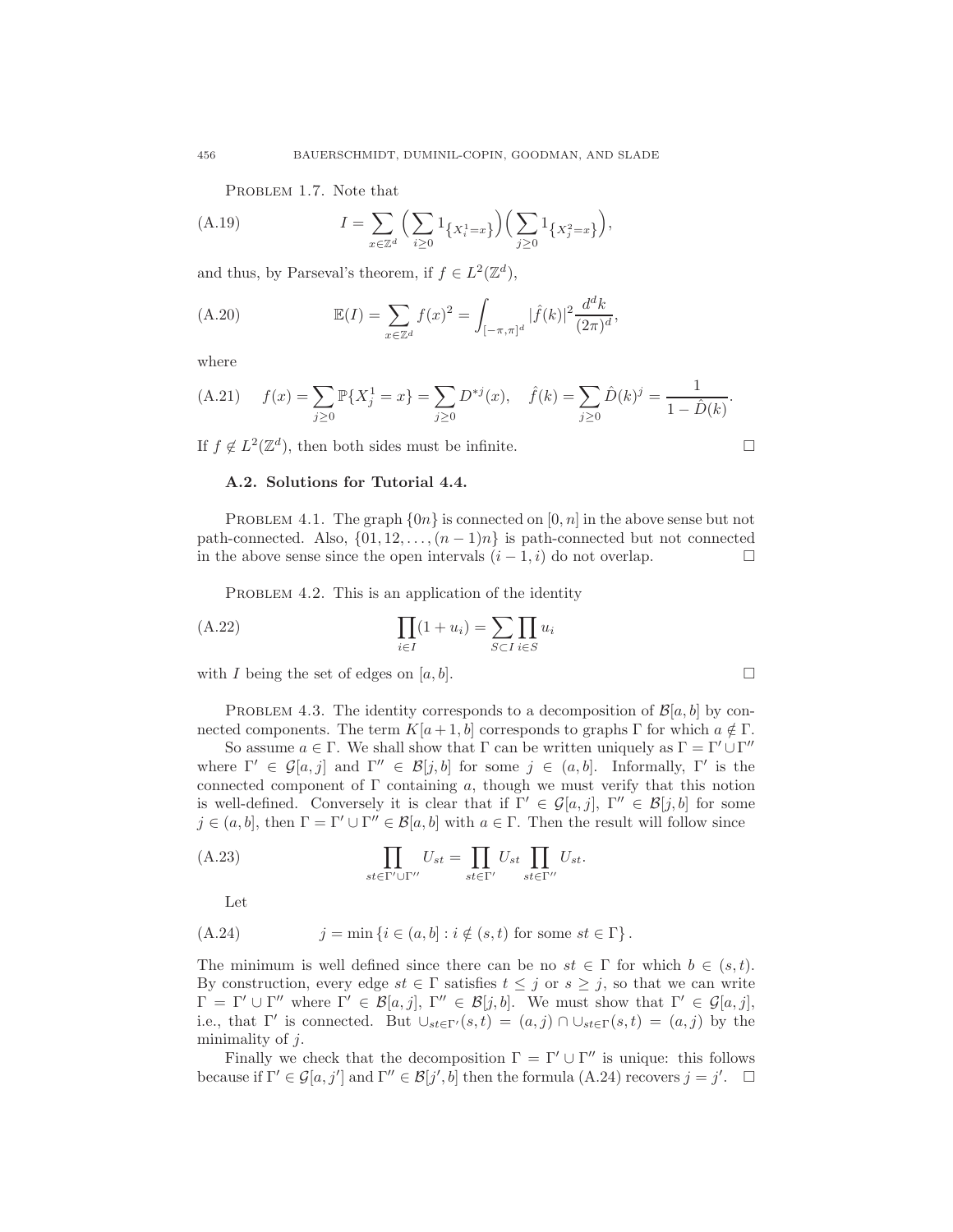

FIGURE 14. Laces in  $\mathcal{L}^{(N)}[a,b]$  for  $N=1,2,3,4$ , with  $s_1=a$  and  $t_N = b.$ 

PROBLEM 4.4. The convolutions correspond to summing over the values of  $\omega(1)$  and  $\omega(m)$ . Namely, noting that a walk  $\omega$  on  $[0, n]$  is equivalent to a pair of walks  $\omega_0$  on  $[0, m]$  and  $\omega_1$  on  $[m, n]$  with  $\omega_0(m) = \omega_1(m)$ , we have

$$
c_n(x) = \sum_{\omega \in \mathcal{W}_n(0,x)} K[1,n](\omega) + \sum_{m=1}^n \sum_{\omega \in \mathcal{W}_n(0,x)} J[0,m](\omega)K[m,n](\omega)
$$
  
\n
$$
= \sum_{y \in \mathbb{Z}^d} \sum_{\omega_0 \in \mathcal{W}_1(0,y)} \sum_{\substack{\omega_1:[1,n] \to \mathbb{Z}^d, \\ \omega_1(1)=y, \omega_1(n)=x}} K[1,n](\omega_1)
$$
  
\n
$$
+ \sum_{m=1}^n \sum_{y \in \mathbb{Z}^d} \sum_{\substack{\omega_0 \in \mathcal{W}_m(0,y)} \sum_{\substack{\omega_1:[m,n] \to \mathbb{Z}^d, \\ \omega_1(m)=y, \omega_1(n)=x}} J[0,m](\omega_0)K[m,n](\omega_1)
$$
  
\n(A.25) 
$$
= \sum_{y \in \mathbb{Z}^d} 1_{\{y \in \Omega\}} c_{n-1}(x-y) + \sum_{m=1}^n \sum_{y \in \mathbb{Z}^d} \pi_m(y)c_{n-m}(x-y)
$$

where we use the translation invariance (in time and space) of K. Since  $c_1(y) =$  $1_{\{y\in\Omega\}}$ , this is the desired equation.  $\square$ 

PROBLEM 4.5. Figure 14 is helpful. Note first that if L is a lace, then  $s_l < s_{l+1}$ for each l. Indeed, if  $s_l = s_{l+1}$ , we may assume that  $t_l < t_{l+1}$ . But then  $(s_l, t_l) \subset$  $(s_{l+1}, t_{l+1})$  so that  $L \setminus \{s_l t_l\}$  is still connected. A similar argument gives  $t_l < t_{l+1}$ . The requirement that L is connected implies that  $a = s_1$  and  $b = t_N$ .

Suppose to the contrary that (1)  $s_{l+1} \geq t_l$  (1  $\leq l \leq N-1$ ) or (2)  $s_{l+2} < t_l$  $(1 \leq l \leq N-2)$ . In case (1), L is not connected, since  $s_i \geq t_l$  for  $i \geq l+1$  while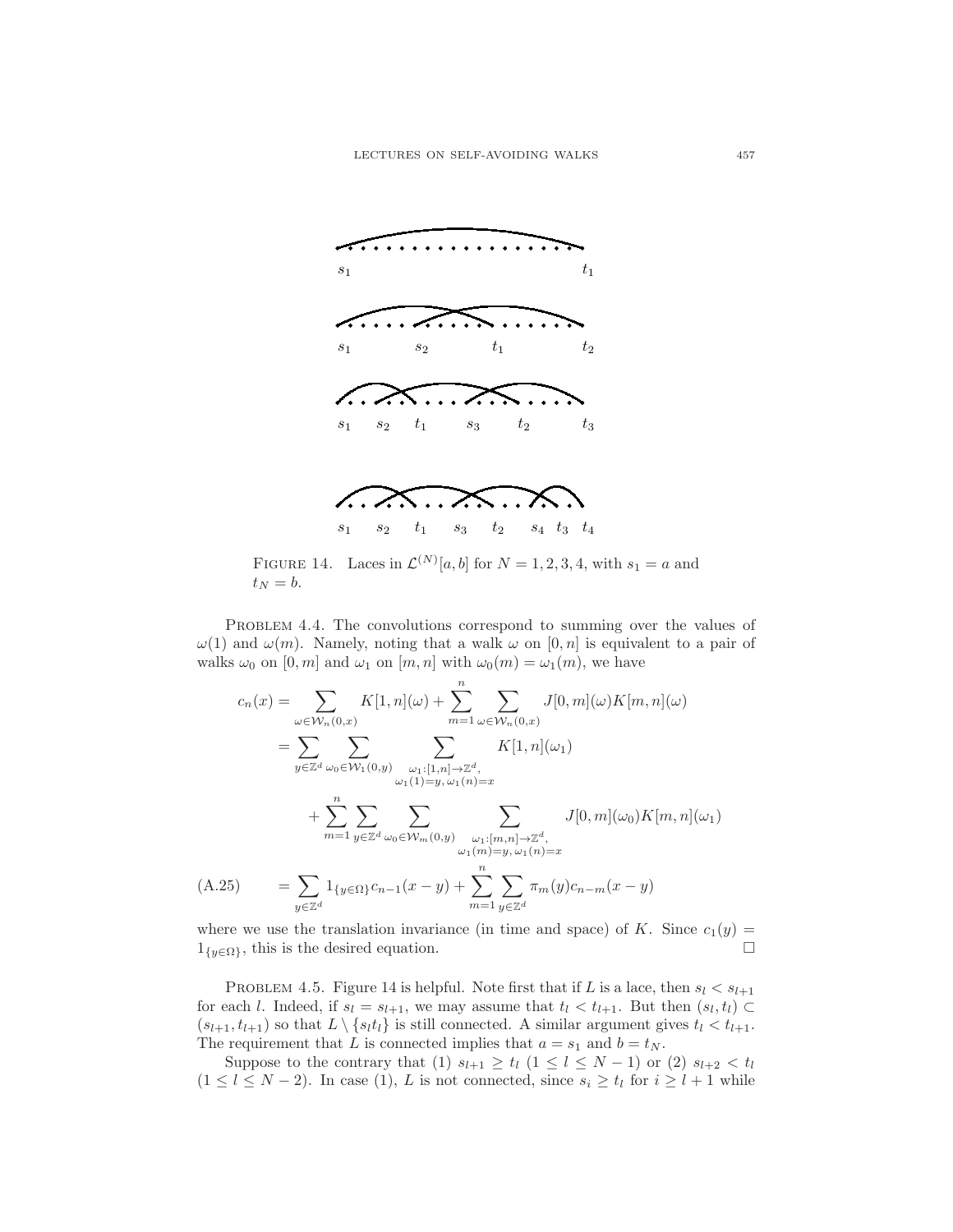

FIGURE 15. (a) A connected graph  $\Gamma$  and its associated lace  $L =$  $L_{\Gamma}$ . (b) The dotted edges are compatible with the lace L. (c) The dotted edge is not compatible with the lace L.

 $t_i \leq t_l$  for  $i \leq l$ . In case (2), the edge  $s_{l+1}t_{l+1}$  is redundant since  $(s_{l+1}, t_{l+1}) \subset$  $(s_l, t_l) \cup (s_{l+2}, t_{l+2}) = (s_l, t_{l+2}).$ 

For the converse, the hypotheses imply that  $\cup_{st\in L}(s,t) = (a,b)$ , so L is connected. Neither  $s_1t_1$  nor  $s_N t_N$  can be removed from L since they are the only edges containing the endpoints. If  $s_l t_l$  is removed,  $2 \leq l \leq N-1$ , then  $t_{l-1} \leq s_{l+1}$  implies that  $\bigcup_{s\in L}(s,t)=(a,t_{l-1})\cup(s_{l+1},b)\neq(a,b)$ . So  $L\setminus\{st\}$  is not connected. Since connectedness is a monotone property, no strict subset of L can be connected, so L is minimally connected, i.e., a lace.

Finally the intervals are as follows: the first and last intervals are  $[s_1, s_2]$  and  $[t_{N-1}, t_N]$ ; the 2i<sup>th</sup> interval is  $[s_{i+1}, t_i]$  (1 ≤ i ≤ N − 1); and the  $(2i+1)$ <sup>st</sup> interval is  $[t_i, s_{i+2}]$ ,  $1 \leq i \leq N-2$ . The inequalities above show that the points  $\{s_i, t_i\}$ do indeed form the intervals claimed, and that the intervals  $[t_i, s_{i+2}]$  can be empty while the other intervals must be non-empty.  $\Box$ 

PROBLEM 4.6. Figure 15 is helpful. First, since necessarily  $L_{\Gamma} \subset \Gamma$ , we may assume that  $L \subset \Gamma$ , and we write  $\Gamma = L \cup A$  with  $A \cap L = \emptyset$ .

Next, we reformulate the inductive procedure for selecting the edges of  $L<sub>Γ</sub>$ . At each step, the edge  $s_{i+1}t_{i+1}$  is, among all edges  $st \in \Gamma$  satisfying  $s < t_i$ , the one that is *maximal* with respect to the following order relation:  $st > s't'$  if and only if  $t > t'$  or  $t = t'$  and st is longer than  $s't'$  (i.e.,  $t - s > t' - s'$ ).

The result follows at once from this observation. Indeed,  $L_{\Gamma} = L$  means that at each inductive step,  $s_{i+1}t_{i+1} \in L$  is the maximal edge st satisfying  $s < t_i$ , among all edges of  $L \cup A$ . This is equivalent to saying that for each  $s't' \in A$ , at each inductive step,  $s_{i+1}t_{i+1}$  is the maximal edge among all edges of  $L \cup \{s't'\}$ . But this is precisely the condition that  $A \subset \mathcal{C}(L)$ .

PROBLEM 4.7. The first equation is simply a decomposition of  $\Gamma \in \mathcal{G}[a, b]$ according to the value of  $L_{\Gamma}$ . The second equation follows using  $(A.22)$  because Problem 4.6 shows that Γ for which  $L_{\Gamma} = L$  can be identified as L together with an arbitrary subset of edges from  $\mathcal{C}(L)$ . The last equation is immediate from the preceding ones. preceding ones.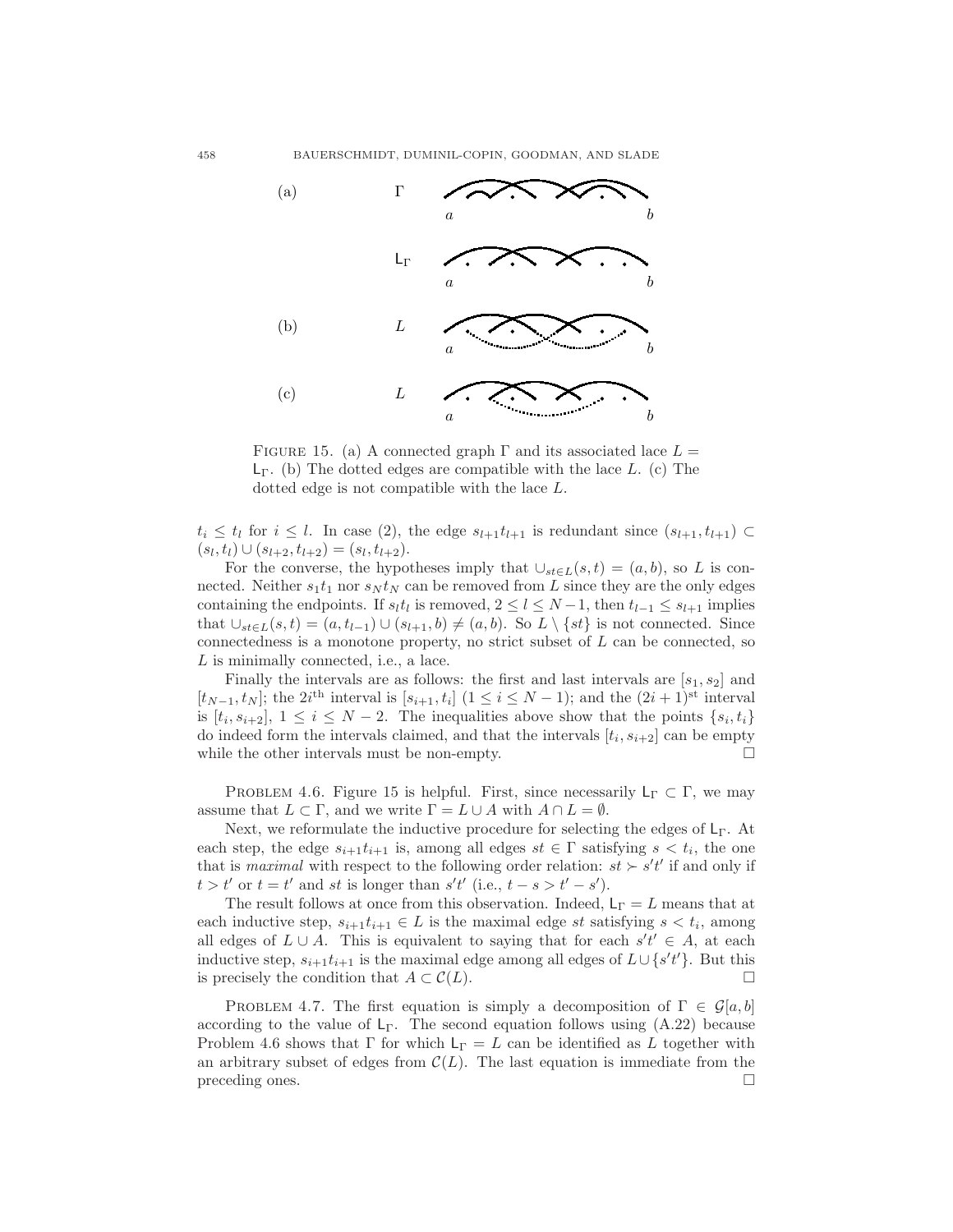PROBLEM 4.8. (a) By definition,

$$
\sum_{N=1}^{\infty} (-1)^N \pi_m^{(N)}(x) = \sum_{\omega \in \mathcal{W}_m(0,x)} \sum_{N=1}^{\infty} J^{(N)}[0,m](\omega)
$$
  
= 
$$
\sum_{\omega \in \mathcal{W}_m(0,x)} J[0,m](\omega) = \pi_m(x).
$$

Each of the N factors  $U_{st}$ ,  $st \in L$ , contributes  $-1$ , so  $\pi_m^{(N)}(x) \geq 0$ .

(b)  $N = 1$ : The only lace with 1 edge is  $L = \{0m\}$ , and every edge except 0m is compatible with L. So  $J^{(1)}[0,m]$  contains the single factor  $U_{0m}$ , and the factor  $1 + U_{s't'}$  for each  $s't' \neq 0m$ . So a contributing  $\omega$  must have  $\omega(s') \neq \omega(t')$  whenever  $s't' \neq 0m$ , as well as  $0 = \omega(0) = \omega(m) = x$ . Hence  $\pi_m^{(1)}(x) = 0$  for  $x \neq 0$ , and  $\pi_m^{(1)}(0)$  is the number of *m*-step self-avoiding returns.

 $N = 2$ : For  $L = \{0t_1, s_1m\}$ , the factors  $U_{st}$ ,  $st \in L$ , require that  $\omega$  should start at 0, visit x (at step  $s_1$ ), return to 0 (at step  $t_1$ ), then return to x. The compatible edges consist of every edge except the edges of L and the edges  $0t, t > t_1$  and sm,  $s < s_1$ . This implies that each of the three intervals in  $\omega$  must be self-avoiding and mutually avoiding, except for the intersections required above. (In particular,  $x \neq 0$ .) (Intersections of the form  $\omega(0) = \omega(t), t > t_1$ , might not appear to be forbidden, but actually they are impossible since we require  $\omega(t) \neq \omega(t_1) = \omega(0)$ .

 $N = 3, 4, \ldots$ : As for  $N = 2, \omega$  must have self-intersections corresponding to the edges of the lace and self-avoidance corresponding to each compatible edge. It is convenient to recall the  $2N-1$  intervals from Problem 4.5. Because of compatible edges,  $\omega$  is required to be self-avoiding on each of these intervals. In addition, certain of these intervals are required to be mutually avoiding, but not all of them need be, corresponding to the fact that an edge spanning too many intervals cannot be compatible. The pattern of mutual avoidance is described as follows: for  $N = 3$ ,

$$
(A.27) \t\t [1234][345]
$$

and for  $N = 4$ ,

$$
(A.28) \t[1234][3456][567]
$$

where, for instance [3456] indicates that the third to sixth interval must be mutually self-avoiding, except for the required intersections. These intersections require that at the endpoints of the intervals,  $\omega$  must visit the following points (for the case  $N = 4$ :

$$
(A.29) \t\t\t 0, x_1, 0, x_2, x_1, x_3, x_2, x_3
$$

where  $x_3 = x$ , corresponding to the intervals  $[s_1, s_2], [s_2, t_1], [t_1, s_3], [s_3, t_2], [t_2, s_4],$  $[s_4, t_3], [t_3, t_4].$ 

To prove the avoidance patterns amounts to analysing exactly which edges are compatible. For instance, it is easy to verify that if  $s_{i+1} \leq s < t_i$  for  $1 \leq i \leq N-1$ , then  $st \in \mathcal{C}(L)$  if and only if  $t \leq t_{i+1}$  (assuming  $st \notin L$ ).

(c) The possibly empty intervals indicate that the  $3^{\text{rd}}, 5^{\text{th}}, \dots, (2N-3)^{\text{rd}}$  segments of the diagrams above can be empty, whereas all other segments must have non-zero length. The picture for  $N = 11$  is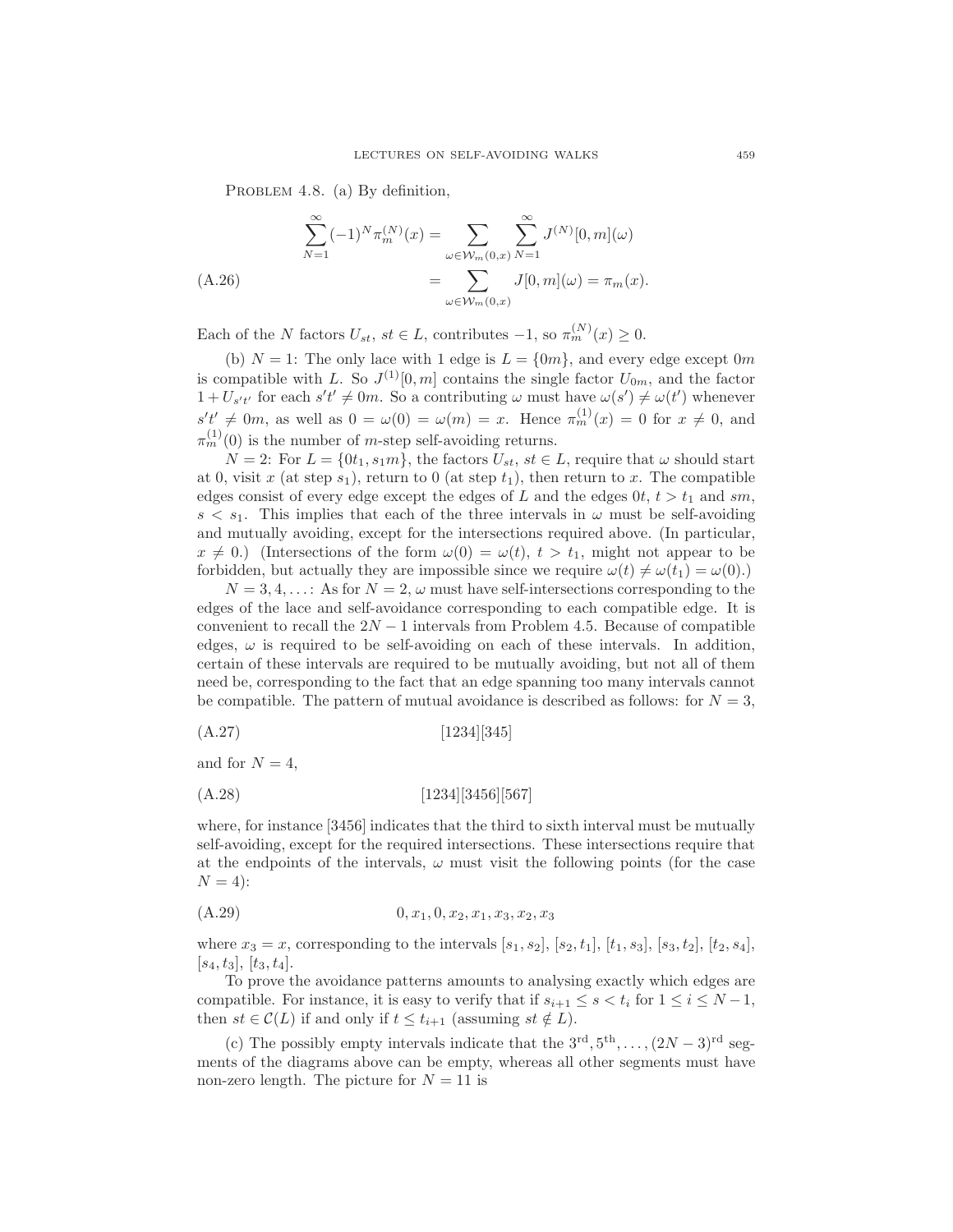

where the lines that are slashed are exactly the lines that are permitted to have length zero.

## A.3. Solutions for Tutorial 5.4.

PROBLEM 5.1. (a) Using the hint and Fubini's theorem (which is applicable because  $d > 2m$ ,

$$
\int_{[-\pi,\pi]^d} \frac{1}{[1-\hat{D}(k)]^m} \frac{d^d k}{(2\pi)^d} = \Gamma(m)^{-1} \int_0^\infty \left( \int_{[-\pi,\pi]^d} e^{-u[1-\hat{D}(k)]} \frac{d^d k}{(2\pi)^d} \right) u^{m-1} du
$$
\n(A.30)\n
$$
= \Gamma(m)^{-1} \int_0^\infty \left( \int_{-\pi}^\pi e^{-u(1-\cos k)/d} \frac{dk}{2\pi} \right)^d u^{m-1} du.
$$

The inner integral is decreasing as a function of  $d$  by Hölder's inequality.

(b) Relaxing the self-avoidance for the first  $j$  steps gives the inequality

(A.31) 
$$
H_z^{(j)}(x) \le (z|\Omega|D)^{*j} * G_z(x),
$$

and thus, by Cauchy-Schwarz,

(A.32) 
$$
||H_z^{(j)}||_{\infty} \le ||\hat{H}_z^{(j)}||_1 \le (z|\Omega|)^j ||\hat{D}^j||_2 ||\hat{G}_z||_2.
$$

The claim now follows from  $z_c|\Omega| \leq a$ ,

(A.33) 
$$
\|\hat{D}^j\|_2 = \|\hat{D}^{2j}\|_1^{1/2} \le O((2d)^{-j/2}),
$$

and

(A.34) 
$$
\|\hat{G}_z\|_2 \le a \|\hat{C}_{p(z)}\|_2 \le a \|\hat{C}_{1/|\Omega|}\|_2 \le O(1)
$$

by the infrared bound (5.38) and (a).

(c) Calculating the first two terms explicitly, we obtain

$$
\hat{\Pi}_z^{(1)}(0) = (2d)z^2 + (2d)(2d - 2)z^4 + \sum_{m \ge 6} \hat{\pi}_m^{(1)}(0)z^m
$$
  
(A.35) 
$$
= (2d)z^2 + (2d)(2d - 2)z^4 + O((2d)^{-3}),
$$

where the remainder was estimated as in  $(b)$ , and using the symmetry of  $D$ :

$$
\sum_{m\geq j} \hat{\pi}_m^{(1)}(0) z^m = (H_z^{(j-1)} * z | \Omega | D)(0)
$$
  
(A.36)  

$$
\leq (z | \Omega|)^j ||D^{*j} * G_z||_{\infty} \leq O((2d)^{-j/2}).
$$

Using (5.40), we obtain

(A.37) 
$$
\hat{\Pi}_z(0) = -\hat{\Pi}_z^{(1)}(0) + O((2d)^{-2}).
$$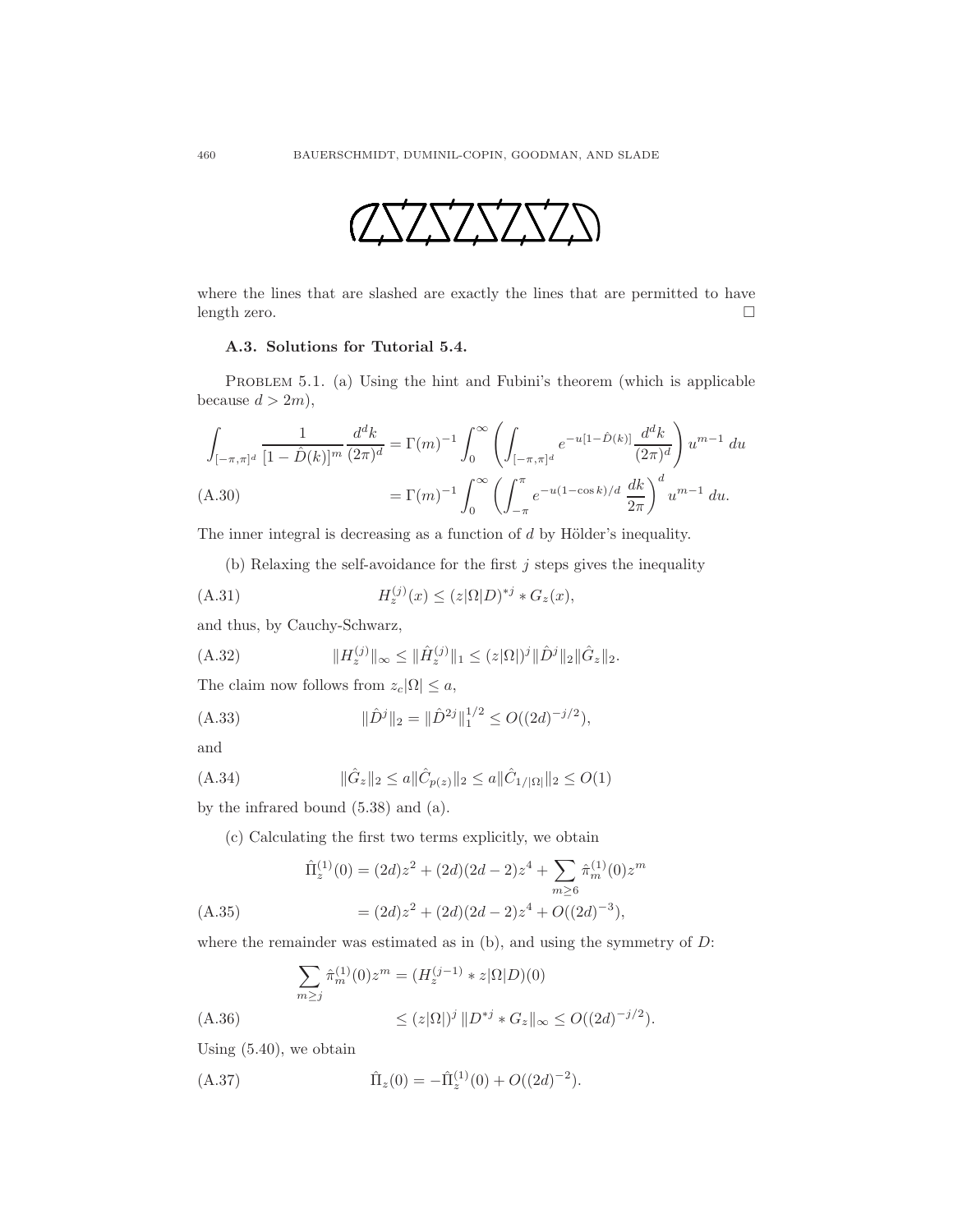Equation (5.42) gives  $z_c = (2d)^{-1} - (2d)^{-1} \hat{\Pi}_{z_c}(0) = (2d)^{-1} + O((2d)^{-2})$ , from which we obtain

$$
z_c = (2d)^{-1} + (2d)^{-1} \hat{\Pi}_{z_c}^{(1)}(0) + O((2d)^{-3})
$$
  
=  $(2d)^{-1} + (2d)^{-2} + O((2d)^{-3}).$ 

Finally, we obtain

(A.39) 
$$
\hat{\Pi}_{z_c}^{(1)}(0) = [(2d)^{-1} + 2(2d)^{-2}] + (2d)^{-2} + O((2d)^{-3}).
$$

(d) The generating function for  $\theta$ -walks from 0 to x can be written as

(A.40) 
$$
\hat{\Pi}_z^{(2)}(0) = (2d)z^3 + 3(2d)(2d-2)z^5 + \sum_{m \ge 7} \hat{\pi}_m^{(2)}(0)z^m.
$$

Using  $z_c = (2d)^{-1} + (2d)^{-2} + O((2d)^{-3})$  from part (c), we obtain

(A.41) 
$$
(2d)z_c^3 + 3(2d)(2d - 2)z_c^5 = (2d)^{-2} + O((2d)^{-3}).
$$

The remainder is estimated using the fact that in a  $\theta$ -walks from 0 to x of length  $m \geq 7$ , either two of the subwalks take just one step and the other takes at least 5 steps, or at least two of the subwalks take at least 3 steps. Thus there is a combinatorial constant K such that

$$
\sum_{m\geq 7} \hat{\pi}_m^{(2)}(0) z^m \leq K \sum_e H_z^{(5)}(e) z |\Omega| D(e) z |\Omega| D(e) + K \sum_x H_z^{(1)}(x) H_z^{(3)}(x) H_z^{(3)}(x).
$$
\n(A.42)

The first term can be estimated by an  $L^{\infty}$  bound (use  $z|\Omega| \le a$  and  $|\Omega| = 2d$ ):

$$
\sum_{e} H_z^{(5)}(e)z|\Omega|D(-e)z|\Omega|D(e) \le ||H_z^{(5)}||_{\infty} a^2 (2d)^{-1}
$$
  
(A.43)  

$$
\le O((2d)^{-7/2}) \le O((2d)^{-3}).
$$

The second term is estimated in the spirit of (b):

$$
\sum_{x} H_z^{(1)}(x)H_z^{(3)}(-x)H_z^{(3)}(x) \le O((2d)^{-1/2})(H_z^{(3)} * H_z^{(3)})(0)
$$
  
\n
$$
\le O((2d)^{-1/2})((z|\Omega|D)^{*6} * G_z^{*2})(0)
$$
  
\n
$$
\le O((2d)^{-1/2})\|\hat{D}^6 \hat{G}_z^2\|_1
$$
  
\n
$$
\le O((2d)^{-1/2})\|\hat{D}^6\|_2 \|\hat{G}_z^2\|_2 \le O((2d)^{-7/2}).
$$

(e) Using (5.40), we obtain

 $(A.45)$  $z_c(0) = -(2d)^{-1} - 2(2d)^{-2} + O((2d)^{-3}).$ From (5.42), it then follows that (A.46)  $z_c = (2d)^{-1} + (2d)^{-2} + 2(2d)^{-3} + O((2d)^{-4}).$ 

Inverting this finally yields

(A.47) 
$$
\mu = 2d - 1 - (2d)^{-1} + O((2d)^{-2}).
$$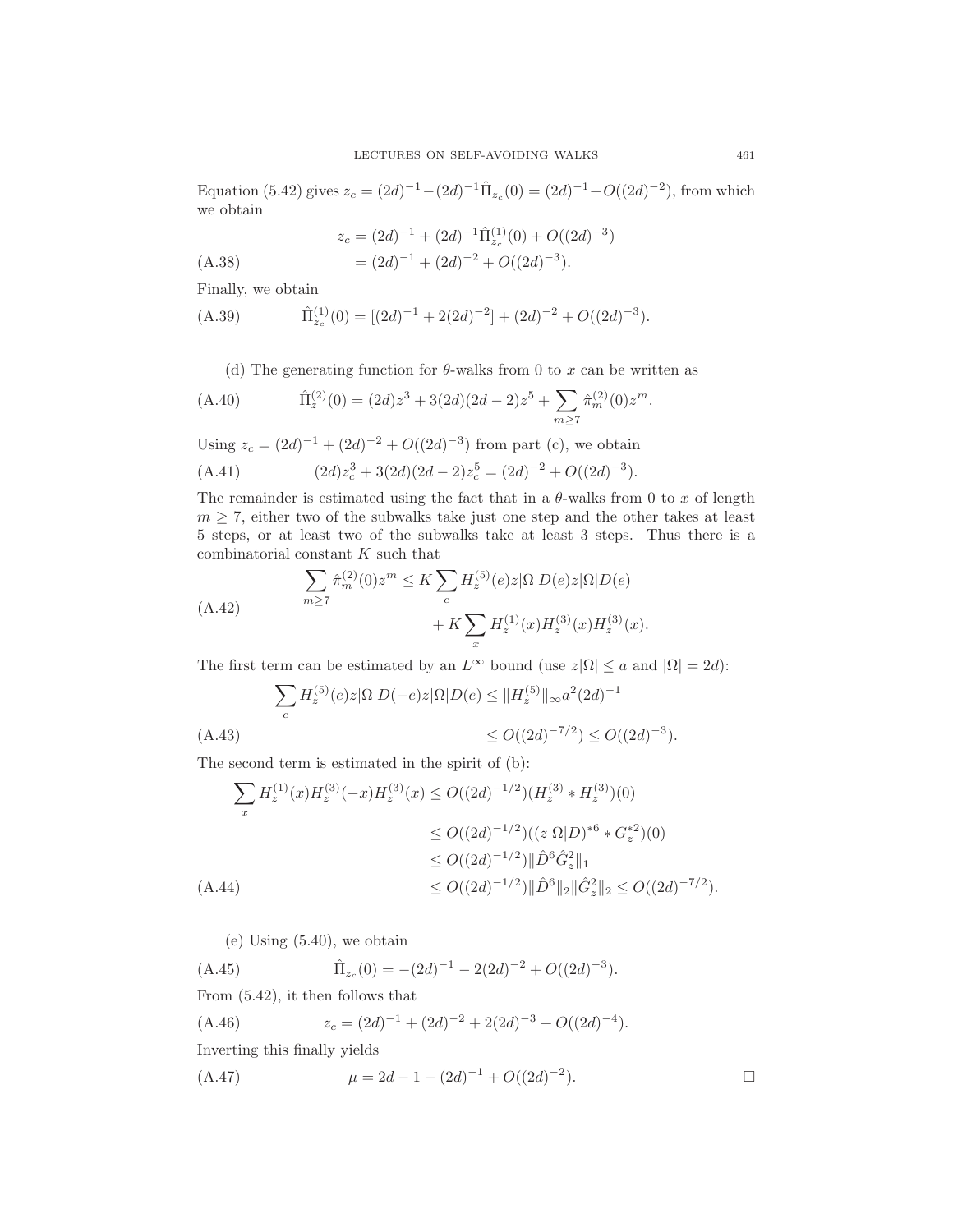PROBLEM 5.2. (a) This is a straightforward calculation.

(b) This requires an extension of the diagrammatic estimates. The argument is sketched in [69, Section 5.4].

(c) Note that

(A.48) 
$$
\frac{d[z\chi(z)]^{-1}}{dz} = -[z\chi(z)]^{-2}\frac{d[z\chi(z)]}{dz} \sim -\frac{V(z_c)}{z^2} \sim -\frac{V(z_c)}{z_c^2}.
$$

Integrating this asymptotic relation, we obtain

(A.49) 
$$
\lim_{z \to z_c} [z\chi(z)]^{-1} - [z\chi(z)]^{-1} \sim -\frac{V(z_c)}{z_c^2}(z_c - z).
$$

The limit vanishes and thus

(A.50) 
$$
\chi(z)^{-1} \sim V(z_c)^{-1} (1 - z/z_c)^{-1}.
$$

The claim then follows from the definition of  $V(z_c)$  and (5.42).

$$
\Box
$$

# A.4. Solutions for Tutorial 7.8.

PROBLEM 7.1. For  $m, n \geq 0$ ,

$$
I_{0,n+m} = \sum_{0 \le i < j \le n+m} 1_{\{X_i = X_j\}} \\
\text{(A.51)} \ge \sum_{0 \le i < j \le m} 1_{\{X_i = X_j\}} + \sum_{m \le i < j \le n+m} 1_{\{X_i = X_j\}} = I_{0,m} + I_{m,n+m}.
$$

By translation invariance and the Markov property,  $I_{m,n+m}$  is independent of  $I_{0,m}$ and has the same law as  $I_{0,n}$ . Therefore

$$
(A.52) \t\t c_{n+m} \leq \mathbb{E}_0(e^{-gI_{0,m}}e^{-gI_{m,m+n}}) = \mathbb{E}_0(e^{-gI_{0,m}})\mathbb{E}_0(e^{-gI_{0,n}}) = c_m c_n
$$

as claimed. The remaining statements follow since (A.52) implies that  $(\log c_n)_{n\geq 0}$ is a subadditive sequence, and Lemma 1.1 can be applied.

PROBLEM 7.2. Note that there is a one-to-one correspondence between nearestneighbour walks on  $\mathbb{Z}^d$  and such walks on the torus  $\mathbb{Z}^d/R\mathbb{Z}^d$ ,  $R \geq 3$ , by folding a walk on  $\mathbb{Z}^d$  (the image under the canonical projection  $\mathbb{Z}^d \to \mathbb{Z}^d/R\mathbb{Z}^d$ ), and corresponding unfolding of walks on  $\mathbb{Z}^d/R\mathbb{Z}^d$  (unique for the nearest-neighbour step distribution provided  $R \geq 3$ ). Given a walk  $X = (X_n)_{n \geq 0}$  on  $\mathbb{Z}^d$  starting at 0, we denote the folded (or projected) walk by X'. Write  $\Lambda_R = \{-R+1,\ldots,R\}^d$  and  $R' = 2R + 1$ ; then

$$
I_n(X) = \sum_{0 \le i < j \le n} \sum_{x \in \mathbb{Z}^d} 1_{\{X_i = X_j = x\}} = \sum_{0 \le i < j \le n} \sum_{x \in \Lambda_R} \sum_{y \in \mathbb{Z}^d} 1_{\{X_i = X_j = x + yR'\}}
$$
\n
$$
\le \sum_{0 \le i < j \le n} \sum_{x \in \Lambda_R} \sum_{y_1, y_2 \in \mathbb{Z}^d} 1_{\{X_i = x + y_1R'\}} 1_{\{X_j = x + y_2R'\}}
$$
\n
$$
(A.53) = I_n(X'),
$$

and thus

$$
(A.54) \t\t\t\mathbb{E}(e^{-gI_n}) \geq \mathbb{E}^R(e^{-gI_n}).
$$

The desired inequalities both follow from this one.  $\Box$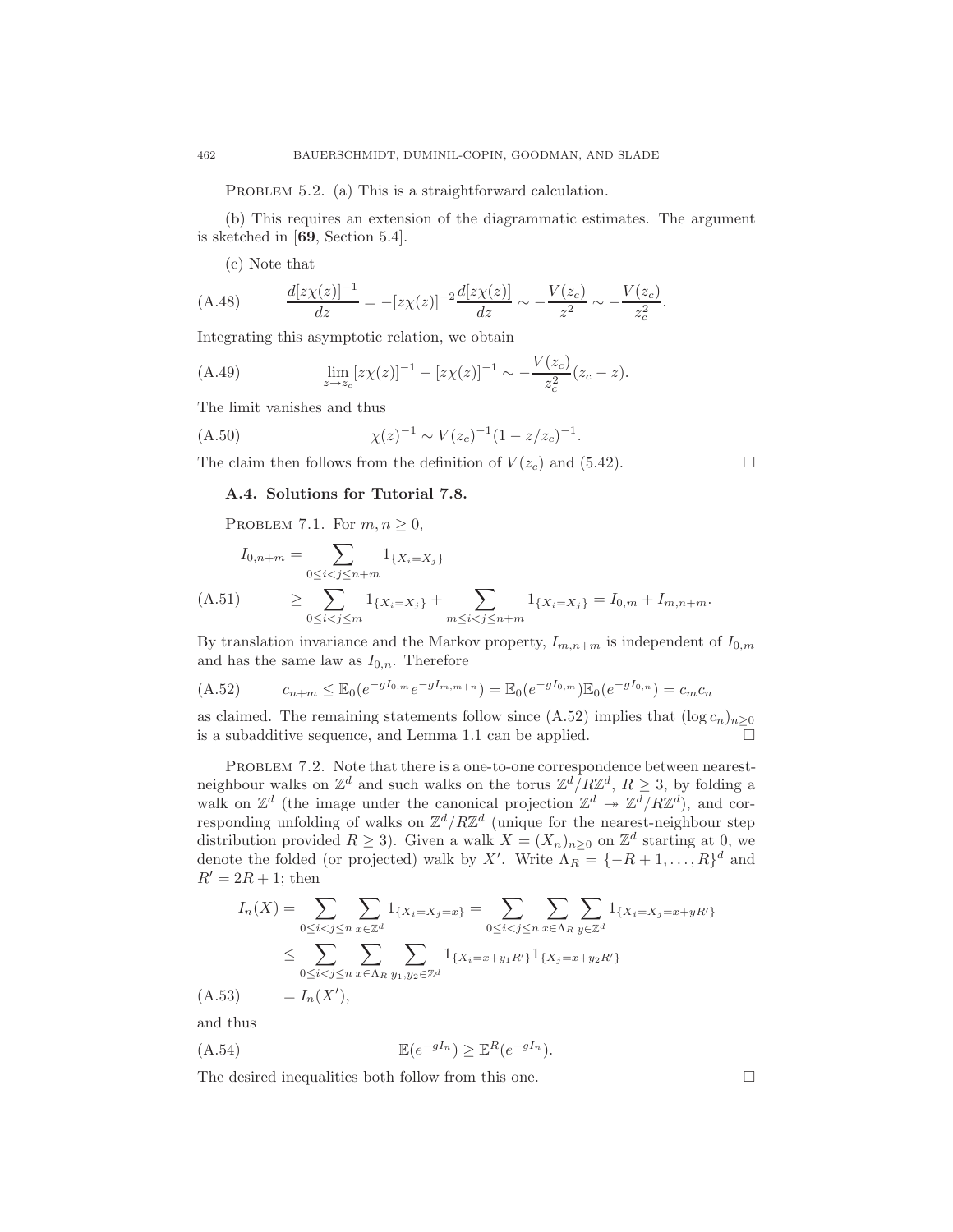PROBLEM 7.3. Note that

(A.55) 
$$
G_{\nu}(x,y) - G_{\nu,D}(x,y) = \sum_{n=0}^{\infty} \mathbb{E}_{x} (e^{-gI_n} 1_{\{X_n = y, n \ge T_D\}}) e^{-\nu n},
$$

and, by partitioning in  $T_D$  and  $X_{T_D}$ , we obtain

$$
(A.56)\ \mathbb{E}_x(e^{-gI_n}1_{\{X_n=y,n\geq T_D\}})=\sum_{z\in\partial D}\sum_{m=0}^n\mathbb{E}_x(e^{-gI_n}1_{\{X_n=y\}}1_{\{X_{T_D}=z\}}1_{\{T_D=m\}}).
$$

Using  $I_n \geq I_m + I_{m,n}$  and the Markov property, it follows that

$$
\mathbb{E}_{x}(e^{-gI_{n}}1_{\{X_{n}=y\}}1_{\{X_{T_{D}}=z\}}1_{\{T_{D}=m\}})
$$
\n
$$
\leq \mathbb{E}_{x}(e^{-gI_{m}}1_{\{X_{m}=z\}}1_{\{T_{D}=m\}}e^{-gI_{m,n}}1_{\{X_{n}=y\}})
$$
\n
$$
= \mathbb{E}_{x}(e^{-gI_{m}}1_{\{X_{m}=z\}}1_{\{T_{D}=m\}})\mathbb{E}_{z}(e^{-gI_{n-m}}1_{\{X_{n-m}=y\}}).
$$
\n(A.57)

Thus, because  $\{T_D = m, X_m = z\} = \{m \le T_D, X_m = z\}$  for  $z \in \partial D$ ,

$$
G_{\nu}(x,y) - G_{\nu,D}(x,y) \leq \sum_{z \in \partial D} \sum_{n=0}^{\infty} \sum_{m=0}^{n} \mathbb{E}_{x} (e^{-gI_{m}} 1_{\{X_{m}=z\}} 1_{\{T_{D}=m\}})
$$

$$
\cdot \mathbb{E}_{z} (e^{-gI_{n-m}} 1_{\{X_{n-m}=y\}}) e^{-\nu n}
$$
  
(A.58)
$$
\leq \sum_{z \in \partial D} G_{\nu,\bar{D}}(x,z) G_{\nu}(z,y),
$$
as claimed.

PROBLEM 7.4. Let  $m = \lfloor |y|_{\infty}/(R+1) \rfloor$ . By the Simon-Lieb inequality (7.53), translation invariance, and the bound  $G_{\nu,\bar{D}}(x,z) \leq G_{\nu}(x,z)$ , we have

$$
G_{\nu}(x,y) \leq \sum_{z_1 \in x + \partial \Lambda_R} G_{\nu}(x,z_1) G_{\nu}(z_1,y)
$$
  
\n
$$
\leq \cdots \leq \sum_{z_1 \in z_0 + \partial \Lambda_R} \cdots \sum_{z_m \in z_{m-1} + \partial \Lambda_R} G_{\nu}(x,z_1) G_{\nu}(z_1,z_2) \cdots G_{\nu}(z_m,y)
$$
  
\n(A.59) 
$$
\leq \theta^m \sup_{x \in \mathbb{Z}^d} G_{\nu}(0,x).
$$

Note that we applied (7.53) in such a manner that the term  $G_{\nu,D}(x, y)$  vanishes.  $\Box$ 

PROBLEM 7.5. Fix  $\nu > \nu_c$ , and let  $D_R = \{-R+2,\ldots,R-1\}^d$  be the interior of  $\Lambda_R$ . By monotone convergence,

$$
(A.60) \t G\nu(x,y) = \lim_{R \to \infty} G\nu,DR(x,y).
$$

Hence, to prove (7.55), it suffices to show that  $\lim_{R\to\infty} G^R_\nu(x,y) - G_{\nu,D_R}(x,y) = 0$ . Now,

$$
(A.61) \tGuR(x, y) - Gu, DR(x, y) = GuR(x, y) - Gu, DRR(x, y),
$$

and thus, from the Simon-Lieb inequality (Problem 7.3), it follows that

$$
G_{\nu}^{R}(x,y) - G_{\nu,D_{R}}(x,y) \leq \sum_{z \in \partial D_{R}} G_{\nu,\bar{D}_{R}}^{R}(x,z) G_{\nu}^{R}(z,y)
$$
  
(A.62)  

$$
\leq \left(\sup_{z \in \partial D_{R}} G_{\nu,\bar{D}_{R}}^{R}(x,z)\right) \left(\sum_{z \in \partial D_{R}} G_{\nu}^{R}(z,y)\right).
$$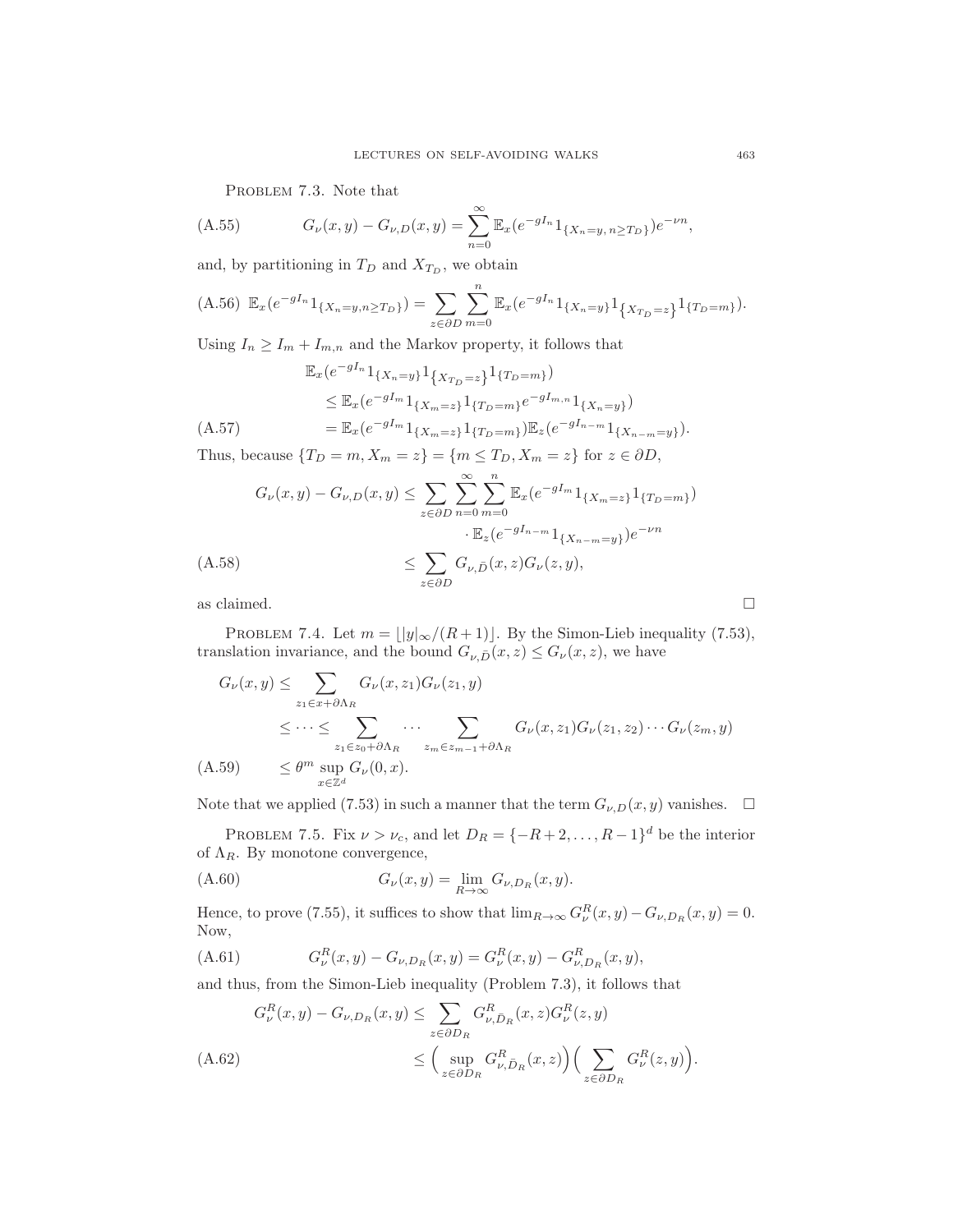By Problem 7.2,

(A.63) 
$$
\sum_{z \in \partial D_R} G_{\nu}^R(z, y) \leq \sum_{z \in \Lambda_R} G_{\nu}^R(z, y) = \chi^R(\nu) \leq \chi(\nu) < \infty,
$$

and, by Problem 7.4 and the fact that  $G_{\nu}(0, x)$  is uniformly bounded since the susceptibility is finite,

$$
\sup_{z \in \partial D_R} G_{\nu, \bar{D}_R}^R(x, z) = \sup_{z \in \partial D_R} G_{\nu, \bar{D}_R}(x, z) \le \sup_{z \in \partial D_R} G_{\nu}(x, z)
$$
  
(A.64)  

$$
\le \sup_{z \in \partial D_R} C e^{-\gamma |z - x|} \le C e^{-\gamma (R - |x|)} \to 0
$$

as  $R \to \infty$ . Therefore  $\lim_{R \to \infty} G_{\nu}^{R}(x, y) - G_{\nu, \bar{D}_{R}}(x, y) = 0$ , proving (7.55). Finally (7.56) follows since  $G_{\nu_c}(x,y) = \lim_{\nu \searrow \nu_c} G_{\nu}(x,y)$  by monotone convergence.

#### Acknowledgements

The authors are grateful to the organisers of both the Clay Mathematics Institute Summer School and the XIV Brazilian Probability School for having delivered such a stimulating and energetic event. We are particularly grateful to Vladas Sidoravicius for his tireless efforts on behalf of the School and its participants.

Hugo Duminil-Copin thanks Stanislav Smirnov for very stimulating discussions and encouragement related to their joint work presented in Section 3. Gordon Slade thanks David Brydges for many discussions related to their joint work presented in Section 7.

The work of Hugo Duminil-Copin was supported by the ANR grant BLAN06- 3-134462, the EU Marie-Curie RTN CODY, the ERC AG CONFRA, and the Swiss FNS. The work of Gordon Slade was supported in part by NSERC of Canada.

#### References

- [1] V. Beffara, SLE *and other conformally invariant objects*, Lectures in this Summer School.
- [2] C. Borgs, J.T. Chayes, R. van der Hofstad, G. Slade, and J. Spencer, *Random subgraphs of finite graphs: II. The lace expansion and the triangle condition*, Ann. Probab. 33 (2005), 1886–1944.
- [3] A. Bovier, G. Felder, and J. Fröhlich, *On the critical properties of the Edwards and the self-avoiding walk model of polymer chains*, Nucl. Phys. B 230 [FS10] (1984), 119–147.
- [4] D.C. Brydges, *Lectures on the renormalisation group*, Statistical Mechanics (S. Sheffield and T. Spencer, eds.), American Mathematical Society, Providence, (2009), IAS/Park City Mathematics Series, Volume 16, pp. 7–93.
- [5] D. Brydges, S.N. Evans, and J.Z. Imbrie, *Self-avoiding walk on a hierarchical lattice in four dimensions*, Ann. Probab. 20 (1992), 82–124.
- [6] D.C. Brydges, J. Fröhlich, and A.D. Sokal, *The random walk representation of classical spin systems and correlation inequalities. II. The skeleton inequalities*, Commun. Math. Phys. 91 (1983), 117–139.
- [7] D.C. Brydges, J. Fröhlich, and T. Spencer, *The random walk representation of classical spin systems and correlation inequalities*, Commun. Math. Phys. 83 (1982), 123–150.
- [8] D.C. Brydges, G. Guadagni, and P.K. Mitter, *Finite range decomposition of Gaussian processes*, J. Stat. Phys. 115 (2004), 415–449.
- [9] D.C. Brydges and J.Z. Imbrie, *End-to-end distance from the Green's function for a hierarchical self-avoiding walk in four dimensions*, Commun. Math. Phys. 239 (2003), 523–547.
- [10] , *Green's function for a hierarchical self-avoiding walk in four dimensions*, Commun. Math. Phys. 239 (2003), 549–584.
- [11] D.C. Brydges, J.Z. Imbrie, and G. Slade, *Functional integral representations for selfavoiding walk*, Probab. Surveys 6 (2009), 34–61.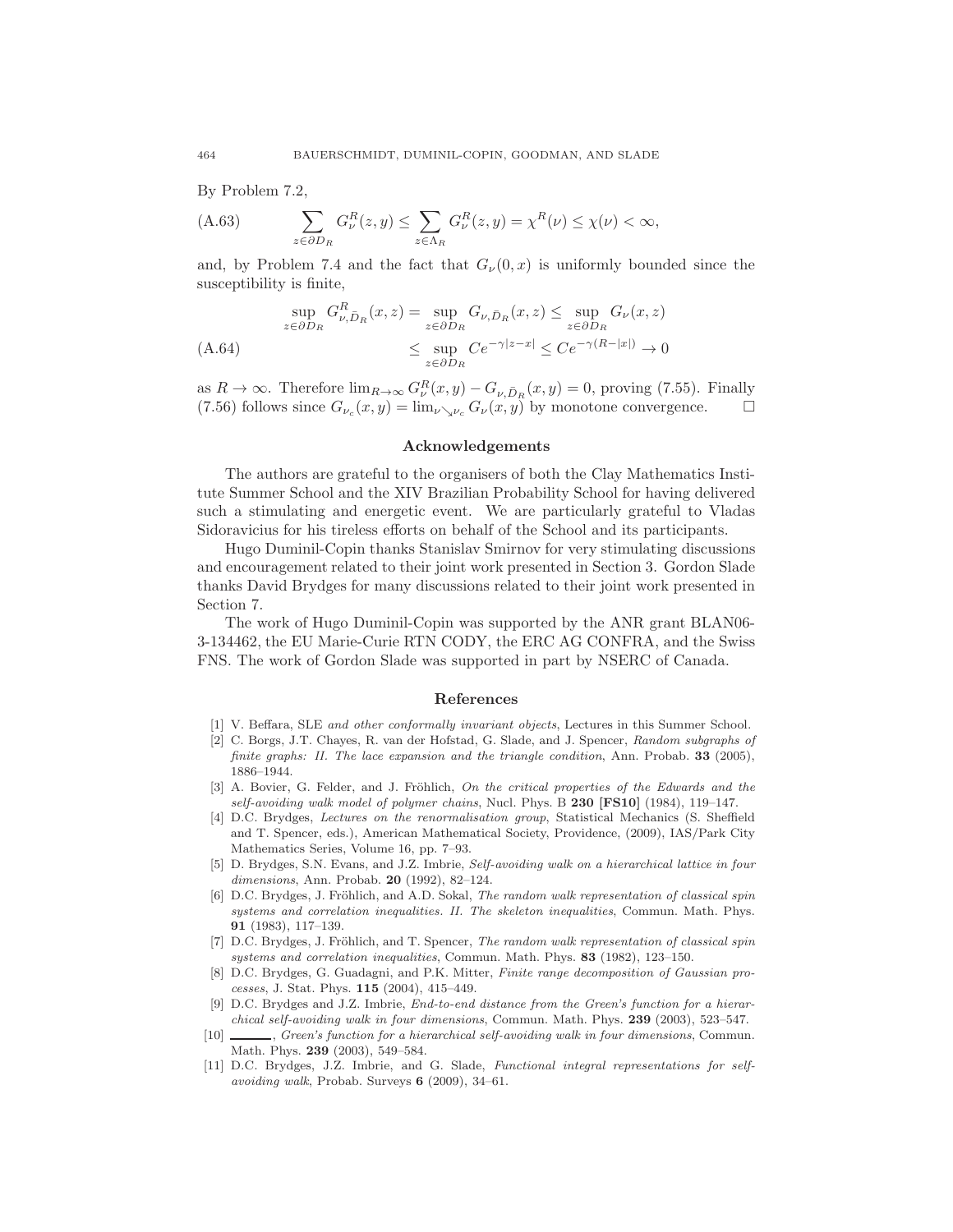- [12] D. Brydges and G. Slade, *Renormalisation group analysis of weakly self-avoiding walk in dimensions four and higher*, To appear in *Proceedings of the International Congress of Mathematicians*, Hyderabad, 2010, ed. R. Bhatia, Hindustan Book Agency, Delhi.
- [13] , *Weakly self-avoiding walk in dimensions four and higher: a renormalisation group approach*, In preparation.
- [14] D.C. Brydges and T. Spencer, *Self-avoiding walk in 5 or more dimensions*, Commun. Math. Phys. 97 (1985), 125–148.
- [15] M. Campanino, D. Ioffe, and Y. Velenik, *Random path representation and sharp correlations asymptotics at high-temperatures*, Adv. Stud. Pure Math. 39 (2004), 29–52.
- [16] S. Caracciolo, M.S. Causo, and A. Pelissetto, *High-precision determination of the critical exponent*  $\gamma$  *for self-avoiding walks*, Phys. Rev. E 57 (1998), 1215–1218.
- [17] J.T. Chayes and L. Chayes, *Ornstein-Zernike behavior for self-avoiding walks at all noncritical temperatures*, Commun. Math. Phys. 105 (1986), 221–238.
- [18] D. Chelkak and S. Smirnov, *Universality in the 2D Ising model and conformal invariance of fermionic observables*, to appear in Inv. Math., (2009).
- [19] L.-C. Chen and A. Sakai, *Asymptotic behavior of the gyration radius for long-range selfavoiding walk and long-range oriented percolation*, to appear in *Ann. Probab.* Preprint, (2010).
- [20] N. Clisby, *Accurate estimate of the critical exponent* ν *for self-avoiding walks via a fast implementation of the pivot algorithm*, Phys. Rev. Lett. 104 (2010), 055702.
- [21] N. Clisby, R. Liang, and G. Slade, *Self-avoiding walk enumeration via the lace expansion*, J. Phys. A: Math. Theor. 40 (2007), 10973–11017.
- [22] N. Clisby and G. Slade, *Polygons and the lace expansion*, Polygons, Polyominoes and Polycubes (A.J. Guttmann, ed.), Springer, Dordrecht, (2009), Lecture Notes in Physics Vol. 775, pp. 117–142.
- [23] A.R. Conway, I.G. Enting, and A.J. Guttmann, *Algebraic techniques for enumerating selfavoiding walks on the square lattice*, J. Phys. A: Math. Gen. 26 (1993), 1519–1534.
- [24] H. Duminil-Copin and S. Smirnov, *The connective constant of the honeycomb lattice equals*  $\sqrt{2 + \sqrt{2}}$ , Annals of Math., 175(3), 1653–1665 (2012).
- [25] P.J. Flory, *The configuration of a real polymer chain*, J. Chem. Phys. 17 (1949), 303–310.
- [26] B.T. Graham, *Borel-type bounds for the self-avoiding walk connective constant*, J. Phys. A: Math. Theor. 43 (2010), 235001.
- [27] A. Greven and F. den Hollander, *A variational characterization of the speed of a onedimensional self-repellent random walk*, Ann. Appl. Probab. 3 (1993), 1067–1099.
- [28] R. Guida and J. Zinn-Justin, *Critical exponents of the* N*-vector model*, J. Phys. A: Math. Gen. 31 (1998), 8103–8121.
- [29] J.M. Hammersley and D.J.A. Welsh, *Further results on the rate of convergence to the connective constant of the hypercubical lattice*, Quart. J. Math. Oxford (2), 13 (1962), 108–110.
- [30] T. Hara, *Decay of correlations in nearest-neighbor self-avoiding walk, percolation, lattice trees and animals*, Ann. Probab. 36 (2008), 530–593.
- [31] T. Hara, R. van der Hofstad, and G. Slade, *Critical two-point functions and the lace expansion for spread-out high-dimensional percolation and related models*, Ann. Probab. 31 (2003), 349–408.
- [32] T. Hara and M. Ohno, *Renormalization group analysis of hierarchical weakly self-avoiding walk in four dimensions*, In preparation.
- [33] T. Hara and G. Slade, *Self-avoiding walk in five or more dimensions. I. The critical behaviour*, Commun. Math. Phys. 147 (1992), 101–136.
- [34] , *The lace expansion for self-avoiding walk in five or more dimensions.*, Reviews in Math. Phys. 4 (1992), 235–327.
- [35] , *The self-avoiding-walk and percolation critical points in high dimensions*, Combin. Probab. Comput. 4 (1995), 197–215.
- [36] G.H. Hardy, *Divergent series*, Oxford University Press, Oxford, (1949).
- [37] G.H. Hardy and S. Ramanujan, *Asymptotic formulae for the distribution of integers of various types*, Proc. Lond. Math. Soc. (2) 16 (1917), 112–132.
- [38] M. Heydenreich, *Long-range self-avoiding walk converges to alpha-stable processes*, To appear in *Ann. I. Henri Poincaré Probab. Statist*. Preprint, (2008).
- [39] M. Heydenreich, R. van der Hofstad, and A. Sakai, *Mean-field behavior for long- and finite range Ising model, percolation and self-avoiding walk*, J. Stat. Phys. 132 (2008), 1001–1049.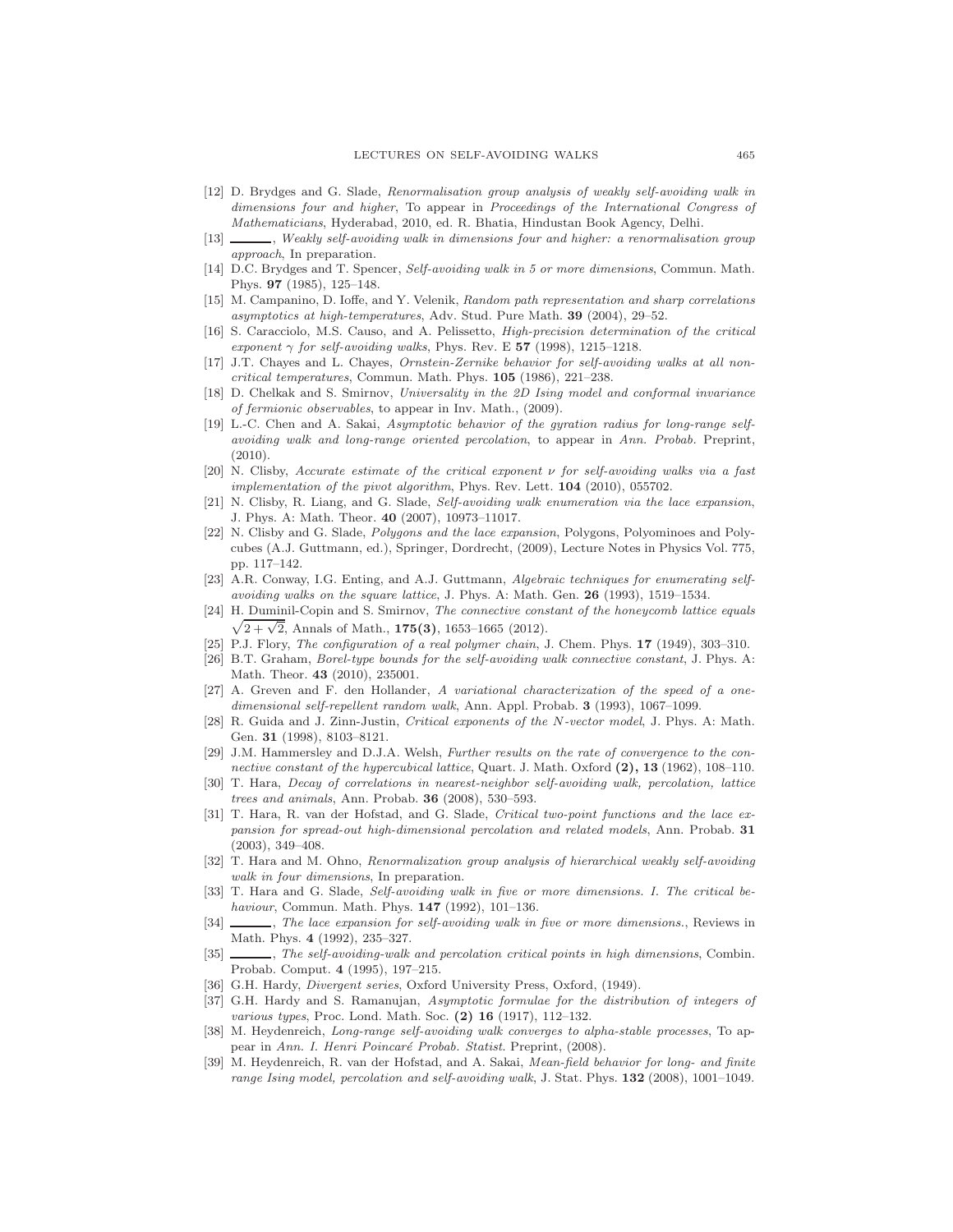- [40] R. van der Hofstad and W. König, *A survey of one-dimensional random polymers*, J. Stat. Phys. 103 (2001), 915–944.
- [41] R. van der Hofstad and G. Slade, *A generalised inductive approach to the lace expansion*, Probab. Theory Related Fields 122 (2002), 389–430.
- [42] F. den Hollander, *Random polymers*, Lectures in this Summer School.
- [43] , *Random polymers*, Springer, Berlin, (2009), Lecture Notes in Mathematics Vol. 1974. Ecole d'Eté de Probabilités de Saint–Flour XXXVII–2007.
- [44] E. J. Janse van Rensburg, *Monte Carlo methods for the self-avoiding walk*, J. Phys. A: Math. Theor. 42 (2009), 323001.
- [45] I. Jensen, *A parallel algorithm for the enumeration of self-avoiding polygons on the square lattice*, J. Phys. A: Math. Gen. 36 (2003), 5731–5745.
- [46] , *Enumeration of self-avoiding walks on the square lattice*, J. Phys. A: Math. Gen. 37 (2004), 5503–5524.
- [47] , *Improved lower bounds on the connective constants for two-dimensional selfavoiding walks*, J. Phys. A: Math. Gen. 37 (2004), 11521–11529.
- [48] I. Jensen and A.J. Guttmann, *Self-avoiding polygons on the square lattice*, J. Phys. A: Math. Gen. 32 (1999), 4867–4876.
- [49] T. Kennedy, *Conformal invariance and stochastic Loewner evolution predictions for the 2D self-avoiding walk—Monte Carlo tests*, J. Stat. Phys. 114 (2004), 51–78.
- [50] H. Kesten, *On the number of self-avoiding walks*, J. Math. Phys. 4 (1963), 960–969.
- [51] , *On the number of self-avoiding walks. II*, J. Math. Phys. **5** (1964), 1128–1137.
- [52] W. König, *A central limit theorem for a one-dimensional polymer measure*, Ann. Probab 24 (1996), 1012–1035.
- [53] G.F. Lawler, *Intersections of random walks*, Birkhäuser, Boston, (1991).
- [54] G.F. Lawler, O. Schramm, and W. Werner, *On the scaling limit of planar self-avoiding walk*, Proc. Symposia Pure Math. 72 (2004), 339–364.
- [55] B. Li, N. Madras, and A.D. Sokal, *Critical exponents, hyperscaling, and universal amplitude ratios for two- and three-dimensional self-avoiding walks*, J. Stat. Phys. 80 (1995), 661–754.
- [56] E.H. Lieb, *A refinement of Simon's correlation inequality*, Commun. Math. Phys. 77 (1980), 127–136.
- [57] N. Madras and G. Slade, *The self-avoiding walk*, Birkhäuser, Boston, (1993).
- [58] N. Madras and A.D. Sokal, *The pivot algorithm: A highly efficient Monte Carlo method for the self-avoiding walk*, J. Stat. Phys. 50 (1988), 109–186.
- [59] A.J. McKane, *Reformulation of*  $n \rightarrow 0$  *models using anticommuting scalar fields*, Phys. Lett. A 76 (1980), 22–24.
- [60] P.K. Mitter and B. Scoppola, *The global renormalization group trajectory in a critical su*persymmetric field theory on the lattice  $\mathbb{Z}^3$ , J. Stat. Phys. **133** (2008), 921-1011.
- [61] B. Nienhuis, *Exact critical exponents of the* O(n) *models in two dimensions*, Phys. Rev. Lett. 49 (1982), 1062–1065.
- [62] G.L. O'Brien, *Monotonicity of the number of self-avoiding walks*, J. Stat. Phys. 59 (1990), 969–979.
- [63] G. Parisi and N. Sourlas, *Self-avoiding walk and supersymmetry*, J. Phys. Lett. 41 (1980), L403–L406.
- [64] A. Pönitz and P. Tittmann, *Improved upper bounds for self-avoiding walks in*  $Z^d$ , Electron. J. Combin. 7 (2000), Paper R21.
- [65] V. Riva and J. Cardy, *Holomorphic parafermions in the Potts model and stochastic Loewner evolution*, J. Stat. Mech.: Theory Exp. (2006), P12001.
- [66] W. Rudin, *Principles of mathematical analysis*, 3rd ed., McGraw–Hill, New York, (1976).
- [67] B. Simon, *Correlation inequalities and the decay of correlations in ferromagnets*, Commun. Math. Phys. 77 (1980), 111–126.
- [68] G. Slade, *The lace expansion and the upper critical dimension for percolation*, Lectures in Applied Mathematics 27 (1991), 53–63, (Mathematics of Random Media, eds. W.E. Kohler and B.S. White, A.M.S., Providence).
- [69] , *The lace expansion and its applications.*, Springer, Berlin, (2006), Lecture Notes in Mathematics Vol. 1879. Ecole d'Eté de Probabilités de Saint–Flour XXXIV–2004.
- [70] S. Smirnov, *Towards conformal invariance of 2D lattice models*, International Congress of Mathematicians (Zürich), vol. II, Eur. Math. Soc., (2006), pp. 1421–1451.